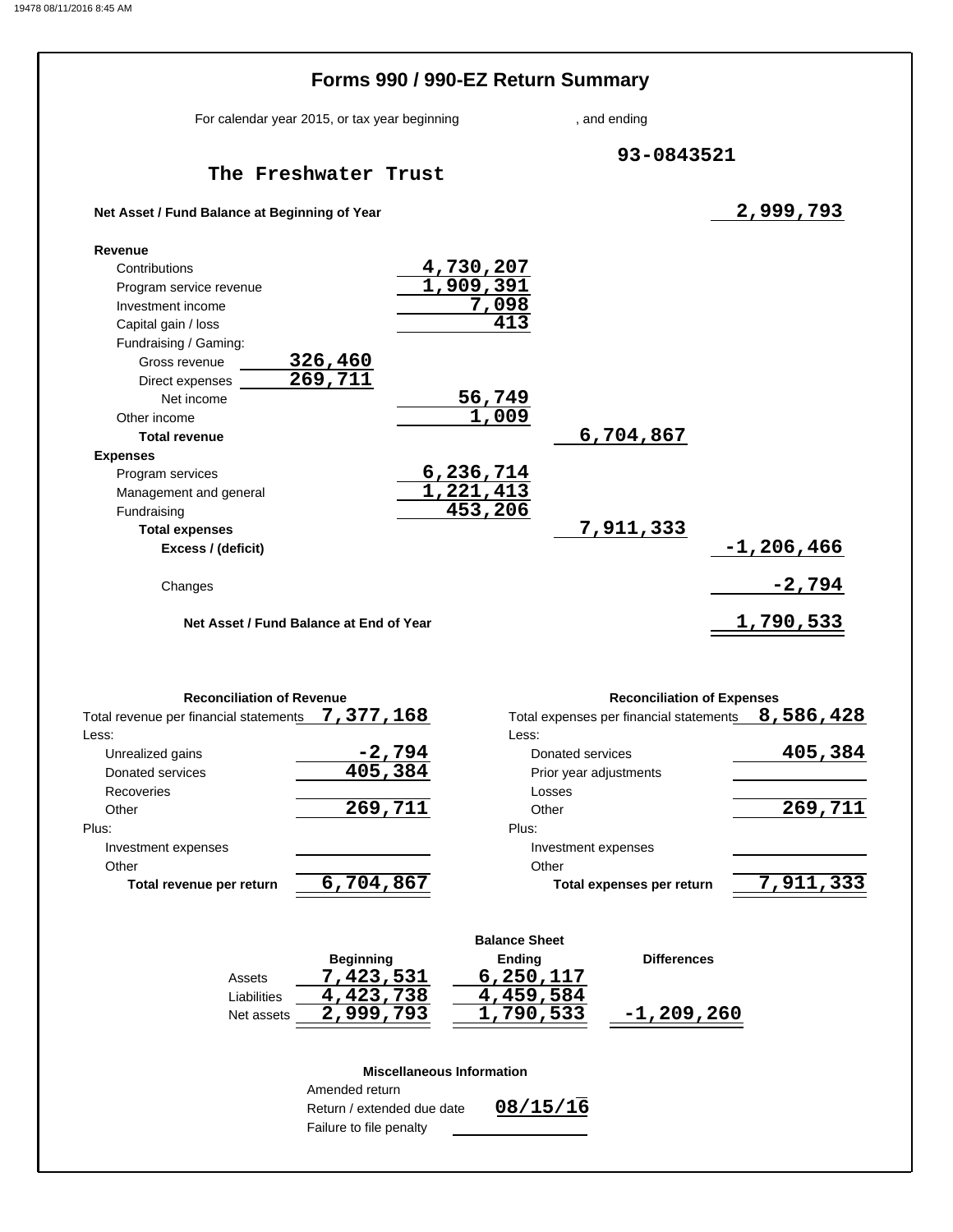| Form 8879-EO                                                 |                                                                                                                                                                                                                                                                                                                                                                                                                                                                                                                                                                                                                                                                                                                                                                                                                                                                                                                                                                                                                                                                                                                                                                                                                                            | <b>IRS e-file Signature Authorization</b><br>for an Exempt Organization |                            |                                                   | OMB No. 1545-1878                    |
|--------------------------------------------------------------|--------------------------------------------------------------------------------------------------------------------------------------------------------------------------------------------------------------------------------------------------------------------------------------------------------------------------------------------------------------------------------------------------------------------------------------------------------------------------------------------------------------------------------------------------------------------------------------------------------------------------------------------------------------------------------------------------------------------------------------------------------------------------------------------------------------------------------------------------------------------------------------------------------------------------------------------------------------------------------------------------------------------------------------------------------------------------------------------------------------------------------------------------------------------------------------------------------------------------------------------|-------------------------------------------------------------------------|----------------------------|---------------------------------------------------|--------------------------------------|
| Department of the Treasury<br>Internal Revenue Service       | For calendar year 2015, or fiscal year beginning 2015, and ending 20<br>Information about Form 8879-EO and its instructions is at www.irs.gov/form8879eo.                                                                                                                                                                                                                                                                                                                                                                                                                                                                                                                                                                                                                                                                                                                                                                                                                                                                                                                                                                                                                                                                                  | Do not send to the IRS. Keep for your records.                          |                            |                                                   | 2015                                 |
| Name of exempt organization                                  |                                                                                                                                                                                                                                                                                                                                                                                                                                                                                                                                                                                                                                                                                                                                                                                                                                                                                                                                                                                                                                                                                                                                                                                                                                            |                                                                         |                            | <b>Employer identification number</b>             |                                      |
|                                                              | The Freshwater Trust                                                                                                                                                                                                                                                                                                                                                                                                                                                                                                                                                                                                                                                                                                                                                                                                                                                                                                                                                                                                                                                                                                                                                                                                                       |                                                                         |                            | 93-0843521                                        |                                      |
| Name and title of officer                                    | Joe Whitworth                                                                                                                                                                                                                                                                                                                                                                                                                                                                                                                                                                                                                                                                                                                                                                                                                                                                                                                                                                                                                                                                                                                                                                                                                              |                                                                         |                            |                                                   |                                      |
|                                                              | President                                                                                                                                                                                                                                                                                                                                                                                                                                                                                                                                                                                                                                                                                                                                                                                                                                                                                                                                                                                                                                                                                                                                                                                                                                  |                                                                         |                            |                                                   |                                      |
| Part I                                                       | Type of Return and Return Information (Whole Dollars Only)                                                                                                                                                                                                                                                                                                                                                                                                                                                                                                                                                                                                                                                                                                                                                                                                                                                                                                                                                                                                                                                                                                                                                                                 |                                                                         |                            |                                                   |                                      |
|                                                              | Check the box for the return for which you are using this Form 8879-EO and enter the applicable amount, if any, from the return. If you                                                                                                                                                                                                                                                                                                                                                                                                                                                                                                                                                                                                                                                                                                                                                                                                                                                                                                                                                                                                                                                                                                    |                                                                         |                            |                                                   |                                      |
|                                                              | check the box on line 1a, 2a, 3a, 4a, or 5a, below, and the amount on that line for the return being filed with this form was blank, then<br>leave line 1b, 2b, 3b, 4b, or 5b, whichever is applicable, blank (do not enter -0-). But, if you entered -0- on the return, then enter -0- on                                                                                                                                                                                                                                                                                                                                                                                                                                                                                                                                                                                                                                                                                                                                                                                                                                                                                                                                                 |                                                                         |                            |                                                   |                                      |
|                                                              | the applicable line below. Do not complete more than 1 line in Part I.                                                                                                                                                                                                                                                                                                                                                                                                                                                                                                                                                                                                                                                                                                                                                                                                                                                                                                                                                                                                                                                                                                                                                                     |                                                                         |                            |                                                   |                                      |
| 1a Form 990 check here                                       | $X_{b}$ Total revenue, if any (Form 990, Part VIII, column (A), line 12) $\ldots$                                                                                                                                                                                                                                                                                                                                                                                                                                                                                                                                                                                                                                                                                                                                                                                                                                                                                                                                                                                                                                                                                                                                                          |                                                                         |                            |                                                   | 6,704,867                            |
| 2a Form 990-EZ check here ▶                                  |                                                                                                                                                                                                                                                                                                                                                                                                                                                                                                                                                                                                                                                                                                                                                                                                                                                                                                                                                                                                                                                                                                                                                                                                                                            |                                                                         |                            |                                                   | 2b                                   |
|                                                              |                                                                                                                                                                                                                                                                                                                                                                                                                                                                                                                                                                                                                                                                                                                                                                                                                                                                                                                                                                                                                                                                                                                                                                                                                                            |                                                                         |                            |                                                   | 3b                                   |
| 4a Form 990-PF check here >                                  |                                                                                                                                                                                                                                                                                                                                                                                                                                                                                                                                                                                                                                                                                                                                                                                                                                                                                                                                                                                                                                                                                                                                                                                                                                            | <b>b</b> Tax based on investment income (Form 990-PF, Part VI, line 5)  |                            |                                                   | 4b                                   |
| 5a Form 8868 check here $\blacktriangleright$                | <b>b</b> Balance Due (Form 8868, Part I, line 3c or Part II, line 8c) <i>[[[[[[[[[[[[[[]]]]</i>                                                                                                                                                                                                                                                                                                                                                                                                                                                                                                                                                                                                                                                                                                                                                                                                                                                                                                                                                                                                                                                                                                                                            |                                                                         |                            | <b>5b</b>                                         |                                      |
|                                                              |                                                                                                                                                                                                                                                                                                                                                                                                                                                                                                                                                                                                                                                                                                                                                                                                                                                                                                                                                                                                                                                                                                                                                                                                                                            |                                                                         |                            |                                                   |                                      |
| <b>Part II</b>                                               | Declaration and Signature Authorization of Officer<br>Under penalties of perjury, I declare that I am an officer of the above organization and that I have examined a copy of the                                                                                                                                                                                                                                                                                                                                                                                                                                                                                                                                                                                                                                                                                                                                                                                                                                                                                                                                                                                                                                                          |                                                                         |                            |                                                   |                                      |
|                                                              | to send the organization's return to the IRS and to receive from the IRS (a) an acknowledgement of receipt or reason for rejection of<br>the transmission, (b) the reason for any delay in processing the return or refund, and (c) the date of any refund. If applicable, I<br>authorize the U.S. Treasury and its designated Financial Agent to initiate an electronic funds withdrawal (direct debit) entry to the<br>financial institution account indicated in the tax preparation software for payment of the organization's federal taxes owed on this<br>return, and the financial institution to debit the entry to this account. To revoke a payment, I must contact the U.S. Treasury Financial<br>Agent at 1-888-353-4537 no later than 2 business days prior to the payment (settlement) date. I also authorize the financial institutions<br>involved in the processing of the electronic payment of taxes to receive confidential information necessary to answer inquiries and<br>resolve issues related to the payment. I have selected a personal identification number (PIN) as my signature for the organization's<br>electronic return and, if applicable, the organization's consent to electronic funds withdrawal. |                                                                         |                            |                                                   |                                      |
| Officer's PIN: check one box only                            |                                                                                                                                                                                                                                                                                                                                                                                                                                                                                                                                                                                                                                                                                                                                                                                                                                                                                                                                                                                                                                                                                                                                                                                                                                            |                                                                         |                            |                                                   |                                      |
| x                                                            | lauthorize Verity Accountancy, PC                                                                                                                                                                                                                                                                                                                                                                                                                                                                                                                                                                                                                                                                                                                                                                                                                                                                                                                                                                                                                                                                                                                                                                                                          |                                                                         |                            | 19478                                             |                                      |
|                                                              | <b>ERO firm name</b>                                                                                                                                                                                                                                                                                                                                                                                                                                                                                                                                                                                                                                                                                                                                                                                                                                                                                                                                                                                                                                                                                                                                                                                                                       |                                                                         | to enter my PIN            | Enter five numbers, but<br>do not enter all zeros | as my signature                      |
|                                                              | on the organization's tax year 2015 electronically filed return. If I have indicated within this return that a copy of the return is<br>being filed with a state agency(ies) regulating charities as part of the IRS Fed/State program, I also authorize the aforementioned<br>ERO to enter my PIN on the return's disclosure consent screen.<br>As an officer of the organization, I will enter my PIN as my signature on the organization's tax year 2015 electronically filed return.<br>If I have indicated within this return that a copy of the return is being filed with a state agency(ies) regulating charities as part of                                                                                                                                                                                                                                                                                                                                                                                                                                                                                                                                                                                                       |                                                                         |                            |                                                   |                                      |
|                                                              | the IRS Fed/State program, I will enter my PIN on the return's disclosure consent screen.                                                                                                                                                                                                                                                                                                                                                                                                                                                                                                                                                                                                                                                                                                                                                                                                                                                                                                                                                                                                                                                                                                                                                  |                                                                         |                            |                                                   |                                      |
| Officer's signature                                          |                                                                                                                                                                                                                                                                                                                                                                                                                                                                                                                                                                                                                                                                                                                                                                                                                                                                                                                                                                                                                                                                                                                                                                                                                                            |                                                                         | Date $\blacktriangleright$ | 06/14/16                                          |                                      |
| Part II                                                      | <b>Certification and Authentication</b>                                                                                                                                                                                                                                                                                                                                                                                                                                                                                                                                                                                                                                                                                                                                                                                                                                                                                                                                                                                                                                                                                                                                                                                                    |                                                                         |                            |                                                   |                                      |
| number (EFIN) followed by your five-digit self-selected PIN. | <b>ERO's EFIN/PIN.</b> Enter your six-digit electronic filing identification                                                                                                                                                                                                                                                                                                                                                                                                                                                                                                                                                                                                                                                                                                                                                                                                                                                                                                                                                                                                                                                                                                                                                               |                                                                         |                            |                                                   | 9305857777<br>do not enter all zeros |
|                                                              | I certify that the above numeric entry is my PIN, which is my signature on the 2015 electronically filed return for the organization<br>indicated above. I confirm that I am submitting this return in accordance with the requirements of Pub. 4163, Modernized e-File (MeF)<br>Information for Authorized IRS e-file Providers for Business Returns.                                                                                                                                                                                                                                                                                                                                                                                                                                                                                                                                                                                                                                                                                                                                                                                                                                                                                     |                                                                         |                            |                                                   |                                      |
| ERO's signature                                              | Jeffrey A Hart                                                                                                                                                                                                                                                                                                                                                                                                                                                                                                                                                                                                                                                                                                                                                                                                                                                                                                                                                                                                                                                                                                                                                                                                                             |                                                                         | Date $\rightarrow$         | 06/14/16                                          |                                      |
|                                                              |                                                                                                                                                                                                                                                                                                                                                                                                                                                                                                                                                                                                                                                                                                                                                                                                                                                                                                                                                                                                                                                                                                                                                                                                                                            | <b>ERO Must Retain This Form-See Instructions</b>                       |                            |                                                   |                                      |
|                                                              | Do Not Submit This Form To the IRS Unless Requested To Do So                                                                                                                                                                                                                                                                                                                                                                                                                                                                                                                                                                                                                                                                                                                                                                                                                                                                                                                                                                                                                                                                                                                                                                               |                                                                         |                            |                                                   |                                      |
|                                                              | For Paperwork Reduction Act Notice, see back of form.                                                                                                                                                                                                                                                                                                                                                                                                                                                                                                                                                                                                                                                                                                                                                                                                                                                                                                                                                                                                                                                                                                                                                                                      |                                                                         |                            |                                                   | Form 8879-EO (2015)                  |

DAA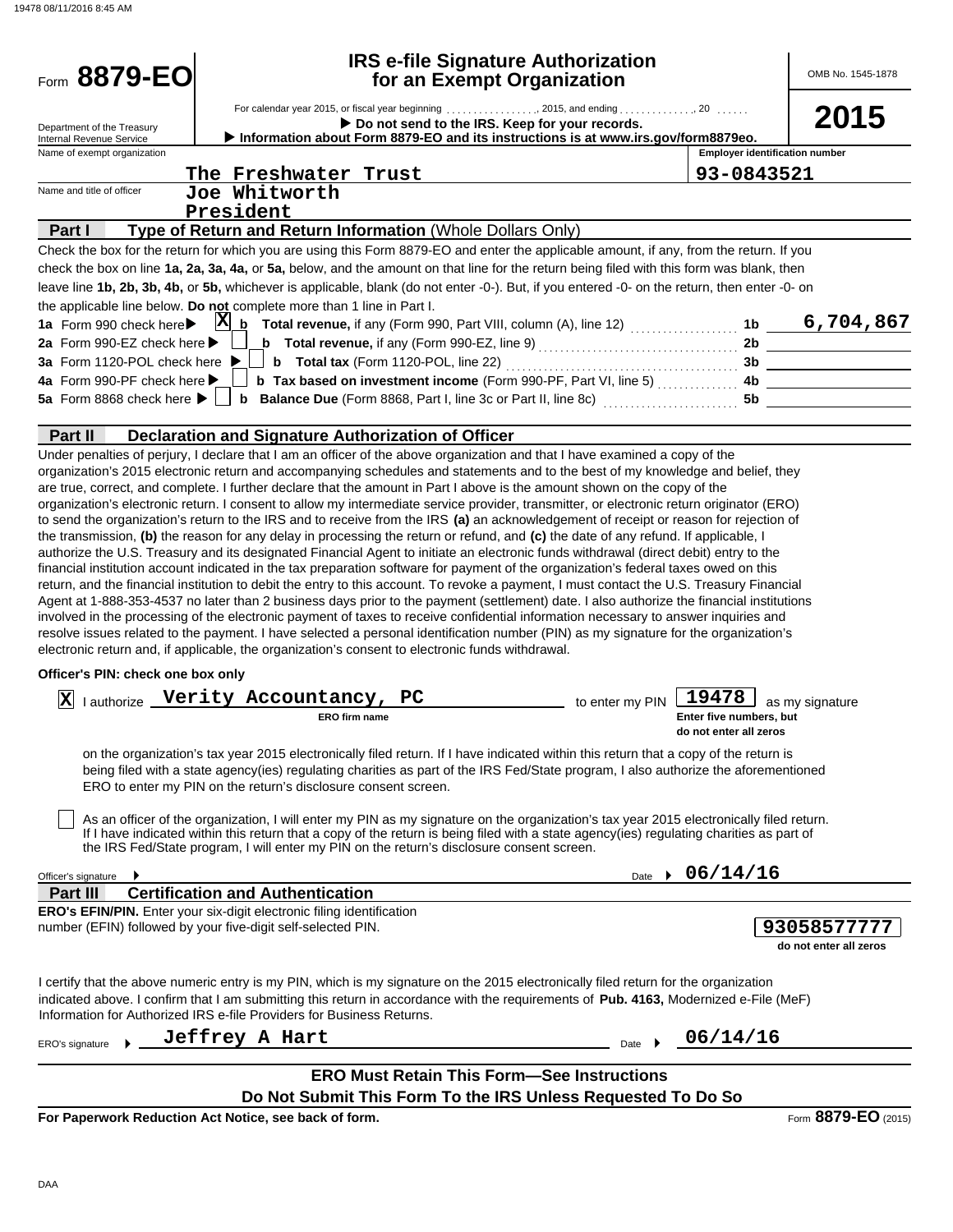Form

**• Do not enter social security numbers on this form as it may be made public. Open to Public 990 a 2015 2016 2016 2016 2016 2016 2016 Direction 501(c), 527, or 4947(a)(1)** of the Internal Revenue Code (except private foundations) **2015** 

# OMB No. 1545-0047

|                                | Department of the Treasury<br>Internal Revenue Service | Do not enter social security numbers on this form as it may be made public.<br>Information about Form 990 and its instructions is at www.irs.gov/form990.                  |                         | <b>Open to Public</b><br><b>Inspection</b> |
|--------------------------------|--------------------------------------------------------|----------------------------------------------------------------------------------------------------------------------------------------------------------------------------|-------------------------|--------------------------------------------|
|                                |                                                        | For the 2015 calendar year, or tax year beginning<br>, and ending                                                                                                          |                         |                                            |
|                                | <b>B</b> Check if applicable:                          | C Name of organization                                                                                                                                                     |                         | D Employer identification number           |
|                                | Address change                                         | The Freshwater Trust                                                                                                                                                       |                         |                                            |
|                                | Name change                                            | Doing business as                                                                                                                                                          |                         | 93-0843521                                 |
|                                |                                                        | Number and street (or P.O. box if mail is not delivered to street address)<br>Room/suite                                                                                   |                         | E Telephone number                         |
|                                | Initial return<br>Final return/                        | 700 SW Taylor Street Suite 200<br>City or town, state or province, country, and ZIP or foreign postal code                                                                 |                         | 503-222-9091                               |
|                                | terminated                                             | Portland                                                                                                                                                                   |                         |                                            |
|                                | Amended return                                         | OR 97205<br>F Name and address of principal officer:                                                                                                                       | G Gross receipts\$      | 6,974,579                                  |
|                                | Application pending                                    | $H(a)$ Is this a group return for subordinates?<br>Joe Whitworth                                                                                                           |                         | X No<br>Yes                                |
|                                |                                                        | 700 SW Taylor Street, Suite 200<br>H(b) Are all subordinates included?                                                                                                     |                         | No<br>Yes                                  |
|                                |                                                        | Portland<br>OR 97205                                                                                                                                                       |                         | If "No," attach a list. (see instructions) |
|                                | Tax-exempt status:                                     | $ \mathbf{X} $ 501(c)(3)<br>$\bigcup$ (insert no.)<br>$501(c)$ (<br>527                                                                                                    |                         |                                            |
|                                | Website:                                               | 4947(a)(1) or<br>www.thefreshwatertrust.org<br>$H(c)$ Group exemption number $\blacktriangleright$                                                                         |                         |                                            |
| κ                              |                                                        | Form of organization: $\ \mathbf{X}\ $ Corporation<br>L Year of formation: 1985<br>Trust<br>Association<br>Other $\blacktriangleright$                                     |                         | <b>M</b> State of legal domicile: $OR$     |
|                                | Part I                                                 | <b>Summary</b>                                                                                                                                                             |                         |                                            |
|                                |                                                        | 1 Briefly describe the organization's mission or most significant activities:                                                                                              |                         |                                            |
|                                |                                                        | To preserve and restore freshwater ecosystems.                                                                                                                             |                         |                                            |
| Governance                     |                                                        |                                                                                                                                                                            |                         |                                            |
|                                |                                                        |                                                                                                                                                                            |                         |                                            |
|                                |                                                        | 2 Check this box $\blacktriangleright$ if the organization discontinued its operations or disposed of more than 25% of its net assets.                                     |                         |                                            |
|                                |                                                        | 3 Number of voting members of the governing body (Part VI, line 1a)                                                                                                        | 3                       | 22                                         |
|                                |                                                        |                                                                                                                                                                            | $\overline{\mathbf{4}}$ | 21                                         |
|                                |                                                        | 5 Total number of individuals employed in calendar year 2015 (Part V, line 2a) [[[[[[[[[[[[[[[[[[[[[[[[[[[[[[[                                                             | 5                       | 61                                         |
| <b>Activities &amp;</b>        |                                                        | 6 Total number of volunteers (estimate if necessary)                                                                                                                       | 6                       | 45                                         |
|                                |                                                        |                                                                                                                                                                            | 7a                      | 0                                          |
|                                |                                                        |                                                                                                                                                                            | 7b                      | 0                                          |
|                                |                                                        | <b>Prior Year</b>                                                                                                                                                          |                         | <b>Current Year</b>                        |
|                                |                                                        | 3,475,953                                                                                                                                                                  |                         | 4,730,207                                  |
| Revenue                        |                                                        | 4,035,529<br>9 Program service revenue (Part VIII, line 2g)                                                                                                                |                         | 1,909,391                                  |
|                                |                                                        |                                                                                                                                                                            | 7,192                   | 7,511                                      |
|                                |                                                        | $-52,630$<br>11 Other revenue (Part VIII, column (A), lines 5, 6d, 8c, 9c, 10c, and 11e)                                                                                   |                         | 57,758                                     |
|                                |                                                        | 7,466,044<br>12 Total revenue - add lines 8 through 11 (must equal Part VIII, column (A), line 12)                                                                         |                         | 6,704,867                                  |
|                                |                                                        | 13 Grants and similar amounts paid (Part IX, column (A), lines 1-3)                                                                                                        |                         |                                            |
|                                |                                                        | 14 Benefits paid to or for members (Part IX, column (A), line 4)                                                                                                           |                         |                                            |
| nses                           |                                                        | 3,304,485<br>15 Salaries, other compensation, employee benefits (Part IX, column (A), lines 5-10)                                                                          |                         | 3,726,555                                  |
|                                |                                                        | 16aProfessional fundraising fees (Part IX, column (A), line 11e)                                                                                                           |                         |                                            |
| Exper                          |                                                        | <b>b</b> Total fundraising expenses (Part IX, column (D), line 25) $\blacktriangleright$ 453, 206                                                                          |                         |                                            |
|                                |                                                        | 3,978,678                                                                                                                                                                  |                         | 4, 184, 778                                |
|                                |                                                        | 7,283,163<br>18 Total expenses. Add lines 13-17 (must equal Part IX, column (A), line 25)                                                                                  |                         | 7,911,333                                  |
|                                |                                                        | 182,881<br>19 Revenue less expenses. Subtract line 18 from line 12<br><b>Beginning of Current Year</b>                                                                     |                         | -1,206,466<br><b>End of Year</b>           |
| Net Assets or<br>Fund Balances |                                                        | 7,423,531<br>20 Total assets (Part X, line 16)                                                                                                                             |                         | 6,250,117                                  |
|                                |                                                        | $\overline{4,423,738}$<br>21 Total liabilities (Part X, line 26)                                                                                                           |                         | 4,459,584                                  |
|                                |                                                        | 2,999,793<br>22 Net assets or fund balances. Subtract line 21 from line 20                                                                                                 |                         | $\overline{1}$ , 790, 533                  |
|                                | Part II                                                | <b>Signature Block</b>                                                                                                                                                     |                         |                                            |
|                                |                                                        | Under penalties of perjury, I declare that I have examined this return, including accompanying schedules and statements, and to the best of my knowledge and belief, it is |                         |                                            |
|                                |                                                        | true, correct, and complete. Declaration of preparer (other than officer) is based on all information of which preparer has any knowledge.                                 |                         |                                            |
|                                |                                                        |                                                                                                                                                                            |                         |                                            |
| Sign                           |                                                        | Signature of officer                                                                                                                                                       | Date                    |                                            |
| <b>Here</b>                    |                                                        | President<br>Joe Whitworth                                                                                                                                                 |                         |                                            |
|                                |                                                        | Type or print name and title                                                                                                                                               |                         |                                            |
|                                |                                                        | Preparer's signature<br>Print/Type preparer's name<br>Date                                                                                                                 | Check                   | <b>PTIN</b><br>if                          |
| Paid                           |                                                        | $08/11/16$ self-employed<br>Jeffrey A Hart<br>Jeffrey A Hart                                                                                                               |                         |                                            |
|                                | <b>Preparer</b><br>Firm's name                         | Verity Accountancy, PC                                                                                                                                                     | Firm's EIN ▶            |                                            |
|                                | Use Only                                               | 6915 SW Macadam Ave Ste 145                                                                                                                                                |                         |                                            |
|                                |                                                        | Portland, OR<br>97219-2382<br>Firm's address ▶                                                                                                                             | Phone no.               | 503-281-5213                               |
|                                |                                                        | May the IRS discuss this return with the preparer shown above? (see instructions)                                                                                          |                         | $\overline{\mathbf{X}}$ Yes<br>No          |

| Sign        | Signature of officer         |                                                                                   |                        |           |              | Date                     |                             |    |
|-------------|------------------------------|-----------------------------------------------------------------------------------|------------------------|-----------|--------------|--------------------------|-----------------------------|----|
| <b>Here</b> | Type or print name and title | Joe Whitworth                                                                     |                        | President |              |                          |                             |    |
|             | Print/Type preparer's name   |                                                                                   | Preparer's signature   | Date      |              | Check                    | <b>PTIN</b>                 |    |
| Paid        | Jeffrey A Hart               |                                                                                   | Jeffrey A Hart         |           |              | $08/11/16$ self-employed |                             |    |
| Preparer    | Firm's name                  | Verity                                                                            | Accountancy,<br>PC.    |           | Firm's EIN ▶ |                          |                             |    |
| Use Only    |                              | 6915                                                                              | SW Macadam Ave Ste 145 |           |              |                          |                             |    |
|             | Firm's address               | Portland, OR 97219-2382                                                           |                        |           | Phone no.    |                          | $503 - 281 - 5213$          |    |
|             |                              | May the IRS discuss this return with the preparer shown above? (see instructions) |                        |           |              |                          | X<br>Yes                    | No |
|             |                              | For Paperwork Reduction Act Notice, see the separate instructions.                |                        |           |              |                          | $F_{\text{OCD}}$ 990 (2015) |    |

DAA **For Paperwork Reduction Act Notice, see the separate instructions.**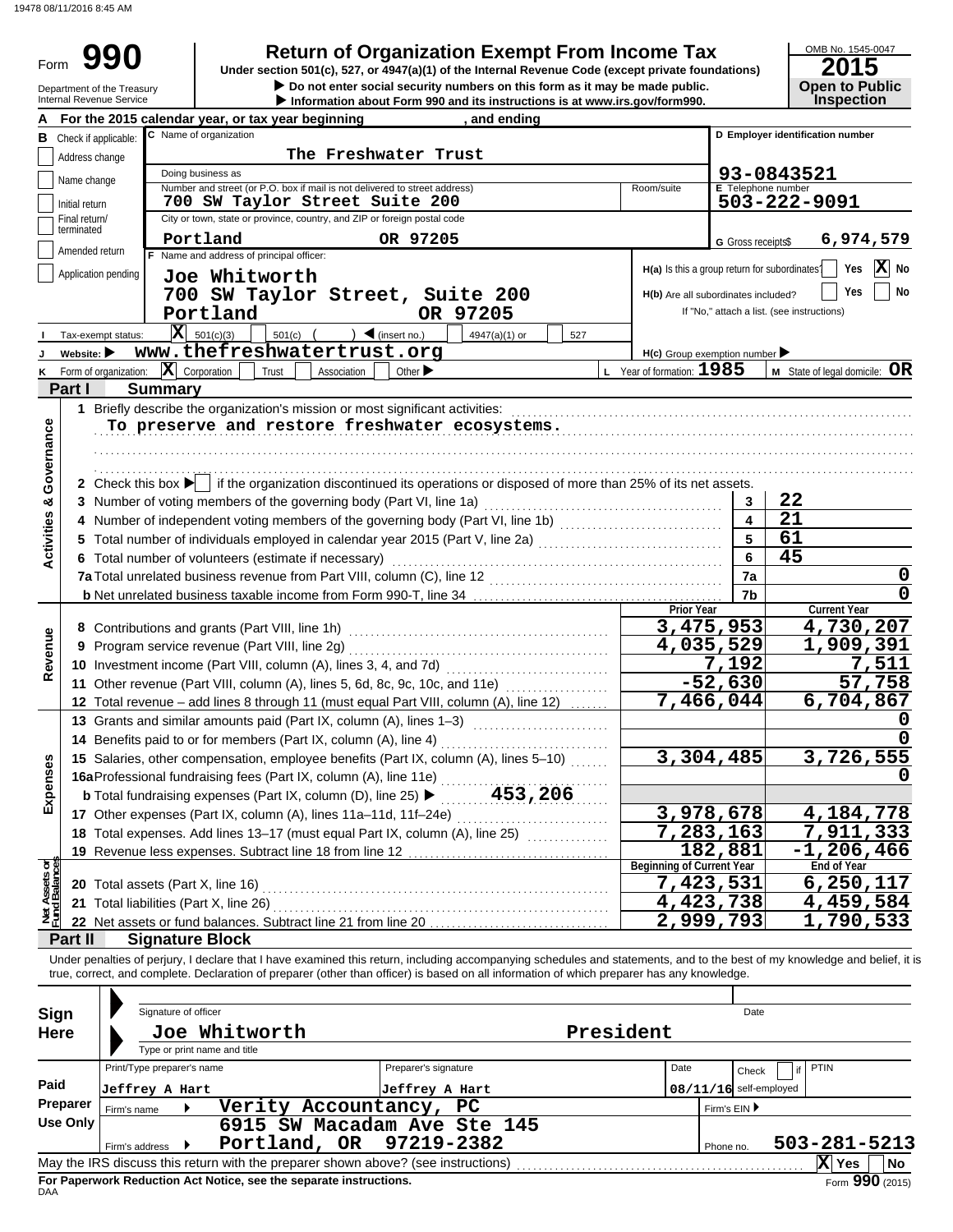| Form 990 (2015) The Freshwater Trust                                                                                                                                                                                                                                                                                                                                                                                                                                                                                                                                                                                   | 93-0843521                                                                                          | Page 2                |
|------------------------------------------------------------------------------------------------------------------------------------------------------------------------------------------------------------------------------------------------------------------------------------------------------------------------------------------------------------------------------------------------------------------------------------------------------------------------------------------------------------------------------------------------------------------------------------------------------------------------|-----------------------------------------------------------------------------------------------------|-----------------------|
| <b>Statement of Program Service Accomplishments</b><br>Part II<br>Check if Schedule O contains a response or note to any line in this Part III                                                                                                                                                                                                                                                                                                                                                                                                                                                                         |                                                                                                     |                       |
| 1 Briefly describe the organization's mission:                                                                                                                                                                                                                                                                                                                                                                                                                                                                                                                                                                         |                                                                                                     |                       |
| To preserve and restore freshwater ecosystems.                                                                                                                                                                                                                                                                                                                                                                                                                                                                                                                                                                         |                                                                                                     |                       |
|                                                                                                                                                                                                                                                                                                                                                                                                                                                                                                                                                                                                                        |                                                                                                     |                       |
|                                                                                                                                                                                                                                                                                                                                                                                                                                                                                                                                                                                                                        |                                                                                                     |                       |
|                                                                                                                                                                                                                                                                                                                                                                                                                                                                                                                                                                                                                        |                                                                                                     |                       |
| 2 Did the organization undertake any significant program services during the year which were not listed on the                                                                                                                                                                                                                                                                                                                                                                                                                                                                                                         |                                                                                                     |                       |
| prior Form 990 or 990-EZ?                                                                                                                                                                                                                                                                                                                                                                                                                                                                                                                                                                                              |                                                                                                     | Yes $X$ No            |
| If "Yes," describe these new services on Schedule O.                                                                                                                                                                                                                                                                                                                                                                                                                                                                                                                                                                   |                                                                                                     |                       |
| 3 Did the organization cease conducting, or make significant changes in how it conducts, any program                                                                                                                                                                                                                                                                                                                                                                                                                                                                                                                   |                                                                                                     |                       |
| services?                                                                                                                                                                                                                                                                                                                                                                                                                                                                                                                                                                                                              |                                                                                                     | Yes $\overline{X}$ No |
| If "Yes," describe these changes on Schedule O.                                                                                                                                                                                                                                                                                                                                                                                                                                                                                                                                                                        |                                                                                                     |                       |
| Describe the organization's program service accomplishments for each of its three largest program services, as measured by<br>4                                                                                                                                                                                                                                                                                                                                                                                                                                                                                        |                                                                                                     |                       |
| expenses. Section 501(c)(3) and 501(c)(4) organizations are required to report the amount of grants and allocations to others,                                                                                                                                                                                                                                                                                                                                                                                                                                                                                         |                                                                                                     |                       |
| the total expenses, and revenue, if any, for each program service reported.                                                                                                                                                                                                                                                                                                                                                                                                                                                                                                                                            |                                                                                                     |                       |
| program allows for regulated entities to achieve regulatory compliance<br>by funding restoration actions. By calculating and quantifying how much<br>thermal energy is avoided on a river by planting streamside trees,<br>the Organization generates credits that are then purchased by wastewater<br>facilities and power plants to offset their impacts to impaired rivers and<br>streams.<br>irrigators, regulators and farmers. This program can include restoration<br>actions that generate not only temperature credits, but also credits<br>generated from reductions of other pollutants, such as nutrients. | The work is done in partnership with regulated agencies,                                            |                       |
| $\frac{1}{2}$ including grants of \$<br>Flow - The Freshwater Trust restores stream flows by working<br>collaboratively with willing landowners. The Organization uses a variety<br>of cooperative solutions, including financial compensation, technical<br>assistance and expert advice to keep more water in our streams and rivers.                                                                                                                                                                                                                                                                                |                                                                                                     |                       |
|                                                                                                                                                                                                                                                                                                                                                                                                                                                                                                                                                                                                                        |                                                                                                     |                       |
|                                                                                                                                                                                                                                                                                                                                                                                                                                                                                                                                                                                                                        |                                                                                                     |                       |
|                                                                                                                                                                                                                                                                                                                                                                                                                                                                                                                                                                                                                        |                                                                                                     |                       |
|                                                                                                                                                                                                                                                                                                                                                                                                                                                                                                                                                                                                                        |                                                                                                     |                       |
| 4c (Code:<br>) (Expenses \$                                                                                                                                                                                                                                                                                                                                                                                                                                                                                                                                                                                            | including grants of\$<br>) (Revenue \$                                                              |                       |
| Habitat<br>through its Habitat Restoration program.<br>create river complexity and planting trees to stabilize streambanks and<br>provide shade to lower water temperature, the Organization advances<br>science-based, ecologically-sound restoration projects to restore habitat<br>function critical to salmon productivity.                                                                                                                                                                                                                                                                                        | - The Freshwater Trust actively restores aquatic habitat in Oregon<br>From placing logs instream to |                       |
|                                                                                                                                                                                                                                                                                                                                                                                                                                                                                                                                                                                                                        |                                                                                                     |                       |
|                                                                                                                                                                                                                                                                                                                                                                                                                                                                                                                                                                                                                        |                                                                                                     |                       |
|                                                                                                                                                                                                                                                                                                                                                                                                                                                                                                                                                                                                                        |                                                                                                     |                       |
|                                                                                                                                                                                                                                                                                                                                                                                                                                                                                                                                                                                                                        |                                                                                                     |                       |
| 4d Other program services (Describe in Schedule O.)                                                                                                                                                                                                                                                                                                                                                                                                                                                                                                                                                                    |                                                                                                     |                       |
| (Expenses \$<br>including grants of \$                                                                                                                                                                                                                                                                                                                                                                                                                                                                                                                                                                                 | (Revenue \$                                                                                         |                       |
| 6,236,714<br>4e Total program service expenses                                                                                                                                                                                                                                                                                                                                                                                                                                                                                                                                                                         |                                                                                                     |                       |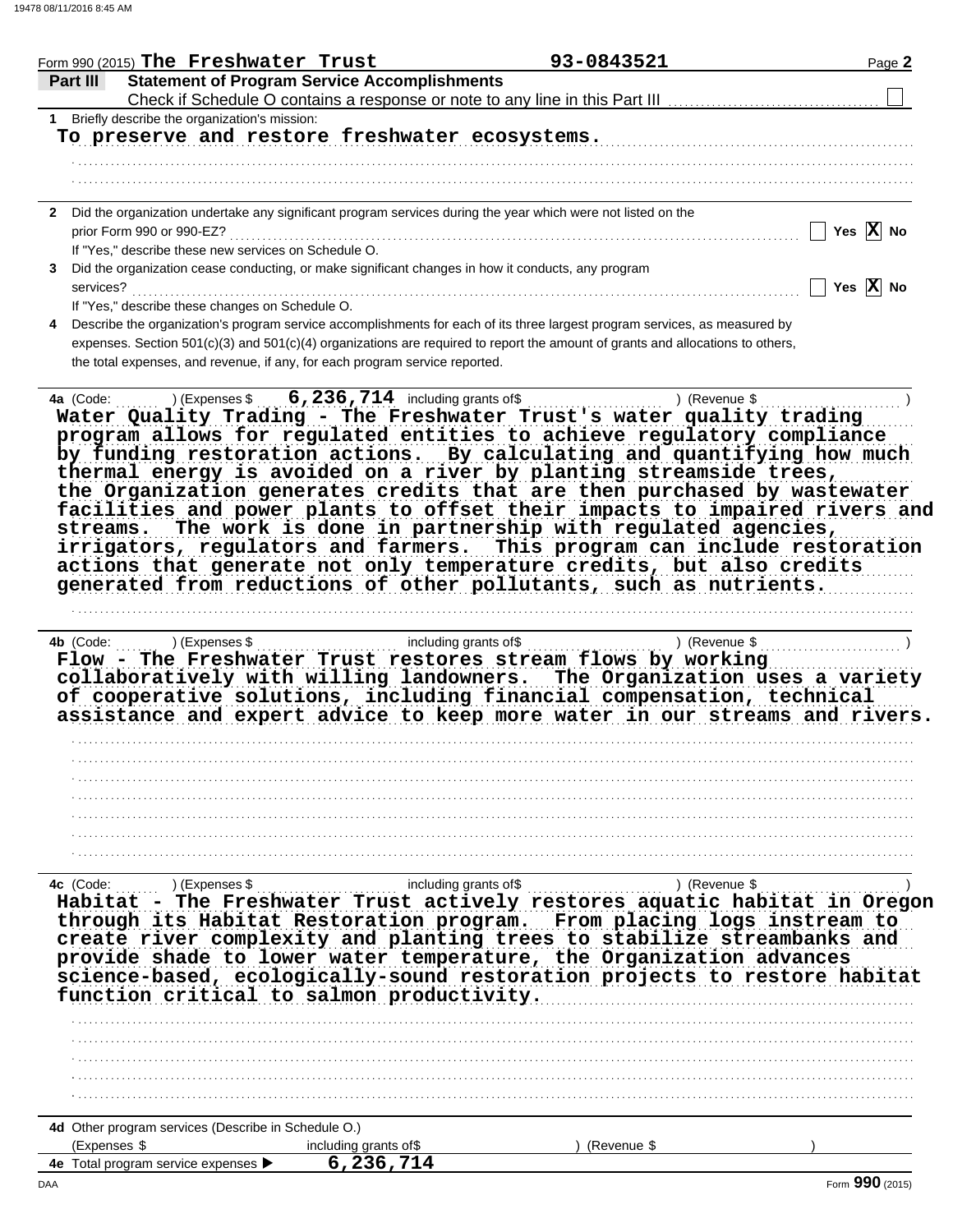### **Part IV Checklist of Required Schedules** Form 990 (2015) Page **3 The Freshwater Trust 93-0843521**

Ť.

|     |                                                                                                                                                   |                | Yes         | No. |
|-----|---------------------------------------------------------------------------------------------------------------------------------------------------|----------------|-------------|-----|
| 1   | Is the organization described in section 501(c)(3) or 4947(a)(1) (other than a private foundation)? If "Yes,"                                     |                |             |     |
|     | complete Schedule A                                                                                                                               | 1              | X           |     |
| 2   | Is the organization required to complete Schedule B, Schedule of Contributors (see instructions)?                                                 | $\mathbf{2}$   | $\mathbf X$ |     |
| 3   | Did the organization engage in direct or indirect political campaign activities on behalf of or in opposition to                                  |                |             |     |
|     | candidates for public office? If "Yes," complete Schedule C, Part I                                                                               | 3              |             | X   |
| 4   | Section 501(c)(3) organizations. Did the organization engage in lobbying activities, or have a section 501(h)                                     |                |             |     |
|     | election in effect during the tax year? If "Yes," complete Schedule C, Part II                                                                    | 4              | x           |     |
| 5   | Is the organization a section $501(c)(4)$ , $501(c)(5)$ , or $501(c)(6)$ organization that receives membership dues,                              |                |             |     |
|     | assessments, or similar amounts as defined in Revenue Procedure 98-19? If "Yes," complete Schedule C,                                             |                |             |     |
|     | Part III                                                                                                                                          | 5              |             | x   |
| 6   | Did the organization maintain any donor advised funds or any similar funds or accounts for which donors                                           |                |             |     |
|     | have the right to provide advice on the distribution or investment of amounts in such funds or accounts? If<br>"Yes," complete Schedule D, Part I | 6              |             | x   |
| 7   | Did the organization receive or hold a conservation easement, including easements to preserve open space,                                         |                |             |     |
|     | the environment, historic land areas, or historic structures? If "Yes," complete Schedule D, Part II                                              | $\overline{7}$ | x           |     |
| 8   | Did the organization maintain collections of works of art, historical treasures, or other similar assets? If "Yes,"                               |                |             |     |
|     | complete Schedule D, Part III                                                                                                                     | 8              |             | X   |
| 9   | Did the organization report an amount in Part X, line 21, for escrow or custodial account liability, serve as a                                   |                |             |     |
|     | custodian for amounts not listed in Part X; or provide credit counseling, debt management, credit repair, or                                      |                |             |     |
|     | debt negotiation services? If "Yes," complete Schedule D, Part IV                                                                                 | 9              |             | x   |
| 10  | Did the organization, directly or through a related organization, hold assets in temporarily restricted                                           |                |             |     |
|     | endowments, permanent endowments, or quasi-endowments? If "Yes," complete Schedule D, Part V                                                      | 10             | x           |     |
| 11  | If the organization's answer to any of the following questions is "Yes," then complete Schedule D, Parts VI,                                      |                |             |     |
|     | VII, VIII, IX, or X as applicable.                                                                                                                |                |             |     |
| a   | Did the organization report an amount for land, buildings, and equipment in Part X, line 10? If "Yes,"                                            |                |             |     |
|     | complete Schedule D, Part VI                                                                                                                      | 11a l          | X           |     |
|     | <b>b</b> Did the organization report an amount for investments—other securities in Part X, line 12 that is 5% or more                             |                |             |     |
|     | of its total assets reported in Part X, line 16? If "Yes," complete Schedule D, Part VII                                                          | 11 b           |             | X   |
| C   | Did the organization report an amount for investments—program related in Part X, line 13 that is 5% or more                                       |                |             |     |
|     | of its total assets reported in Part X, line 16? If "Yes," complete Schedule D, Part VIII                                                         | 11c            |             | X   |
|     | d Did the organization report an amount for other assets in Part X, line 15 that is 5% or more of its total assets                                |                |             |     |
|     | reported in Part X, line 16? If "Yes," complete Schedule D, Part IX                                                                               | 11d            | X           |     |
| e   | Did the organization report an amount for other liabilities in Part X, line 25? If "Yes," complete Schedule D, Part X                             | 11e            | X           |     |
| f.  | Did the organization's separate or consolidated financial statements for the tax year include a footnote that addresses                           |                |             |     |
|     | the organization's liability for uncertain tax positions under FIN 48 (ASC 740)? If "Yes," complete Schedule D, Part X                            | 11f            |             | X   |
|     | 12a Did the organization obtain separate, independent audited financial statements for the tax year? If "Yes," complete                           |                |             |     |
|     | Schedule D. Parts XI and XII                                                                                                                      | 12a            | x           |     |
|     | <b>b</b> Was the organization included in consolidated, independent audited financial statements for the tax year? If                             |                |             |     |
|     |                                                                                                                                                   | 12b            |             | X   |
| 13  |                                                                                                                                                   | 13             |             | X   |
| 14а | Did the organization maintain an office, employees, or agents outside of the United States?                                                       | 14a            |             | x   |
| b   | Did the organization have aggregate revenues or expenses of more than \$10,000 from grantmaking,                                                  |                |             |     |
|     | fundraising, business, investment, and program service activities outside the United States, or aggregate                                         |                |             |     |
|     |                                                                                                                                                   | 14b            |             | X.  |
| 15  | Did the organization report on Part IX, column (A), line 3, more than \$5,000 of grants or other assistance to or                                 |                |             |     |
|     | for any foreign organization? If "Yes," complete Schedule F, Parts II and IV [[[[[[[[[[[[[[[[[[[[[[[[[[[[[[[[                                     | 15             |             | X.  |
| 16  | Did the organization report on Part IX, column (A), line 3, more than \$5,000 of aggregate grants or other                                        |                |             |     |
|     |                                                                                                                                                   | 16             |             | X.  |
| 17  | Did the organization report a total of more than \$15,000 of expenses for professional fundraising services on                                    |                |             |     |
|     | Part IX, column (A), lines 6 and 11e? If "Yes," complete Schedule G, Part I (see instructions) [[[[[[[[[[[[[[[                                    | 17             |             | X.  |
| 18  | Did the organization report more than \$15,000 total of fundraising event gross income and contributions on                                       |                |             |     |
|     | Part VIII, lines 1c and 8a? If "Yes," complete Schedule G, Part II                                                                                | 18             | X           |     |
| 19  | Did the organization report more than \$15,000 of gross income from gaming activities on Part VIII, line 9a?                                      | 19             |             | X.  |
|     |                                                                                                                                                   |                |             |     |

Form **990** (2015)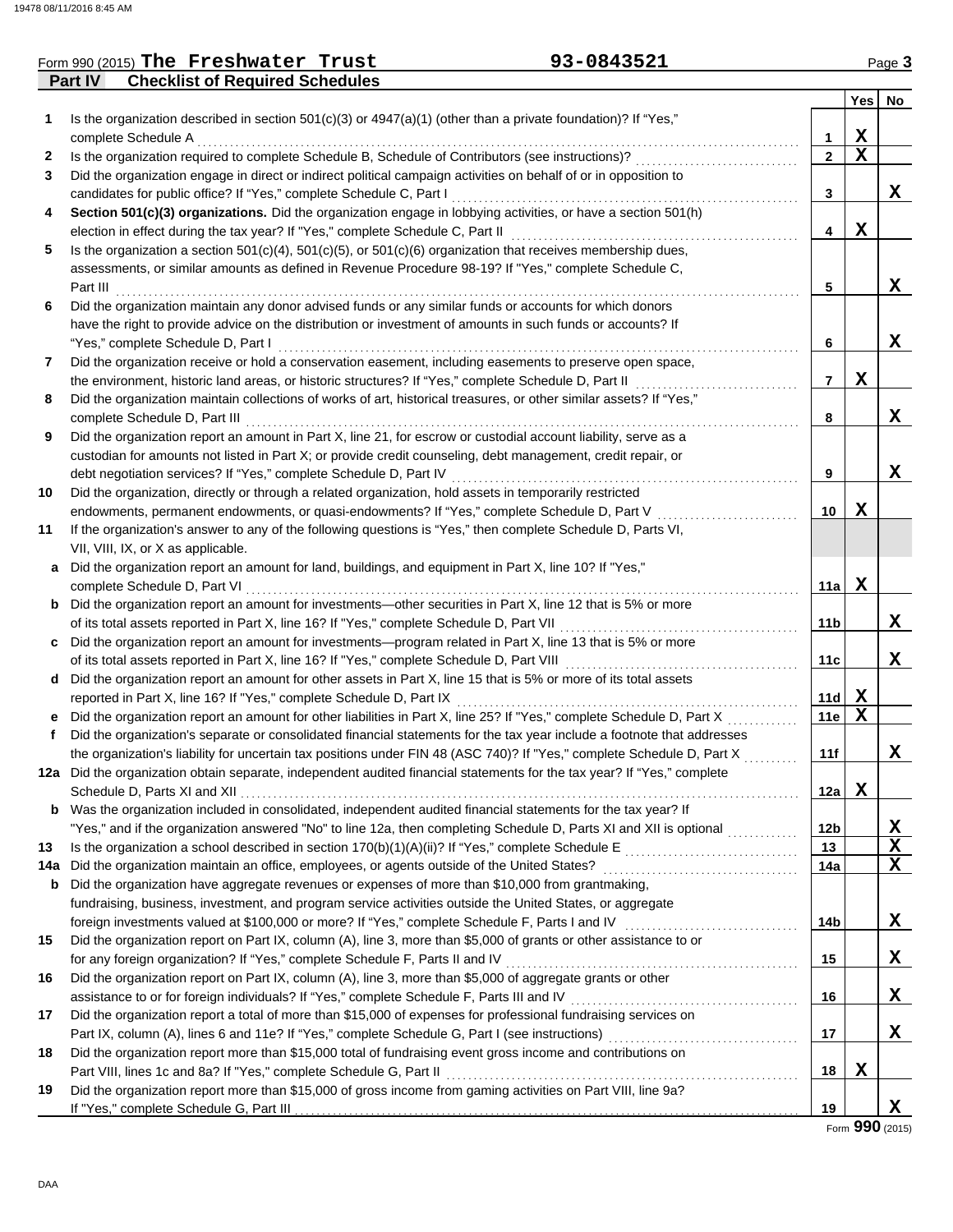|     | <b>Part IV</b><br><b>Checklist of Required Schedules (continued)</b>                                             |     |     |                 |
|-----|------------------------------------------------------------------------------------------------------------------|-----|-----|-----------------|
|     |                                                                                                                  |     | Yes | No              |
|     | 20a Did the organization operate one or more hospital facilities? If "Yes," complete Schedule H                  | 20a |     | X               |
| b   | If "Yes" to line 20a, did the organization attach a copy of its audited financial statements to this return?     | 20b |     |                 |
| 21  | Did the organization report more than \$5,000 of grants or other assistance to any domestic organization or      |     |     |                 |
|     | domestic government on Part IX, column (A), line 1? If "Yes," complete Schedule I, Parts I and II                | 21  |     | X               |
| 22  | Did the organization report more than \$5,000 of grants or other assistance to or for domestic individuals on    |     |     |                 |
|     | Part IX, column (A), line 2? If "Yes," complete Schedule I, Parts I and III                                      | 22  |     | X               |
| 23  | Did the organization answer "Yes" to Part VII, Section A, line 3, 4, or 5 about compensation of the              |     |     |                 |
|     | organization's current and former officers, directors, trustees, key employees, and highest compensated          |     |     |                 |
|     | employees? If "Yes," complete Schedule J                                                                         | 23  | X   |                 |
|     | 24a Did the organization have a tax-exempt bond issue with an outstanding principal amount of more than          |     |     |                 |
|     | \$100,000 as of the last day of the year, that was issued after December 31, 2002? If "Yes," answer lines 24b    |     |     |                 |
|     | through 24d and complete Schedule K. If "No," go to line 25a                                                     | 24a |     | x               |
| b   | Did the organization invest any proceeds of tax-exempt bonds beyond a temporary period exception?                | 24b |     |                 |
| c   | Did the organization maintain an escrow account other than a refunding escrow at any time during the year        |     |     |                 |
|     | to defease any tax-exempt bonds?                                                                                 | 24c |     |                 |
| d   | Did the organization act as an "on behalf of" issuer for bonds outstanding at any time during the year?          | 24d |     |                 |
|     | 25a Section 501(c)(3), 501(c)(4), and 501(c)(29) organizations. Did the organization engage in an excess benefit |     |     |                 |
|     | transaction with a disqualified person during the year? If "Yes," complete Schedule L, Part I                    | 25a |     | X               |
| b   | Is the organization aware that it engaged in an excess benefit transaction with a disqualified person in a prior |     |     |                 |
|     | year, and that the transaction has not been reported on any of the organization's prior Forms 990 or 990-EZ?     |     |     |                 |
|     | If "Yes," complete Schedule L, Part I                                                                            | 25b |     | X               |
| 26  | Did the organization report any amount on Part X, line 5, 6, or 22 for receivables from or payables to any       |     |     |                 |
|     | current or former officers, directors, trustees, key employees, highest compensated employees, or                |     |     |                 |
|     | disqualified persons? If "Yes," complete Schedule L, Part II                                                     | 26  |     | X               |
| 27  | Did the organization provide a grant or other assistance to an officer, director, trustee, key employee,         |     |     |                 |
|     | substantial contributor or employee thereof, a grant selection committee member, or to a 35% controlled          |     |     |                 |
|     | entity or family member of any of these persons? If "Yes," complete Schedule L, Part III                         | 27  |     | X               |
| 28  | Was the organization a party to a business transaction with one of the following parties (see Schedule L,        |     |     |                 |
|     | Part IV instructions for applicable filing thresholds, conditions, and exceptions):                              |     |     |                 |
| а   | A current or former officer, director, trustee, or key employee? If "Yes," complete Schedule L, Part IV          | 28a |     | X               |
| b   | A family member of a current or former officer, director, trustee, or key employee? If "Yes," complete           |     |     |                 |
|     | Schedule L, Part IV                                                                                              | 28b |     | X               |
| c   | An entity of which a current or former officer, director, trustee, or key employee (or a family member thereof)  |     |     |                 |
|     | was an officer, director, trustee, or direct or indirect owner? If "Yes," complete Schedule L, Part IV           | 28c |     | X               |
| 29  | Did the organization receive more than \$25,000 in non-cash contributions? If "Yes," complete Schedule M         | 29  | X   |                 |
|     | Did the organization receive contributions of art, historical treasures, or other similar assets, or qualified   |     |     |                 |
|     | conservation contributions? If "Yes," complete Schedule M                                                        | 30  |     | X               |
| 31  | Did the organization liquidate, terminate, or dissolve and cease operations? If "Yes," complete Schedule N,      |     |     |                 |
|     | Part I                                                                                                           | 31  |     | X               |
| 32  | Did the organization sell, exchange, dispose of, or transfer more than 25% of its net assets? If "Yes,"          |     |     |                 |
|     | complete Schedule N, Part II                                                                                     | 32  |     | X               |
| 33  | Did the organization own 100% of an entity disregarded as separate from the organization under Regulations       |     |     |                 |
|     | sections 301.7701-2 and 301.7701-3? If "Yes," complete Schedule R, Part I                                        | 33  |     | X               |
| 34  | Was the organization related to any tax-exempt or taxable entity? If "Yes," complete Schedule R, Parts II, III,  |     |     |                 |
|     | or IV, and Part V, line 1                                                                                        | 34  |     | X               |
| 35a |                                                                                                                  | 35a |     | $\mathbf x$     |
| b   | If "Yes" to line 35a, did the organization receive any payment from or engage in any transaction with a          |     |     |                 |
|     | controlled entity within the meaning of section 512(b)(13)? If "Yes," complete Schedule R, Part V, line 2        | 35b |     |                 |
| 36  | Section 501(c)(3) organizations. Did the organization make any transfers to an exempt non-charitable             |     |     |                 |
|     | related organization? If "Yes," complete Schedule R, Part V, line 2                                              | 36  |     | X               |
| 37  | Did the organization conduct more than 5% of its activities through an entity that is not a related organization |     |     |                 |
|     | and that is treated as a partnership for federal income tax purposes? If "Yes," complete Schedule R,             |     |     |                 |
|     | Part VI                                                                                                          | 37  |     | x               |
| 38  | Did the organization complete Schedule O and provide explanations in Schedule O for Part VI, lines 11b and       |     |     |                 |
|     | 19? Note. All Form 990 filers are required to complete Schedule O.                                               | 38  | X   |                 |
|     |                                                                                                                  |     |     | Form 990 (2015) |

Form 990 (2015) Page **4 The Freshwater Trust 93-0843521**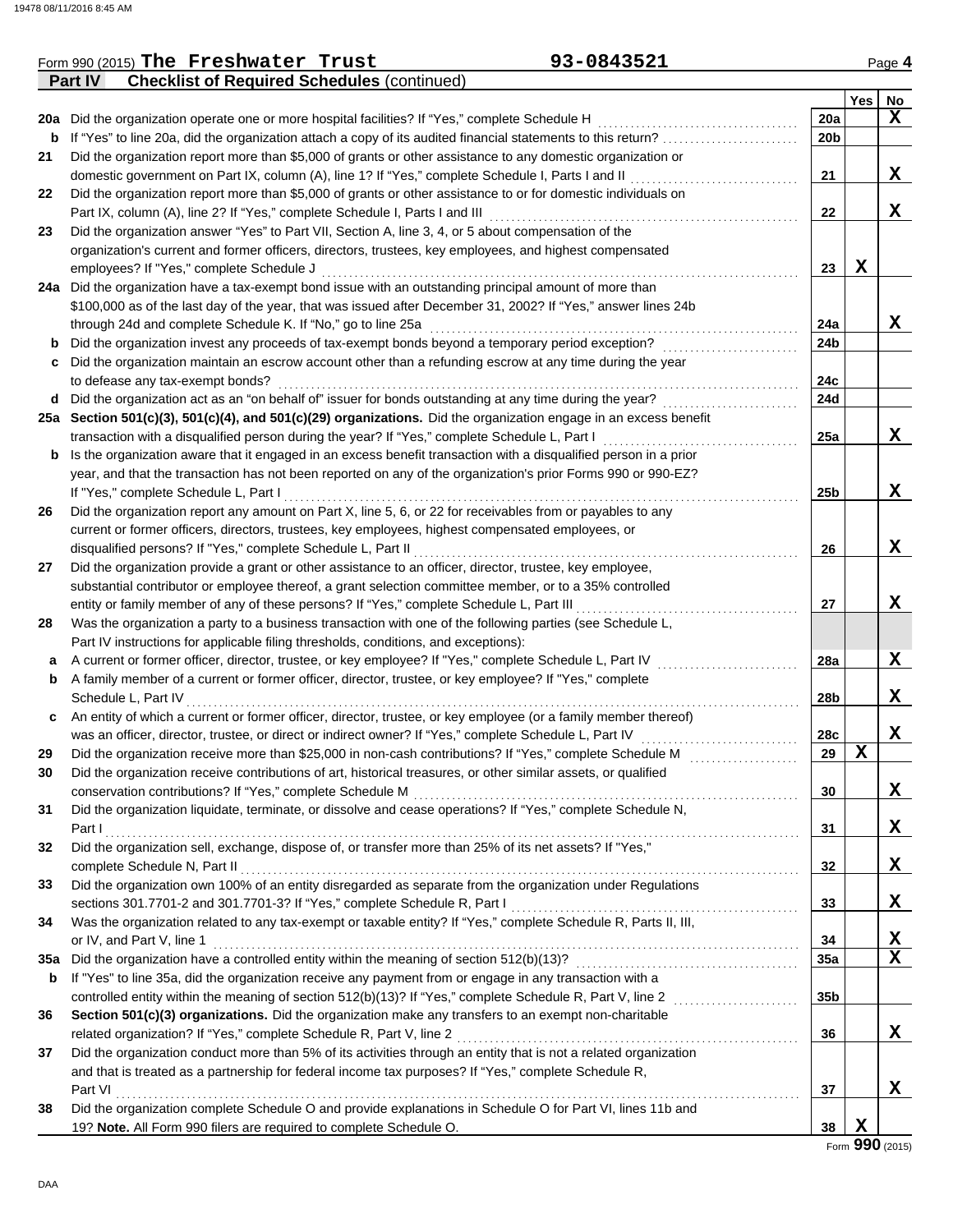|          | Form 990 (2015) The Freshwater Trust                                                                                                                                                                                            | 93-0843521 |                        |                                                                                                                        |                |                 | Page 5           |
|----------|---------------------------------------------------------------------------------------------------------------------------------------------------------------------------------------------------------------------------------|------------|------------------------|------------------------------------------------------------------------------------------------------------------------|----------------|-----------------|------------------|
|          | <b>Statements Regarding Other IRS Filings and Tax Compliance</b><br>Part V                                                                                                                                                      |            |                        |                                                                                                                        |                |                 |                  |
|          | Check if Schedule O contains a response or note to any line in this Part V                                                                                                                                                      |            |                        |                                                                                                                        |                |                 |                  |
|          |                                                                                                                                                                                                                                 |            |                        |                                                                                                                        |                | <b>Yes</b>      | No               |
| 1a       | Enter the number reported in Box 3 of Form 1096. Enter -0- if not applicable                                                                                                                                                    |            | 1a                     | 87<br>$\mathbf 0$                                                                                                      |                |                 |                  |
| b        | Enter the number of Forms W-2G included in line 1a. Enter -0- if not applicable                                                                                                                                                 |            | 1 <sub>b</sub>         |                                                                                                                        |                |                 |                  |
| c        | Did the organization comply with backup withholding rules for reportable payments to vendors and                                                                                                                                |            |                        |                                                                                                                        |                |                 |                  |
|          | reportable gaming (gambling) winnings to prize winners?                                                                                                                                                                         |            |                        |                                                                                                                        | 1 <sub>c</sub> |                 |                  |
|          | 2a Enter the number of employees reported on Form W-3, Transmittal of Wage and Tax                                                                                                                                              |            | 2a                     | 61                                                                                                                     |                |                 |                  |
|          | Statements, filed for the calendar year ending with or within the year covered by this return<br>If at least one is reported on line 2a, did the organization file all required federal employment tax returns?                 |            |                        |                                                                                                                        | 2 <sub>b</sub> | X               |                  |
| b        | Note. If the sum of lines 1a and 2a is greater than 250, you may be required to e-file (see instructions)                                                                                                                       |            |                        |                                                                                                                        |                |                 |                  |
| За       | Did the organization have unrelated business gross income of \$1,000 or more during the year?                                                                                                                                   |            |                        |                                                                                                                        | За             |                 | X                |
| b        | If "Yes," has it filed a Form 990-T for this year? If "No" to line 3b, provide an explanation in Schedule O                                                                                                                     |            |                        |                                                                                                                        | 3b             |                 |                  |
| 4a       | At any time during the calendar year, did the organization have an interest in, or a signature or other authority                                                                                                               |            |                        |                                                                                                                        |                |                 |                  |
|          | over, a financial account in a foreign country (such as a bank account, securities account, or other financial                                                                                                                  |            |                        |                                                                                                                        |                |                 |                  |
|          | account)?                                                                                                                                                                                                                       |            |                        |                                                                                                                        | 4a             |                 | X                |
| b        | If "Yes," enter the name of the foreign country: ▶                                                                                                                                                                              |            |                        |                                                                                                                        |                |                 |                  |
|          | See instructions for filing requirements for FinCEN Form 114, Report of Foreign Bank and Financial Accounts                                                                                                                     |            |                        |                                                                                                                        |                |                 |                  |
|          | (FBAR).                                                                                                                                                                                                                         |            |                        |                                                                                                                        |                |                 |                  |
| 5a       | Was the organization a party to a prohibited tax shelter transaction at any time during the tax year?                                                                                                                           |            |                        |                                                                                                                        | 5a             |                 | X                |
| b        | Did any taxable party notify the organization that it was or is a party to a prohibited tax shelter transaction?                                                                                                                |            |                        |                                                                                                                        | 5 <sub>b</sub> |                 | X                |
| c        | If "Yes" to line 5a or 5b, did the organization file Form 8886-T?                                                                                                                                                               |            |                        |                                                                                                                        | 5c             |                 |                  |
| 6a       | Does the organization have annual gross receipts that are normally greater than \$100,000, and did the                                                                                                                          |            |                        |                                                                                                                        |                |                 |                  |
|          | organization solicit any contributions that were not tax deductible as charitable contributions?                                                                                                                                |            |                        |                                                                                                                        | 6a             |                 | X                |
| b        | If "Yes," did the organization include with every solicitation an express statement that such contributions or                                                                                                                  |            |                        |                                                                                                                        |                |                 |                  |
|          | gifts were not tax deductible?                                                                                                                                                                                                  |            |                        |                                                                                                                        | 6b             |                 |                  |
| 7        | Organizations that may receive deductible contributions under section 170(c).                                                                                                                                                   |            |                        |                                                                                                                        |                |                 |                  |
| a        | Did the organization receive a payment in excess of \$75 made partly as a contribution and partly for goods                                                                                                                     |            |                        |                                                                                                                        |                |                 |                  |
|          | and services provided to the payor?                                                                                                                                                                                             |            |                        |                                                                                                                        | 7a             | X               |                  |
| b        | If "Yes," did the organization notify the donor of the value of the goods or services provided?                                                                                                                                 |            |                        |                                                                                                                        | 7b             | $\mathbf x$     |                  |
| c        | Did the organization sell, exchange, or otherwise dispose of tangible personal property for which it was                                                                                                                        |            |                        |                                                                                                                        |                |                 |                  |
|          | required to file Form 8282?                                                                                                                                                                                                     |            |                        |                                                                                                                        | 7c             |                 | X                |
| d        | If "Yes," indicate the number of Forms 8282 filed during the year                                                                                                                                                               |            | 7d                     |                                                                                                                        |                |                 |                  |
| е        | Did the organization receive any funds, directly or indirectly, to pay premiums on a personal benefit contract?<br>Did the organization, during the year, pay premiums, directly or indirectly, on a personal benefit contract? |            |                        |                                                                                                                        | 7е<br>7f       |                 | X<br>$\mathbf x$ |
|          | If the organization received a contribution of qualified intellectual property, did the organization file Form 8899 as required?                                                                                                |            |                        |                                                                                                                        | 7g             |                 |                  |
|          | If the organization received a contribution of cars, boats, airplanes, or other vehicles, did the organization file a Form 1098-C?                                                                                              |            |                        |                                                                                                                        | 7h             |                 |                  |
| 8        | Sponsoring organizations maintaining donor advised funds. Did a donor advised fund maintained by the                                                                                                                            |            |                        |                                                                                                                        |                |                 |                  |
|          | sponsoring organization have excess business holdings at any time during the year?                                                                                                                                              |            |                        | <u> 1986 - Johann Stoff, deutscher Stoff, der Stoff, deutscher Stoff, der Stoff, der Stoff, der Stoff, der Stoff, </u> | 8              |                 |                  |
| 9        | Sponsoring organizations maintaining donor advised funds.                                                                                                                                                                       |            |                        |                                                                                                                        |                |                 |                  |
| a        | Did the sponsoring organization make any taxable distributions under section 4966?                                                                                                                                              |            |                        |                                                                                                                        | 9а             |                 |                  |
| b        | Did the sponsoring organization make a distribution to a donor, donor advisor, or related person?                                                                                                                               |            |                        |                                                                                                                        | 9b             |                 |                  |
| 10       | Section 501(c)(7) organizations. Enter:                                                                                                                                                                                         |            |                        |                                                                                                                        |                |                 |                  |
| a        | Initiation fees and capital contributions included on Part VIII, line 12                                                                                                                                                        |            | 10a                    |                                                                                                                        |                |                 |                  |
| b        | Gross receipts, included on Form 990, Part VIII, line 12, for public use of club facilities                                                                                                                                     |            | 10 <sub>b</sub>        |                                                                                                                        |                |                 |                  |
| 11       | Section 501(c)(12) organizations. Enter:                                                                                                                                                                                        |            |                        |                                                                                                                        |                |                 |                  |
| a        | Gross income from members or shareholders                                                                                                                                                                                       |            | 11a                    |                                                                                                                        |                |                 |                  |
| b        | Gross income from other sources (Do not net amounts due or paid to other sources                                                                                                                                                |            |                        |                                                                                                                        |                |                 |                  |
|          | against amounts due or received from them.)                                                                                                                                                                                     |            | 11 <sub>b</sub>        |                                                                                                                        |                |                 |                  |
| 12a      | Section 4947(a)(1) non-exempt charitable trusts. Is the organization filing Form 990 in lieu of Form 1041?                                                                                                                      |            |                        |                                                                                                                        | 12a            |                 |                  |
| b        | If "Yes," enter the amount of tax-exempt interest received or accrued during the year                                                                                                                                           |            | 12 <sub>b</sub>        |                                                                                                                        |                |                 |                  |
| 13       | Section 501(c)(29) qualified nonprofit health insurance issuers.                                                                                                                                                                |            |                        |                                                                                                                        |                |                 |                  |
| a        | Is the organization licensed to issue qualified health plans in more than one state?                                                                                                                                            |            |                        |                                                                                                                        | 13a            |                 |                  |
|          | Note. See the instructions for additional information the organization must report on Schedule O.                                                                                                                               |            |                        |                                                                                                                        |                |                 |                  |
| b        | Enter the amount of reserves the organization is required to maintain by the states in which                                                                                                                                    |            |                        |                                                                                                                        |                |                 |                  |
|          | the organization is licensed to issue qualified health plans                                                                                                                                                                    |            | 13 <sub>b</sub><br>13c |                                                                                                                        |                |                 |                  |
| c        | Enter the amount of reserves on hand<br>Did the organization receive any payments for indoor tanning services during the tax year?                                                                                              |            |                        |                                                                                                                        | 14a            |                 | x                |
| 14a<br>b | If "Yes," has it filed a Form 720 to report these payments? If "No," provide an explanation in Schedule O                                                                                                                       |            |                        |                                                                                                                        | 14b            |                 |                  |
| DAA      |                                                                                                                                                                                                                                 |            |                        |                                                                                                                        |                | Form 990 (2015) |                  |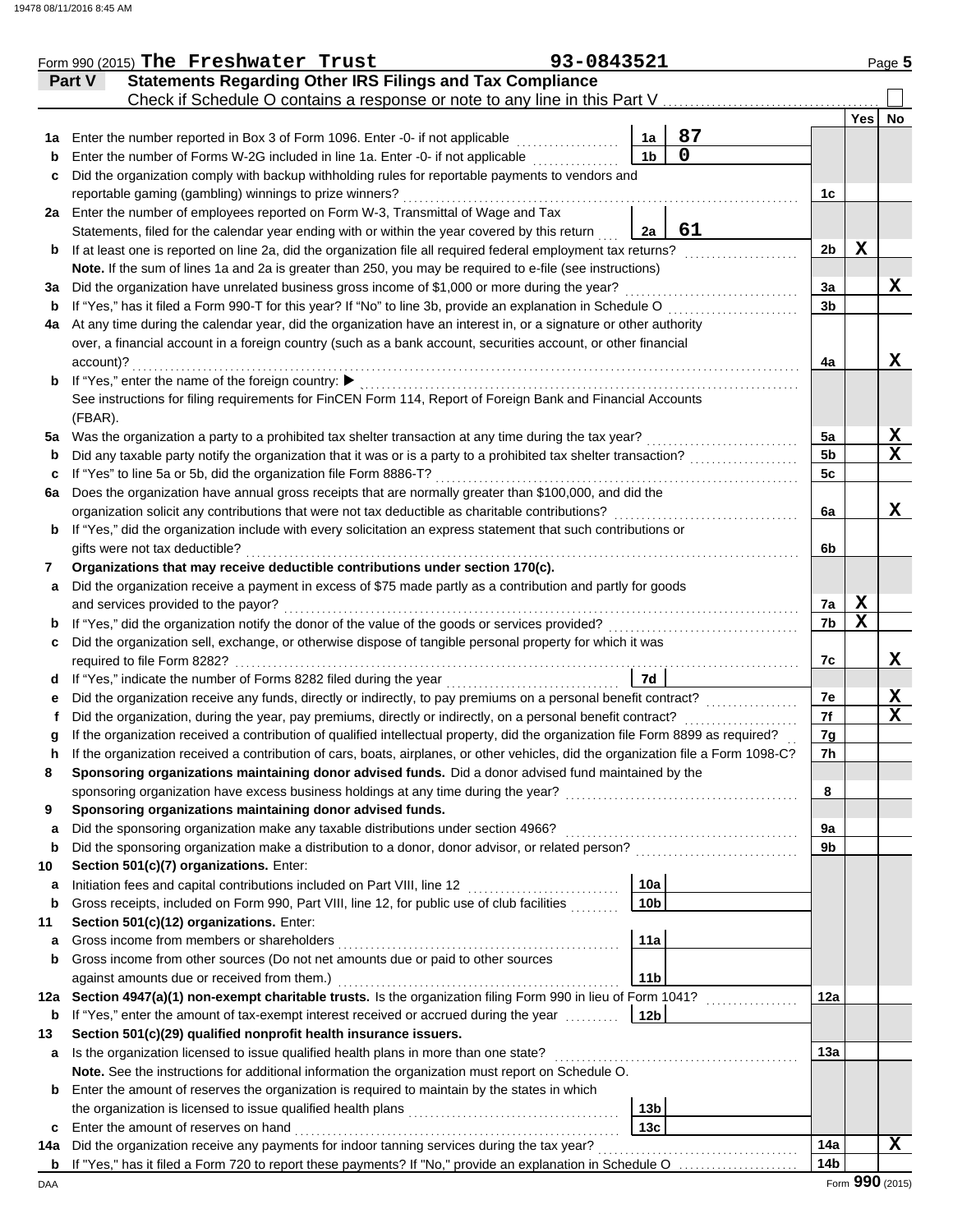|     | Form 990 (2015) The Freshwater Trust                                                                                                                               | 93-0843521 |                |    |                 |                 | Page 6      |
|-----|--------------------------------------------------------------------------------------------------------------------------------------------------------------------|------------|----------------|----|-----------------|-----------------|-------------|
|     | Governance, Management, and Disclosure For each "Yes" response to lines 2 through 7b below, and for a "No"<br><b>Part VI</b>                                       |            |                |    |                 |                 |             |
|     | response to line 8a, 8b, or 10b below, describe the circumstances, processes, or changes in Schedule O. See instructions.                                          |            |                |    |                 |                 |             |
|     |                                                                                                                                                                    |            |                |    |                 |                 | X           |
|     | <b>Section A. Governing Body and Management</b>                                                                                                                    |            |                |    |                 |                 |             |
|     |                                                                                                                                                                    |            |                |    |                 | Yesl            | No          |
|     | 1a Enter the number of voting members of the governing body at the end of the tax year                                                                             |            | 1a             | 22 |                 |                 |             |
|     | If there are material differences in voting rights among members of the governing body, or                                                                         |            |                |    |                 |                 |             |
|     | if the governing body delegated broad authority to an executive committee or similar                                                                               |            |                |    |                 |                 |             |
|     | committee, explain in Schedule O.                                                                                                                                  |            |                |    |                 |                 |             |
| b   | Enter the number of voting members included in line 1a, above, who are independent                                                                                 |            | 1 <sub>b</sub> | 21 |                 |                 |             |
| 2   | Did any officer, director, trustee, or key employee have a family relationship or a business relationship with                                                     |            |                |    |                 |                 |             |
|     | any other officer, director, trustee, or key employee?                                                                                                             |            |                |    | $\mathbf{2}$    |                 | X           |
| 3   | Did the organization delegate control over management duties customarily performed by or under the direct                                                          |            |                |    |                 |                 |             |
|     | supervision of officers, directors, or trustees, or key employees to a management company or other person?                                                         |            |                |    | 3               |                 | X           |
| 4   | Did the organization make any significant changes to its governing documents since the prior Form 990 was filed?                                                   |            |                |    | 4               |                 | $\mathbf x$ |
| 5   | Did the organization become aware during the year of a significant diversion of the organization's assets?                                                         |            |                |    | 5               |                 | X           |
| 6   | Did the organization have members or stockholders?                                                                                                                 |            |                |    | 6               |                 | $\mathbf x$ |
| 7a  | Did the organization have members, stockholders, or other persons who had the power to elect or appoint                                                            |            |                |    |                 |                 |             |
|     | one or more members of the governing body?                                                                                                                         |            |                |    | 7a              |                 | X           |
| b   | Are any governance decisions of the organization reserved to (or subject to approval by) members,                                                                  |            |                |    |                 |                 |             |
|     | stockholders, or persons other than the governing body?                                                                                                            |            |                |    | 7b              |                 | X           |
| 8   | Did the organization contemporaneously document the meetings held or written actions undertaken during the year by the following:                                  |            |                |    |                 |                 |             |
| а   | The governing body?                                                                                                                                                |            |                |    | 8a              | X               |             |
| b   | Each committee with authority to act on behalf of the governing body?                                                                                              |            |                |    | 8b              | $\mathbf X$     |             |
| 9   | Is there any officer, director, trustee, or key employee listed in Part VII, Section A, who cannot be reached at                                                   |            |                |    |                 |                 |             |
|     | the organization's mailing address? If "Yes," provide the names and addresses in Schedule O                                                                        |            |                |    | 9               |                 | X           |
|     | Section B. Policies (This Section B requests information about policies not required by the Internal Revenue Code.)                                                |            |                |    |                 |                 |             |
|     |                                                                                                                                                                    |            |                |    |                 | Yes             | No          |
|     | 10a Did the organization have local chapters, branches, or affiliates?                                                                                             |            |                |    | 10a             |                 | X           |
|     | <b>b</b> If "Yes," did the organization have written policies and procedures governing the activities of such chapters,                                            |            |                |    |                 |                 |             |
|     | affiliates, and branches to ensure their operations are consistent with the organization's exempt purposes?                                                        |            |                |    | 10 <sub>b</sub> |                 |             |
| 11a | Has the organization provided a complete copy of this Form 990 to all members of its governing body before filing the form?                                        |            |                |    | 11a             | $\mathbf X$     |             |
| b   | Describe in Schedule O the process, if any, used by the organization to review this Form 990.                                                                      |            |                |    |                 |                 |             |
| 12a | Did the organization have a written conflict of interest policy? If "No," go to line 13                                                                            |            |                |    | 12a             | X               |             |
| b   | Were officers, directors, or trustees, and key employees required to disclose annually interests that could give rise to conflicts?                                |            |                |    | 12 <sub>b</sub> | $\mathbf X$     |             |
| c   | Did the organization regularly and consistently monitor and enforce compliance with the policy? If "Yes,"                                                          |            |                |    |                 |                 |             |
|     | describe in Schedule O how this was done                                                                                                                           |            |                |    | 12c             | X               |             |
| 13  | Did the organization have a written whistleblower policy?                                                                                                          |            |                |    | 13              |                 | X           |
| 14  | Did the organization have a written document retention and destruction policy?                                                                                     |            |                |    | 14              | $\mathbf X$     |             |
| 15  | Did the process for determining compensation of the following persons include a review and approval by                                                             |            |                |    |                 |                 |             |
|     | independent persons, comparability data, and contemporaneous substantiation of the deliberation and decision?                                                      |            |                |    |                 |                 |             |
| a   | The organization's CEO, Executive Director, or top management official                                                                                             |            |                |    | 15a             | X               |             |
| b   | Other officers or key employees of the organization                                                                                                                |            |                |    | 15 <sub>b</sub> | X               |             |
|     | If "Yes" to line 15a or 15b, describe the process in Schedule O (see instructions).                                                                                |            |                |    |                 |                 |             |
|     | 16a Did the organization invest in, contribute assets to, or participate in a joint venture or similar arrangement                                                 |            |                |    |                 |                 |             |
|     | with a taxable entity during the year?                                                                                                                             |            |                |    | 16a             |                 | X           |
|     | <b>b</b> If "Yes," did the organization follow a written policy or procedure requiring the organization to evaluate its                                            |            |                |    |                 |                 |             |
|     | participation in joint venture arrangements under applicable federal tax law, and take steps to safeguard the                                                      |            |                |    |                 |                 |             |
|     |                                                                                                                                                                    |            |                |    | 16b             |                 |             |
|     | <b>Section C. Disclosure</b>                                                                                                                                       |            |                |    |                 |                 |             |
| 17  | List the states with which a copy of this Form 990 is required to be filed $\triangleright$ OR                                                                     |            |                |    |                 |                 |             |
|     | Section 6104 requires an organization to make its Forms 1023 (or 1024 if applicable), 990, and 990-T (Section 501(c)(3)s only)                                     |            |                |    |                 |                 |             |
| 18  |                                                                                                                                                                    |            |                |    |                 |                 |             |
|     | available for public inspection. Indicate how you made these available. Check all that apply.                                                                      |            |                |    |                 |                 |             |
|     | Another's website $ \mathbf{X} $ Upon request $ \cdot $ Other (explain in Schedule O)<br>$ \mathbf{X} $ Own website                                                |            |                |    |                 |                 |             |
| 19  | Describe in Schedule O whether (and if so, how) the organization made its governing documents, conflict of interest policy, and                                    |            |                |    |                 |                 |             |
|     | financial statements available to the public during the tax year.                                                                                                  |            |                |    |                 |                 |             |
| 20  | State the name, address, and telephone number of the person who possesses the organization's books and records: ▶<br>700 SW Taylor Street, Ste 200<br>Kenny Weiner |            |                |    |                 |                 |             |
|     | Portland                                                                                                                                                           | OR 97205   |                |    | 503-222-9091    |                 |             |
|     |                                                                                                                                                                    |            |                |    |                 | Form 990 (2015) |             |
| DAA |                                                                                                                                                                    |            |                |    |                 |                 |             |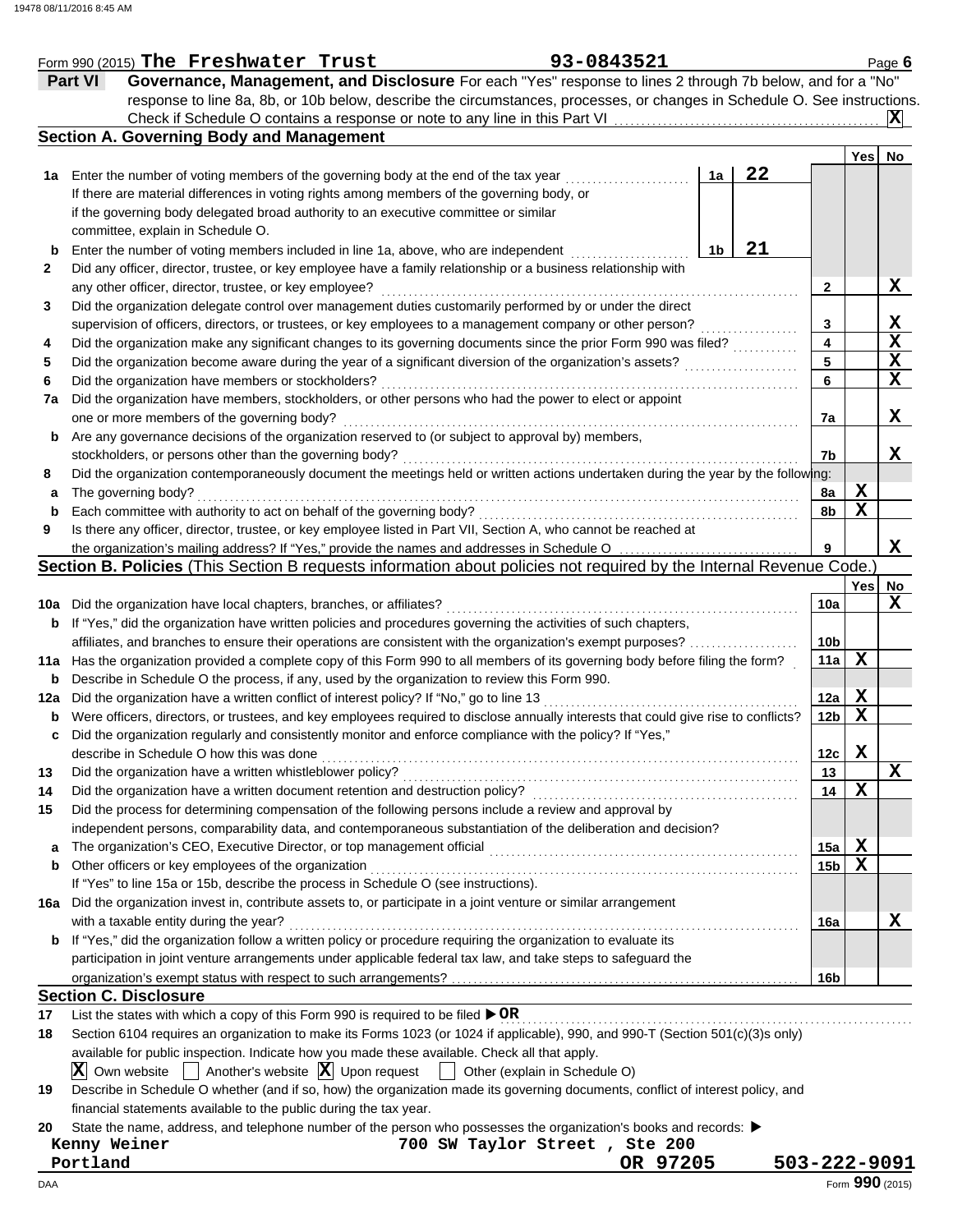|                 | Form 990 (2015) The Freshwater Trust | 93-0843521                                                                                       | Page 7 |
|-----------------|--------------------------------------|--------------------------------------------------------------------------------------------------|--------|
| <b>Part VII</b> |                                      | Compensation of Officers, Directors, Trustees, Key Employees, Highest Compensated Employees, and |        |
|                 | <b>Independent Contractors</b>       |                                                                                                  |        |

Check if Schedule O contains a response or note to any line in this Part VII.

**Section A. Officers, Directors, Trustees, Key Employees, and Highest Compensated Employees**

**1a** Complete this table for all persons required to be listed. Report compensation for the calendar year ending with or within the organization's tax year.

■ List all of the organization's **current** officers, directors, trustees (whether individuals or organizations), regardless of amount of compensation. Enter -0- in columns (D), (E), and (F) if no compensation was paid.

● List all of the organization's **current** key employees, if any. See instructions for definition of "key employee."

who received reportable compensation (Box 5 of Form W-2 and/or Box 7 of Form 1099-MISC) of more than \$100,000 from the  $\bullet$  List the organization's five **current** highest compensated employees (other than an officer, director, trustee, or key employee)<br>a received reportable compensation (Box 5 of Form  $M-2$  and/or Box 7 of Form 1000-MISC)

organization and any related organizations.

● List all of the organization's **former** officers, key employees, and highest compensated employees who received more than<br>00,000 of reportable compensation from the erganization and any related erganizations. \$100,000 of reportable compensation from the organization and any related organizations.

• List all of the organization's **former directors or trustees** that received, in the capacity as a former director or trustee of the organization, more than \$10,000 of reportable compensation from the organization and any related organizations. List persons in the following order: individual trustees or directors; institutional trustees; officers; key employees; highest compensated employees; and former such persons.

Check this box if neither the organization nor any related organization compensated any current officer, director, or trustee.

| (A)<br>Name and Title          | (B)<br>Average<br>hours per<br>week<br>(list any<br>hours for |                                   |                      |         | (C)<br>Position | (do not check more than one<br>box, unless person is both an<br>officer and a director/trustee) |        | (D)<br>Reportable<br>compensation<br>from<br>the<br>organization | (E)<br>Reportable<br>compensation from<br>related<br>organizations<br>(W-2/1099-MISC) | (F)<br>Estimated<br>amount of<br>other<br>compensation<br>from the |  |
|--------------------------------|---------------------------------------------------------------|-----------------------------------|----------------------|---------|-----------------|-------------------------------------------------------------------------------------------------|--------|------------------------------------------------------------------|---------------------------------------------------------------------------------------|--------------------------------------------------------------------|--|
|                                | related<br>organizations<br>below dotted<br>line)             | Individual trustee<br>or director | nstitutional trustee | Officer | Key employee    | Highest compensated<br>employee                                                                 | Former | (W-2/1099-MISC)                                                  |                                                                                       | organization<br>and related<br>organizations                       |  |
| (1) Hunter Brown               | 2.00                                                          |                                   |                      |         |                 |                                                                                                 |        |                                                                  |                                                                                       |                                                                    |  |
| Director                       | 0.00                                                          | $\mathbf x$                       |                      |         |                 |                                                                                                 |        | 0                                                                | 0                                                                                     | $\mathbf 0$                                                        |  |
| (2) David Chen                 |                                                               |                                   |                      |         |                 |                                                                                                 |        |                                                                  |                                                                                       |                                                                    |  |
| Director                       | 2.00<br>0.00                                                  | $\mathbf X$                       |                      |         |                 |                                                                                                 |        | 0                                                                | 0                                                                                     | $\mathbf 0$                                                        |  |
| (3) Scott Demorest             |                                                               |                                   |                      |         |                 |                                                                                                 |        |                                                                  |                                                                                       |                                                                    |  |
|                                | 2.00                                                          |                                   |                      |         |                 |                                                                                                 |        |                                                                  |                                                                                       |                                                                    |  |
| Director                       | 0.00                                                          | $\mathbf X$                       |                      |         |                 |                                                                                                 |        | 0                                                                | $\mathbf 0$                                                                           | $\mathbf 0$                                                        |  |
| (4) Gary Fish                  |                                                               |                                   |                      |         |                 |                                                                                                 |        |                                                                  |                                                                                       |                                                                    |  |
| Director                       | 2.00<br>0.00                                                  | $\mathbf x$                       |                      |         |                 |                                                                                                 |        | 0                                                                | 0                                                                                     | $\mathbf 0$                                                        |  |
| (5) Paul T. Fortino            | 2.00                                                          |                                   |                      |         |                 |                                                                                                 |        |                                                                  |                                                                                       |                                                                    |  |
| Director                       | 0.00                                                          | $\mathbf X$                       |                      |         |                 |                                                                                                 |        | 0                                                                | $\mathbf 0$                                                                           | $\pmb{0}$                                                          |  |
| (6) David Laurance             |                                                               |                                   |                      |         |                 |                                                                                                 |        |                                                                  |                                                                                       |                                                                    |  |
|                                | 2.00                                                          |                                   |                      |         |                 |                                                                                                 |        |                                                                  |                                                                                       | $\mathbf 0$                                                        |  |
| Director<br>(7) Lynn Loacker   | 0.00                                                          | $\mathbf x$                       |                      |         |                 |                                                                                                 |        | 0                                                                | 0                                                                                     |                                                                    |  |
|                                | 2.00                                                          |                                   |                      |         |                 |                                                                                                 |        |                                                                  |                                                                                       |                                                                    |  |
| Director                       | 0.00                                                          | $\mathbf X$                       |                      |         |                 |                                                                                                 |        | 0                                                                | 0                                                                                     | $\mathbf 0$                                                        |  |
| (8) Mark Long                  |                                                               |                                   |                      |         |                 |                                                                                                 |        |                                                                  |                                                                                       |                                                                    |  |
|                                | 2.00                                                          |                                   |                      |         |                 |                                                                                                 |        |                                                                  |                                                                                       |                                                                    |  |
| Director                       | 0.00                                                          | $\mathbf X$                       |                      |         |                 |                                                                                                 |        | 0                                                                | 0                                                                                     | $\mathbf 0$                                                        |  |
| (9) Will Neuhauser             |                                                               |                                   |                      |         |                 |                                                                                                 |        |                                                                  |                                                                                       |                                                                    |  |
|                                | 2.00<br>0.00                                                  | $\mathbf x$                       |                      |         |                 |                                                                                                 |        | 0                                                                | $\mathbf 0$                                                                           | $\mathbf 0$                                                        |  |
| Director<br>$(10)$ Tim O'Leary |                                                               |                                   |                      |         |                 |                                                                                                 |        |                                                                  |                                                                                       |                                                                    |  |
|                                | 2.00                                                          |                                   |                      |         |                 |                                                                                                 |        |                                                                  |                                                                                       |                                                                    |  |
| Director                       | 0.00                                                          | $\mathbf X$                       |                      |         |                 |                                                                                                 |        | 0                                                                | 0                                                                                     | $\mathbf 0$                                                        |  |
| (11)Michael Pohl               | 2.00                                                          |                                   |                      |         |                 |                                                                                                 |        |                                                                  |                                                                                       |                                                                    |  |
| Director                       | 0.00                                                          | $\mathbf x$                       |                      |         |                 |                                                                                                 |        | 0                                                                | 0                                                                                     | 0                                                                  |  |
| <b>DAA</b>                     |                                                               |                                   |                      |         |                 |                                                                                                 |        |                                                                  |                                                                                       | Form 990 (2015)                                                    |  |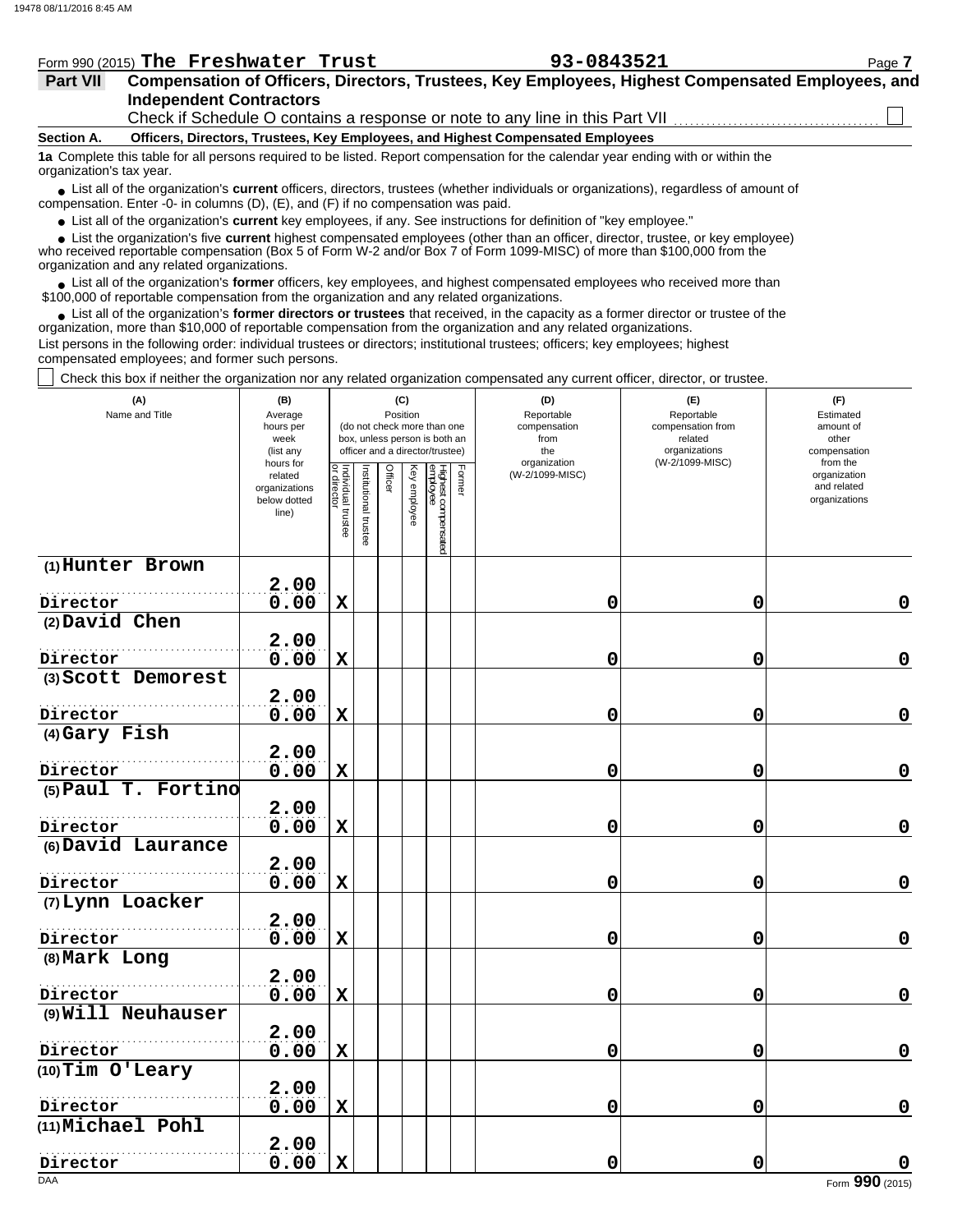| Form 990 (2015) The Freshwater Trust                                                                                                                                                                                                                                                                     |                                                               |                                   |                      |                                                                                                                    |              |                                |      | 93-0843521                                                                                             |                                                                                       | Page 8                                                             |
|----------------------------------------------------------------------------------------------------------------------------------------------------------------------------------------------------------------------------------------------------------------------------------------------------------|---------------------------------------------------------------|-----------------------------------|----------------------|--------------------------------------------------------------------------------------------------------------------|--------------|--------------------------------|------|--------------------------------------------------------------------------------------------------------|---------------------------------------------------------------------------------------|--------------------------------------------------------------------|
| <b>Part VII</b>                                                                                                                                                                                                                                                                                          |                                                               |                                   |                      |                                                                                                                    |              |                                |      | Section A. Officers, Directors, Trustees, Key Employees, and Highest Compensated Employees (continued) |                                                                                       |                                                                    |
| (A)<br>Name and title                                                                                                                                                                                                                                                                                    | (B)<br>Average<br>hours per<br>week<br>(list any<br>hours for |                                   |                      | (C)<br>Position<br>(do not check more than one<br>box, unless person is both an<br>officer and a director/trustee) |              |                                |      | (D)<br>Reportable<br>compensation<br>from<br>the<br>organization                                       | (F)<br>Reportable<br>compensation from<br>related<br>organizations<br>(W-2/1099-MISC) | (F)<br>Estimated<br>amount of<br>other<br>compensation<br>from the |
|                                                                                                                                                                                                                                                                                                          | related<br>organizations<br>below dotted<br>line)             | Individual trustee<br>or director | Institutional truste | Officer                                                                                                            | Key employee | Highest compensate<br>employee | Form | (W-2/1099-MISC)                                                                                        |                                                                                       | organization<br>and related<br>organizations                       |
| Brad Preble<br>(12)                                                                                                                                                                                                                                                                                      | 2.00                                                          |                                   |                      |                                                                                                                    |              |                                |      |                                                                                                        |                                                                                       |                                                                    |
| Director                                                                                                                                                                                                                                                                                                 | 0.00                                                          | $\mathbf X$                       |                      |                                                                                                                    |              |                                |      | 0                                                                                                      | 0                                                                                     | 0                                                                  |
| (13) Pat Reiten                                                                                                                                                                                                                                                                                          |                                                               |                                   |                      |                                                                                                                    |              |                                |      |                                                                                                        |                                                                                       |                                                                    |
| Director                                                                                                                                                                                                                                                                                                 | 2.00<br>0.00                                                  | $\mathbf X$                       |                      |                                                                                                                    |              |                                |      | 0                                                                                                      | 0                                                                                     | 0                                                                  |
| (14) Brian Rice                                                                                                                                                                                                                                                                                          |                                                               |                                   |                      |                                                                                                                    |              |                                |      |                                                                                                        |                                                                                       |                                                                    |
| Director                                                                                                                                                                                                                                                                                                 | 2.00<br>0.00                                                  | $\mathbf X$                       |                      |                                                                                                                    |              |                                |      | 0                                                                                                      | 0                                                                                     | 0                                                                  |
| (15) Margaret R.                                                                                                                                                                                                                                                                                         | Tuchmann                                                      |                                   |                      |                                                                                                                    |              |                                |      |                                                                                                        |                                                                                       |                                                                    |
| Director                                                                                                                                                                                                                                                                                                 | 2.00                                                          |                                   |                      |                                                                                                                    |              |                                |      | 0                                                                                                      | 0                                                                                     | 0                                                                  |
| (16) Anthony Trunzo                                                                                                                                                                                                                                                                                      | 0.00                                                          | $\mathbf X$                       |                      |                                                                                                                    |              |                                |      |                                                                                                        |                                                                                       |                                                                    |
| Director                                                                                                                                                                                                                                                                                                 | 2.00<br>0.00                                                  | $\mathbf X$                       |                      |                                                                                                                    |              |                                |      | 0                                                                                                      | 0                                                                                     | $\mathbf 0$                                                        |
| (17) Marty Myers                                                                                                                                                                                                                                                                                         |                                                               |                                   |                      |                                                                                                                    |              |                                |      |                                                                                                        |                                                                                       |                                                                    |
| Director                                                                                                                                                                                                                                                                                                 | 2.00<br>0.00                                                  | $\mathbf X$                       |                      |                                                                                                                    |              |                                |      | 0                                                                                                      | 0                                                                                     | 0                                                                  |
| (18) Joe Whitworth                                                                                                                                                                                                                                                                                       |                                                               |                                   |                      |                                                                                                                    |              |                                |      |                                                                                                        |                                                                                       |                                                                    |
| President                                                                                                                                                                                                                                                                                                | 40.00<br>0.00                                                 |                                   |                      | $\mathbf X$                                                                                                        |              |                                |      | 175,000                                                                                                | 0                                                                                     | 18,623                                                             |
| (19) Hank A. Ashforth                                                                                                                                                                                                                                                                                    |                                                               |                                   |                      |                                                                                                                    |              |                                |      |                                                                                                        |                                                                                       |                                                                    |
|                                                                                                                                                                                                                                                                                                          | 2.00                                                          |                                   |                      |                                                                                                                    |              |                                |      |                                                                                                        |                                                                                       |                                                                    |
| Co-Chair                                                                                                                                                                                                                                                                                                 | 0.00                                                          |                                   |                      | $\mathbf x$                                                                                                        |              |                                |      |                                                                                                        | 0                                                                                     | 18,623                                                             |
| 1b Sub-total to the Sub-<br>c Total from continuation sheets to Part VII, Section A                                                                                                                                                                                                                      |                                                               |                                   |                      |                                                                                                                    |              |                                |      | 175,000<br>503,500                                                                                     |                                                                                       | 43,569                                                             |
|                                                                                                                                                                                                                                                                                                          |                                                               |                                   |                      |                                                                                                                    |              |                                |      | 678,500                                                                                                |                                                                                       | 62,192                                                             |
| Total number of individuals (including but not limited to those listed above) who received more than \$100,000 of<br>$\mathbf{2}$<br>reportable compensation from the organization $\blacktriangleright$                                                                                                 |                                                               |                                   |                      |                                                                                                                    |              |                                |      |                                                                                                        |                                                                                       |                                                                    |
| Did the organization list any former officer, director, or trustee, key employee, or highest compensated<br>3                                                                                                                                                                                            |                                                               |                                   |                      |                                                                                                                    |              |                                |      |                                                                                                        |                                                                                       | No<br>Yes                                                          |
| employee on line 1a? If "Yes," complete Schedule J for such individual<br>For any individual listed on line 1a, is the sum of reportable compensation and other compensation from the<br>4<br>organization and related organizations greater than \$150,000? If "Yes," complete Schedule J for such      |                                                               |                                   |                      |                                                                                                                    |              |                                |      |                                                                                                        |                                                                                       | X<br>3                                                             |
| individual<br>Did any person listed on line 1a receive or accrue compensation from any unrelated organization or individual<br>5                                                                                                                                                                         |                                                               |                                   |                      |                                                                                                                    |              |                                |      |                                                                                                        |                                                                                       | X<br>4                                                             |
| for services rendered to the organization? If "Yes," complete Schedule J for such person                                                                                                                                                                                                                 |                                                               |                                   |                      |                                                                                                                    |              |                                |      |                                                                                                        |                                                                                       | X<br>5                                                             |
| <b>Section B. Independent Contractors</b><br>Complete this table for your five highest compensated independent contractors that received more than \$100,000 of<br>1<br>compensation from the organization. Report compensation for the calendar year ending with or within the organization's tax year. |                                                               |                                   |                      |                                                                                                                    |              |                                |      |                                                                                                        |                                                                                       |                                                                    |
|                                                                                                                                                                                                                                                                                                          | (A)<br>Name and business address                              |                                   |                      |                                                                                                                    |              |                                |      |                                                                                                        | (B)<br>Description of services                                                        | (C)<br>Compensation                                                |
| Aquatic Contracting, LLC                                                                                                                                                                                                                                                                                 |                                                               |                                   |                      |                                                                                                                    |              |                                |      | 8316 N. Lombard #374                                                                                   |                                                                                       |                                                                    |
| Portland                                                                                                                                                                                                                                                                                                 |                                                               |                                   | OR 97203             |                                                                                                                    |              |                                |      | Restoration                                                                                            |                                                                                       | 368,536                                                            |
| River Design Group<br>Whitefish                                                                                                                                                                                                                                                                          | MT                                                            |                                   | 59937                |                                                                                                                    |              |                                |      | 5098 Hwy 93 South<br>Consultation                                                                      |                                                                                       | 216,533                                                            |
| M&M Services, LLC                                                                                                                                                                                                                                                                                        |                                                               |                                   |                      |                                                                                                                    |              |                                |      | PO Box 1093                                                                                            |                                                                                       |                                                                    |
| Medford                                                                                                                                                                                                                                                                                                  |                                                               |                                   | OR 97501             |                                                                                                                    |              |                                |      | Restoration                                                                                            |                                                                                       | 196,653                                                            |
| Plant Oregon<br>Talent                                                                                                                                                                                                                                                                                   |                                                               |                                   | OR 97540             |                                                                                                                    |              |                                |      | 8677 Wagner Creek Road<br>Restoration                                                                  |                                                                                       |                                                                    |
| Gumata, Inc.                                                                                                                                                                                                                                                                                             |                                                               |                                   |                      |                                                                                                                    |              |                                |      | 2510 East Sunset #5, Suite 543                                                                         |                                                                                       | 170,706                                                            |
| Las Vegas                                                                                                                                                                                                                                                                                                |                                                               |                                   |                      |                                                                                                                    |              |                                |      | Restoration                                                                                            |                                                                                       | 110,815                                                            |
| NV 89120<br>Total number of independent contractors (including but not limited to those listed above) who<br>2<br>received more than \$100,000 of compensation from the organization ▶<br>5                                                                                                              |                                                               |                                   |                      |                                                                                                                    |              |                                |      |                                                                                                        |                                                                                       |                                                                    |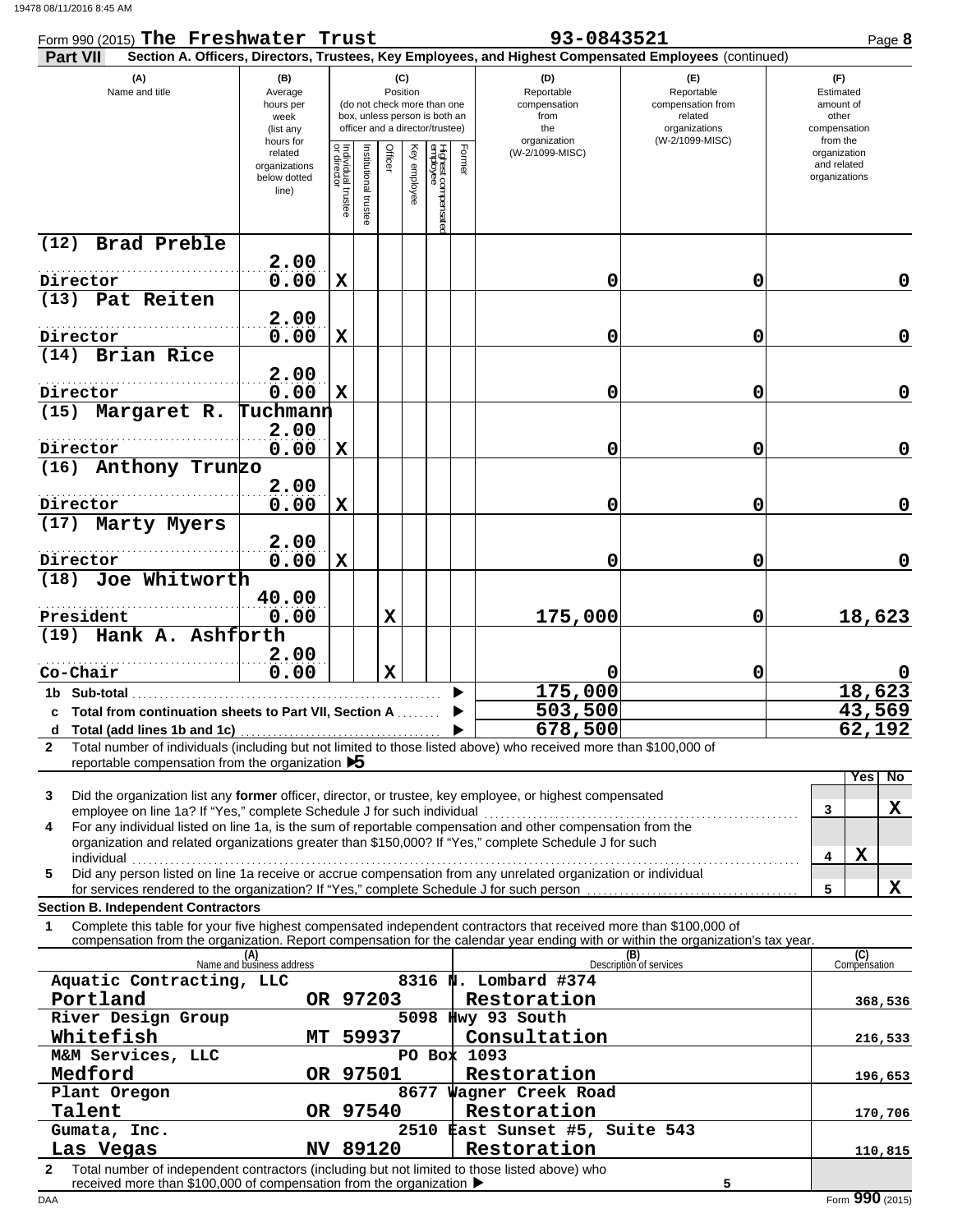| Form 990 (2015) The Freshwater Trust                                                                                                                                                                                                                                                                   |                                                                |                                   |                                                                                                 |                 |              |                                 |           | 93-0843521                                                                                             |                                                                                       | Page 8                                                             |
|--------------------------------------------------------------------------------------------------------------------------------------------------------------------------------------------------------------------------------------------------------------------------------------------------------|----------------------------------------------------------------|-----------------------------------|-------------------------------------------------------------------------------------------------|-----------------|--------------|---------------------------------|-----------|--------------------------------------------------------------------------------------------------------|---------------------------------------------------------------------------------------|--------------------------------------------------------------------|
| <b>Part VII</b>                                                                                                                                                                                                                                                                                        |                                                                |                                   |                                                                                                 |                 |              |                                 |           | Section A. Officers, Directors, Trustees, Key Employees, and Highest Compensated Employees (continued) |                                                                                       |                                                                    |
| (A)<br>Name and title                                                                                                                                                                                                                                                                                  | (B)<br>Average<br>hours per<br>week<br>(list any               |                                   | (do not check more than one<br>box, unless person is both an<br>officer and a director/trustee) | (C)<br>Position |              |                                 |           | (D)<br>Reportable<br>compensation<br>from<br>the                                                       | (F)<br>Reportable<br>compensation from<br>related<br>organizations<br>(W-2/1099-MISC) | (F)<br>Estimated<br>amount of<br>other<br>compensation<br>from the |
|                                                                                                                                                                                                                                                                                                        | hours for<br>related<br>organizations<br>below dotted<br>line) | Individual trustee<br>or director | Institutional truste                                                                            | Officer         | Key employee | Highest compensatec<br>employee | Form<br>₾ | organization<br>(W-2/1099-MISC)                                                                        |                                                                                       | organization<br>and related<br>organizations                       |
| Peter Doubleday<br>(20)                                                                                                                                                                                                                                                                                |                                                                |                                   |                                                                                                 |                 |              |                                 |           |                                                                                                        |                                                                                       |                                                                    |
|                                                                                                                                                                                                                                                                                                        | 2.00                                                           |                                   |                                                                                                 |                 |              |                                 |           |                                                                                                        |                                                                                       |                                                                    |
| Treasurer<br>Scott E. Sandbo<br>(21)                                                                                                                                                                                                                                                                   | 0.00                                                           |                                   |                                                                                                 | $\mathbf X$     |              |                                 |           | 0                                                                                                      | 0                                                                                     | 0                                                                  |
|                                                                                                                                                                                                                                                                                                        | 2.00                                                           |                                   |                                                                                                 |                 |              |                                 |           |                                                                                                        |                                                                                       |                                                                    |
| Co-Chair                                                                                                                                                                                                                                                                                               | 0.00                                                           |                                   |                                                                                                 | $\mathbf X$     |              |                                 |           | 0                                                                                                      | 0                                                                                     | $\mathbf 0$                                                        |
| (22) Steve Shropshire                                                                                                                                                                                                                                                                                  |                                                                |                                   |                                                                                                 |                 |              |                                 |           |                                                                                                        |                                                                                       |                                                                    |
| Secretary                                                                                                                                                                                                                                                                                              | 2.00<br>0.00                                                   |                                   |                                                                                                 | $\mathbf X$     |              |                                 |           | 0                                                                                                      | 0                                                                                     | $\mathbf 0$                                                        |
| (23) Alan Horton                                                                                                                                                                                                                                                                                       |                                                                |                                   |                                                                                                 |                 |              |                                 |           |                                                                                                        |                                                                                       |                                                                    |
|                                                                                                                                                                                                                                                                                                        | 40.00                                                          |                                   |                                                                                                 |                 |              |                                 |           |                                                                                                        |                                                                                       |                                                                    |
| Managing Director                                                                                                                                                                                                                                                                                      | 0.00                                                           |                                   |                                                                                                 |                 |              | $\mathbf x$                     |           | 138,000                                                                                                | 0                                                                                     | 11,825                                                             |
| (24) David Primozich                                                                                                                                                                                                                                                                                   |                                                                |                                   |                                                                                                 |                 |              |                                 |           |                                                                                                        |                                                                                       |                                                                    |
| Conserv Director                                                                                                                                                                                                                                                                                       | 40.00<br>0.00                                                  |                                   |                                                                                                 |                 |              | $\mathbf x$                     |           | 135,000                                                                                                | 0                                                                                     | 11,469                                                             |
| (25) Joseph A. Furia                                                                                                                                                                                                                                                                                   |                                                                |                                   |                                                                                                 |                 |              |                                 |           |                                                                                                        |                                                                                       |                                                                    |
|                                                                                                                                                                                                                                                                                                        | 40.00                                                          |                                   |                                                                                                 |                 |              |                                 |           |                                                                                                        |                                                                                       |                                                                    |
| Policy Dir/Gen Couns                                                                                                                                                                                                                                                                                   | 0.00                                                           |                                   |                                                                                                 |                 |              | $\mathbf x$                     |           | 120,000                                                                                                | 0                                                                                     | 10,925                                                             |
| (26) Alex Johnson                                                                                                                                                                                                                                                                                      | 40.00                                                          |                                   |                                                                                                 |                 |              |                                 |           |                                                                                                        |                                                                                       |                                                                    |
| Dir Frshwtr Solution                                                                                                                                                                                                                                                                                   | 0.00                                                           |                                   |                                                                                                 |                 |              | $\mathbf x$                     |           | 110,500                                                                                                | 0                                                                                     | 9,350                                                              |
|                                                                                                                                                                                                                                                                                                        |                                                                |                                   |                                                                                                 |                 |              |                                 |           |                                                                                                        |                                                                                       |                                                                    |
| 1b Sub-total and the state of the state of the state of the state of the state of the state of the state of the<br>c Total from continuation sheets to Part VII, Section A                                                                                                                             |                                                                |                                   |                                                                                                 |                 |              |                                 |           | 503, 500                                                                                               |                                                                                       | 43,569                                                             |
| Total number of individuals (including but not limited to those listed above) who received more than \$100,000 of<br>$\mathbf{2}$                                                                                                                                                                      |                                                                |                                   |                                                                                                 |                 |              |                                 |           |                                                                                                        |                                                                                       |                                                                    |
| reportable compensation from the organization ▶                                                                                                                                                                                                                                                        |                                                                |                                   |                                                                                                 |                 |              |                                 |           |                                                                                                        |                                                                                       |                                                                    |
| Did the organization list any former officer, director, or trustee, key employee, or highest compensated<br>3<br>employee on line 1a? If "Yes," complete Schedule J for such individual<br>For any individual listed on line 1a, is the sum of reportable compensation and other compensation from the |                                                                |                                   |                                                                                                 |                 |              |                                 |           |                                                                                                        |                                                                                       | No<br>Yes<br>3                                                     |
| 4<br>organization and related organizations greater than \$150,000? If "Yes," complete Schedule J for such<br>individual                                                                                                                                                                               |                                                                |                                   |                                                                                                 |                 |              |                                 |           |                                                                                                        |                                                                                       | 4                                                                  |
| Did any person listed on line 1a receive or accrue compensation from any unrelated organization or individual<br>5                                                                                                                                                                                     |                                                                |                                   |                                                                                                 |                 |              |                                 |           |                                                                                                        |                                                                                       |                                                                    |
| <b>Section B. Independent Contractors</b>                                                                                                                                                                                                                                                              |                                                                |                                   |                                                                                                 |                 |              |                                 |           |                                                                                                        |                                                                                       | 5                                                                  |
| Complete this table for your five highest compensated independent contractors that received more than \$100,000 of<br>1<br>compensation from the organization. Report compensation for the calendar year ending with or within the organization's tax year.                                            |                                                                |                                   |                                                                                                 |                 |              |                                 |           |                                                                                                        |                                                                                       |                                                                    |
|                                                                                                                                                                                                                                                                                                        | (A)<br>Name and business address                               |                                   |                                                                                                 |                 |              |                                 |           |                                                                                                        | (B)<br>Description of services                                                        | (C)<br>Compensation                                                |
|                                                                                                                                                                                                                                                                                                        |                                                                |                                   |                                                                                                 |                 |              |                                 |           |                                                                                                        |                                                                                       |                                                                    |
|                                                                                                                                                                                                                                                                                                        |                                                                |                                   |                                                                                                 |                 |              |                                 |           |                                                                                                        |                                                                                       |                                                                    |
|                                                                                                                                                                                                                                                                                                        |                                                                |                                   |                                                                                                 |                 |              |                                 |           |                                                                                                        |                                                                                       |                                                                    |
|                                                                                                                                                                                                                                                                                                        |                                                                |                                   |                                                                                                 |                 |              |                                 |           |                                                                                                        |                                                                                       |                                                                    |
|                                                                                                                                                                                                                                                                                                        |                                                                |                                   |                                                                                                 |                 |              |                                 |           |                                                                                                        |                                                                                       |                                                                    |
|                                                                                                                                                                                                                                                                                                        |                                                                |                                   |                                                                                                 |                 |              |                                 |           |                                                                                                        |                                                                                       |                                                                    |
| Total number of independent contractors (including but not limited to those listed above) who<br>2                                                                                                                                                                                                     |                                                                |                                   |                                                                                                 |                 |              |                                 |           |                                                                                                        |                                                                                       |                                                                    |
| received more than \$100,000 of compensation from the organization ▶                                                                                                                                                                                                                                   |                                                                |                                   |                                                                                                 |                 |              |                                 |           |                                                                                                        |                                                                                       |                                                                    |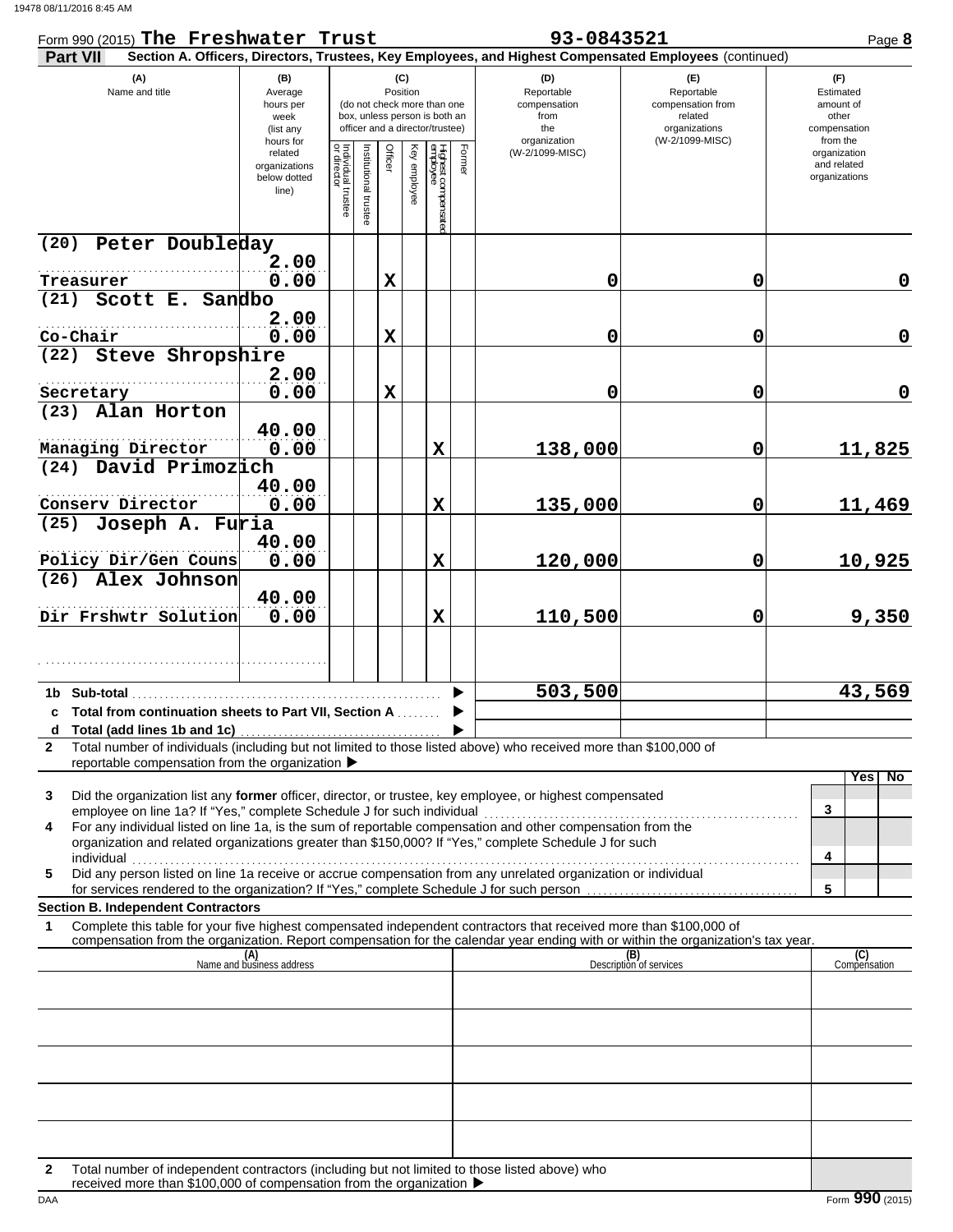### Form 990 (2015) Page **9 The Freshwater Trust 93-0843521 Part VIII Statement of Revenue** Check if Schedule O contains a response or note to any line in this Part VIII **(A)** (B) (B) (C) (D)<br>Total revenue Related or Unrelated Reven Total revenue Related or Unrelated Revenue excluded from tax exempt business function under sections revenue 512-514 revenue **Contributions, Gifts, Grants and Other Similar Amounts Program Service Revenue** Grant<br>mounts **1a 1a** Federated campaigns  $\ldots$ **1b b** Membership dues  $\ldots$ এৰ **1c 266,115 c** Fundraising events <sub>.</sub> . . . . . .  $\overline{\overline{5}}$ **1d d** Related organizations  $\ldots$ Program Service RevenueContributions, **2,701,673 1e e** Government grants (contributions) . . **f** All other contributions, gifts, grants, and similar amounts not included above **1,762,419 1f** \$ . . . . . . . . . . . . . . . . . . . . . **300,000 g** Noncash contributions included in lines 1a-1f: **4,730,207**  $\blacktriangleright$ **h Total.** Add lines 1a–1f . . . . . . . . . . . . . . . . . . . . . . . . . . . . . **Busn. Code Program service revenue 1,909,391 1,909,391 2a b** . . . . . . . . . . . . . . . . . . . . . . . . . . . . . . . . . . . . . . . . . . . . **c d** . . . . . . . . . . . . . . . . . . . . . . . . . . . . . . . . . . . . . . . . . . . . **e** . . . . . . . . . . . . . . . . . . . . . . . . . . . . . . . . . . . . . . . . . . . . **f** All other program service revenue . . . . . . . . **1,909,391 g Total.** Add lines 2a–2f . . . . . . . . . . . . . . . . . . . . . . . . . . . . . **3** Investment income (including dividends, interest, **7,098 7,098** and other similar amounts) ................  $\blacksquare$ 4 Income from investment of tax-exempt bond proceed **5** Royalties ... b (i) Real (ii) Personal **6a** Gross rents **b** Less: rental exps. **c** Rental inc. or (loss)  $\blacktriangleright$ **d** Net rental income or (loss) .......................... **7a** Gross amount from (i) Securities (ii) Other sales of assets **414** other than inventor **b** Less: cost or other **1** basis & sales exps. **413 c** Gain or (loss) **413 413 d** Net gain or (loss) . . . . . . . . . . . . . . . . . . . . . . . . . . . . . . . . . . . **8a** Gross income from fundraising events **Other Revenue Other Revenue** (not including \$ . . . . . . . . . . . . . . . . . . . . **266,115** of contributions reported on line 1c). See Part IV, line 18 . . . . . . . . . . . . . . **326,460 a b 269,711 b** Less: direct expenses . . . . . . . . **56,749 c** Net income or (loss) from fundraising events . . . . . . ▶ **9a** Gross income from gaming activities. See Part IV, line 19 . . . . . . . . . . . . . . **a b b** Less: direct expenses . . . . . . . . ▶ Net income or (loss) from gaming activities . . . . . . . **c** 10a Gross sales of inventory, less returns and allowances **a b b** Less: cost of goods sold  $\ldots$ ь Net income or (loss) from sales of inventory . . . . . . . **c** Miscellaneous Revenue **Busn. Code 11a** Sales and other revenues **1,009** 1,009 **b** . . . . . . . . . . . . . . . . . . . . . . . . . . . . . . . . . . . . . . . . . . . . **c** . . . . . . . . . . . . . . . . . . . . . . . . . . . . . . . . . . . . . . . . . . . . **d** All other revenue ..........................  $\blacktriangleright$ **1,009 e Total.** Add lines 11a–11d . . . . . . . . . . . . . . . . . . . . . . . . . .

**6,704,867 1,910,400 0 7,511**

**Total revenue.** See instructions. . . . . . . . . . . . . . . . . . . **12**

ь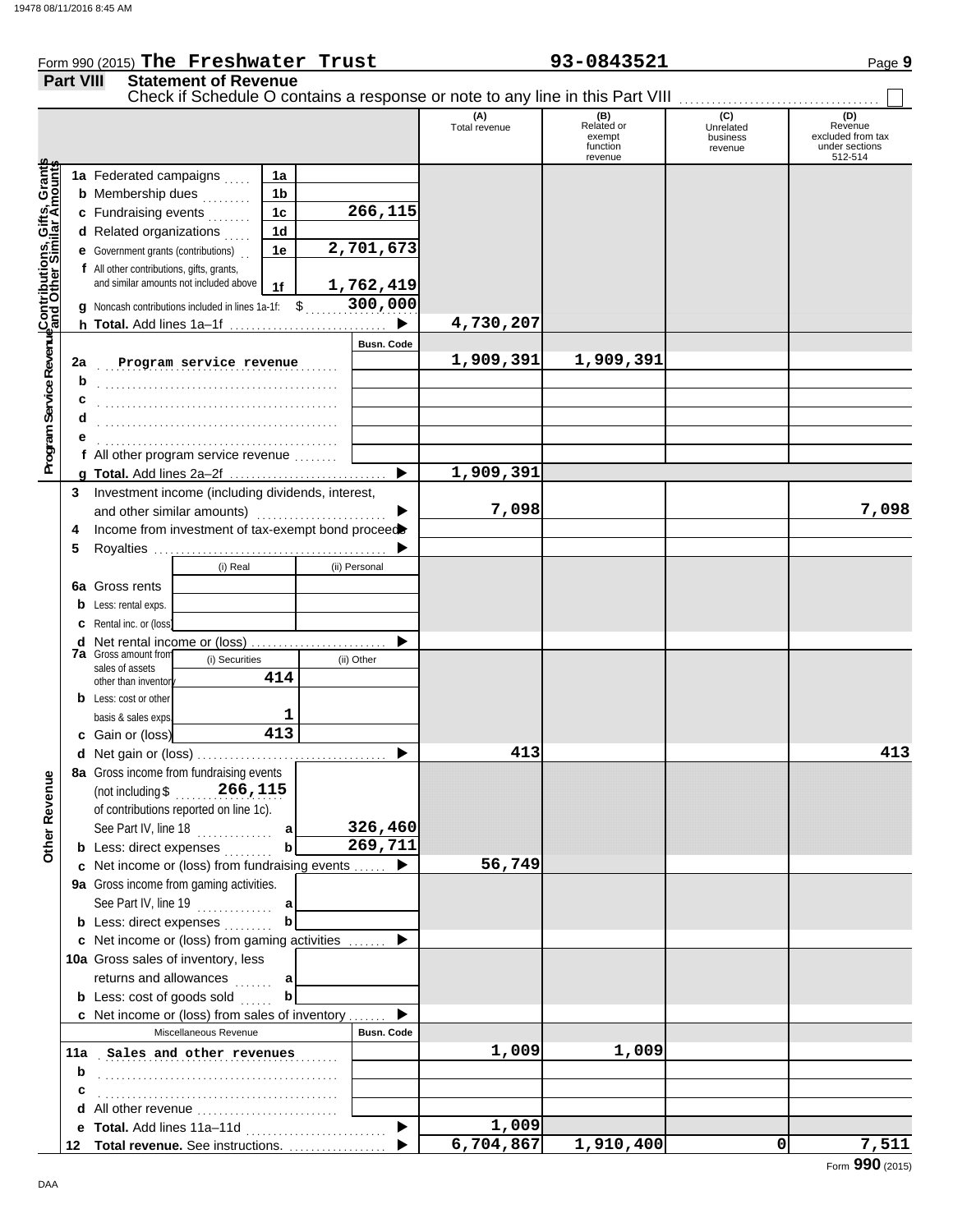### **Part IX Statement of Functional Expenses** Form 990 (2015) The Freshwater Trust **93-0843521** Page 10 Section 501(c)(3) and 501(c)(4) organizations must complete all columns. All other organizations must complete column (A). **Do not include amounts reported on lines 6b, 7b, 8b, 9b, and 10b of Part VIII. 1 2 3 4 5 6 7 8 9 10 11 a** Management .............................. **b** Legal **c** Accounting . . . . . . . . . . . . . . . . . . . . . . . . . . . . . . . . **d** Lobbying . . . . . . . . . . . . . . . . . . . . . . . . . . . . . . . . . . . **e f g** Other. (If line 11g amount exceeds 10% of line 25, column **12** Advertising and promotion . . . . . . . . . . . . . . **13 14 15 16 17 18 19 20 21 22 23 24 a b c d e** All other expenses . . . . . . . . . . . . . . . . . . . . . . . . **25 Total functional expenses.** Add lines 1 through 24e . . . **26** Grants and other assistance to domestic organizations and domestic governments. See Part IV, line 21 . . . . . . . . Grants and other assistance to domestic individuals. See Part IV, line 22 Grants and other assistance to foreign organizations, foreign governments, and foreign individuals. See Part IV, lines 15 and 16 ........ Benefits paid to or for members . . . . . . . . . . Compensation of current officers, directors, trustees, and key employees ........ Compensation not included above, to disqualified persons (as defined under section 4958(f)(1)) and persons described in section 4958(c)(3)(B) Other salaries and wages .................. Pension plan accruals and contributions (include section 401(k) and 403(b) employer contributions) Other employee benefits .................. Payroll taxes . . . . . . . . . . . . . . . . . . . . . . . . . . . . . . Fees for services (non-employees): Legal . . . . . . . . . . . . . . . . . . . . . . . . . . . . . . . . . . . . . . Professional fundraising services. See Part IV, line 17 Investment management fees ............. Office expenses ............................. Information technology . . . . . . . . . . . . . . . . . . . . Royalties . . . . . . . . . . . . . . . . . . . . . . . . . . . . . . . . . . Occupancy . . . . . . . . . . . . . . . . . . . . . . . . . . . . . . . . Travel . . . . . . . . . . . . . . . . . . . . . . . . . . . . . . . . . . . . . . Payments of travel or entertainment expenses for any federal, state, or local public officials Conferences, conventions, and meetings . Interest . . . . . . . . . . . . . . . . . . . . . . . . . . . . . . . . . . . . Payments to affiliates ...................... Depreciation, depletion, and amortization . Insurance . . . . . . . . . . . . . . . . . . . . . . . . . . . . . . . . . . Other expenses. Itemize expenses not covered above (List miscellaneous expenses in line 24e. If line 24e amount exceeds 10% of line 25, column (A) amount, list line 24e expenses on Schedule O.) fundraising solicitation. Check here  $\blacktriangleright$  | if organization reported in column (B) joint costs from a combined educational campaign and **(A) (B) (B)** (C) (C) (D)<br>Total expenses Program service Management and Fundrai expenses general expenses (D)<br>Fundraising expenses . . . . . . . . . . . . . . . . . . . . . . . . . . . . . . . . . . . . . . . . . . . . . **Contracted services 1,765,662 1,743,964 21,698 Water fees/lease payments** 850,770 850,770 . . . . . . . . . . . . . . . . . . . . . . . . . . . . . . . . . . . . . . . . . . . . . **Program supplies 221,394 201,468 19,435 491** Meals and entertainment **57,348** 26,958 21,879 8,511 Check if Schedule O contains a response or note to any line in this Part IX **Joint costs.** Complete this line only if the (A) amount, list line 11g expenses on Schedule O.) . . . . . . . **193,623 46,749 99,833 47,041 2,926,473 2,068,820 598,961 258,692 113,818 113,818 126,134 18,846 142,416 142,416 18,777 14,203 225,396 142,416 68,777 14,203 267,245 200,106 46,718 20,421 13,453 6,243 7,210 20,250 20,250 68,000 68,000 54,980 20,820 13,800 20,360 111,477 23,692 65,993 21,792 53,415 4,971 34,316 14,128 236,184 257,960 -37,881 16,105 310,790 273,762 22,780 14,248 71,528 57,372 10,978 3,178 40,000 40,000 142,926 125,634 17,292 50,966 50,966 115,635 30,875 79,562 5,198 7,911,333 6,236,714 1,221,413 453,206**

following SOP 98-2 (ASC 958-720)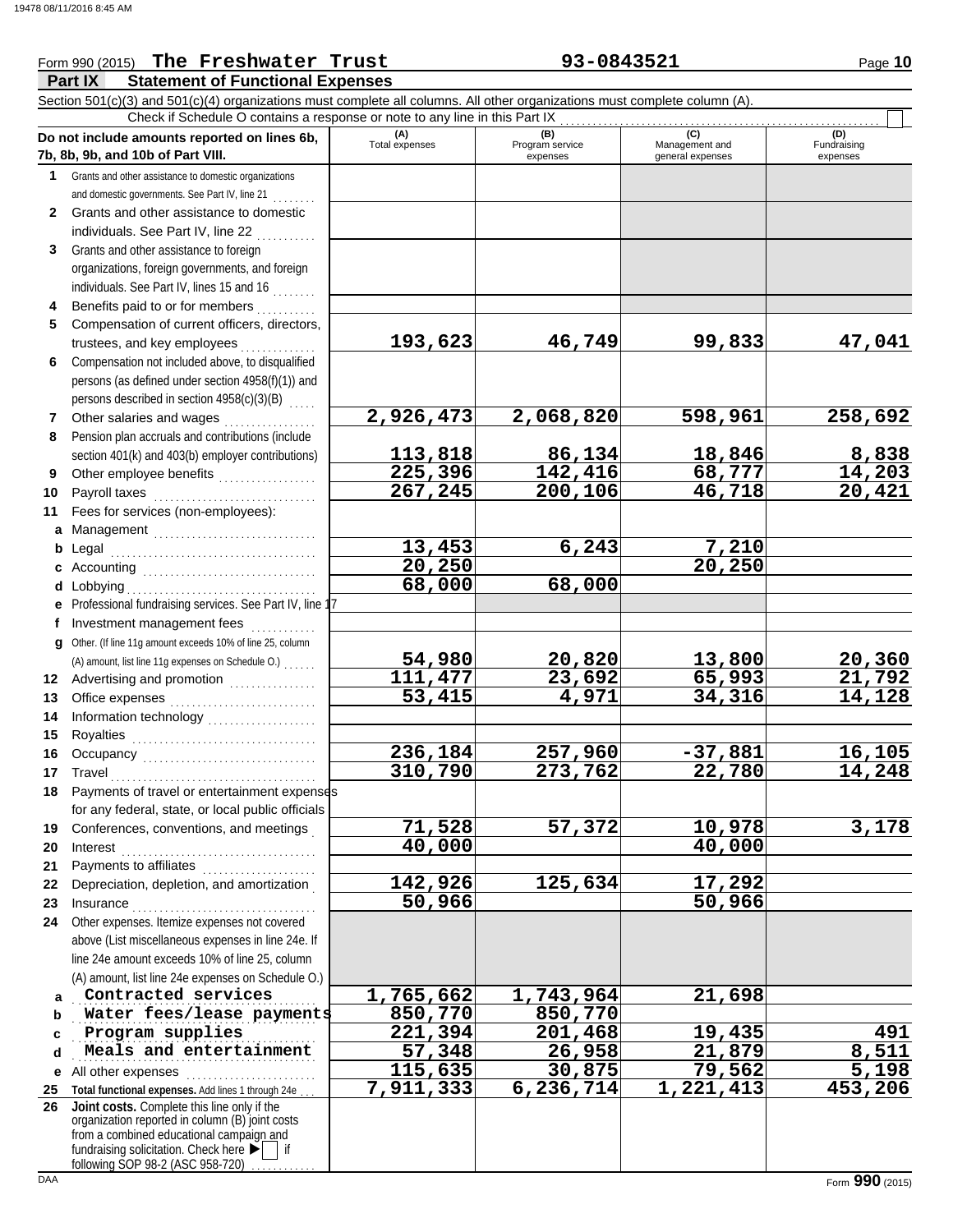**Part X** 

|        |                      | Form 990 (2015) The Freshwater Trust | 93-0843521 | Page 11 |
|--------|----------------------|--------------------------------------|------------|---------|
| Part X | <b>Balance Sheet</b> |                                      |            |         |

|                             |    | Check if Schedule O contains a response or note to any line in this Part X                                                                                                                                                          |                                                                       |         |                          |                      |                           |  |  |  |  |
|-----------------------------|----|-------------------------------------------------------------------------------------------------------------------------------------------------------------------------------------------------------------------------------------|-----------------------------------------------------------------------|---------|--------------------------|----------------------|---------------------------|--|--|--|--|
|                             |    |                                                                                                                                                                                                                                     |                                                                       |         | (A)<br>Beginning of year |                      | (B)<br>End of year        |  |  |  |  |
|                             |    |                                                                                                                                                                                                                                     |                                                                       |         | 392,000                  | $\blacktriangleleft$ | 1,055,836                 |  |  |  |  |
|                             | 1  | Cash-non-interest bearing                                                                                                                                                                                                           |                                                                       |         | 2,364,187                | $\overline{2}$       | 1,853,051                 |  |  |  |  |
|                             | 2  |                                                                                                                                                                                                                                     |                                                                       |         | 2,277,741                | $\mathbf{3}$         | 640,828                   |  |  |  |  |
|                             | 3  |                                                                                                                                                                                                                                     |                                                                       |         |                          |                      |                           |  |  |  |  |
|                             | 4  | Accounts receivable, net<br>Loans and other receivables from current and former officers, directors,                                                                                                                                |                                                                       |         |                          | 4                    |                           |  |  |  |  |
|                             | 5  |                                                                                                                                                                                                                                     |                                                                       |         |                          |                      |                           |  |  |  |  |
|                             |    | trustees, key employees, and highest compensated employees.                                                                                                                                                                         |                                                                       |         |                          |                      |                           |  |  |  |  |
|                             |    | Complete Part II of Schedule L                                                                                                                                                                                                      |                                                                       |         |                          | 5                    |                           |  |  |  |  |
|                             | 6. | Loans and other receivables from other disqualified persons (as defined under section                                                                                                                                               |                                                                       |         |                          |                      |                           |  |  |  |  |
|                             |    | 4958(f)(1)), persons described in section 4958(c)(3)(B), and contributing employers and                                                                                                                                             |                                                                       |         |                          |                      |                           |  |  |  |  |
|                             |    | sponsoring organizations of section 501(c)(9) voluntary employees' beneficiary                                                                                                                                                      |                                                                       |         |                          |                      |                           |  |  |  |  |
| Assets                      |    | organizations (see instructions). Complete Part II of Schedule L                                                                                                                                                                    |                                                                       |         |                          | 6                    |                           |  |  |  |  |
|                             | 7  | Notes and loans receivable, net <b>construction</b> and in the set of the set of the set of the set of the set of the set of the set of the set of the set of the set of the set of the set of the set of the set of the set of the |                                                                       |         |                          | $\overline{7}$       |                           |  |  |  |  |
|                             | 8  | Inventories for sale or use                                                                                                                                                                                                         |                                                                       |         |                          | 8                    |                           |  |  |  |  |
|                             | 9  | Prepaid expenses and deferred charges                                                                                                                                                                                               |                                                                       |         | 72,075                   | 9                    | 128,626                   |  |  |  |  |
|                             |    | 10a Land, buildings, and equipment: cost or                                                                                                                                                                                         |                                                                       |         |                          |                      |                           |  |  |  |  |
|                             |    | other basis. Complete Part VI of Schedule D  10a                                                                                                                                                                                    |                                                                       | 509,684 |                          |                      |                           |  |  |  |  |
|                             |    | <b>b</b> Less: accumulated depreciation<br>.                                                                                                                                                                                        | 10 <sub>b</sub>                                                       | 170,270 | 64,682                   | 10 <sub>c</sub>      | $\frac{339,414}{118,343}$ |  |  |  |  |
|                             | 11 | Investments-publicly traded securities                                                                                                                                                                                              |                                                                       |         | 120, 107                 | 11<br>12             |                           |  |  |  |  |
|                             | 12 |                                                                                                                                                                                                                                     |                                                                       |         |                          |                      |                           |  |  |  |  |
|                             | 13 |                                                                                                                                                                                                                                     |                                                                       |         | 13                       |                      |                           |  |  |  |  |
|                             | 14 | Intangible assets                                                                                                                                                                                                                   |                                                                       | 14      |                          |                      |                           |  |  |  |  |
|                             | 15 | Other assets. See Part IV, line 11                                                                                                                                                                                                  |                                                                       |         | 2,132,739                | 15                   | 2,114,019                 |  |  |  |  |
|                             | 16 | Total assets. Add lines 1 through 15 (must equal line 34)                                                                                                                                                                           |                                                                       |         | 7,423,531                | 16                   | 6, 250, 117               |  |  |  |  |
|                             | 17 |                                                                                                                                                                                                                                     |                                                                       |         | 353,178                  | 17                   | 399,247                   |  |  |  |  |
|                             | 18 | Grants payable                                                                                                                                                                                                                      |                                                                       |         |                          | 18                   |                           |  |  |  |  |
|                             | 19 | Deferred revenue                                                                                                                                                                                                                    | 22,500                                                                | 19      | 36,500                   |                      |                           |  |  |  |  |
|                             | 20 | Tax-exempt bond liabilities                                                                                                                                                                                                         |                                                                       |         | 20                       |                      |                           |  |  |  |  |
|                             | 21 |                                                                                                                                                                                                                                     | Escrow or custodial account liability. Complete Part IV of Schedule D |         |                          |                      |                           |  |  |  |  |
|                             | 22 | Loans and other payables to current and former officers, directors,                                                                                                                                                                 |                                                                       |         |                          |                      |                           |  |  |  |  |
| Liabilities                 |    | trustees, key employees, highest compensated employees, and                                                                                                                                                                         |                                                                       |         |                          |                      |                           |  |  |  |  |
|                             |    | disqualified persons. Complete Part II of Schedule L                                                                                                                                                                                |                                                                       |         |                          | 22                   |                           |  |  |  |  |
|                             | 23 |                                                                                                                                                                                                                                     |                                                                       |         |                          | 23                   |                           |  |  |  |  |
|                             | 24 | Unsecured notes and loans payable to unrelated third parties                                                                                                                                                                        |                                                                       |         | 4,000,000                | 24                   | 4,000,000                 |  |  |  |  |
|                             | 25 | Other liabilities (including federal income tax, payables to related third                                                                                                                                                          |                                                                       |         |                          |                      |                           |  |  |  |  |
|                             |    | parties, and other liabilities not included on lines 17-24). Complete Part X                                                                                                                                                        |                                                                       |         |                          |                      |                           |  |  |  |  |
|                             |    | of Schedule D                                                                                                                                                                                                                       |                                                                       |         | 48,060                   | 25                   | 23,837<br>4,459,584       |  |  |  |  |
|                             | 26 |                                                                                                                                                                                                                                     |                                                                       |         | 4,423,738 26             |                      |                           |  |  |  |  |
|                             |    | Organizations that follow SFAS 117 (ASC 958), check here ▶ X and                                                                                                                                                                    |                                                                       |         |                          |                      |                           |  |  |  |  |
|                             |    | complete lines 27 through 29, and lines 33 and 34.                                                                                                                                                                                  |                                                                       |         |                          |                      |                           |  |  |  |  |
|                             | 27 | Unrestricted net assets                                                                                                                                                                                                             |                                                                       |         | 2,650,498                | 27                   | 823,296                   |  |  |  |  |
|                             | 28 | Temporarily restricted net assets                                                                                                                                                                                                   |                                                                       |         | $\sqrt{248,108}$         | 28                   | 867,550                   |  |  |  |  |
|                             | 29 | Permanently restricted net assets                                                                                                                                                                                                   |                                                                       |         | 101,187                  | 29                   | 99,687                    |  |  |  |  |
|                             |    | Organizations that do not follow SFAS 117 (ASC 958), check here                                                                                                                                                                     |                                                                       | and     |                          |                      |                           |  |  |  |  |
|                             |    | complete lines 30 through 34.                                                                                                                                                                                                       |                                                                       |         |                          |                      |                           |  |  |  |  |
|                             | 30 | Capital stock or trust principal, or current funds                                                                                                                                                                                  |                                                                       |         |                          | 30                   |                           |  |  |  |  |
|                             | 31 | Paid-in or capital surplus, or land, building, or equipment fund                                                                                                                                                                    |                                                                       |         |                          | 31                   |                           |  |  |  |  |
| Net Assets or Fund Balances | 32 | Retained earnings, endowment, accumulated income, or other funds                                                                                                                                                                    |                                                                       |         |                          | 32                   |                           |  |  |  |  |
|                             | 33 | Total net assets or fund balances                                                                                                                                                                                                   |                                                                       |         | $\overline{2,999,793}$   | 33                   | 1,790,533                 |  |  |  |  |
|                             | 34 |                                                                                                                                                                                                                                     |                                                                       |         | $\overline{7,423,531}$   | 34                   | 6, 250, 117               |  |  |  |  |

Form **990** (2015)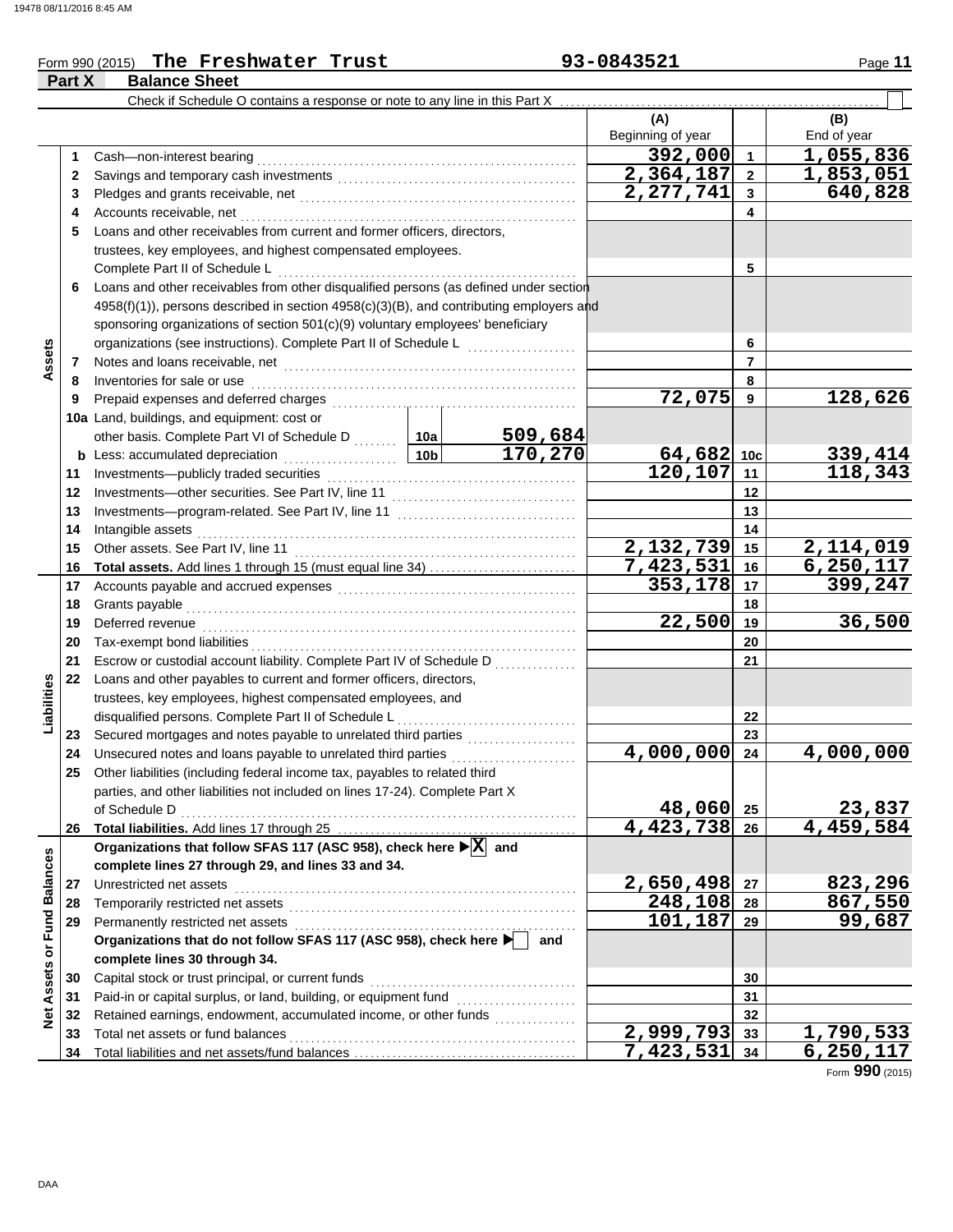|    | 93-0843521<br>Form 990 (2015) The Freshwater Trust                                                                                                                                                                             |                         |                |             | Page 12  |
|----|--------------------------------------------------------------------------------------------------------------------------------------------------------------------------------------------------------------------------------|-------------------------|----------------|-------------|----------|
|    | <b>Reconciliation of Net Assets</b><br>Part XI                                                                                                                                                                                 |                         |                |             |          |
|    |                                                                                                                                                                                                                                |                         |                |             |          |
| 1  |                                                                                                                                                                                                                                |                         | 6,704,867      |             |          |
| 2  |                                                                                                                                                                                                                                | $\overline{2}$          | 7,911,333      |             |          |
| 3  |                                                                                                                                                                                                                                | $\overline{3}$          | $-1, 206, 466$ |             |          |
| 4  | Net assets or fund balances at beginning of year (must equal Part X, line 33, column (A)) [[[[[[[[[[[[[[[[[[[                                                                                                                  | $\overline{\mathbf{A}}$ | 2,999,793      |             |          |
| 5  | Net unrealized gains (losses) on investments [11] with the content of the content of the content of the content of the content of the content of the content of the content of the content of the content of the content of th | 5                       |                |             | $-2,794$ |
| 6  |                                                                                                                                                                                                                                | 6                       |                |             |          |
| 7  | Investment expenses                                                                                                                                                                                                            | $\overline{7}$          |                |             |          |
| 8  | Prior period adjustments                                                                                                                                                                                                       | 8                       |                |             |          |
| 9  | Other changes in net assets or fund balances (explain in Schedule O)                                                                                                                                                           | 9                       |                |             |          |
| 10 | Net assets or fund balances at end of year. Combine lines 3 through 9 (must equal Part X, line                                                                                                                                 |                         |                |             |          |
|    | 33, column (B))                                                                                                                                                                                                                | 10                      | 1,790,533      |             |          |
|    | <b>Financial Statements and Reporting</b><br>Part XII                                                                                                                                                                          |                         |                |             |          |
|    |                                                                                                                                                                                                                                |                         |                |             |          |
|    |                                                                                                                                                                                                                                |                         |                | Yes         | No       |
| 1  | $\overline{\mathbf{x}}$<br>Accounting method used to prepare the Form 990:  <br>Cash<br>Accrual<br>Other                                                                                                                       |                         |                |             |          |
|    | If the organization changed its method of accounting from a prior year or checked "Other," explain in                                                                                                                          |                         |                |             |          |
|    | Schedule O.                                                                                                                                                                                                                    |                         |                |             |          |
|    | 2a Were the organization's financial statements compiled or reviewed by an independent accountant?                                                                                                                             |                         | 2a             |             | X        |
|    | If "Yes," check a box below to indicate whether the financial statements for the year were compiled or                                                                                                                         |                         |                |             |          |
|    | reviewed on a separate basis, consolidated basis, or both:                                                                                                                                                                     |                         |                |             |          |
|    | Separate basis<br>Consolidated basis<br>Both consolidated and separate basis                                                                                                                                                   |                         |                |             |          |
|    | <b>b</b> Were the organization's financial statements audited by an independent accountant?                                                                                                                                    |                         | 2 <sub>b</sub> | X           |          |
|    | If "Yes," check a box below to indicate whether the financial statements for the year were audited on a                                                                                                                        |                         |                |             |          |
|    | separate basis, consolidated basis, or both:                                                                                                                                                                                   |                         |                |             |          |
|    | $ \mathbf{X} $ Separate basis<br><b>Consolidated basis</b><br>Both consolidated and separate basis                                                                                                                             |                         |                |             |          |
|    | c If "Yes" to line 2a or 2b, does the organization have a committee that assumes responsibility for oversight                                                                                                                  |                         |                |             |          |
|    | of the audit, review, or compilation of its financial statements and selection of an independent accountant?                                                                                                                   |                         | 2c             | $\mathbf X$ |          |
|    | If the organization changed either its oversight process or selection process during the tax year, explain in                                                                                                                  |                         |                |             |          |
|    | Schedule O.                                                                                                                                                                                                                    |                         |                |             |          |
|    | 3a As a result of a federal award, was the organization required to undergo an audit or audits as set forth in                                                                                                                 |                         |                |             |          |
|    | the Single Audit Act and OMB Circular A-133?                                                                                                                                                                                   |                         | 3a             | $\mathbf X$ |          |
|    | <b>b</b> If "Yes," did the organization undergo the required audit or audits? If the organization did not undergo the                                                                                                          |                         |                |             |          |
|    | required audit or audits, explain why in Schedule O and describe any steps taken to undergo such audits.                                                                                                                       |                         | 3 <sub>b</sub> | $\mathbf X$ |          |

Form **990** (2015)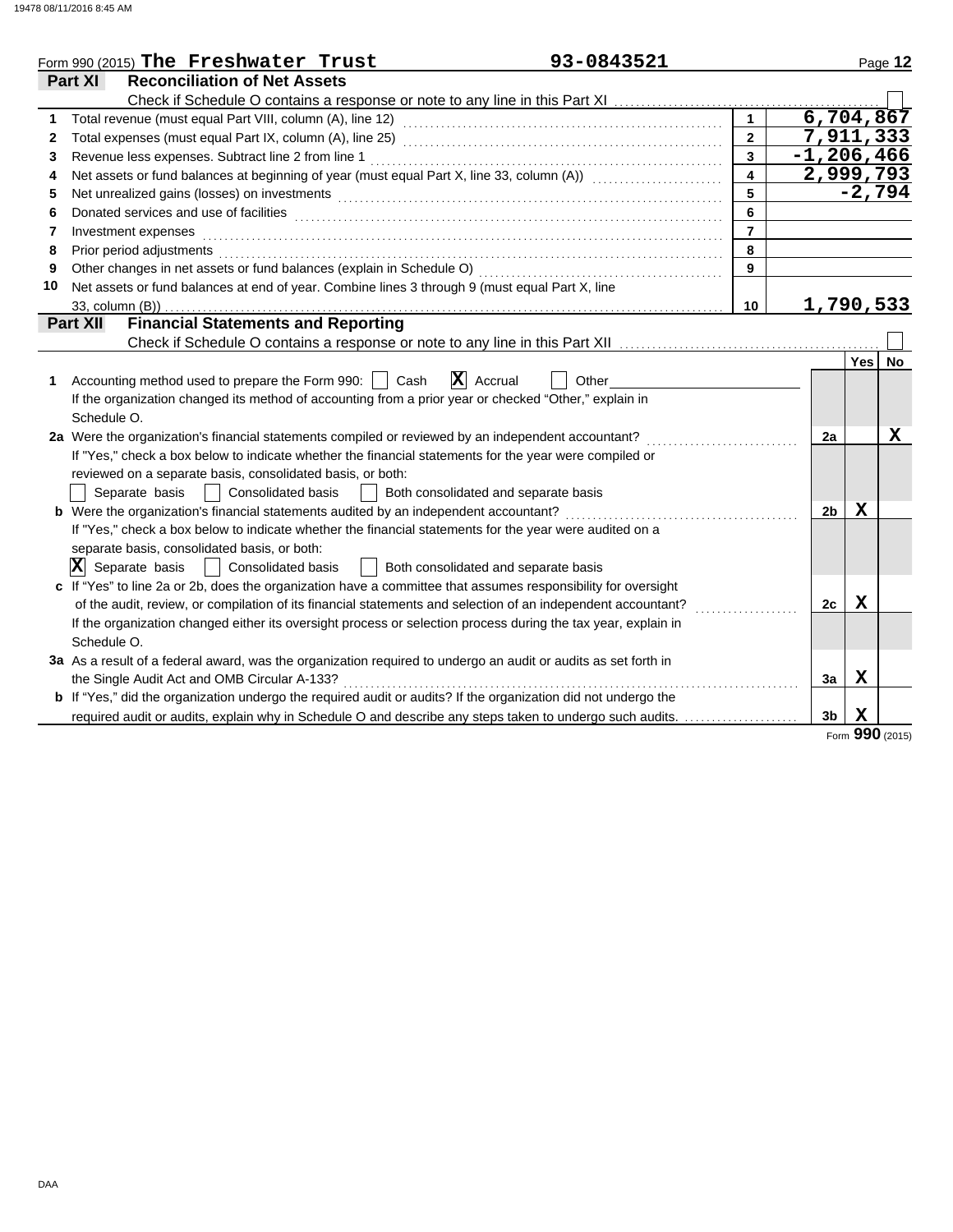| <b>SCHEDULE A</b><br>(Form 990 or 990-EZ)<br>Department of the Treasury<br>Internal Revenue Service | OMB No. 1545-0047<br><b>Open to Public</b><br><b>Inspection</b><br>Information about Schedule A (Form 990 or 990-EZ) and its instructions is at www.irs.gov/form990. |                                                                                                                                                                                                                                                             |                          |    |                        |            |                                       |
|-----------------------------------------------------------------------------------------------------|----------------------------------------------------------------------------------------------------------------------------------------------------------------------|-------------------------------------------------------------------------------------------------------------------------------------------------------------------------------------------------------------------------------------------------------------|--------------------------|----|------------------------|------------|---------------------------------------|
| Name of the organization                                                                            |                                                                                                                                                                      |                                                                                                                                                                                                                                                             |                          |    |                        |            | <b>Employer identification number</b> |
|                                                                                                     | The Freshwater Trust                                                                                                                                                 |                                                                                                                                                                                                                                                             |                          |    |                        | 93-0843521 |                                       |
| Part I                                                                                              |                                                                                                                                                                      | Reason for Public Charity Status (All organizations must complete this part.) See instructions.                                                                                                                                                             |                          |    |                        |            |                                       |
|                                                                                                     |                                                                                                                                                                      | The organization is not a private foundation because it is: (For lines 1 through 11, check only one box.)                                                                                                                                                   |                          |    |                        |            |                                       |
| 1                                                                                                   |                                                                                                                                                                      | A church, convention of churches, or association of churches described in section 170(b)(1)(A)(i).                                                                                                                                                          |                          |    |                        |            |                                       |
| $\mathbf 2$                                                                                         |                                                                                                                                                                      | A school described in section 170(b)(1)(A)(ii). (Attach Schedule E (Form 990 or 990-EZ).)                                                                                                                                                                   |                          |    |                        |            |                                       |
| 3<br>4                                                                                              |                                                                                                                                                                      | A hospital or a cooperative hospital service organization described in section 170(b)(1)(A)(iii).                                                                                                                                                           |                          |    |                        |            |                                       |
| city, and state:                                                                                    |                                                                                                                                                                      | A medical research organization operated in conjunction with a hospital described in section 170(b)(1)(A)(iii). Enter the hospital's name,                                                                                                                  |                          |    |                        |            |                                       |
| 5                                                                                                   |                                                                                                                                                                      | An organization operated for the benefit of a college or university owned or operated by a governmental unit described in                                                                                                                                   |                          |    |                        |            |                                       |
|                                                                                                     | section 170(b)(1)(A)(iv). (Complete Part II.)                                                                                                                        |                                                                                                                                                                                                                                                             |                          |    |                        |            |                                       |
| 6                                                                                                   |                                                                                                                                                                      | A federal, state, or local government or governmental unit described in section 170(b)(1)(A)(v).                                                                                                                                                            |                          |    |                        |            |                                       |
| $ \mathbf{X} $<br>$\overline{\mathbf{r}}$                                                           | described in section 170(b)(1)(A)(vi). (Complete Part II.)                                                                                                           | An organization that normally receives a substantial part of its support from a governmental unit or from the general public                                                                                                                                |                          |    |                        |            |                                       |
| 8                                                                                                   |                                                                                                                                                                      | A community trust described in section 170(b)(1)(A)(vi). (Complete Part II.)                                                                                                                                                                                |                          |    |                        |            |                                       |
| 9                                                                                                   |                                                                                                                                                                      | An organization that normally receives: (1) more than 33 1/3% of its support from contributions, membership fees, and gross                                                                                                                                 |                          |    |                        |            |                                       |
|                                                                                                     |                                                                                                                                                                      | receipts from activities related to its exempt functions—subject to certain exceptions, and (2) no more than 33 1/3% of its                                                                                                                                 |                          |    |                        |            |                                       |
|                                                                                                     |                                                                                                                                                                      | support from gross investment income and unrelated business taxable income (less section 511 tax) from businesses                                                                                                                                           |                          |    |                        |            |                                       |
|                                                                                                     |                                                                                                                                                                      | acquired by the organization after June 30, 1975. See section 509(a)(2). (Complete Part III.)                                                                                                                                                               |                          |    |                        |            |                                       |
| 10                                                                                                  |                                                                                                                                                                      | An organization organized and operated exclusively to test for public safety. See section 509(a)(4).                                                                                                                                                        |                          |    |                        |            |                                       |
| 11                                                                                                  |                                                                                                                                                                      | An organization organized and operated exclusively for the benefit of, to perform the functions of, or to carry out the purposes of                                                                                                                         |                          |    |                        |            |                                       |
|                                                                                                     |                                                                                                                                                                      | one or more publicly supported organizations described in section 509(a)(1) or section 509(a)(2). See section 509(a)(3). Check<br>the box in lines 11a through 11d that describes the type of supporting organization and complete lines 11e, 11f, and 11g. |                          |    |                        |            |                                       |
| a                                                                                                   |                                                                                                                                                                      | Type I. A supporting organization operated, supervised, or controlled by its supported organization(s), typically by giving                                                                                                                                 |                          |    |                        |            |                                       |
|                                                                                                     |                                                                                                                                                                      | the supported organization(s) the power to regularly appoint or elect a majority of the directors or trustees of the supporting                                                                                                                             |                          |    |                        |            |                                       |
|                                                                                                     | organization. You must complete Part IV, Sections A and B.                                                                                                           |                                                                                                                                                                                                                                                             |                          |    |                        |            |                                       |
| b                                                                                                   |                                                                                                                                                                      | Type II. A supporting organization supervised or controlled in connection with its supported organization(s), by having                                                                                                                                     |                          |    |                        |            |                                       |
|                                                                                                     |                                                                                                                                                                      | control or management of the supporting organization vested in the same persons that control or manage the supported                                                                                                                                        |                          |    |                        |            |                                       |
|                                                                                                     |                                                                                                                                                                      | organization(s). You must complete Part IV, Sections A and C.                                                                                                                                                                                               |                          |    |                        |            |                                       |
| c                                                                                                   |                                                                                                                                                                      | Type III functionally integrated. A supporting organization operated in connection with, and functionally integrated with,                                                                                                                                  |                          |    |                        |            |                                       |
|                                                                                                     |                                                                                                                                                                      | its supported organization(s) (see instructions). You must complete Part IV, Sections A, D, and E.                                                                                                                                                          |                          |    |                        |            |                                       |
| d                                                                                                   |                                                                                                                                                                      | Type III non-functionally integrated. A supporting organization operated in connection with its supported organization(s)                                                                                                                                   |                          |    |                        |            |                                       |
|                                                                                                     |                                                                                                                                                                      | that is not functionally integrated. The organization generally must satisfy a distribution requirement and an attentiveness                                                                                                                                |                          |    |                        |            |                                       |
|                                                                                                     |                                                                                                                                                                      | requirement (see instructions). You must complete Part IV, Sections A and D, and Part V.                                                                                                                                                                    |                          |    |                        |            |                                       |
| е                                                                                                   |                                                                                                                                                                      | Check this box if the organization received a written determination from the IRS that it is a Type I, Type II, Type III<br>functionally integrated, or Type III non-functionally integrated supporting organization.                                        |                          |    |                        |            |                                       |
| f                                                                                                   | Enter the number of supported organizations                                                                                                                          |                                                                                                                                                                                                                                                             |                          |    |                        |            |                                       |
| g                                                                                                   |                                                                                                                                                                      | Provide the following information about the supported organization(s).                                                                                                                                                                                      |                          |    |                        |            |                                       |
| (i) Name of supported                                                                               | (ii) EIN                                                                                                                                                             | (iii) Type of organization                                                                                                                                                                                                                                  | (iv) Is the organization |    | (v) Amount of monetary |            | (vi) Amount of                        |
| organization                                                                                        |                                                                                                                                                                      | (described on lines 1-9                                                                                                                                                                                                                                     | listed in your governing |    | support (see           |            | other support (see                    |
|                                                                                                     |                                                                                                                                                                      | above (see instructions))                                                                                                                                                                                                                                   | document?                |    | instructions)          |            | instructions)                         |
|                                                                                                     |                                                                                                                                                                      |                                                                                                                                                                                                                                                             | Yes                      | No |                        |            |                                       |
| (A)                                                                                                 |                                                                                                                                                                      |                                                                                                                                                                                                                                                             |                          |    |                        |            |                                       |
|                                                                                                     |                                                                                                                                                                      |                                                                                                                                                                                                                                                             |                          |    |                        |            |                                       |
| (B)                                                                                                 |                                                                                                                                                                      |                                                                                                                                                                                                                                                             |                          |    |                        |            |                                       |
| (C)                                                                                                 |                                                                                                                                                                      |                                                                                                                                                                                                                                                             |                          |    |                        |            |                                       |
|                                                                                                     |                                                                                                                                                                      |                                                                                                                                                                                                                                                             |                          |    |                        |            |                                       |
| (D)                                                                                                 |                                                                                                                                                                      |                                                                                                                                                                                                                                                             |                          |    |                        |            |                                       |
| (E)                                                                                                 |                                                                                                                                                                      |                                                                                                                                                                                                                                                             |                          |    |                        |            |                                       |
|                                                                                                     |                                                                                                                                                                      |                                                                                                                                                                                                                                                             |                          |    |                        |            |                                       |
|                                                                                                     |                                                                                                                                                                      |                                                                                                                                                                                                                                                             |                          |    |                        |            |                                       |

**Total**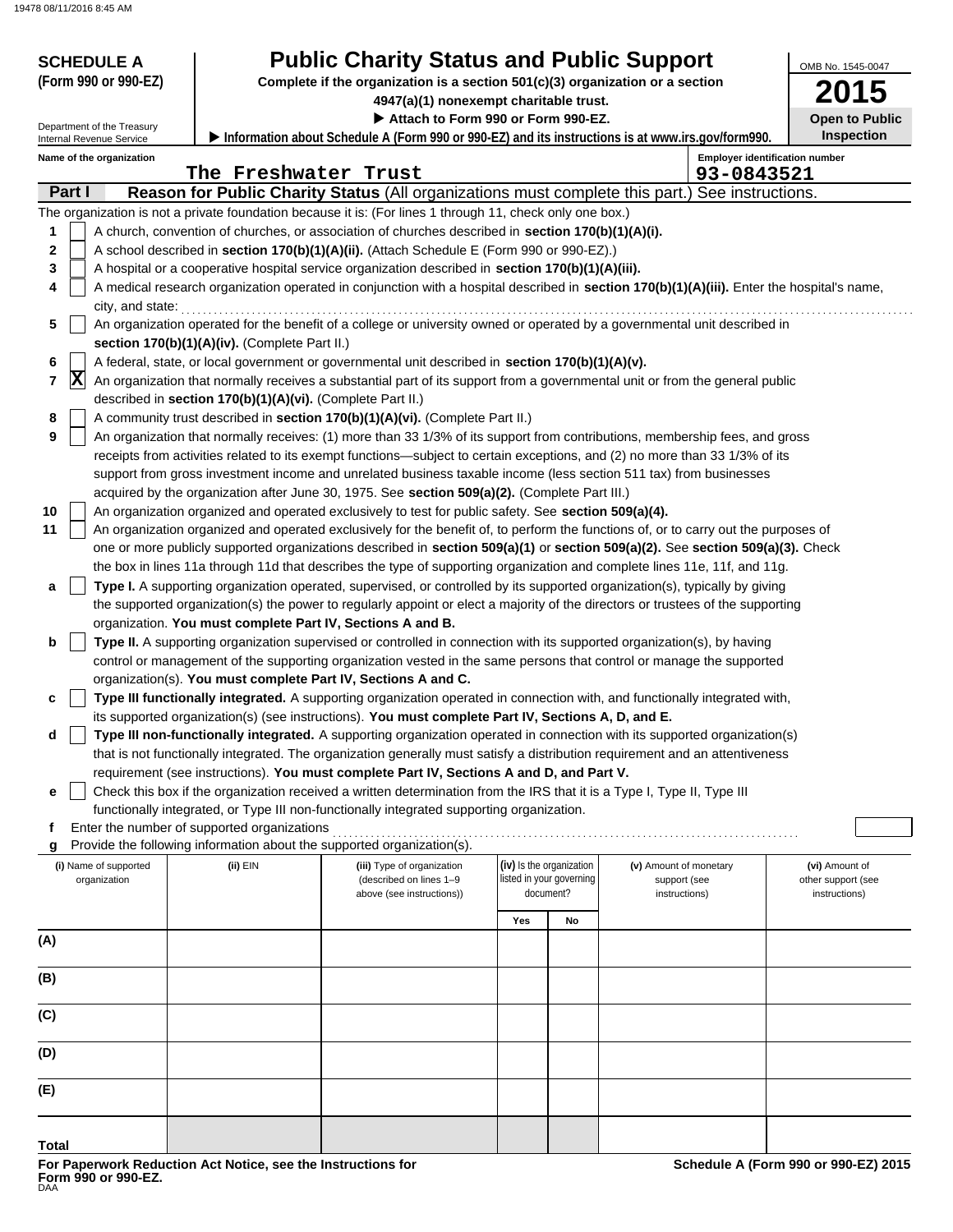|                | Schedule A (Form 990 or 990-EZ) 2015 The Freshwater Trust        |  |  |
|----------------|------------------------------------------------------------------|--|--|
| <b>Part II</b> | Support Schedule for Organizations Described in Sections 170(b)( |  |  |

|              | Schedule A (Form 990 or 990-EZ) 2015 The Freshwater Trust                                                                                                                                                                                        |           |           |            |            | 93-0843521                           | Page 2                          |
|--------------|--------------------------------------------------------------------------------------------------------------------------------------------------------------------------------------------------------------------------------------------------|-----------|-----------|------------|------------|--------------------------------------|---------------------------------|
|              | Support Schedule for Organizations Described in Sections 170(b)(1)(A)(iv) and 170(b)(1)(A)(vi)<br>Part II                                                                                                                                        |           |           |            |            |                                      |                                 |
|              | (Complete only if you checked the box on line 5, 7, or 8 of Part I or if the organization failed to qualify under                                                                                                                                |           |           |            |            |                                      |                                 |
|              | Part III. If the organization fails to qualify under the tests listed below, please complete Part III.)                                                                                                                                          |           |           |            |            |                                      |                                 |
|              | <b>Section A. Public Support</b><br>Calendar year (or fiscal year beginning in)                                                                                                                                                                  |           |           |            |            |                                      |                                 |
|              |                                                                                                                                                                                                                                                  | (a) 2011  | (b) 2012  | $(c)$ 2013 | $(d)$ 2014 | (e) $2015$                           | (f) Total                       |
| 1            | Gifts, grants, contributions, and<br>membership fees received. (Do not<br>include any "unusual grants.")                                                                                                                                         | 3,694,335 | 4,001,863 | 2,967,403  | 3,475,953  | 4,730,207                            | 18,869,761                      |
| $\mathbf{2}$ | Tax revenues levied for the<br>organization's benefit and either paid<br>to or expended on its behalf<br>.                                                                                                                                       |           |           |            |            |                                      |                                 |
| 3            | The value of services or facilities<br>furnished by a governmental unit to the<br>organization without charge                                                                                                                                    |           |           |            |            |                                      |                                 |
| 4            | Total. Add lines 1 through 3                                                                                                                                                                                                                     | 3,694,335 | 4,001,863 | 2,967,403  | 3,475,953  | 4,730,207                            | 18,869,761                      |
| 5            | The portion of total contributions by<br>each person (other than a<br>governmental unit or publicly<br>supported organization) included on<br>line 1 that exceeds 2% of the amount<br>shown on line 11, column (f)                               |           |           |            |            |                                      |                                 |
| 6            | Public support. Subtract line 5 from line 4.                                                                                                                                                                                                     |           |           |            |            |                                      | 18,869,761                      |
|              | <b>Section B. Total Support</b>                                                                                                                                                                                                                  |           |           |            |            |                                      |                                 |
|              | Calendar year (or fiscal year beginning in) ▶                                                                                                                                                                                                    | (a) 2011  | (b) 2012  | $(c)$ 2013 | $(d)$ 2014 | (e) $2015$                           | (f) Total                       |
| 7<br>8       | Amounts from line 4<br>Gross income from interest, dividends,                                                                                                                                                                                    | 3,694,335 | 4,001,863 | 2,967,403  | 3,475,953  | 4,730,207                            | 18,869,761                      |
|              | payments received on securities loans,<br>rents, royalties and income from similar<br>sources                                                                                                                                                    | 2,001     | 709       | 892        | 440        | 7,098                                | 11,140                          |
| 9            | Net income from unrelated business<br>activities, whether or not the business<br>is regularly carried on                                                                                                                                         |           |           |            |            |                                      |                                 |
| 10           | Other income. Do not include gain or<br>loss from the sale of capital assets<br>(Explain in Part VI.)                                                                                                                                            | 495       | 528       |            |            |                                      | 1,023                           |
| 11           | Total support. Add lines 7 through 10                                                                                                                                                                                                            |           |           |            |            |                                      | 18,881,924                      |
| 12           | Gross receipts from related activities, etc. (see instructions)                                                                                                                                                                                  |           |           |            |            | 12                                   | 2,236,860                       |
| 13           | First five vears. If the Form 990 is for the organization's first, second, third, fourth, or fifth tax vear as a section 501(c)(3)                                                                                                               |           |           |            |            |                                      |                                 |
|              | organization, check this box and stop here <b>construction and an intervention and an intervention and stop here</b> construction and an intervention and an intervention and an intervention and an intervention and an interventi              |           |           |            |            |                                      |                                 |
|              | <b>Section C. Computation of Public Support Percentage</b>                                                                                                                                                                                       |           |           |            |            |                                      |                                 |
| 14           | Public support percentage for 2015 (line 6, column (f) divided by line 11, column (f)) [[[[[[[[[[[[[[[[[[[[[[                                                                                                                                    |           |           |            |            | 14                                   | 99.94%                          |
| 15           | 33 1/3% support test-2015. If the organization did not check the box on line 13, and line 14 is 33 1/3% or more, check this                                                                                                                      |           |           |            |            | 15                                   | 99.78%                          |
| 16а          |                                                                                                                                                                                                                                                  |           |           |            |            |                                      | $\blacktriangleright$ $\vert$ X |
| b            | 33 1/3% support test-2014. If the organization did not check a box on line 13 or 16a, and line 15 is 33 1/3% or more,                                                                                                                            |           |           |            |            |                                      |                                 |
|              | check this box and stop here. The organization qualifies as a publicly supported organization <i>manumerration</i>                                                                                                                               |           |           |            |            |                                      |                                 |
|              | 17a 10%-facts-and-circumstances test-2015. If the organization did not check a box on line 13, 16a, or 16b, and line 14 is                                                                                                                       |           |           |            |            |                                      |                                 |
|              | 10% or more, and if the organization meets the "facts-and-circumstances" test, check this box and stop here. Explain in                                                                                                                          |           |           |            |            |                                      |                                 |
|              | Part VI how the organization meets the "facts-and-circumstances" test. The organization qualifies as a publicly supported                                                                                                                        |           |           |            |            |                                      |                                 |
| b            | organization<br>10%-facts-and-circumstances test-2014. If the organization did not check a box on line 13, 16a, 16b, or 17a, and line                                                                                                            |           |           |            |            |                                      |                                 |
|              | 15 is 10% or more, and if the organization meets the "facts-and-circumstances" test, check this box and stop here.<br>Explain in Part VI how the organization meets the "facts-and-circumstances" test. The organization qualifies as a publicly |           |           |            |            |                                      |                                 |
|              | supported organization                                                                                                                                                                                                                           |           |           |            |            |                                      |                                 |
| 18           | Private foundation. If the organization did not check a box on line 13, 16a, 16b, 17a, or 17b, check this box and see<br>instructions                                                                                                            |           |           |            |            |                                      |                                 |
|              |                                                                                                                                                                                                                                                  |           |           |            |            | Schedule A (Form 990 or 990-EZ) 2015 |                                 |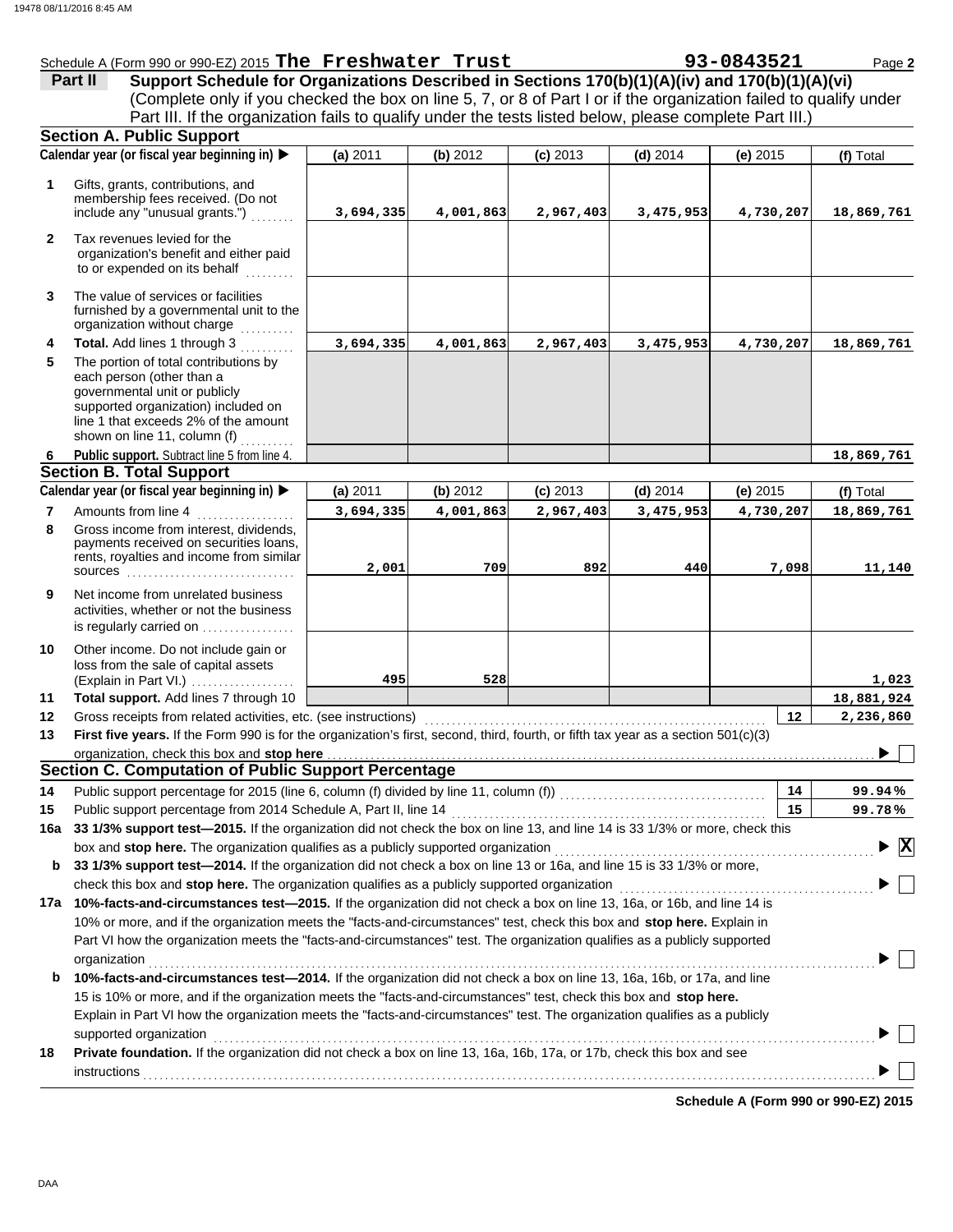|              | 8 08/11/2016 8:45 AM                                                                                                                                                                                                                                       |          |          |            |            |            |           |
|--------------|------------------------------------------------------------------------------------------------------------------------------------------------------------------------------------------------------------------------------------------------------------|----------|----------|------------|------------|------------|-----------|
|              | Schedule A (Form 990 or 990-EZ) 2015 The Freshwater Trust                                                                                                                                                                                                  |          |          |            |            | 93-0843521 | Page 3    |
|              | Support Schedule for Organizations Described in Section 509(a)(2)<br>Part III                                                                                                                                                                              |          |          |            |            |            |           |
|              | (Complete only if you checked the box on line 9 of Part I or if the organization failed to qualify under Part II.                                                                                                                                          |          |          |            |            |            |           |
|              | If the organization fails to qualify under the tests listed below, please complete Part II.)                                                                                                                                                               |          |          |            |            |            |           |
|              | <b>Section A. Public Support</b>                                                                                                                                                                                                                           |          |          |            |            |            |           |
|              | Calendar year (or fiscal year beginning in)                                                                                                                                                                                                                | (a) 2011 | (b) 2012 | $(c)$ 2013 | $(d)$ 2014 | (e) 2015   | (f) Total |
| 1            | Gifts, grants, contributions, and membership<br>fees received. (Do not include any "unusual                                                                                                                                                                |          |          |            |            |            |           |
| $\mathbf{2}$ | Gross receipts from admissions, merchandise<br>sold or services performed, or facilities<br>furnished in any activity that is related to the<br>organization's tax-exempt purpose                                                                          |          |          |            |            |            |           |
| 3            | Gross receipts from activities that are not an<br>unrelated trade or business under section 513                                                                                                                                                            |          |          |            |            |            |           |
| 4            | Tax revenues levied for the<br>organization's benefit and either paid<br>to or expended on its behalf                                                                                                                                                      |          |          |            |            |            |           |
| 5            | The value of services or facilities<br>furnished by a governmental unit to the<br>organization without charge                                                                                                                                              |          |          |            |            |            |           |
| 6            | Total. Add lines 1 through 5                                                                                                                                                                                                                               |          |          |            |            |            |           |
|              | <b>7a</b> Amounts included on lines 1, 2, and 3<br>received from disqualified persons                                                                                                                                                                      |          |          |            |            |            |           |
| b            | Amounts included on lines 2 and 3<br>received from other than disqualified<br>persons that exceed the greater of \$5,000<br>or 1% of the amount on line 13 for the year                                                                                    |          |          |            |            |            |           |
| c            | Add lines 7a and 7b<br>.                                                                                                                                                                                                                                   |          |          |            |            |            |           |
| 8            | Public support. (Subtract line 7c from                                                                                                                                                                                                                     |          |          |            |            |            |           |
|              | line $6.$ )                                                                                                                                                                                                                                                |          |          |            |            |            |           |
|              | <b>Section B. Total Support</b>                                                                                                                                                                                                                            |          |          |            |            |            |           |
|              | Calendar year (or fiscal year beginning in)                                                                                                                                                                                                                | (a) 2011 | (b) 2012 | $(c)$ 2013 | $(d)$ 2014 | $(e)$ 2015 | (f) Total |
| 9            | Amounts from line 6                                                                                                                                                                                                                                        |          |          |            |            |            |           |
|              | <b>10a</b> Gross income from interest, dividends,<br>payments received on securities loans, rents,<br>royalties and income from similar sources                                                                                                            |          |          |            |            |            |           |
| b            | Unrelated business taxable income (less<br>section 511 taxes) from businesses<br>acquired after June 30, 1975                                                                                                                                              |          |          |            |            |            |           |
| c            | Add lines 10a and 10b                                                                                                                                                                                                                                      |          |          |            |            |            |           |
| 11           | Net income from unrelated business<br>activities not included in line 10b, whether<br>or not the business is regularly carried on                                                                                                                          |          |          |            |            |            |           |
| 12           | Other income. Do not include gain or<br>loss from the sale of capital assets<br>(Explain in Part VI.)                                                                                                                                                      |          |          |            |            |            |           |
| 13           | Total support. (Add lines 9, 10c, 11,<br>and 12.) $\ldots$                                                                                                                                                                                                 |          |          |            |            |            |           |
| 14           | First five years. If the Form 990 is for the organization's first, second, third, fourth, or fifth tax year as a section 501(c)(3)                                                                                                                         |          |          |            |            |            |           |
|              | organization, check this box and stop here <b>constant and all and all and all and all and all and all and all and a</b>                                                                                                                                   |          |          |            |            |            |           |
|              | <b>Section C. Computation of Public Support Percentage</b>                                                                                                                                                                                                 |          |          |            |            |            |           |
| 15           |                                                                                                                                                                                                                                                            |          |          |            |            | 15         | %         |
| 16           |                                                                                                                                                                                                                                                            |          |          |            |            | 16         | %         |
|              | Section D. Computation of Investment Income Percentage                                                                                                                                                                                                     |          |          |            |            |            |           |
| 17           |                                                                                                                                                                                                                                                            |          |          |            |            | 17         | %         |
| 18           | Investment income percentage from 2014 Schedule A, Part III, line 17                                                                                                                                                                                       |          |          |            |            | 18         | %         |
| 19a          | 33 1/3% support tests-2015. If the organization did not check the box on line 14, and line 15 is more than 33 1/3%, and line<br>17 is not more than 33 1/3%, check this box and stop here. The organization qualifies as a publicly supported organization |          |          |            |            |            |           |
|              |                                                                                                                                                                                                                                                            |          |          |            |            |            |           |

**b** 33 1/3% support tests-2014. If the organization did not check a box on line 14 or line 19a, and line 16 is more than 33 1/3%, and line 18 is not more than 33 1/3%, check this box and **stop here.** The organization qualifies as a publicly supported organization . . . . . . . . . .  $\blacktriangleright$ 

**20 Private foundation.** If the organization did not check a box on line 14, 19a, or 19b, check this box and see instructions

**Schedule A (Form 990 or 990-EZ) 2015**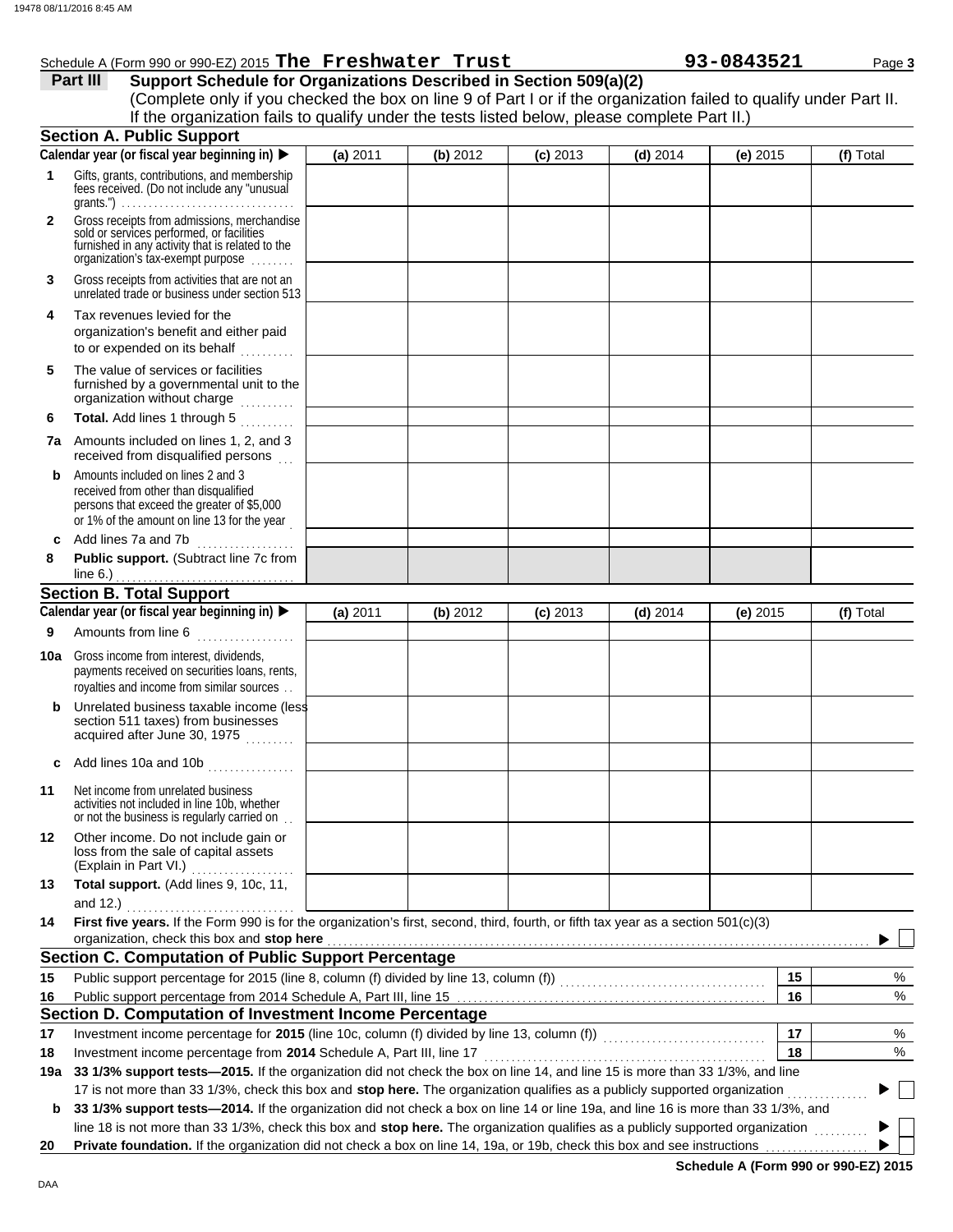### Schedule A (Form 990 or 990-EZ) 2015 **The Freshwater Trust 93-0843521** Page 4

**Part IV Supporting Organizations** Sections A, D, and E. If you checked 11d of Part I, complete Sections A and D, and complete Part V.) (Complete only if you checked a box in line 11 on Part I. If you checked 11a of Part I, complete Sections A and B. If you checked 11b of Part I, complete Sections A and C. If you checked 11c of Part I, complete

### **Section A. All Supporting Organizations**

- Are all of the organization's supported organizations listed by name in the organization's governing documents? If "No," describe in **Part VI** how the supported organizations are designated. If designated by class or purpose, describe the designation. If historic and continuing relationship, explain. **1**
- Did the organization have any supported organization that does not have an IRS determination of status under section 509(a)(1) or (2)? If "Yes," explain in **Part VI** how the organization determined that the supported organization was described in section 509(a)(1) or (2). **2**
- **3a** Did the organization have a supported organization described in section 501(c)(4), (5), or (6)? If "Yes," answer (b) and (c) below.
- **b** Did the organization confirm that each supported organization qualified under section  $501(c)(4)$ ,  $(5)$ , or  $(6)$  and satisfied the public support tests under section 509(a)(2)? If "Yes," describe in **Part VI** when and how the organization made the determination.
- **c** Did the organization ensure that all support to such organizations was used exclusively for section  $170(c)(2)(B)$ purposes? If "Yes," explain in **Part VI** what controls the organization put in place to ensure such use.
- **4a** Was any supported organization not organized in the United States ("foreign supported organization")? If "Yes," and if you checked 11a or 11b in Part I, answer (b) and (c) below.
- **b** Did the organization have ultimate control and discretion in deciding whether to make grants to the foreign supported organization? If "Yes," describe in **Part VI** how the organization had such control and discretion despite being controlled or supervised by or in connection with its supported organizations.
- **c** Did the organization support any foreign supported organization that does not have an IRS determination under sections 501(c)(3) and 509(a)(1) or (2)? If "Yes," explain in **Part VI** what controls the organization used to ensure that all support to the foreign supported organization was used exclusively for section 170(c)(2)(B) purposes.
- **5a** Did the organization add, substitute, or remove any supported organizations during the tax year? If "Yes," answer (b) and (c) below (if applicable). Also, provide detail in **Part VI,** including (i) the names and EIN numbers of the supported organizations added, substituted, or removed; (ii) the reasons for each such action; (iii) the authority under the organization's organizing document authorizing such action; and (iv) how the action was accomplished (such as by amendment to the organizing document).
- **b Type I or Type II only.** Was any added or substituted supported organization part of a class already designated in the organization's organizing document?
- **c Substitutions only.** Was the substitution the result of an event beyond the organization's control?
- **6** Did the organization provide support (whether in the form of grants or the provision of services or facilities) to anyone other than (i) its supported organizations, (ii) individuals that are part of the charitable class benefited by one or more of its supported organizations, or (iii) other supporting organizations that also support or benefit one or more of the filing organization's supported organizations? If "Yes," provide detail in **Part VI.**
- **7** Did the organization provide a grant, loan, compensation, or other similar payment to a substantial contributor (defined in section 4958(c)(3)(C)), a family member of a substantial contributor, or a 35% controlled entity with regard to a substantial contributor? If "Yes," complete Part I of Schedule L (Form 990 or 990-EZ).
- **8** Did the organization make a loan to a disqualified person (as defined in section 4958) not described in line 7? If "Yes," complete Part I of Schedule L (Form 990 or 990-EZ).
- **9a** Was the organization controlled directly or indirectly at any time during the tax year by one or more disqualified persons as defined in section 4946 (other than foundation managers and organizations described in section 509(a)(1) or (2))? If "Yes," provide detail in **Part VI.**
- **b** Did one or more disqualified persons (as defined in line 9a) hold a controlling interest in any entity in which the supporting organization had an interest? If "Yes," provide detail in **Part VI.**
- **c** Did a disqualified person (as defined in line 9a) have an ownership interest in, or derive any personal benefit from, assets in which the supporting organization also had an interest? If "Yes," provide detail in **Part VI.**
- **10a** Was the organization subject to the excess business holdings rules of section 4943 because of section 4943(f) (regarding certain Type II supporting organizations, and all Type III non-functionally integrated supporting organizations)? If "Yes," answer 10b below.
- **b** Did the organization have any excess business holdings in the tax year? (Use Schedule C, Form 4720, to determine whether the organization had excess business holdings.)

|                         | <u>Yes</u> | <u>No</u> |
|-------------------------|------------|-----------|
|                         |            |           |
| 1                       |            |           |
| $\overline{2}$          |            |           |
| 3a                      |            |           |
| 3b                      |            |           |
| 3c                      |            |           |
| 4a                      |            |           |
| 4b                      |            |           |
|                         |            |           |
| 4c                      |            |           |
|                         |            |           |
| 5a                      |            |           |
| $\frac{5b}{2}$          |            |           |
| 5c                      |            |           |
| 6                       |            |           |
|                         |            |           |
| $\overline{\mathbf{r}}$ |            |           |
| 8                       |            |           |
| 9a                      |            |           |
| 9b                      |            |           |
| 9c                      |            |           |
|                         |            |           |
| 10a                     |            |           |
| 10 <sub>b</sub>         |            |           |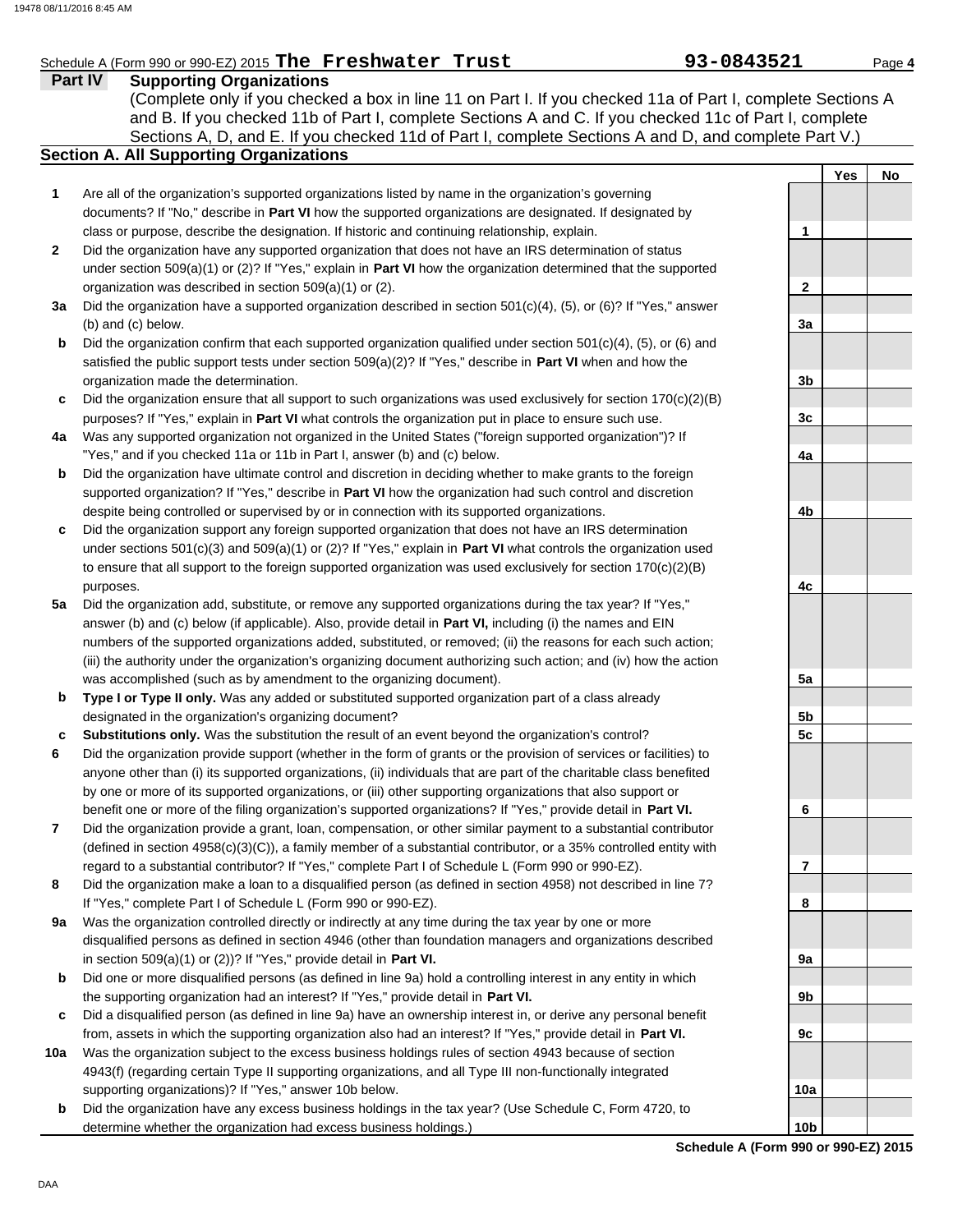|              | Schedule A (Form 990 or 990-EZ) 2015 The Freshwater Trust                                                                         | 93-0843521      |     | Page 5 |
|--------------|-----------------------------------------------------------------------------------------------------------------------------------|-----------------|-----|--------|
|              | Part IV<br><b>Supporting Organizations (continued)</b>                                                                            |                 |     |        |
|              |                                                                                                                                   |                 | Yes | No     |
| 11           | Has the organization accepted a gift or contribution from any of the following persons?                                           |                 |     |        |
| а            | A person who directly or indirectly controls, either alone or together with persons described in (b) and (c)                      |                 |     |        |
|              | below, the governing body of a supported organization?                                                                            | 11a             |     |        |
|              | <b>b</b> A family member of a person described in (a) above?                                                                      | 11 <sub>b</sub> |     |        |
| C            | A 35% controlled entity of a person described in (a) or (b) above? If "Yes" to a, b, or c, provide detail in Part VI.             | 11c             |     |        |
|              | <b>Section B. Type I Supporting Organizations</b>                                                                                 |                 |     |        |
|              |                                                                                                                                   |                 | Yes | No     |
| 1            | Did the directors, trustees, or membership of one or more supported organizations have the power to                               |                 |     |        |
|              | regularly appoint or elect at least a majority of the organization's directors or trustees at all times during the                |                 |     |        |
|              | tax year? If "No," describe in Part VI how the supported organization(s) effectively operated, supervised, or                     |                 |     |        |
|              | controlled the organization's activities. If the organization had more than one supported organization,                           |                 |     |        |
|              | describe how the powers to appoint and/or remove directors or trustees were allocated among the supported                         |                 |     |        |
|              | organizations and what conditions or restrictions, if any, applied to such powers during the tax year.                            | 1               |     |        |
| $\mathbf{2}$ | Did the organization operate for the benefit of any supported organization other than the supported                               |                 |     |        |
|              | organization(s) that operated, supervised, or controlled the supporting organization? If "Yes," explain in Part                   |                 |     |        |
|              | VI how providing such benefit carried out the purposes of the supported organization(s) that operated,                            |                 |     |        |
|              | supervised, or controlled the supporting organization.                                                                            | 2               |     |        |
|              | <b>Section C. Type II Supporting Organizations</b>                                                                                |                 |     |        |
|              |                                                                                                                                   |                 | Yes | No     |
| 1            | Were a majority of the organization's directors or trustees during the tax year also a majority of the directors                  |                 |     |        |
|              | or trustees of each of the organization's supported organization(s)? If "No," describe in Part VI how control                     |                 |     |        |
|              | or management of the supporting organization was vested in the same persons that controlled or managed                            |                 |     |        |
|              | the supported organization(s).                                                                                                    | 1               |     |        |
|              | <b>Section D. All Type III Supporting Organizations</b>                                                                           |                 |     |        |
|              |                                                                                                                                   |                 | Yes | No     |
| 1            | Did the organization provide to each of its supported organizations, by the last day of the fifth month of the                    |                 |     |        |
|              | organization's tax year, (i) a written notice describing the type and amount of support provided during the prior tax             |                 |     |        |
|              | year, (ii) a copy of the Form 990 that was most recently filed as of the date of notification, and (iii) copies of the            |                 |     |        |
|              | organization's governing documents in effect on the date of notification, to the extent not previously provided?                  | 1               |     |        |
|              |                                                                                                                                   |                 |     |        |
| 2            | Were any of the organization's officers, directors, or trustees either (i) appointed or elected by the supported                  |                 |     |        |
|              | organization(s) or (ii) serving on the governing body of a supported organization? If "No," explain in Part VI how                |                 |     |        |
|              | the organization maintained a close and continuous working relationship with the supported organization(s).                       | $\mathbf{2}$    |     |        |
| 3            | By reason of the relationship described in (2), did the organization's supported organizations have a                             |                 |     |        |
|              | significant voice in the organization's investment policies and in directing the use of the organization's                        |                 |     |        |
|              | income or assets at all times during the tax year? If "Yes," describe in Part VI the role the organization's                      |                 |     |        |
|              | supported organizations played in this regard.                                                                                    | 3               |     |        |
|              | Section E. Type III Functionally-Integrated Supporting Organizations                                                              |                 |     |        |
| 1            | Check the box next to the method that the organization used to satisfy the Integral Part Test during the year (see instructions): |                 |     |        |
| a            | The organization satisfied the Activities Test. Complete line 2 below.                                                            |                 |     |        |
| b            | The organization is the parent of each of its supported organizations. Complete line 3 below.                                     |                 |     |        |
| c            | The organization supported a governmental entity. Describe in Part VI how you supported a government entity (see instructions).   |                 |     |        |
|              |                                                                                                                                   |                 | Yes |        |
| 2            | Activities Test. Answer (a) and (b) below.                                                                                        |                 |     | No     |
| a            | Did substantially all of the organization's activities during the tax year directly further the exempt purposes of                |                 |     |        |
|              | the supported organization(s) to which the organization was responsive? If "Yes," then in Part VI identify                        |                 |     |        |
|              | those supported organizations and explain how these activities directly furthered their exempt purposes,                          |                 |     |        |
|              | how the organization was responsive to those supported organizations, and how the organization determined                         |                 |     |        |
|              | that these activities constituted substantially all of its activities.                                                            | 2a              |     |        |
| b            | Did the activities described in (a) constitute activities that, but for the organization's involvement, one or more               |                 |     |        |
|              | of the organization's supported organization(s) would have been engaged in? If "Yes," explain in Part VI the                      |                 |     |        |
|              | reasons for the organization's position that its supported organization(s) would have engaged in these                            |                 |     |        |
|              | activities but for the organization's involvement.                                                                                | 2b              |     |        |
| 3            | Parent of Supported Organizations. Answer (a) and (b) below.                                                                      |                 |     |        |
| а            | Did the organization have the power to regularly appoint or elect a majority of the officers, directors, or                       |                 |     |        |
|              | trustees of each of the supported organizations? Provide details in Part VI.                                                      | За              |     |        |
| b            | Did the organization exercise a substantial degree of direction over the policies, programs, and activities of each               |                 |     |        |
|              | of its supported organizations? If "Yes," describe in Part VI the role played by the organization in this regard.                 | 3b              |     |        |

DAA **Schedule A (Form 990 or 990-EZ) 2015**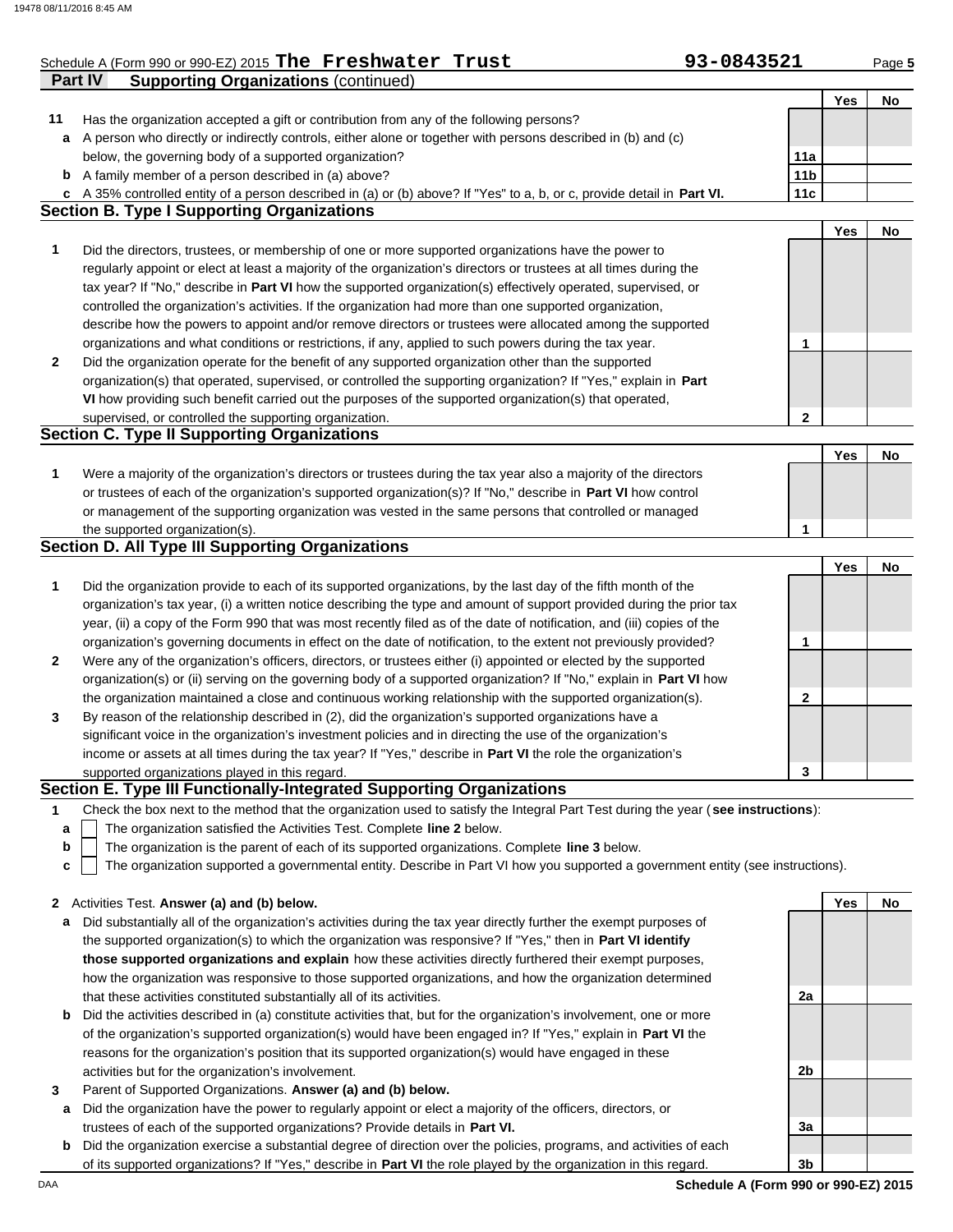### Schedule A (Form 990 or 990-EZ) 2015 **The Freshwater Trust 93-0843521** Page 6

**Part V Type III Non-Functionally Integrated 509(a)(3) Supporting Organizations 1** Check here if the organization satisfied the Integral Part Test as a qualifying trust on Nov. 20, 1970. **See instructions.** All other Type III non-functionally integrated supporting organizations must complete Sections A through E.

| <b>Section A - Adjusted Net Income</b>                                            |                | (A) Prior Year | (B) Current Year<br>(optional) |
|-----------------------------------------------------------------------------------|----------------|----------------|--------------------------------|
| Net short-term capital gain<br>1.                                                 | 1              |                |                                |
| Recoveries of prior-year distributions<br>$\mathbf{2}$                            | $\mathbf{2}$   |                |                                |
| 3<br>Other gross income (see instructions)                                        | 3              |                |                                |
| 4<br>Add lines 1 through 3                                                        | 4              |                |                                |
| Depreciation and depletion<br>5                                                   | 5              |                |                                |
| Portion of operating expenses paid or incurred for production or<br>6             |                |                |                                |
| collection of gross income or for management, conservation, or                    |                |                |                                |
| maintenance of property held for production of income (see instructions)          | 6              |                |                                |
| $\mathbf{7}$<br>Other expenses (see instructions)                                 | 7              |                |                                |
| 8<br>Adjusted Net Income (subtract lines 5, 6 and 7 from line 4)                  | 8              |                |                                |
| <b>Section B - Minimum Asset Amount</b>                                           |                | (A) Prior Year | (B) Current Year<br>(optional) |
| Aggregate fair market value of all non-exempt-use assets (see<br>1.               |                |                |                                |
| instructions for short tax year or assets held for part of year):                 |                |                |                                |
| a Average monthly value of securities                                             | 1a             |                |                                |
| <b>b</b> Average monthly cash balances                                            | 1 <sub>b</sub> |                |                                |
| c Fair market value of other non-exempt-use assets                                | 1c             |                |                                |
| Total (add lines 1a, 1b, and 1c)<br>d                                             | 1 <sub>d</sub> |                |                                |
| Discount claimed for blockage or other<br>e.                                      |                |                |                                |
| factors (explain in detail in Part VI):                                           |                |                |                                |
| $\mathbf{2}$<br>Acquisition indebtedness applicable to non-exempt-use assets      | $\mathbf{2}$   |                |                                |
| 3<br>Subtract line 2 from line 1d                                                 | 3              |                |                                |
| Cash deemed held for exempt use. Enter 1-1/2% of line 3 (for greater amount,<br>4 |                |                |                                |
| see instructions)                                                                 | 4              |                |                                |
| 5.<br>Net value of non-exempt-use assets (subtract line 4 from line 3)            | 5              |                |                                |
| 6.<br>Multiply line 5 by .035                                                     | 6              |                |                                |
| Recoveries of prior-year distributions<br>7                                       | $\overline{7}$ |                |                                |
| 8<br>Minimum Asset Amount (add line 7 to line 6)                                  | 8              |                |                                |
| <b>Section C - Distributable Amount</b>                                           |                |                | <b>Current Year</b>            |
| Adjusted net income for prior year (from Section A, line 8, Column A)<br>1        | 1              |                |                                |
| Enter 85% of line 1<br>$\mathbf{2}$                                               | $\mathbf{2}$   |                |                                |
| 3<br>Minimum asset amount for prior year (from Section B, line 8, Column A)       | 3              |                |                                |
| 4<br>Enter greater of line 2 or line 3                                            | 4              |                |                                |
| Income tax imposed in prior year<br>5.                                            | 5              |                |                                |
| Distributable Amount. Subtract line 5 from line 4, unless subject to<br>6         |                |                |                                |
| emergency temporary reduction (see instructions)                                  | 6              |                |                                |

**7** Check here if the current year is the organization's first as a non-functionally-integrated Type III supporting organization (see instructions).

**Schedule A (Form 990 or 990-EZ) 2015**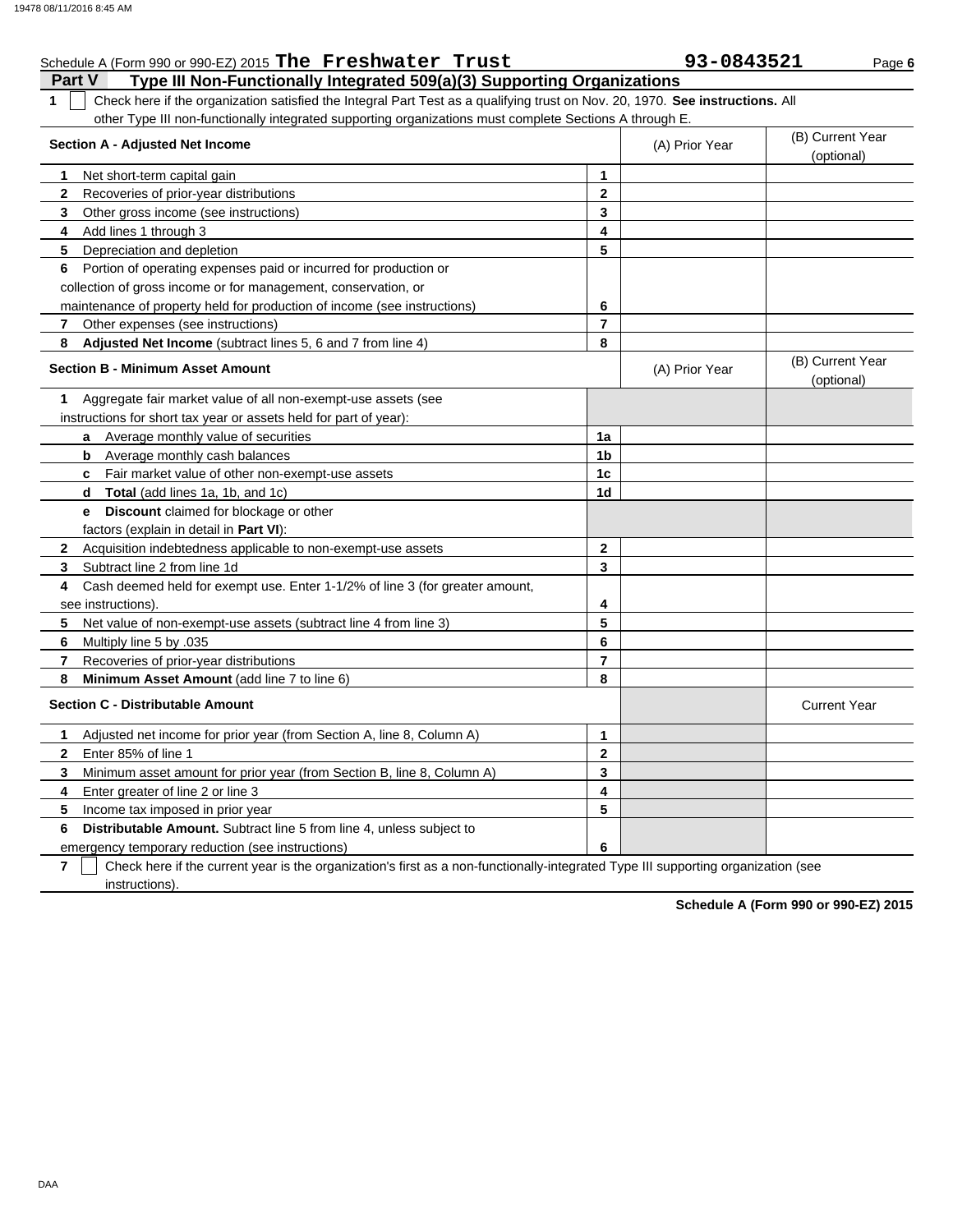|                | Schedule A (Form 990 or 990-EZ) 2015 The Freshwater Trust                                  |                                    | 93-0843521                                    | Page 7                                           |
|----------------|--------------------------------------------------------------------------------------------|------------------------------------|-----------------------------------------------|--------------------------------------------------|
| <b>Part V</b>  | Type III Non-Functionally Integrated 509(a)(3) Supporting Organizations (continued)        |                                    |                                               |                                                  |
|                | <b>Section D - Distributions</b>                                                           |                                    |                                               | <b>Current Year</b>                              |
| 1              | Amounts paid to supported organizations to accomplish exempt purposes                      |                                    |                                               |                                                  |
| $\mathbf{2}$   | Amounts paid to perform activity that directly furthers exempt purposes of supported       |                                    |                                               |                                                  |
|                | organizations, in excess of income from activity                                           |                                    |                                               |                                                  |
| 3              | Administrative expenses paid to accomplish exempt purposes of supported organizations      |                                    |                                               |                                                  |
| 4              | Amounts paid to acquire exempt-use assets                                                  |                                    |                                               |                                                  |
| 5              | Qualified set-aside amounts (prior IRS approval required)                                  |                                    |                                               |                                                  |
| 6              | Other distributions (describe in Part VI). See instructions.                               |                                    |                                               |                                                  |
| $\overline{7}$ | Total annual distributions. Add lines 1 through 6.                                         |                                    |                                               |                                                  |
| 8              | Distributions to attentive supported organizations to which the organization is responsive |                                    |                                               |                                                  |
|                | (provide details in Part VI). See instructions.                                            |                                    |                                               |                                                  |
| 9              | Distributable amount for 2015 from Section C, line 6                                       |                                    |                                               |                                                  |
| 10             | Line 8 amount divided by Line 9 amount                                                     |                                    |                                               |                                                  |
|                | <b>Section E - Distribution Allocations (see instructions)</b>                             | (i)<br><b>Excess Distributions</b> | (ii)<br><b>Underdistributions</b><br>Pre-2015 | (iii)<br><b>Distributable</b><br>Amount for 2015 |
| 1              | Distributable amount for 2015 from Section C, line 6                                       |                                    |                                               |                                                  |
| $\mathbf{2}$   | Underdistributions, if any, for years prior to 2015                                        |                                    |                                               |                                                  |
|                | (reasonable cause required-see instructions)                                               |                                    |                                               |                                                  |
| 3              | Excess distributions carryover, if any, to 2015:                                           |                                    |                                               |                                                  |
| a              |                                                                                            |                                    |                                               |                                                  |
| b              |                                                                                            |                                    |                                               |                                                  |
| c              |                                                                                            |                                    |                                               |                                                  |
|                |                                                                                            |                                    |                                               |                                                  |
|                |                                                                                            |                                    |                                               |                                                  |
|                | f Total of lines 3a through e                                                              |                                    |                                               |                                                  |
|                | g Applied to underdistributions of prior years                                             |                                    |                                               |                                                  |
|                | h Applied to 2015 distributable amount                                                     |                                    |                                               |                                                  |
|                | Carryover from 2010 not applied (see instructions)                                         |                                    |                                               |                                                  |
|                | Remainder. Subtract lines 3g, 3h, and 3i from 3f.                                          |                                    |                                               |                                                  |
| 4              | Distributions for 2015 from Section                                                        |                                    |                                               |                                                  |
|                | \$<br>D, line $7:$                                                                         |                                    |                                               |                                                  |
|                | a Applied to underdistributions of prior years                                             |                                    |                                               |                                                  |
|                | <b>b</b> Applied to 2015 distributable amount                                              |                                    |                                               |                                                  |
|                | c Remainder. Subtract lines 4a and 4b from 4.                                              |                                    |                                               |                                                  |
| 5              | Remaining underdistributions for years prior to 2015, if                                   |                                    |                                               |                                                  |
|                | any. Subtract lines 3g and 4a from line 2 (if amount                                       |                                    |                                               |                                                  |
|                | greater than zero, see instructions).                                                      |                                    |                                               |                                                  |
| 6              | Remaining underdistributions for 2015. Subtract lines 3h                                   |                                    |                                               |                                                  |
|                | and 4b from line 1 (if amount greater than zero, see                                       |                                    |                                               |                                                  |
|                | instructions).                                                                             |                                    |                                               |                                                  |
| 7              | Excess distributions carryover to 2016. Add lines 3j                                       |                                    |                                               |                                                  |
|                | and 4c.                                                                                    |                                    |                                               |                                                  |
| 8              | Breakdown of line 7:                                                                       |                                    |                                               |                                                  |
| a              |                                                                                            |                                    |                                               |                                                  |
| b              |                                                                                            |                                    |                                               |                                                  |
|                |                                                                                            |                                    |                                               |                                                  |
|                |                                                                                            |                                    |                                               |                                                  |
|                | e Excess from 2015.                                                                        |                                    |                                               |                                                  |
|                |                                                                                            |                                    |                                               |                                                  |

**Schedule A (Form 990 or 990-EZ) 2015**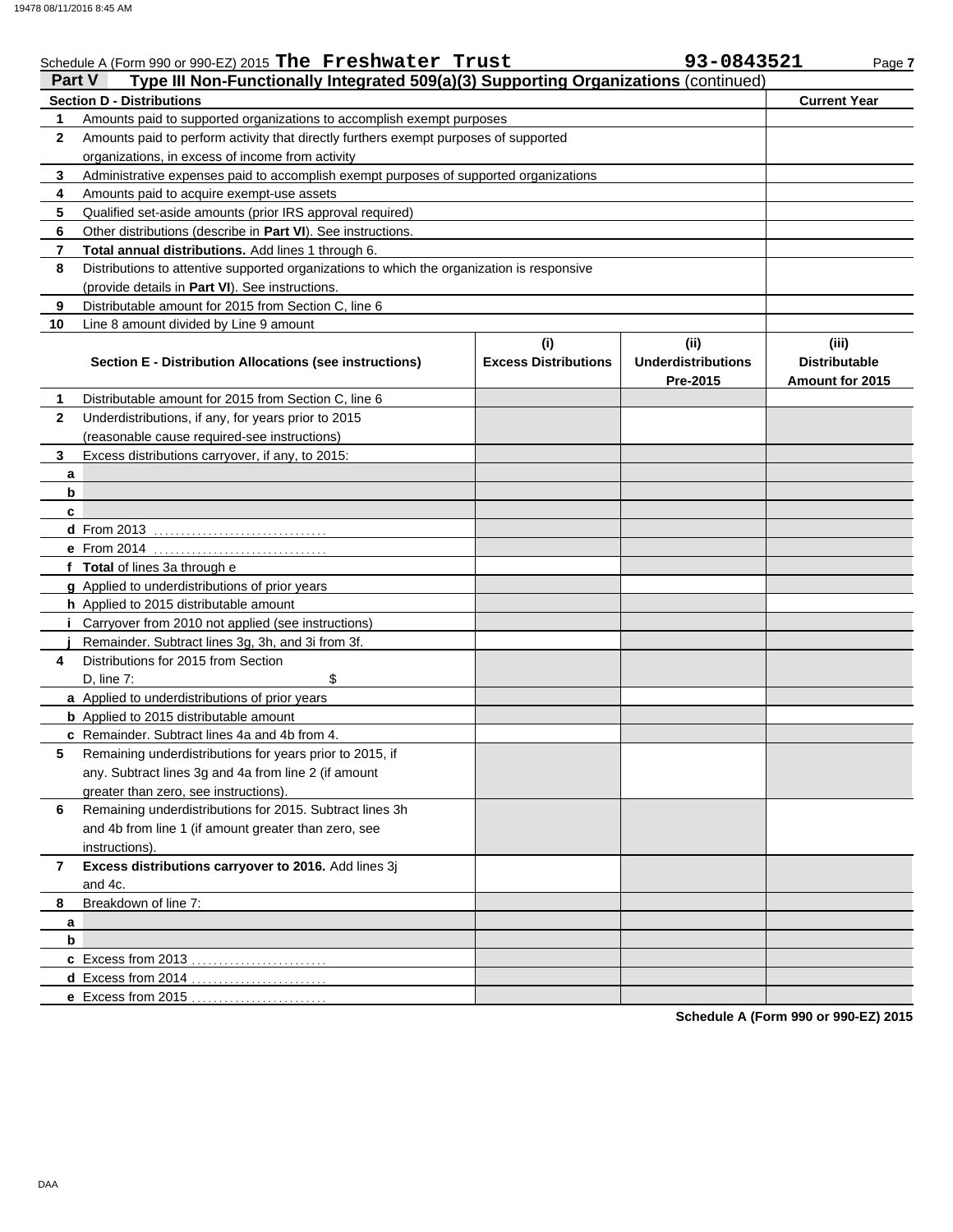|         | Schedule A (Form 990 or 990-EZ) 2015 The Freshwater Trust |  |     |                                                                                                | 93-0843521                                                                                                                                                                                                                                                                                                                                                                                                                                                                               | Page 8 |
|---------|-----------------------------------------------------------|--|-----|------------------------------------------------------------------------------------------------|------------------------------------------------------------------------------------------------------------------------------------------------------------------------------------------------------------------------------------------------------------------------------------------------------------------------------------------------------------------------------------------------------------------------------------------------------------------------------------------|--------|
| Part VI |                                                           |  |     |                                                                                                | Supplemental Information. Provide the explanations required by Part II, line 10; Part II, line 17a or 17b; Part<br>III, line 12; Part IV, Section A, lines 1, 2, 3b, 3c, 4b, 4c, 5a, 6, 9a, 9b, 9c, 11a, 11b, and 11c; Part IV, Section<br>B, lines 1 and 2; Part IV, Section C, line 1; Part IV, Section D, lines 2 and 3; Part IV, Section E, lines 1c, 2a, 2b,<br>3a and 3b; Part V, line 1; Part V, Section B, line 1e; Part V, Section D, lines 5, 6, and 8; and Part V, Section E, |        |
|         |                                                           |  |     | lines 2, 5, and 6. Also complete this part for any additional information. (See instructions.) |                                                                                                                                                                                                                                                                                                                                                                                                                                                                                          |        |
|         | Part II, Line 10 - Other Income Detail                    |  |     |                                                                                                |                                                                                                                                                                                                                                                                                                                                                                                                                                                                                          |        |
|         |                                                           |  |     |                                                                                                |                                                                                                                                                                                                                                                                                                                                                                                                                                                                                          |        |
|         |                                                           |  | \$. | 1,023                                                                                          |                                                                                                                                                                                                                                                                                                                                                                                                                                                                                          |        |
|         |                                                           |  |     |                                                                                                |                                                                                                                                                                                                                                                                                                                                                                                                                                                                                          |        |
|         |                                                           |  |     |                                                                                                |                                                                                                                                                                                                                                                                                                                                                                                                                                                                                          |        |
|         |                                                           |  |     |                                                                                                |                                                                                                                                                                                                                                                                                                                                                                                                                                                                                          |        |
|         |                                                           |  |     |                                                                                                |                                                                                                                                                                                                                                                                                                                                                                                                                                                                                          |        |
|         |                                                           |  |     |                                                                                                |                                                                                                                                                                                                                                                                                                                                                                                                                                                                                          |        |
|         |                                                           |  |     |                                                                                                |                                                                                                                                                                                                                                                                                                                                                                                                                                                                                          |        |
|         |                                                           |  |     |                                                                                                |                                                                                                                                                                                                                                                                                                                                                                                                                                                                                          |        |
|         |                                                           |  |     |                                                                                                |                                                                                                                                                                                                                                                                                                                                                                                                                                                                                          |        |
|         |                                                           |  |     |                                                                                                |                                                                                                                                                                                                                                                                                                                                                                                                                                                                                          |        |
|         |                                                           |  |     |                                                                                                |                                                                                                                                                                                                                                                                                                                                                                                                                                                                                          |        |
|         |                                                           |  |     |                                                                                                |                                                                                                                                                                                                                                                                                                                                                                                                                                                                                          |        |
|         |                                                           |  |     |                                                                                                |                                                                                                                                                                                                                                                                                                                                                                                                                                                                                          |        |
|         |                                                           |  |     |                                                                                                |                                                                                                                                                                                                                                                                                                                                                                                                                                                                                          |        |
|         |                                                           |  |     |                                                                                                |                                                                                                                                                                                                                                                                                                                                                                                                                                                                                          |        |
|         |                                                           |  |     |                                                                                                |                                                                                                                                                                                                                                                                                                                                                                                                                                                                                          |        |
|         |                                                           |  |     |                                                                                                |                                                                                                                                                                                                                                                                                                                                                                                                                                                                                          |        |
|         |                                                           |  |     |                                                                                                |                                                                                                                                                                                                                                                                                                                                                                                                                                                                                          |        |
|         |                                                           |  |     |                                                                                                |                                                                                                                                                                                                                                                                                                                                                                                                                                                                                          |        |
|         |                                                           |  |     |                                                                                                |                                                                                                                                                                                                                                                                                                                                                                                                                                                                                          |        |
|         |                                                           |  |     |                                                                                                |                                                                                                                                                                                                                                                                                                                                                                                                                                                                                          |        |
|         |                                                           |  |     |                                                                                                |                                                                                                                                                                                                                                                                                                                                                                                                                                                                                          |        |
|         |                                                           |  |     |                                                                                                |                                                                                                                                                                                                                                                                                                                                                                                                                                                                                          |        |
|         |                                                           |  |     |                                                                                                |                                                                                                                                                                                                                                                                                                                                                                                                                                                                                          |        |
|         |                                                           |  |     |                                                                                                |                                                                                                                                                                                                                                                                                                                                                                                                                                                                                          |        |
|         |                                                           |  |     |                                                                                                |                                                                                                                                                                                                                                                                                                                                                                                                                                                                                          |        |
|         |                                                           |  |     |                                                                                                |                                                                                                                                                                                                                                                                                                                                                                                                                                                                                          |        |
|         |                                                           |  |     |                                                                                                |                                                                                                                                                                                                                                                                                                                                                                                                                                                                                          |        |
|         |                                                           |  |     |                                                                                                |                                                                                                                                                                                                                                                                                                                                                                                                                                                                                          |        |
|         |                                                           |  |     |                                                                                                |                                                                                                                                                                                                                                                                                                                                                                                                                                                                                          |        |
|         |                                                           |  |     |                                                                                                |                                                                                                                                                                                                                                                                                                                                                                                                                                                                                          |        |
|         |                                                           |  |     |                                                                                                |                                                                                                                                                                                                                                                                                                                                                                                                                                                                                          |        |
|         |                                                           |  |     |                                                                                                |                                                                                                                                                                                                                                                                                                                                                                                                                                                                                          |        |
|         |                                                           |  |     |                                                                                                |                                                                                                                                                                                                                                                                                                                                                                                                                                                                                          |        |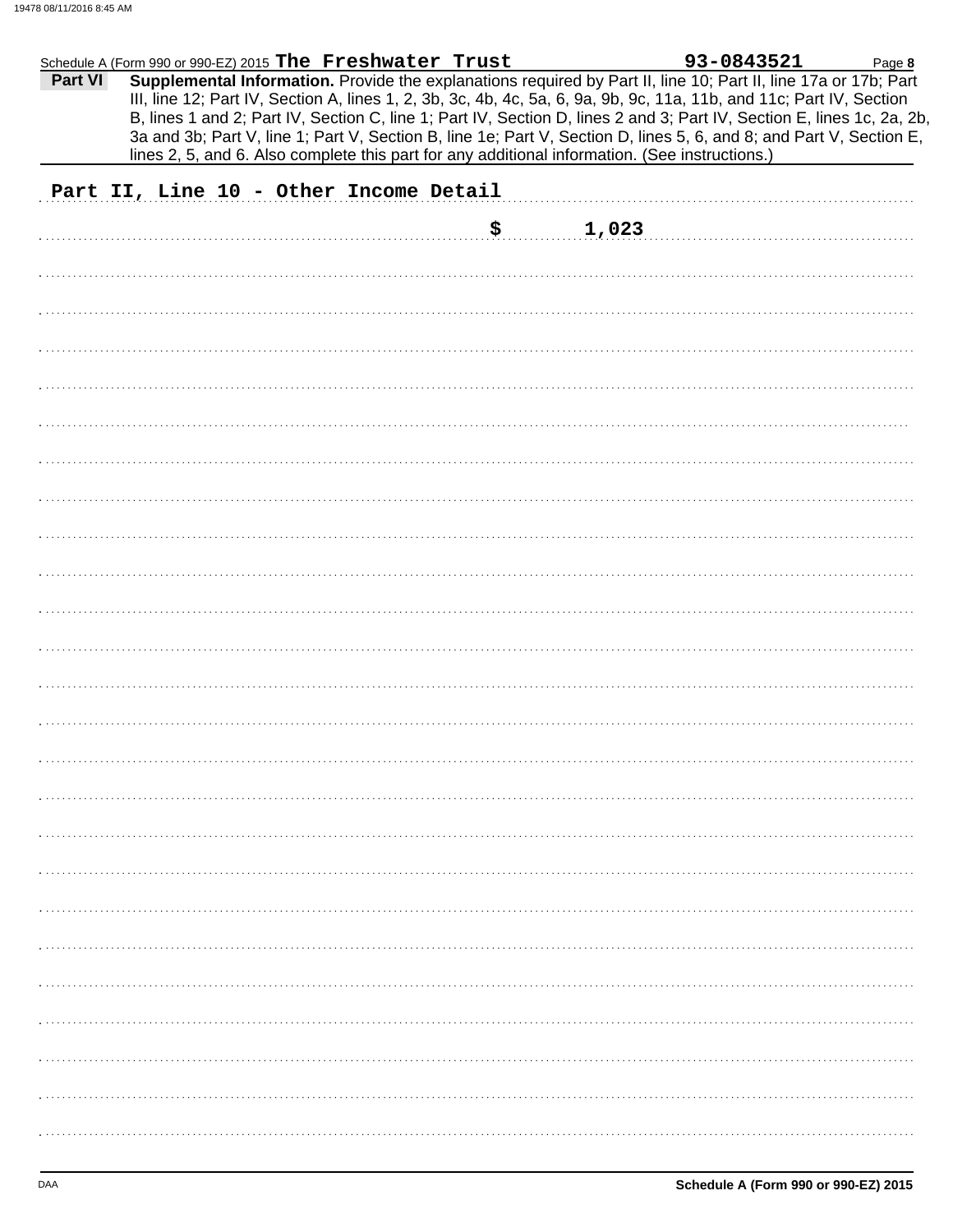## **Schedule of Contributors Schedule B**

**2015**

**or 990-PF) Attach to Form 990, Form 990-EZ, or Form 990-PF. Information about Schedule B (Form 990, 990-EZ, or 990-PF) and its instructions is at www.irs.gov/form990.**

Department of the Treasury Internal Revenue Service **Name of the organization**

**(Form 990, 990-EZ,**

**Employer identification number**

**The Freshwater Trust 93-0843521**

| The Freshwater Trust |  |
|----------------------|--|
|                      |  |

**Organization type** (check one):

| Filers of:         | Section:                                                                           |
|--------------------|------------------------------------------------------------------------------------|
| Form 990 or 990-EZ | $ \mathbf{X} $ 501(c)(<br>3 ) (enter number) organization                          |
|                    | $4947(a)(1)$ nonexempt charitable trust <b>not</b> treated as a private foundation |
|                    | 527 political organization                                                         |
| Form 990-PF        | 501(c)(3) exempt private foundation                                                |
|                    | 4947(a)(1) nonexempt charitable trust treated as a private foundation              |
|                    | $501(c)(3)$ taxable private foundation                                             |

Check if your organization is covered by the **General Rule** or a **Special Rule. Note.** Only a section 501(c)(7), (8), or (10) organization can check boxes for both the General Rule and a Special Rule. See instructions.

### **General Rule**

For an organization filing Form 990, 990-EZ, or 990-PF that received, during the year, contributions totaling \$5,000 or more (in money or property) from any one contributor. Complete Parts I and II. See instructions for determining a contributor's total contributions.

### **Special Rules**

 $\overline{\textbf{X}}$  For an organization described in section 501(c)(3) filing Form 990 or 990-EZ that met the 33<sup>1</sup>/3 % support test of the regulations under sections 509(a)(1) and 170(b)(1)(A)(vi), that checked Schedule A (Form 990 or 990-EZ). Part II, line 13, 16a, or 16b, and that received from any one contributor, during the year, total contributions of the greater of **(1)** \$5,000 or **(2)** 2% of the amount on (i) Form 990, Part VIII, line 1h, or (ii) Form 990-EZ, line 1. Complete Parts I and II.

literary, or educational purposes, or for the prevention of cruelty to children or animals. Complete Parts I, II, and III. For an organization described in section 501(c)(7), (8), or (10) filing Form 990 or 990-EZ that received from any one contributor, during the year, total contributions of more than \$1,000 exclusively for religious, charitable, scientific,

For an organization described in section 501(c)(7), (8), or (10) filing Form 990 or 990-EZ that received from any one contributor, during the year, contributions exclusively for religious, charitable, etc., purposes, but no such contributions totaled more than \$1,000. If this box is checked, enter here the total contributions that were received during the year for an exclusively religious, charitable, etc., purpose. Do not complete any of the parts unless the **General Rule** applies to this organization because it received nonexclusively religious, charitable, etc., contributions totaling \$5,000 or more during the year . . . . . . . . . . . . . . . . . . . . . . . . . . . . . . . . . . . . . . . . . . . . . . . . . . . . . . . . . . . . . . . . . . . . . . . . . . . . \$ . . . . . . . . . . . . . . . . . . . . . . . . . . .

990-EZ, or 990-PF), but it **must** answer "No" on Part IV, line 2, of its Form 990; or check the box on line H of its Form 990-EZ or on its Form 990-PF, Part I, line 2, to certify that it does not meet the filing requirements of Schedule B (Form 990, 990-EZ, or 990-PF). **Caution.** An organization that is not covered by the General Rule and/or the Special Rules does not file Schedule B (Form 990,

**For Paperwork Reduction Act Notice, see the Instructions for Form 990, 990-EZ, or 990-PF.**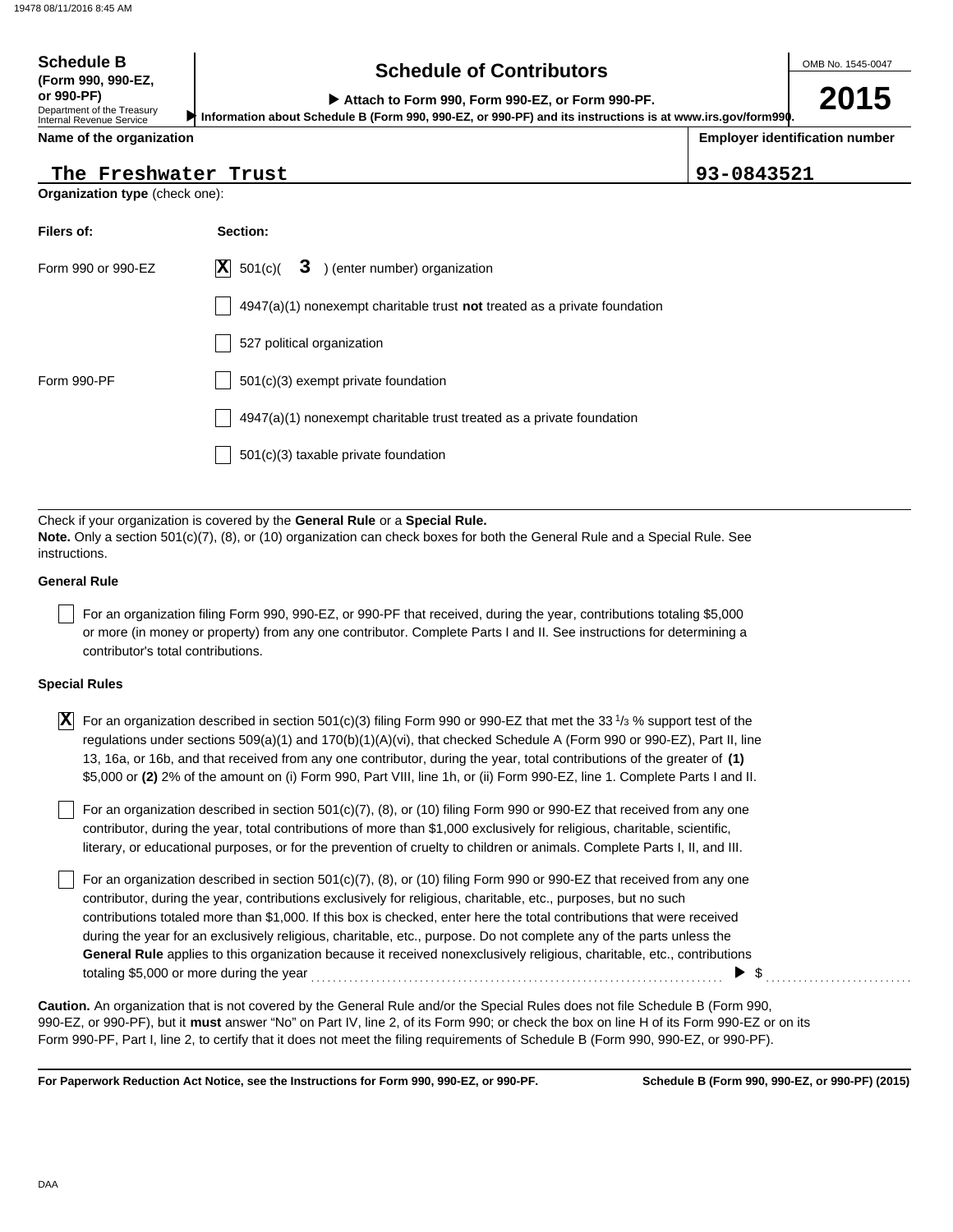|                 | Schedule B (Form 990, 990-EZ, or 990-PF) (2015)<br>Name of organization<br>The Freshwater Trust   |                                   | Page 1 of 2<br>Page 2<br><b>Employer identification number</b><br>93-0843521                                       |
|-----------------|---------------------------------------------------------------------------------------------------|-----------------------------------|--------------------------------------------------------------------------------------------------------------------|
| Part I          | Contributors (see instructions). Use duplicate copies of Part I if additional space is needed.    |                                   |                                                                                                                    |
| (a)<br>No.      | (b)<br>Name, address, and ZIP + 4                                                                 | (c)<br><b>Total contributions</b> | (d)<br>Type of contribution                                                                                        |
| 1               | Bureau of Land Management<br>1220 SW 3rd Avenue<br>Portland<br>OR 97204                           | 99,501<br>\$                      | $\overline{\mathbf{x}}$<br>Person<br>Payroll<br><b>Noncash</b><br>(Complete Part II for<br>noncash contributions.) |
| (a)<br>No.      | (b)<br>Name, address, and ZIP + 4                                                                 | (c)<br><b>Total contributions</b> | (d)<br>Type of contribution                                                                                        |
| $\mathbf{2}$    | Oregon Watershed Enhancement Board<br>775 Summer Street NE<br>Suite 360<br>OR 97301-1290<br>Salem | 127,032<br>$\mathbb{S}$           | $\overline{\mathbf{x}}$<br>Person<br>Payroll<br><b>Noncash</b><br>(Complete Part II for<br>noncash contributions.) |
| (a)<br>No.      | (b)<br>Name, address, and ZIP + 4                                                                 | (c)<br><b>Total contributions</b> | (d)<br>Type of contribution                                                                                        |
| $\mathbf{3}$    | Bureau of Reclamation<br>1150 North Curtis Road<br>Suite 100<br>ID 83706-1234<br><b>Boise</b>     | 1,012,498<br>$\frac{1}{2}$        | $\overline{\mathbf{x}}$<br>Person<br>Payroll<br><b>Noncash</b><br>(Complete Part II for<br>noncash contributions.) |
| (a)<br>No.      | (b)<br>Name, address, and ZIP + 4                                                                 | (c)<br><b>Total contributions</b> | (d)<br>Type of contribution                                                                                        |
| $\frac{4}{\pi}$ | Columbia Basin Water Program<br>421 SW 6th Avenue<br>Suite 950<br>OR 97204-1629<br>Portland       | 1,114,914<br>$\mathsf{\$}$        | x<br><b>Person</b><br>Payroll<br><b>Noncash</b><br>(Complete Part II for<br>noncash contributions.)                |
| (a)<br>No.      | (b)<br>Name, address, and ZIP + 4                                                                 | (c)<br><b>Total contributions</b> | (d)<br>Type of contribution                                                                                        |
| 5 <sub>1</sub>  | City of Portland - Water Bureau<br>1120 SW 5th Ave<br>Room 600<br>Portland<br>OR 97204            | 95,000<br>$\mathbb{S}$            | x<br>Person<br><b>Payroll</b><br><b>Noncash</b><br>(Complete Part II for<br>noncash contributions.)                |
| (a)<br>No.      | (b)<br>Name, address, and ZIP + 4                                                                 | (c)<br><b>Total contributions</b> | (d)<br>Type of contribution                                                                                        |
| 6               | Bella Vista Foundation<br>1660 Bush Street<br>Suite 300<br>CA 94109-0000<br>San Francisco         | 150,000<br>$\mathsf{S}$           | X<br>Person<br><b>Payroll</b><br><b>Noncash</b><br>(Complete Part II for<br>noncash contributions.)                |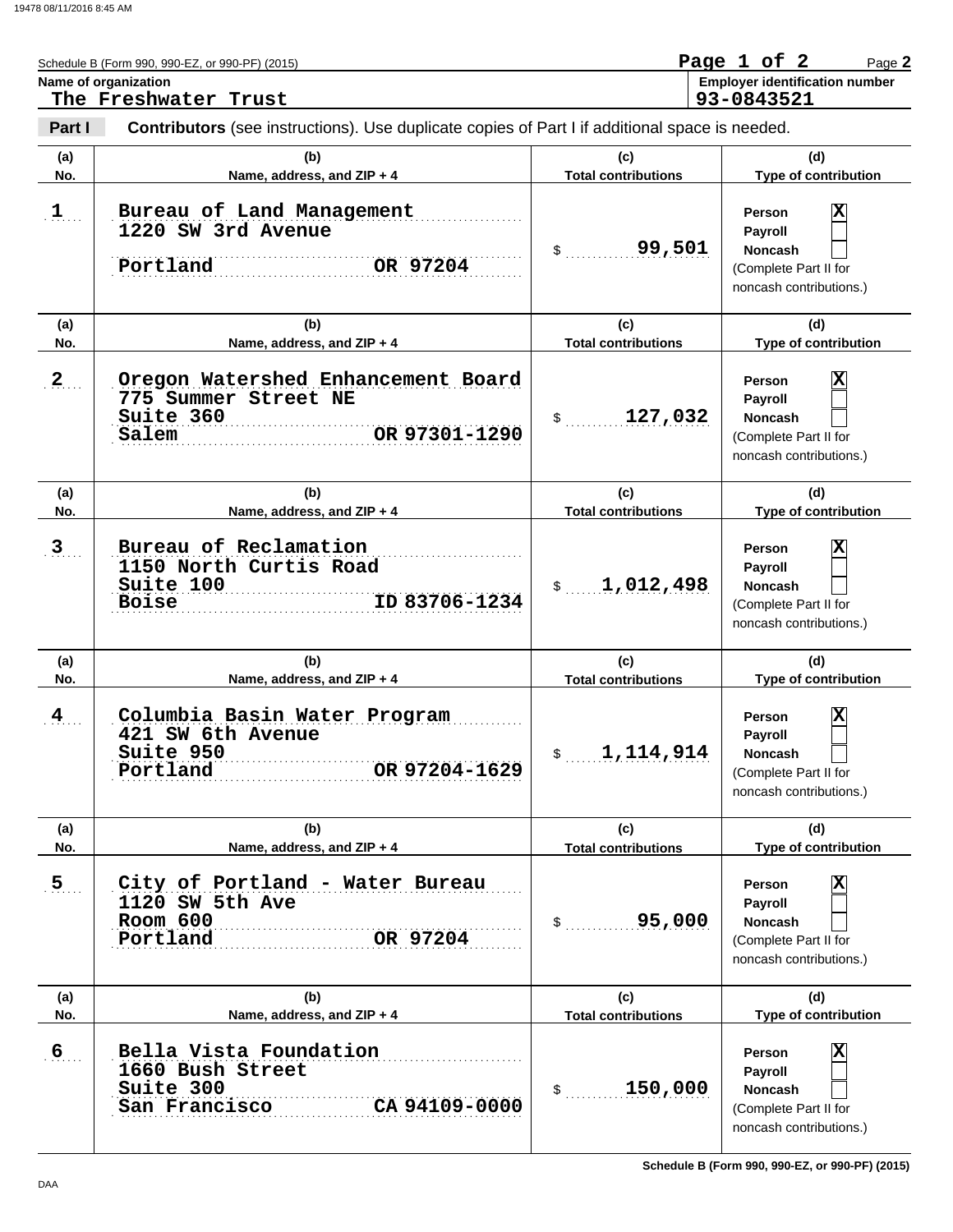|                | Schedule B (Form 990, 990-EZ, or 990-PF) (2015)<br>Name of organization                               |                                            | Page 2 of 2<br>Page 2<br><b>Employer identification number</b>                                                            |
|----------------|-------------------------------------------------------------------------------------------------------|--------------------------------------------|---------------------------------------------------------------------------------------------------------------------------|
|                | The Freshwater Trust                                                                                  |                                            | 93-0843521                                                                                                                |
| Part I         | <b>Contributors</b> (see instructions). Use duplicate copies of Part I if additional space is needed. |                                            |                                                                                                                           |
| (a)<br>No.     | (b)<br>Name, address, and ZIP + 4                                                                     | (c)<br><b>Total contributions</b>          | (d)<br>Type of contribution                                                                                               |
| 7 <sub>1</sub> | The Kresge Foundation<br>3215 W. Big Beaver Road<br>MI 48084<br>Troy                                  | 135,000<br>$\mathsf{\$}$                   | $\overline{\mathbf{x}}$<br>Person<br>Payroll<br><b>Noncash</b><br>(Complete Part II for<br>noncash contributions.)        |
| (a)<br>No.     | (b)<br>Name, address, and ZIP + 4                                                                     | (c)<br><b>Total contributions</b>          | (d)<br>Type of contribution                                                                                               |
| 8              | Gordon and Betty Moore Foundation<br>1661 Page Mill Road<br>CA 94304<br>Palo Alto                     | 124,875<br>$\frac{1}{2}$                   | x<br><b>Person</b><br>Payroll<br><b>Noncash</b><br>(Complete Part II for<br>noncash contributions.)                       |
| (a)<br>No.     | (b)<br>Name, address, and ZIP + 4                                                                     | (c)<br><b>Total contributions</b>          | (d)<br>Type of contribution                                                                                               |
| 9              | Rockefeller Foundation<br>420 Fifth Avenue<br>NY 10018-2702<br>New York                               | 350,000<br>$\sim$                          | x<br><b>Person</b><br>Payroll<br><b>Noncash</b><br>(Complete Part II for<br>noncash contributions.)                       |
| (a)<br>No.     | (b)<br>Name, address, and ZIP + 4                                                                     | (c)<br><b>Total contributions</b>          | (d)<br>Type of contribution                                                                                               |
| 10             | M. J. Murdock Charitable Trust<br>P.O. Box 1618<br>WA 98668<br>Vancouver                              | 183,000<br>\$                              | $\overline{\mathbf{x}}$<br><b>Person</b><br>Payroll<br><b>Noncash</b><br>(Complete Part II for<br>noncash contributions.) |
| (a)            | (b)                                                                                                   | (c)                                        | (d)                                                                                                                       |
| No.            | Name, address, and ZIP + 4                                                                            | <b>Total contributions</b>                 | Type of contribution                                                                                                      |
| 11             | Lynn and Jack Loacker<br>6135 SW Mill Street<br>Portland<br>OR 97221                                  | 300,000<br>$\mathcal{S}$ and $\mathcal{S}$ | Person<br>Payroll<br>$ \mathbf{X} $<br><b>Noncash</b><br>(Complete Part II for<br>noncash contributions.)                 |
| (a)<br>No.     | (b)<br>Name, address, and ZIP + 4                                                                     | (c)<br><b>Total contributions</b>          | (d)<br>Type of contribution                                                                                               |
|                |                                                                                                       | \$                                         | Person<br><b>Payroll</b><br><b>Noncash</b><br>(Complete Part II for<br>noncash contributions.)                            |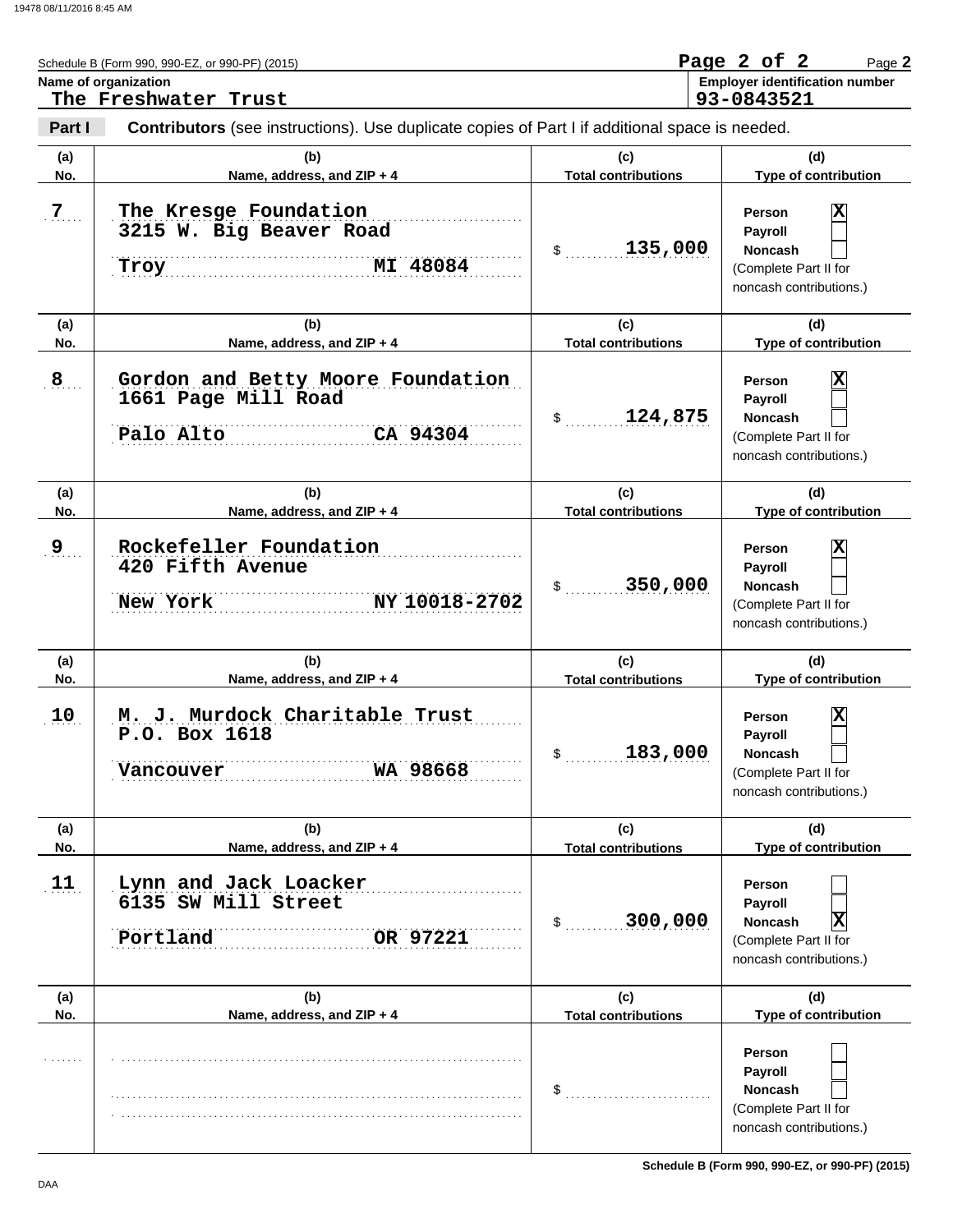|                           | Schedule B (Form 990, 990-EZ, or 990-PF) (2015)<br>Name of organization<br>The Freshwater Trust     |                                                | Page 1 of 1<br>Page 3<br><b>Employer identification number</b><br>93-0843521 |
|---------------------------|-----------------------------------------------------------------------------------------------------|------------------------------------------------|------------------------------------------------------------------------------|
| Part II                   | Noncash Property (see instructions). Use duplicate copies of Part II if additional space is needed. |                                                |                                                                              |
| (a) No.<br>from<br>Part I | (b)<br>Description of noncash property given                                                        | (c)<br>FMV (or estimate)<br>(see instructions) | (d)<br>Date received                                                         |
| 11                        | Common stock                                                                                        | 202,306<br>$\frac{1}{2}$                       | 12/31/15                                                                     |
| (a) No.<br>from<br>Part I | (b)<br>Description of noncash property given                                                        | (c)<br>FMV (or estimate)<br>(see instructions) | (d)<br>Date received                                                         |
| 11                        | Common stock-pledged receivable                                                                     | 97,694<br>\$                                   | 12/31/15                                                                     |
| (a) No.<br>from<br>Part I | (b)<br>Description of noncash property given                                                        | (c)<br>FMV (or estimate)<br>(see instructions) | (d)<br>Date received                                                         |
| .                         |                                                                                                     | $\$\quad$                                      |                                                                              |
| (a) No.<br>from<br>Part I | (b)<br>Description of noncash property given                                                        | (c)<br>FMV (or estimate)<br>(see instructions) | (d)<br>Date received                                                         |
| .                         |                                                                                                     | \$                                             |                                                                              |
| (a) No.<br>from<br>Part I | (b)<br>Description of noncash property given                                                        | (c)<br>FMV (or estimate)<br>(see instructions) | (d)<br>Date received                                                         |
| .                         |                                                                                                     | \$                                             |                                                                              |
| (a) No.<br>from<br>Part I | (b)<br>Description of noncash property given                                                        | (c)<br>FMV (or estimate)<br>(see instructions) | (d)<br>Date received                                                         |
| .                         |                                                                                                     | \$                                             | .                                                                            |

Schedule B (Form 990, 990-EZ, or 990-PF) (2015)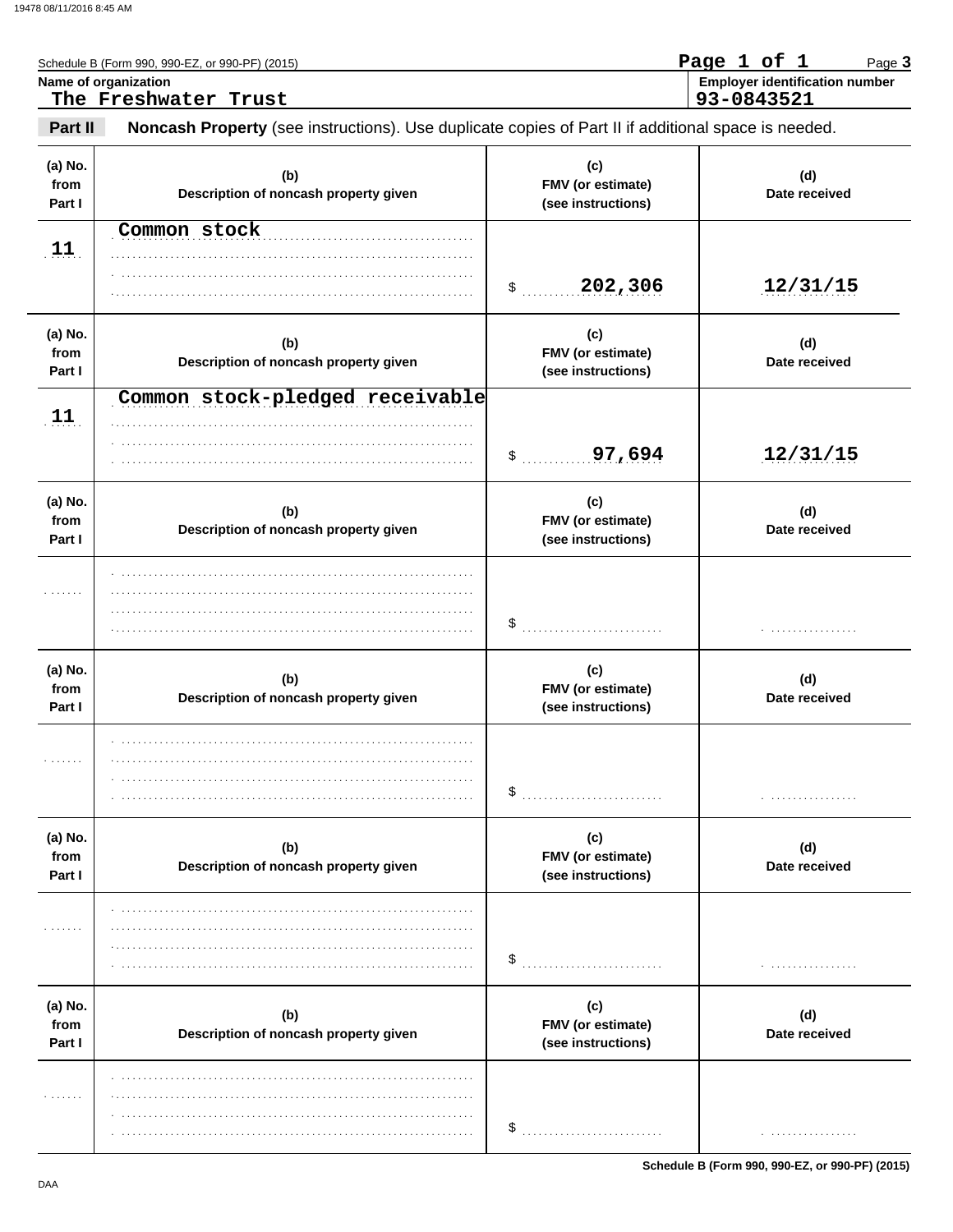| <b>SCHEDULE C</b>                                      |                                                                                                                                                                                                                                      | <b>Political Campaign and Lobbying Activities</b>                             |           |                                                     | OMB No. 1545-0047                                                |
|--------------------------------------------------------|--------------------------------------------------------------------------------------------------------------------------------------------------------------------------------------------------------------------------------------|-------------------------------------------------------------------------------|-----------|-----------------------------------------------------|------------------------------------------------------------------|
| (Form 990 or 990-EZ)                                   |                                                                                                                                                                                                                                      | For Organizations Exempt From Income Tax Under section 501(c) and section 527 |           |                                                     |                                                                  |
|                                                        | $\triangleright$ Complete if the organization is described below.                                                                                                                                                                    |                                                                               |           | Attach to Form 990 or Form 990-EZ.                  | <b>Open to Public</b>                                            |
| Department of the Treasury<br>Internal Revenue Service | Information about Schedule C (Form 990 or 990-EZ) and its instructions is at www.irs.gov/form990.                                                                                                                                    |                                                                               |           |                                                     | <b>Inspection</b>                                                |
|                                                        | If the organization answered "Yes," on Form 990, Part IV, line 3, or Form 990-EZ, Part V, line 46 (Political Campaign Activities), then                                                                                              |                                                                               |           |                                                     |                                                                  |
|                                                        | • Section 501(c)(3) organizations: Complete Parts I-A and B. Do not complete Part I-C.                                                                                                                                               |                                                                               |           |                                                     |                                                                  |
|                                                        | • Section 501(c) (other than section 501(c)(3)) organizations: Complete Parts I-A and C below. Do not complete Part I-B.                                                                                                             |                                                                               |           |                                                     |                                                                  |
|                                                        | • Section 527 organizations: Complete Part I-A only.<br>If the organization answered "Yes," on Form 990, Part IV, line 4, or Form 990-EZ, Part VI, line 47 (Lobbying Activities), then                                               |                                                                               |           |                                                     |                                                                  |
|                                                        | · Section 501(c)(3) organizations that have filed Form 5768 (election under section 501(h)): Complete Part II-A. Do not complete Part II-B.                                                                                          |                                                                               |           |                                                     |                                                                  |
|                                                        | • Section 501(c)(3) organizations that have NOT filed Form 5768 (election under section 501(h)): Complete Part II-B. Do not complete Part II-A.                                                                                      |                                                                               |           |                                                     |                                                                  |
|                                                        | If the organization answered "Yes," on Form 990, Part IV, line 5 (Proxy Tax) (see separate instructions) or Form 990-EZ, Part V, line 35c (Proxy                                                                                     |                                                                               |           |                                                     |                                                                  |
| Tax) (see separate instructions), then                 |                                                                                                                                                                                                                                      |                                                                               |           |                                                     |                                                                  |
|                                                        | • Section 501(c)(4), (5), or (6) organizations: Complete Part III.                                                                                                                                                                   |                                                                               |           |                                                     |                                                                  |
| Name of organization                                   |                                                                                                                                                                                                                                      |                                                                               |           |                                                     | <b>Employer identification number</b>                            |
|                                                        | The Freshwater Trust                                                                                                                                                                                                                 |                                                                               |           | 93-0843521                                          |                                                                  |
| Part I-A                                               | Complete if the organization is exempt under section 501(c) or is a section 527 organization.                                                                                                                                        |                                                                               |           |                                                     |                                                                  |
| $\mathbf 1$                                            | Provide a description of the organization's direct and indirect political campaign activities in Part IV.                                                                                                                            |                                                                               |           | $\blacktriangleright$ \$                            |                                                                  |
| Political expenditures<br>$\mathbf{2}$<br>3            |                                                                                                                                                                                                                                      |                                                                               |           |                                                     |                                                                  |
|                                                        | Volunteer hours <b>contained a contained a contained a contained a contained a contact of the contact of the contact of the contact of the contact of the contact of the contact of the contact of the contact of the contact of</b> |                                                                               |           |                                                     |                                                                  |
| Part I-B                                               | Complete if the organization is exempt under section 501(c)(3).                                                                                                                                                                      |                                                                               |           |                                                     |                                                                  |
| $\mathbf 1$                                            | Enter the amount of any excise tax incurred by the organization under section 4955                                                                                                                                                   |                                                                               |           |                                                     |                                                                  |
| $\mathbf{2}$                                           | Enter the amount of any excise tax incurred by organization managers under section 4955 [[[[[[[[[[[[[[[[[[[[[                                                                                                                        |                                                                               |           |                                                     | $\triangleright$ \$ $\ldots$ $\ldots$ $\ldots$ $\ldots$ $\ldots$ |
| 3                                                      |                                                                                                                                                                                                                                      |                                                                               |           |                                                     | <b>Yes</b><br><b>No</b>                                          |
| 4a Was a correction made?                              |                                                                                                                                                                                                                                      |                                                                               |           |                                                     | Yes<br><b>No</b>                                                 |
| <b>b</b> If "Yes," describe in Part IV.                | Complete if the organization is exempt under section 501(c), except section 501(c)(3).                                                                                                                                               |                                                                               |           |                                                     |                                                                  |
| Part I-C<br>1.                                         | Enter the amount directly expended by the filing organization for section 527 exempt function                                                                                                                                        |                                                                               |           |                                                     |                                                                  |
| activities                                             |                                                                                                                                                                                                                                      |                                                                               |           |                                                     | $\triangleright$ \$                                              |
| $\mathbf{2}$                                           | Enter the amount of the filing organization's funds contributed to other organizations for section                                                                                                                                   |                                                                               |           |                                                     |                                                                  |
| 527 exempt function activities                         |                                                                                                                                                                                                                                      |                                                                               |           |                                                     | $\triangleright$ \$                                              |
| 3                                                      | Total exempt function expenditures. Add lines 1 and 2. Enter here and on Form 1120-POL,                                                                                                                                              |                                                                               |           |                                                     |                                                                  |
| line 17b                                               | Did the filing organization file Form 1120-POL for this year?                                                                                                                                                                        |                                                                               |           | $\blacktriangleright$ s                             | Yes<br>No                                                        |
| 5                                                      | Enter the names, addresses and employer identification number (EIN) of all section 527 political organizations to which the filing                                                                                                   |                                                                               |           |                                                     |                                                                  |
|                                                        | organization made payments. For each organization listed, enter the amount paid from the filing organization's funds. Also enter                                                                                                     |                                                                               |           |                                                     |                                                                  |
|                                                        | the amount of political contributions received that were promptly and directly delivered to a separate political organization, such                                                                                                  |                                                                               |           |                                                     |                                                                  |
|                                                        | as a separate segregated fund or a political action committee (PAC). If additional space is needed, provide information in Part IV.                                                                                                  |                                                                               |           |                                                     |                                                                  |
|                                                        | (a) Name                                                                                                                                                                                                                             | (b) Address                                                                   | $(c)$ EIN | (d) Amount paid from                                | (e) Amount of political                                          |
|                                                        |                                                                                                                                                                                                                                      |                                                                               |           | filing organization's<br>funds. If none, enter -0-. | contributions received and<br>promptly and directly              |
|                                                        |                                                                                                                                                                                                                                      |                                                                               |           |                                                     | delivered to a separate                                          |
|                                                        |                                                                                                                                                                                                                                      |                                                                               |           |                                                     | political organization. If<br>none, enter -0-.                   |
| (1)                                                    |                                                                                                                                                                                                                                      |                                                                               |           |                                                     |                                                                  |
|                                                        |                                                                                                                                                                                                                                      |                                                                               |           |                                                     |                                                                  |
| (2)                                                    |                                                                                                                                                                                                                                      |                                                                               |           |                                                     |                                                                  |
|                                                        |                                                                                                                                                                                                                                      |                                                                               |           |                                                     |                                                                  |
| (3)                                                    |                                                                                                                                                                                                                                      |                                                                               |           |                                                     |                                                                  |
| (4)                                                    |                                                                                                                                                                                                                                      |                                                                               |           |                                                     |                                                                  |
|                                                        |                                                                                                                                                                                                                                      |                                                                               |           |                                                     |                                                                  |
| (5)                                                    |                                                                                                                                                                                                                                      |                                                                               |           |                                                     |                                                                  |
| (6)                                                    |                                                                                                                                                                                                                                      |                                                                               |           |                                                     |                                                                  |
|                                                        |                                                                                                                                                                                                                                      |                                                                               |           |                                                     |                                                                  |

**For Paperwork Reduction Act Notice, see the Instructions for Form 990 or 990-EZ.**

**Schedule C (Form 990 or 990-EZ) 2015**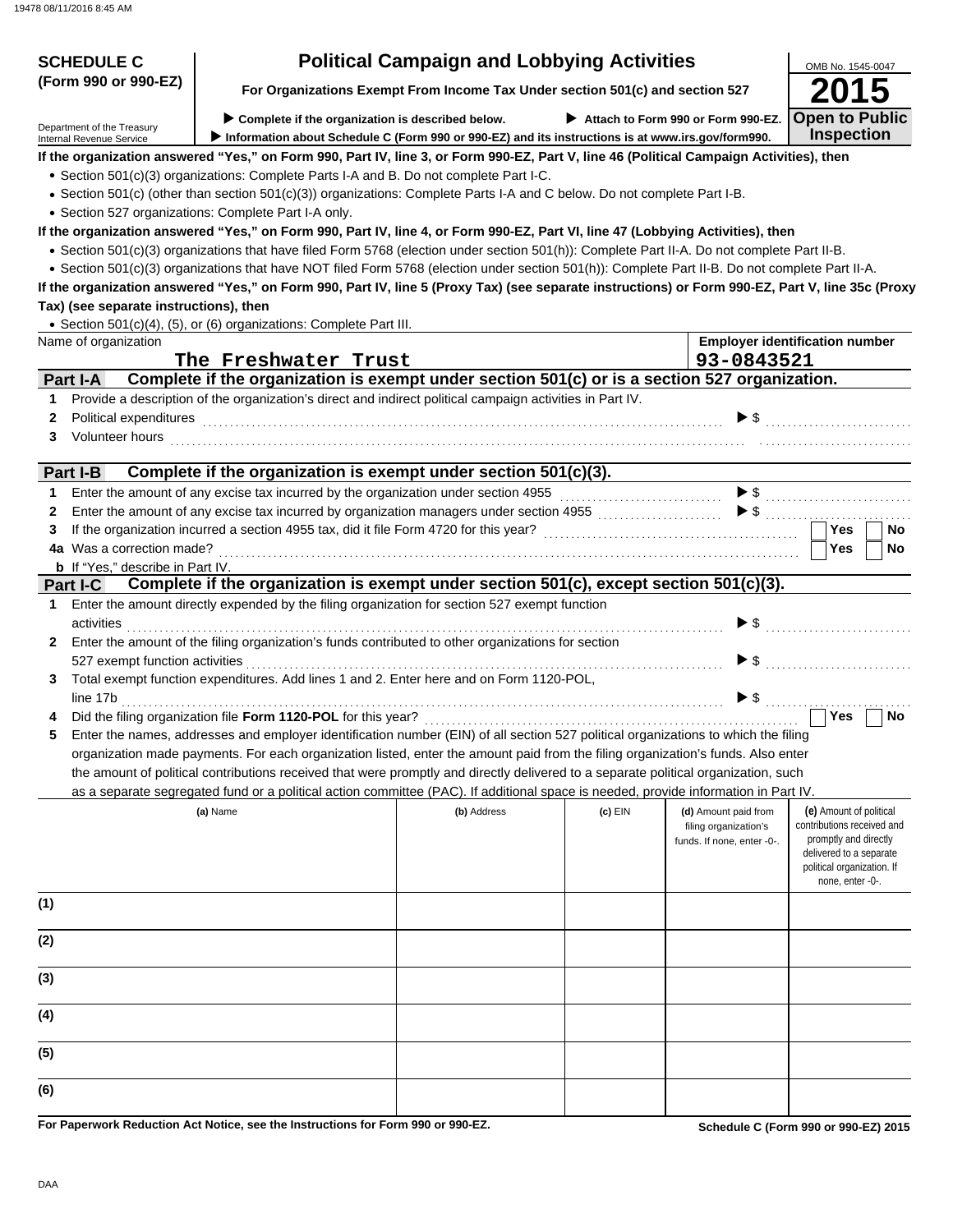| Schedule C (Form 990 or 990-EZ) 2015 The Freshwater Trust                       |                                                                                                               | 93-0843521            | Page 2         |
|---------------------------------------------------------------------------------|---------------------------------------------------------------------------------------------------------------|-----------------------|----------------|
| Part II-A                                                                       | Complete if the organization is exempt under section 501(c)(3) and filed Form 5768 (election under            |                       |                |
| section 501(h)).                                                                |                                                                                                               |                       |                |
| A Check $\blacktriangleright$                                                   | if the filing organization belongs to an affiliated group (and list in Part IV each affiliated group member's |                       |                |
|                                                                                 | name, address, EIN, expenses, and share of excess lobbying expenditures).                                     |                       |                |
| <b>B</b> Check $\blacktriangleright$                                            | if the filing organization checked box A and "limited control" provisions apply.                              |                       |                |
|                                                                                 | <b>Limits on Lobbying Expenditures</b>                                                                        | (a) Filing            | (b) Affiliated |
|                                                                                 | (The term "expenditures" means amounts paid or incurred.)                                                     | organization's totals | group totals   |
|                                                                                 | 1a Total lobbying expenditures to influence public opinion (grass roots lobbying) [[[[[[[[[[[[[[[[[[[[[[[[[[[ |                       |                |
|                                                                                 |                                                                                                               | 68,000                |                |
|                                                                                 |                                                                                                               | 68,000                |                |
| Other exempt purpose expenditures<br>d                                          |                                                                                                               | 7,869,485             |                |
|                                                                                 |                                                                                                               | 7,937,485             |                |
| f Lobbying nontaxable amount. Enter the amount from the following table in both |                                                                                                               |                       |                |
| columns.                                                                        |                                                                                                               | 546,874               |                |
| If the amount on line 1e, column (a) or (b) is:                                 | The lobbying nontaxable amount is:                                                                            |                       |                |
| Not over \$500,000                                                              | 20% of the amount on line 1e.                                                                                 |                       |                |
| Over \$500,000 but not over \$1,000,000                                         | \$100,000 plus 15% of the excess over \$500,000.                                                              |                       |                |
| Over \$1,000,000 but not over \$1,500,000                                       | \$175,000 plus 10% of the excess over \$1,000,000.                                                            |                       |                |
| Over \$1,500,000 but not over \$17,000,000                                      | \$225,000 plus 5% of the excess over \$1,500,000.                                                             |                       |                |
| Over \$17,000,000                                                               | \$1.000.000.                                                                                                  |                       |                |
|                                                                                 |                                                                                                               | 136,719               |                |
|                                                                                 |                                                                                                               |                       |                |
|                                                                                 |                                                                                                               | 0                     |                |
|                                                                                 | If there is an amount other than zero on either line 1h or line 1i, did the organization file Form 4720       |                       |                |
| reporting section 4911 tax for this year?                                       |                                                                                                               |                       | Yes<br>No      |

**4-Year Averaging Period Under section 501(h)**

### **(Some organizations that made a section 501(h) election do not have to complete all of the five columns below. See the separate instructions for lines 2a through 2f.)**

|                                                                  | Lobbying Expenditures During 4-Year Averaging Period |            |            |            |           |
|------------------------------------------------------------------|------------------------------------------------------|------------|------------|------------|-----------|
| Calendar year (or fiscal year<br>beginning in)                   | (a) $2012$                                           | $(b)$ 2013 | $(c)$ 2014 | $(d)$ 2015 | (e) Total |
| 2a Lobbying nontaxable amount                                    | 414,965                                              | 430,580    | 515,623    | 546,874    | 1,908,042 |
| <b>b</b> Lobbying ceiling amount<br>(150% of line 2a, column(e)) |                                                      |            |            |            | 2,862,063 |
| c Total lobbying expenditures                                    | 6,500                                                | 13,500     |            | 68,000     | 88,000    |
| d Grassroots nontaxable amount                                   | 103,741                                              | 107,645    | 128,906    | 136,719    | 477,011   |
| e Grassroots ceiling amount<br>(150% of line 2d, column (e))     |                                                      |            |            |            | 715,517   |
| f Grassroots lobbying expenditures                               |                                                      |            |            |            |           |

**Schedule C (Form 990 or 990-EZ) 2015**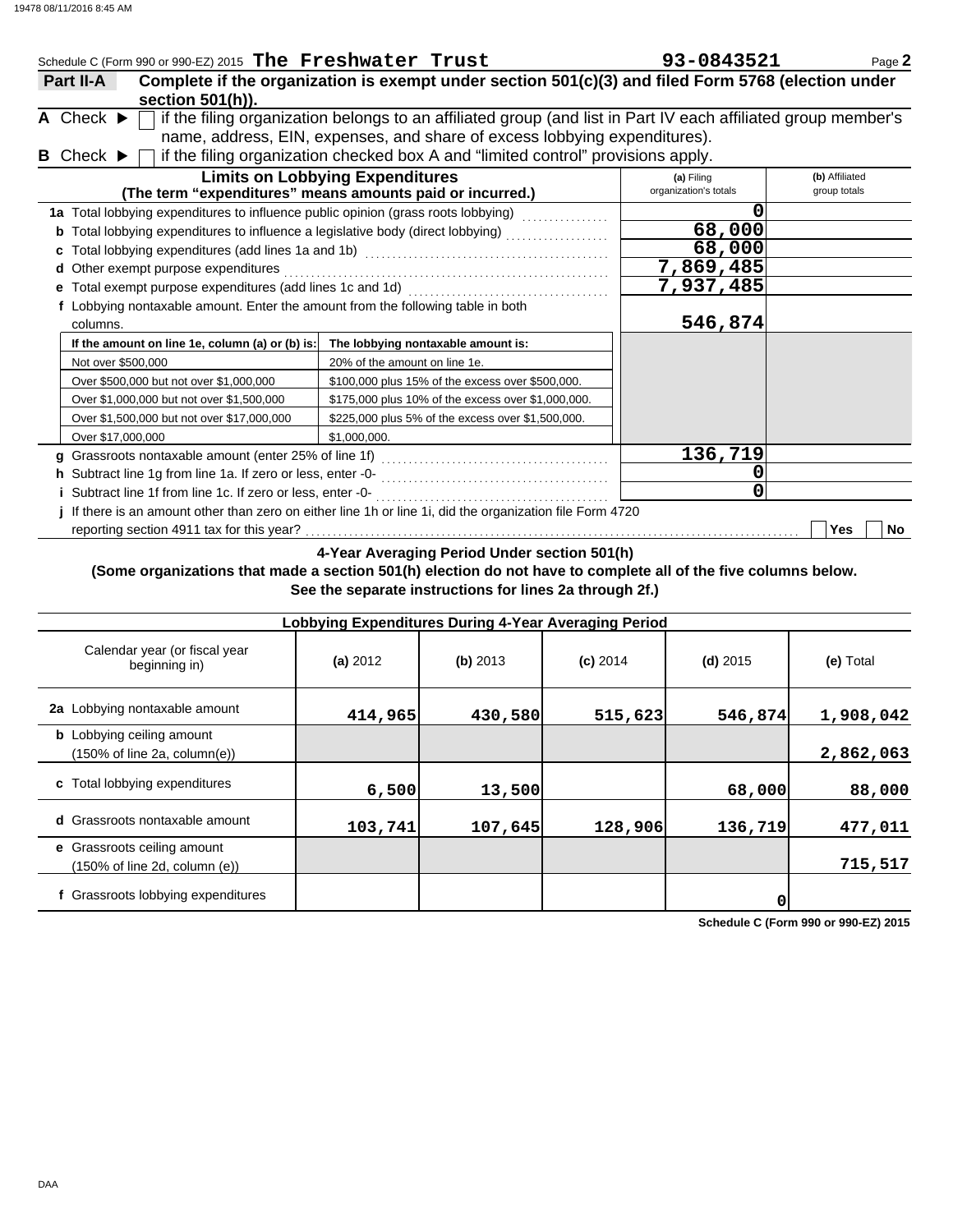| Part II-B                                                                                                | Complete if the organization is exempt under section 501(c)(3) and has NOT filed Form 5768                                                                                                                                     |       |                |                         |
|----------------------------------------------------------------------------------------------------------|--------------------------------------------------------------------------------------------------------------------------------------------------------------------------------------------------------------------------------|-------|----------------|-------------------------|
| (election under section 501(h)).                                                                         |                                                                                                                                                                                                                                | (a)   |                | (b)                     |
| For each "Yes," response on lines 1a through 1i below, provide in Part IV a detailed                     |                                                                                                                                                                                                                                |       |                |                         |
| description of the lobbying activity.                                                                    |                                                                                                                                                                                                                                | Yes l | No             | <b>Amount</b>           |
| During the year, did the filing organization attempt to influence foreign, national, state or local<br>1 |                                                                                                                                                                                                                                |       |                |                         |
| legislation, including any attempt to influence public opinion on a legislative matter or                |                                                                                                                                                                                                                                |       |                |                         |
| referendum, through the use of:                                                                          |                                                                                                                                                                                                                                |       |                |                         |
| a Volunteers?                                                                                            |                                                                                                                                                                                                                                |       |                |                         |
|                                                                                                          | <b>b</b> Paid staff or management (include compensation in expenses reported on lines 1c through 1i)?                                                                                                                          |       |                |                         |
| c Media advertisements?                                                                                  |                                                                                                                                                                                                                                |       |                |                         |
|                                                                                                          |                                                                                                                                                                                                                                |       |                |                         |
|                                                                                                          |                                                                                                                                                                                                                                |       |                |                         |
|                                                                                                          |                                                                                                                                                                                                                                |       |                |                         |
|                                                                                                          |                                                                                                                                                                                                                                |       |                |                         |
|                                                                                                          |                                                                                                                                                                                                                                |       |                |                         |
| <i>i</i> Other activities?                                                                               |                                                                                                                                                                                                                                |       |                |                         |
|                                                                                                          | j Total. Add lines 1c through 1i entertainment contracts and all the form of the state of the state of the state of the state of the state of the state of the state of the state of the state of the state of the state of th |       |                |                         |
|                                                                                                          |                                                                                                                                                                                                                                |       |                |                         |
| <b>b</b> If "Yes," enter the amount of any tax incurred under section 4912                               |                                                                                                                                                                                                                                |       |                |                         |
|                                                                                                          | c If "Yes," enter the amount of any tax incurred by organization managers under section 4912                                                                                                                                   |       |                |                         |
|                                                                                                          |                                                                                                                                                                                                                                |       |                |                         |
| Part III-A                                                                                               | Complete if the organization is exempt under section 501(c)(4), section 501(c)(5), or section                                                                                                                                  |       |                |                         |
| $501(c)(6)$ .                                                                                            |                                                                                                                                                                                                                                |       |                | Yes                     |
| Were substantially all (90% or more) dues received nondeductible by members?<br>1                        |                                                                                                                                                                                                                                |       |                | 1                       |
| 2                                                                                                        |                                                                                                                                                                                                                                |       |                | $\overline{2}$          |
|                                                                                                          |                                                                                                                                                                                                                                |       |                | $\overline{\mathbf{3}}$ |
|                                                                                                          |                                                                                                                                                                                                                                |       |                |                         |
|                                                                                                          |                                                                                                                                                                                                                                |       |                |                         |
| answered "Yes."                                                                                          | Complete if the organization is exempt under section 501(c)(4), section 501(c)(5), or section<br>501(c)(6) and if either (a) BOTH Part III-A, lines 1 and 2, are answered "No," OR (b) Part III-A, line 3, is                  |       |                |                         |
|                                                                                                          |                                                                                                                                                                                                                                |       | $\mathbf{1}$   |                         |
| Section 162(e) nondeductible lobbying and political expenditures (do not include amounts of              |                                                                                                                                                                                                                                |       |                |                         |
| political expenses for which the section 527(f) tax was paid).                                           |                                                                                                                                                                                                                                |       |                |                         |
|                                                                                                          |                                                                                                                                                                                                                                |       | 2a             |                         |
|                                                                                                          |                                                                                                                                                                                                                                |       | 2 <sub>b</sub> |                         |
| <b>b</b> Carryover from last year                                                                        |                                                                                                                                                                                                                                |       | 2c             |                         |
|                                                                                                          | Aggregate amount reported in section 6033(e)(1)(A) notices of nondeductible section 162(e) dues <i>mimimimim</i>                                                                                                               |       | 3              |                         |
| If notices were sent and the amount on line 2c exceeds the amount on line 3, what portion of the         |                                                                                                                                                                                                                                |       |                |                         |
| a Current year                                                                                           | excess does the organization agree to carryover to the reasonable estimate of nondeductible lobbying                                                                                                                           |       |                |                         |
| and political expenditure next year?                                                                     |                                                                                                                                                                                                                                |       | 4              |                         |
|                                                                                                          |                                                                                                                                                                                                                                |       | 5              |                         |
| <b>Supplemental Information</b>                                                                          |                                                                                                                                                                                                                                |       |                |                         |
| 3<br>Part III-B<br>1<br>2<br>4<br>5                                                                      |                                                                                                                                                                                                                                |       |                |                         |
| <b>Part IV</b>                                                                                           |                                                                                                                                                                                                                                |       |                |                         |
|                                                                                                          | Provide the descriptions required for Part I-A, line 1; Part I-B, line 4; Part I-C, line 5; Part II-A (affiliated group list); Part II-A, lines 1 and                                                                          |       |                |                         |
|                                                                                                          |                                                                                                                                                                                                                                |       |                |                         |
|                                                                                                          |                                                                                                                                                                                                                                |       |                |                         |
| 2 (see instructions); and Part II-B, line 1. Also, complete this part for any additional information.    |                                                                                                                                                                                                                                |       |                |                         |
|                                                                                                          |                                                                                                                                                                                                                                |       |                |                         |
|                                                                                                          |                                                                                                                                                                                                                                |       |                |                         |
|                                                                                                          |                                                                                                                                                                                                                                |       |                |                         |
|                                                                                                          |                                                                                                                                                                                                                                |       |                |                         |
|                                                                                                          |                                                                                                                                                                                                                                |       |                |                         |
|                                                                                                          |                                                                                                                                                                                                                                |       |                |                         |

. . . . . . . . . . . . . . . . . . . . . . . . . . . . . . . . . . . . . . . . . . . . . . . . . . . . . . . . . . . . . . . . . . . . . . . . . . . . . . . . . . . . . . . . . . . . . . . . . . . . . . . . . . . . . . . . . . . . . . . . . . . . . . . . . . . . . . . . . . . . . . . . . . . . . . . . . . . . . . . . .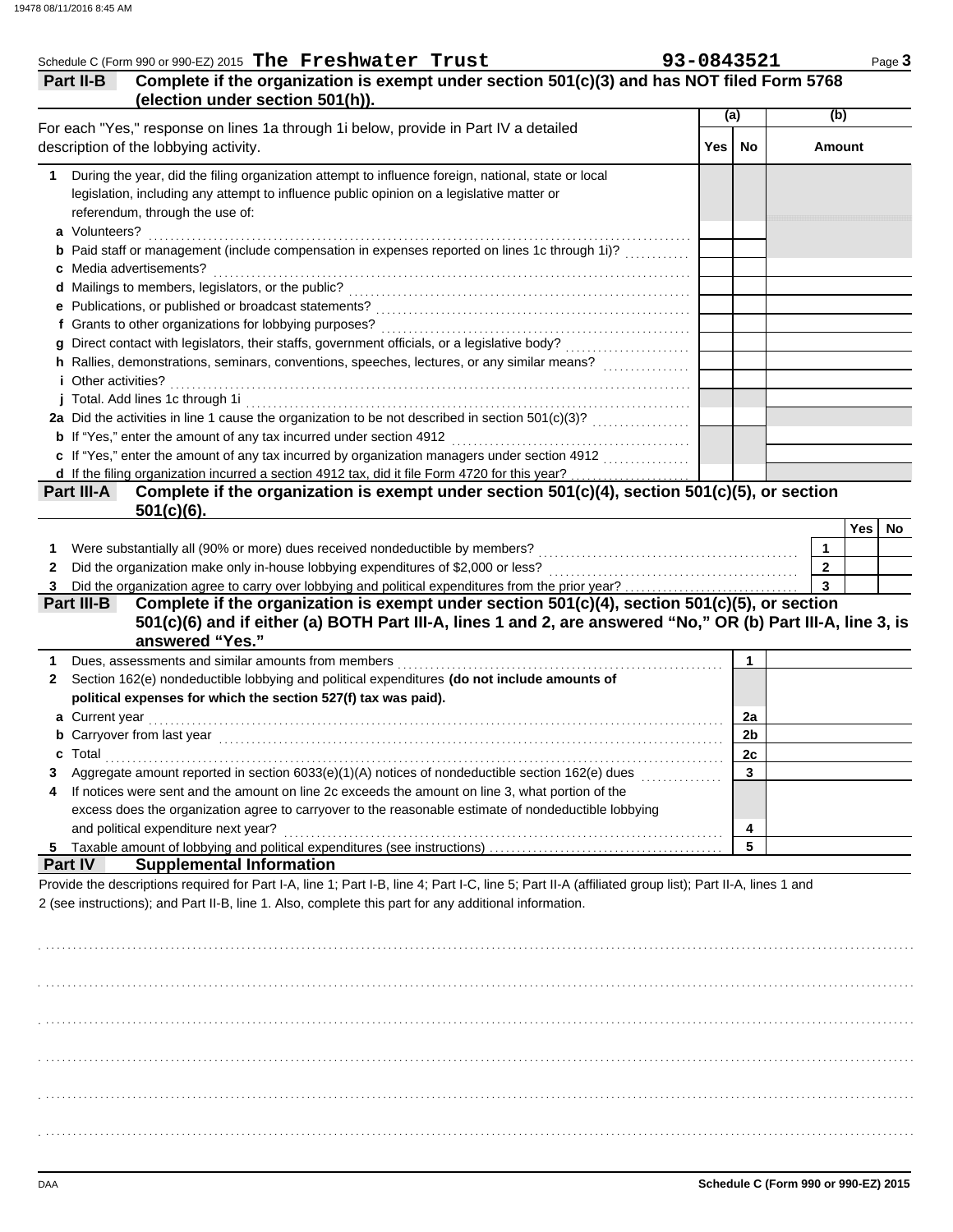|         | Schedule C (Form 990 or 990-EZ) 2015 The Freshwater Trust |                                             |  |  | 93-0843521 | Page 4 |
|---------|-----------------------------------------------------------|---------------------------------------------|--|--|------------|--------|
| Part IV |                                                           | <b>Supplemental Information (continued)</b> |  |  |            |        |
|         |                                                           |                                             |  |  |            |        |
|         |                                                           |                                             |  |  |            |        |
|         |                                                           |                                             |  |  |            |        |
|         |                                                           |                                             |  |  |            |        |
|         |                                                           |                                             |  |  |            |        |
|         |                                                           |                                             |  |  |            |        |
|         |                                                           |                                             |  |  |            |        |
|         |                                                           |                                             |  |  |            |        |
|         |                                                           |                                             |  |  |            |        |
|         |                                                           |                                             |  |  |            |        |
|         |                                                           |                                             |  |  |            |        |
|         |                                                           |                                             |  |  |            |        |
|         |                                                           |                                             |  |  |            |        |
|         |                                                           |                                             |  |  |            |        |
|         |                                                           |                                             |  |  |            |        |
|         |                                                           |                                             |  |  |            |        |
|         |                                                           |                                             |  |  |            |        |
|         |                                                           |                                             |  |  |            |        |
|         |                                                           |                                             |  |  |            |        |
|         |                                                           |                                             |  |  |            |        |
|         |                                                           |                                             |  |  |            |        |
|         |                                                           |                                             |  |  |            |        |
|         |                                                           |                                             |  |  |            |        |
|         |                                                           |                                             |  |  |            |        |
|         |                                                           |                                             |  |  |            |        |
|         |                                                           |                                             |  |  |            |        |
|         |                                                           |                                             |  |  |            |        |
|         |                                                           |                                             |  |  |            |        |
|         |                                                           |                                             |  |  |            |        |
|         |                                                           |                                             |  |  |            |        |
|         |                                                           |                                             |  |  |            |        |
|         |                                                           |                                             |  |  |            |        |
|         |                                                           |                                             |  |  |            |        |
|         |                                                           |                                             |  |  |            |        |
|         |                                                           |                                             |  |  |            |        |
|         |                                                           |                                             |  |  |            |        |
|         |                                                           |                                             |  |  |            |        |
|         |                                                           |                                             |  |  |            |        |
|         |                                                           |                                             |  |  |            |        |
|         |                                                           |                                             |  |  |            |        |
|         |                                                           |                                             |  |  |            |        |
|         |                                                           |                                             |  |  |            |        |
|         |                                                           |                                             |  |  |            |        |
|         |                                                           |                                             |  |  |            |        |
|         |                                                           |                                             |  |  |            |        |
|         |                                                           |                                             |  |  |            |        |
|         |                                                           |                                             |  |  |            |        |
|         |                                                           |                                             |  |  |            |        |
|         |                                                           |                                             |  |  |            |        |
|         |                                                           |                                             |  |  |            |        |
|         |                                                           |                                             |  |  |            |        |
|         |                                                           |                                             |  |  |            |        |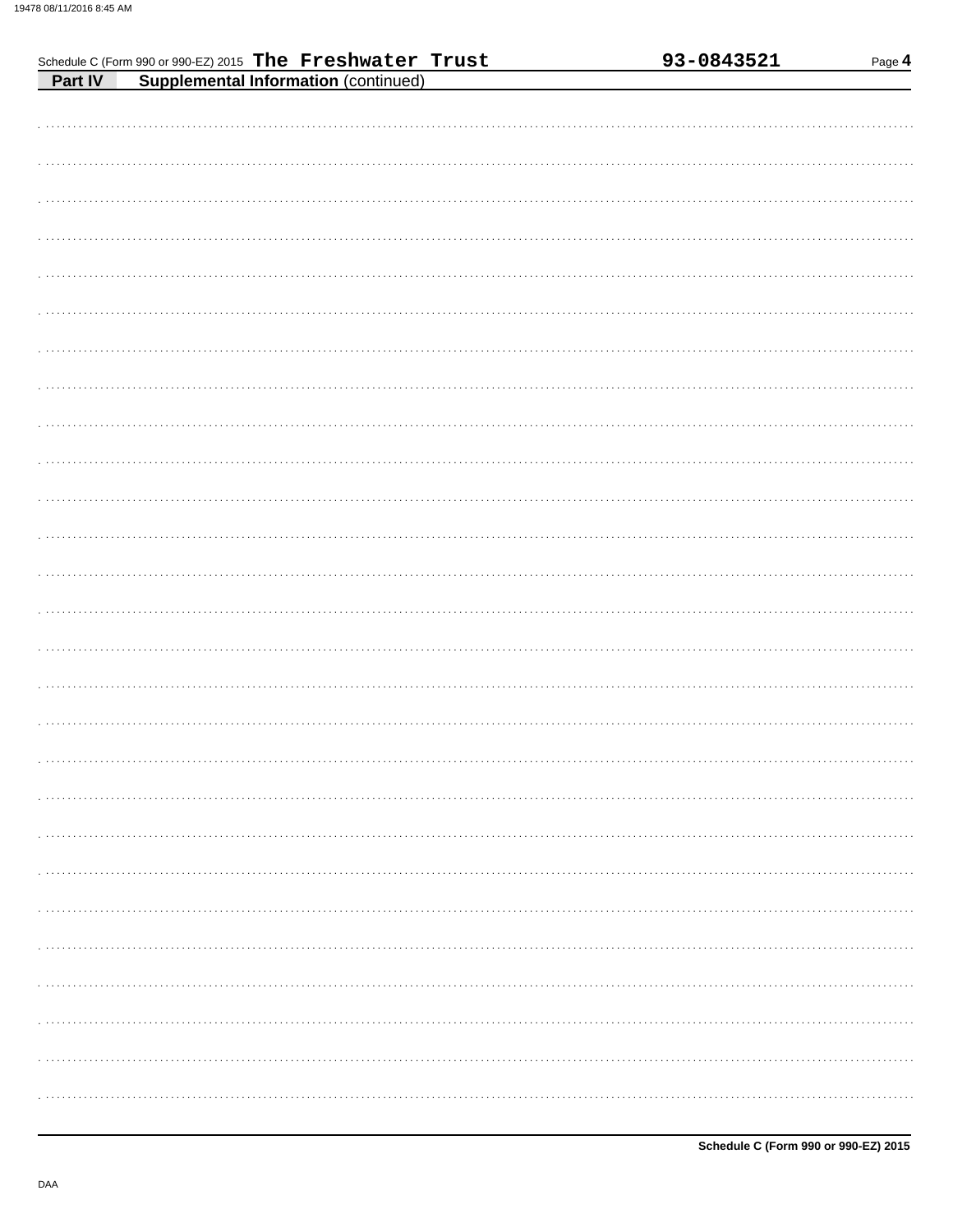Department of the Treasury Internal Revenue Service **Name of the organization**

## **SCHEDULE D Supplemental Financial Statements**

 **Attach to Form 990. (Form 990) Part IV, line 6, 7, 8, 9, 10, 11a, 11b, 11c, 11d, 11e, 11f, 12a, or 12b. Complete if the organization answered "Yes" on Form 990,**

**2015** OMB No. 1545-0047 **Open to Public Inspection**

|--|

**Employer identification number**

|              | The Freshwater Trust                                                                                                                                                                                             |                                                    | 93-0843521              |                                 |  |  |
|--------------|------------------------------------------------------------------------------------------------------------------------------------------------------------------------------------------------------------------|----------------------------------------------------|-------------------------|---------------------------------|--|--|
|              | Organizations Maintaining Donor Advised Funds or Other Similar Funds or Accounts.<br>Part I                                                                                                                      |                                                    |                         |                                 |  |  |
|              | Complete if the organization answered "Yes" on Form 990, Part IV, line 6.                                                                                                                                        |                                                    |                         |                                 |  |  |
|              |                                                                                                                                                                                                                  | (a) Donor advised funds                            |                         | (b) Funds and other accounts    |  |  |
| 1.           | Total number at end of year                                                                                                                                                                                      |                                                    |                         |                                 |  |  |
| 2            |                                                                                                                                                                                                                  |                                                    |                         |                                 |  |  |
| 3            |                                                                                                                                                                                                                  |                                                    |                         |                                 |  |  |
|              | Aggregate value at end of year                                                                                                                                                                                   |                                                    |                         |                                 |  |  |
| 5            | Did the organization inform all donors and donor advisors in writing that the assets held in donor advised                                                                                                       |                                                    |                         |                                 |  |  |
|              | funds are the organization's property, subject to the organization's exclusive legal control?                                                                                                                    |                                                    |                         | Yes<br>No                       |  |  |
| 6            | Did the organization inform all grantees, donors, and donor advisors in writing that grant funds can be used                                                                                                     |                                                    |                         |                                 |  |  |
|              | only for charitable purposes and not for the benefit of the donor or donor advisor, or for any other purpose                                                                                                     |                                                    |                         |                                 |  |  |
|              | conferring impermissible private benefit?                                                                                                                                                                        |                                                    |                         | <b>Yes</b><br>No                |  |  |
|              | <b>Conservation Easements.</b><br>Part II                                                                                                                                                                        |                                                    |                         |                                 |  |  |
|              | Complete if the organization answered "Yes" on Form 990, Part IV, line 7.                                                                                                                                        |                                                    |                         |                                 |  |  |
| 1.           | Purpose(s) of conservation easements held by the organization (check all that apply).                                                                                                                            |                                                    |                         |                                 |  |  |
|              | Preservation of land for public use (e.g., recreation or education)<br>$ \mathbf{X} $                                                                                                                            | Preservation of a historically important land area |                         |                                 |  |  |
|              | $\overline{\mathbf{x}}$<br>Protection of natural habitat                                                                                                                                                         | Preservation of a certified historic structure     |                         |                                 |  |  |
|              | Preservation of open space                                                                                                                                                                                       |                                                    |                         |                                 |  |  |
| $\mathbf{2}$ | Complete lines 2a through 2d if the organization held a qualified conservation contribution in the form of a conservation                                                                                        |                                                    |                         |                                 |  |  |
|              | easement on the last day of the tax year.                                                                                                                                                                        |                                                    |                         | Held at the End of the Tax Year |  |  |
| а            | Total number of conservation easements                                                                                                                                                                           |                                                    | 2a                      | 3                               |  |  |
| b            |                                                                                                                                                                                                                  |                                                    | 2 <sub>b</sub>          | 827.00                          |  |  |
| c            | Number of conservation easements on a certified historic structure included in (a) [11] Number of conservation                                                                                                   |                                                    | 2c                      |                                 |  |  |
| d            | Number of conservation easements included in (c) acquired after 8/17/06, and not on a                                                                                                                            |                                                    |                         |                                 |  |  |
|              | historic structure listed in the National Register                                                                                                                                                               |                                                    | 2d                      |                                 |  |  |
| 3            | Number of conservation easements modified, transferred, released, extinguished, or terminated by the organization during the                                                                                     |                                                    |                         |                                 |  |  |
|              | tax year $\blacktriangleright$ 0                                                                                                                                                                                 |                                                    |                         |                                 |  |  |
|              | Number of states where property subject to conservation easement is located $\blacktriangleright 1$                                                                                                              |                                                    |                         |                                 |  |  |
| 5            | Does the organization have a written policy regarding the periodic monitoring, inspection, handling of                                                                                                           |                                                    |                         | Yes $ X $ No                    |  |  |
|              | violations, and enforcement of the conservation easements it holds?<br>Staff and volunteer hours devoted to monitoring, inspecting, handling of violations, and enforcing conservation easements during the year |                                                    |                         |                                 |  |  |
| 6            | $\overline{\mathbf{0}}$                                                                                                                                                                                          |                                                    |                         |                                 |  |  |
|              | 7 Amount of expenses incurred in monitoring, inspecting, handling of violations, and enforcing conservation easements during the year                                                                            |                                                    |                         |                                 |  |  |
|              | ▶ \$                                                                                                                                                                                                             |                                                    |                         |                                 |  |  |
|              | Does each conservation easement reported on line 2(d) above satisfy the requirements of section 170(h)(4)(B)(i)                                                                                                  |                                                    |                         |                                 |  |  |
|              | and section $170(h)(4)(B)(ii)?$                                                                                                                                                                                  |                                                    |                         | Yes<br>No                       |  |  |
| 9            | In Part XIII, describe how the organization reports conservation easements in its revenue and expense statement, and                                                                                             |                                                    |                         |                                 |  |  |
|              | balance sheet, and include, if applicable, the text of the footnote to the organization's financial statements that describes the                                                                                |                                                    |                         |                                 |  |  |
|              | organization's accounting for conservation easements.                                                                                                                                                            |                                                    |                         |                                 |  |  |
|              | Organizations Maintaining Collections of Art, Historical Treasures, or Other Similar Assets.<br>Part III                                                                                                         |                                                    |                         |                                 |  |  |
|              | Complete if the organization answered "Yes" on Form 990, Part IV, line 8.                                                                                                                                        |                                                    |                         |                                 |  |  |
|              | 1a If the organization elected, as permitted under SFAS 116 (ASC 958), not to report in its revenue statement and balance sheet                                                                                  |                                                    |                         |                                 |  |  |
|              | works of art, historical treasures, or other similar assets held for public exhibition, education, or research in furtherance of                                                                                 |                                                    |                         |                                 |  |  |
|              | public service, provide, in Part XIII, the text of the footnote to its financial statements that describes these items.                                                                                          |                                                    |                         |                                 |  |  |
|              | If the organization elected, as permitted under SFAS 116 (ASC 958), to report in its revenue statement and balance sheet                                                                                         |                                                    |                         |                                 |  |  |
|              | works of art, historical treasures, or other similar assets held for public exhibition, education, or research in furtherance of                                                                                 |                                                    |                         |                                 |  |  |
|              | public service, provide the following amounts relating to these items:                                                                                                                                           |                                                    |                         |                                 |  |  |
|              |                                                                                                                                                                                                                  |                                                    |                         | $\triangleright$ \$             |  |  |
|              | (ii) Assets included in Form 990, Part X                                                                                                                                                                         |                                                    |                         | $\frac{1}{2}$                   |  |  |
| $\mathbf{2}$ | If the organization received or held works of art, historical treasures, or other similar assets for financial gain, provide the                                                                                 |                                                    |                         |                                 |  |  |
|              | following amounts required to be reported under SFAS 116 (ASC 958) relating to these items:                                                                                                                      |                                                    |                         |                                 |  |  |
|              |                                                                                                                                                                                                                  |                                                    |                         |                                 |  |  |
|              |                                                                                                                                                                                                                  |                                                    | $\blacktriangleright$ s |                                 |  |  |

| For Paperwork Reduction Act Notice, see the Instructions for Form 990. |  |
|------------------------------------------------------------------------|--|
| DAA                                                                    |  |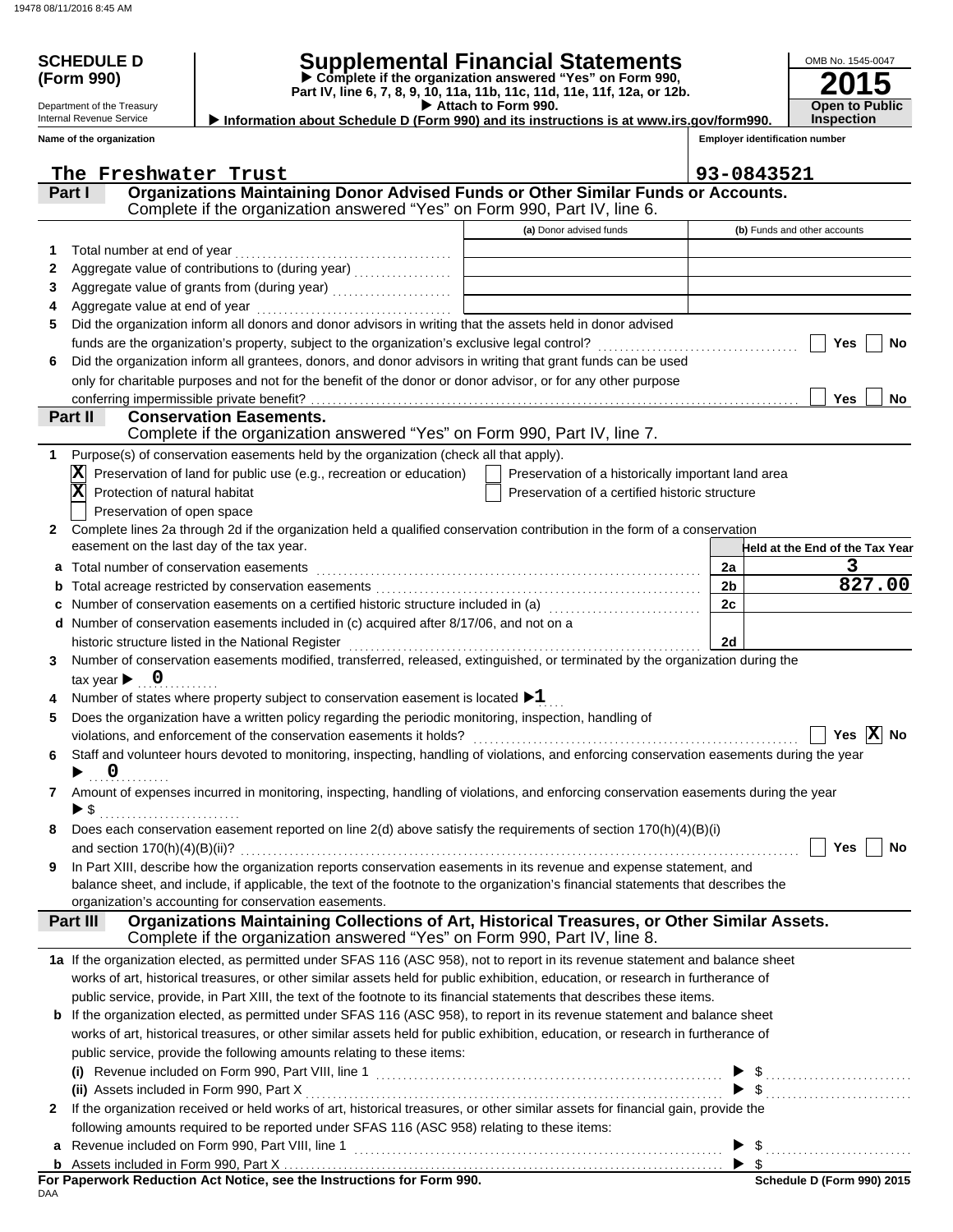|    | Schedule D (Form 990) 2015 The Freshwater Trust                                                                                                                                                                                      |                         |                           |                    | 93-0843521      |                      |                     | Page 2   |
|----|--------------------------------------------------------------------------------------------------------------------------------------------------------------------------------------------------------------------------------------|-------------------------|---------------------------|--------------------|-----------------|----------------------|---------------------|----------|
|    | Organizations Maintaining Collections of Art, Historical Treasures, or Other Similar Assets (continued)<br>Part III                                                                                                                  |                         |                           |                    |                 |                      |                     |          |
| 3  | Using the organization's acquisition, accession, and other records, check any of the following that are a significant use of its<br>collection items (check all that apply):                                                         |                         |                           |                    |                 |                      |                     |          |
| a  | Public exhibition                                                                                                                                                                                                                    | d                       | Loan or exchange programs |                    |                 |                      |                     |          |
| b  | Scholarly research                                                                                                                                                                                                                   | е                       |                           |                    |                 |                      |                     |          |
| c  | Preservation for future generations                                                                                                                                                                                                  |                         |                           |                    |                 |                      |                     |          |
| 4  | Provide a description of the organization's collections and explain how they further the organization's exempt purpose in Part<br>XIII.                                                                                              |                         |                           |                    |                 |                      |                     |          |
| 5  | During the year, did the organization solicit or receive donations of art, historical treasures, or other similar                                                                                                                    |                         |                           |                    |                 |                      |                     |          |
|    |                                                                                                                                                                                                                                      |                         |                           |                    |                 |                      | Yes                 | No       |
|    | <b>Escrow and Custodial Arrangements.</b><br>Part IV                                                                                                                                                                                 |                         |                           |                    |                 |                      |                     |          |
|    | Complete if the organization answered "Yes" on Form 990, Part IV, line 9, or reported an amount on Form<br>990, Part X, line 21.                                                                                                     |                         |                           |                    |                 |                      |                     |          |
|    | 1a Is the organization an agent, trustee, custodian or other intermediary for contributions or other assets not                                                                                                                      |                         |                           |                    |                 |                      |                     |          |
|    | included on Form 990, Part X?                                                                                                                                                                                                        |                         |                           |                    |                 |                      | Yes                 | No       |
|    | <b>b</b> If "Yes," explain the arrangement in Part XIII and complete the following table:                                                                                                                                            |                         |                           |                    |                 |                      |                     |          |
|    |                                                                                                                                                                                                                                      |                         |                           |                    |                 |                      | Amount              |          |
|    | c Beginning balance                                                                                                                                                                                                                  |                         |                           |                    |                 | 1с                   |                     |          |
|    |                                                                                                                                                                                                                                      |                         |                           |                    |                 | 1d                   |                     |          |
|    | e Distributions during the year manufactured contains and the year manufactured with the set of the set of the                                                                                                                       |                         |                           |                    |                 | 1е                   |                     |          |
| f. | Ending balance with a continuum and continuum and continuum and continuum and continuum and continuum and continuum and continuum and continuum and continuum and continuum and continuum and continuum and continuum and cont       |                         |                           |                    |                 | 1f                   |                     |          |
|    | 2a Did the organization include an amount on Form 990, Part X, line 21, for escrow or custodial account liability?                                                                                                                   |                         |                           |                    |                 |                      | Yes                 | No       |
|    | <b>b</b> If "Yes," explain the arrangement in Part XIII. Check here if the explanation has been provided on Part XIII <i>mummmmmmmmmmmmm</i>                                                                                         |                         |                           |                    |                 |                      |                     |          |
|    | <b>Endowment Funds.</b><br><b>Part V</b>                                                                                                                                                                                             |                         |                           |                    |                 |                      |                     |          |
|    | Complete if the organization answered "Yes" on Form 990, Part IV, line 10.                                                                                                                                                           |                         |                           |                    |                 |                      |                     |          |
|    |                                                                                                                                                                                                                                      | (a) Current year        | (b) Prior year            | (c) Two years back |                 | (d) Three years back | (e) Four years back |          |
|    | 1a Beginning of year balance                                                                                                                                                                                                         | 120,107                 | 116,380                   | 103,867            |                 | 94,111               |                     | 97,305   |
|    | <b>b</b> Contributions                                                                                                                                                                                                               |                         |                           |                    |                 |                      |                     |          |
|    | c Net investment earnings, gains, and                                                                                                                                                                                                |                         |                           |                    |                 |                      |                     |          |
|    |                                                                                                                                                                                                                                      | $-1,764$                | 3,727                     | 12,513             |                 | 9,756                |                     | $-3,194$ |
|    |                                                                                                                                                                                                                                      |                         |                           |                    |                 |                      |                     |          |
|    | e Other expenditures for facilities and                                                                                                                                                                                              |                         |                           |                    |                 |                      |                     |          |
|    | programs                                                                                                                                                                                                                             |                         |                           |                    |                 |                      |                     |          |
|    | f Administrative expenses                                                                                                                                                                                                            |                         |                           |                    |                 |                      |                     |          |
|    | g End of year balance                                                                                                                                                                                                                | 118,343                 | 120,107                   | 116,380            |                 | 103,867              |                     | 94,111   |
|    | 2 Provide the estimated percentage of the current year end balance (line 1g, column (a)) held as:                                                                                                                                    |                         |                           |                    |                 |                      |                     |          |
|    | a Board designated or quasi-endowment $\blacktriangleright$ 15.00 %                                                                                                                                                                  |                         |                           |                    |                 |                      |                     |          |
|    | <b>b</b> Permanent endowment > 85.00 %                                                                                                                                                                                               |                         |                           |                    |                 |                      |                     |          |
|    | c Temporarily restricted endowment >                                                                                                                                                                                                 | %                       |                           |                    |                 |                      |                     |          |
|    | The percentages on lines 2a, 2b, and 2c should equal 100%.                                                                                                                                                                           |                         |                           |                    |                 |                      |                     |          |
|    | 3a Are there endowment funds not in the possession of the organization that are held and administered for the                                                                                                                        |                         |                           |                    |                 |                      |                     |          |
|    | organization by:                                                                                                                                                                                                                     |                         |                           |                    |                 |                      | Yes                 | No       |
|    | (i) unrelated organizations <b>contract to the contract of the contract of the contract of the contract of the contract of the contract of the contract of the contract of the contract of the contract of the contract of the c</b> |                         |                           |                    |                 |                      | X<br>3a(i)          |          |
|    |                                                                                                                                                                                                                                      |                         |                           |                    |                 |                      | 3a(ii)              | X        |
|    | b If "Yes" on line 3a(ii), are the related organizations listed as required on Schedule R? [[[[[[[[[[[[[[[[[[[                                                                                                                       |                         |                           |                    |                 |                      | 3b                  |          |
| 4  | Describe in Part XIII the intended uses of the organization's endowment funds.                                                                                                                                                       |                         |                           |                    |                 |                      |                     |          |
|    | Land, Buildings, and Equipment.<br><b>Part VI</b>                                                                                                                                                                                    |                         |                           |                    |                 |                      |                     |          |
|    | Complete if the organization answered "Yes" on Form 990, Part IV, line 11a. See Form 990, Part X, line 10.                                                                                                                           |                         |                           |                    |                 |                      |                     |          |
|    | Description of property                                                                                                                                                                                                              | (a) Cost or other basis | (b) Cost or other basis   |                    | (c) Accumulated |                      | (d) Book value      |          |
|    |                                                                                                                                                                                                                                      | (investment)            | (other)                   |                    | depreciation    |                      |                     |          |
|    |                                                                                                                                                                                                                                      |                         |                           |                    |                 |                      |                     |          |
|    |                                                                                                                                                                                                                                      |                         |                           |                    |                 |                      |                     |          |
|    | c Leasehold improvements                                                                                                                                                                                                             |                         |                           |                    |                 |                      |                     |          |
|    |                                                                                                                                                                                                                                      |                         |                           | 509,684            | 170,270         |                      |                     | 339,414  |
|    |                                                                                                                                                                                                                                      |                         |                           |                    |                 |                      |                     |          |
|    |                                                                                                                                                                                                                                      |                         |                           |                    |                 | ▶                    |                     | 339,414  |
|    |                                                                                                                                                                                                                                      |                         |                           |                    |                 |                      |                     |          |

| Schedule D (Form 990) 2015 |  |  |
|----------------------------|--|--|
|----------------------------|--|--|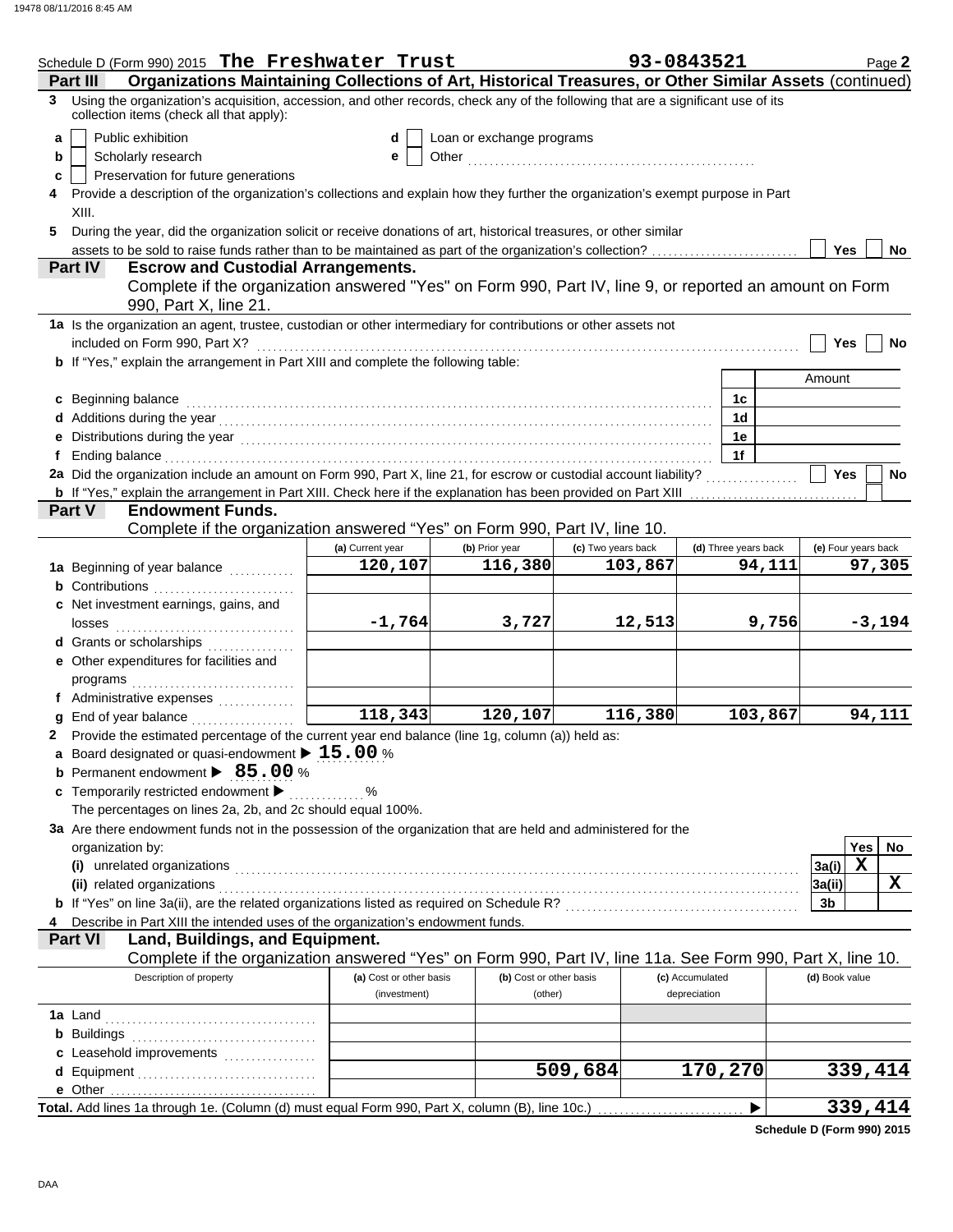|                           | Schedule D (Form 990) 2015 The Freshwater Trust                                                                                                      |                | 93-0843521                       | Page 3         |
|---------------------------|------------------------------------------------------------------------------------------------------------------------------------------------------|----------------|----------------------------------|----------------|
| <b>Part VII</b>           | <b>Investments-Other Securities.</b>                                                                                                                 |                |                                  |                |
|                           | Complete if the organization answered "Yes" on Form 990, Part IV, line 11b. See Form 990, Part X, line 12.                                           |                |                                  |                |
|                           | (a) Description of security or category                                                                                                              | (b) Book value | (c) Method of valuation:         |                |
|                           | (including name of security)                                                                                                                         |                | Cost or end-of-year market value |                |
| (1) Financial derivatives |                                                                                                                                                      |                |                                  |                |
|                           | (2) Closely-held equity interests                                                                                                                    |                |                                  |                |
| (3) Other                 |                                                                                                                                                      |                |                                  |                |
|                           |                                                                                                                                                      |                |                                  |                |
| $\mathbf{B}$              |                                                                                                                                                      |                |                                  |                |
|                           | $\overline{c}$ (C) and the continuum contract of the contract of the contract of the contract of $\overline{c}$                                      |                |                                  |                |
| (D)                       |                                                                                                                                                      |                |                                  |                |
|                           |                                                                                                                                                      |                |                                  |                |
| (F)                       |                                                                                                                                                      |                |                                  |                |
| (G)                       |                                                                                                                                                      |                |                                  |                |
| (H)                       |                                                                                                                                                      |                |                                  |                |
|                           | Total. (Column (b) must equal Form 990, Part X, col. (B) line 12.) ▶                                                                                 |                |                                  |                |
| <b>Part VIII</b>          | <b>Investments-Program Related.</b>                                                                                                                  |                |                                  |                |
|                           | Complete if the organization answered "Yes" on Form 990, Part IV, line 11c. See Form 990, Part X, line 13.                                           |                |                                  |                |
|                           | (a) Description of investment                                                                                                                        | (b) Book value | (c) Method of valuation:         |                |
|                           |                                                                                                                                                      |                | Cost or end-of-year market value |                |
| (1)                       |                                                                                                                                                      |                |                                  |                |
| (2)                       |                                                                                                                                                      |                |                                  |                |
| (3)                       |                                                                                                                                                      |                |                                  |                |
| (4)                       |                                                                                                                                                      |                |                                  |                |
| (5)                       |                                                                                                                                                      |                |                                  |                |
| (6)                       |                                                                                                                                                      |                |                                  |                |
| (7)                       |                                                                                                                                                      |                |                                  |                |
| (8)                       |                                                                                                                                                      |                |                                  |                |
| (9)                       |                                                                                                                                                      |                |                                  |                |
|                           | Total. (Column (b) must equal Form 990, Part X, col. (B) line 13.) ▶                                                                                 |                |                                  |                |
| Part IX                   | <b>Other Assets.</b>                                                                                                                                 |                |                                  |                |
|                           | Complete if the organization answered "Yes" on Form 990, Part IV, line 11d. See Form 990, Part X, line 15.                                           |                |                                  |                |
|                           | (a) Description                                                                                                                                      |                |                                  | (b) Book value |
| (1)                       | Water rights interest                                                                                                                                |                |                                  | 1,209,873      |
| (2)                       | Streambank software                                                                                                                                  |                |                                  | 1,109,227      |
| (3)                       | Accumulated amortization                                                                                                                             |                |                                  | $-205,081$     |
| (4)                       |                                                                                                                                                      |                |                                  |                |
| (5)                       |                                                                                                                                                      |                |                                  |                |
| (6)                       |                                                                                                                                                      |                |                                  |                |
| (7)                       |                                                                                                                                                      |                |                                  |                |
| (8)                       |                                                                                                                                                      |                |                                  |                |
| (9)                       |                                                                                                                                                      |                |                                  |                |
|                           | Total. (Column (b) must equal Form 990, Part X, col. (B) line 15.)                                                                                   |                |                                  | 2,114,019      |
| Part X                    | <b>Other Liabilities.</b>                                                                                                                            |                |                                  |                |
|                           | Complete if the organization answered "Yes" on Form 990, Part IV, line 11e or 11f. See Form 990, Part X,                                             |                |                                  |                |
|                           | line 25.                                                                                                                                             |                |                                  |                |
| 1.                        | (a) Description of liability                                                                                                                         | (b) Book value |                                  |                |
| (1)                       | Federal income taxes                                                                                                                                 |                |                                  |                |
| (2)                       | Accrued interest                                                                                                                                     | 16,811         |                                  |                |
| (3)                       | Pension obligation                                                                                                                                   | 7,026          |                                  |                |
| (4)                       |                                                                                                                                                      |                |                                  |                |
| (5)                       |                                                                                                                                                      |                |                                  |                |
| (6)                       |                                                                                                                                                      |                |                                  |                |
| (7)                       |                                                                                                                                                      |                |                                  |                |
| (8)                       |                                                                                                                                                      |                |                                  |                |
| (9)                       |                                                                                                                                                      |                |                                  |                |
|                           | Total. (Column (b) must equal Form 990, Part X, col. (B) line 25.) ▶                                                                                 | 23,837         |                                  |                |
|                           | 2. Liability for uncertain tax positions. In Part XIII, provide the text of the footnote to the organization's financial statements that reports the |                |                                  |                |

organization's liability for uncertain tax positions under FIN 48 (ASC 740). Check here if the text of the footnote has been provided in Part XIII

 $\blacksquare$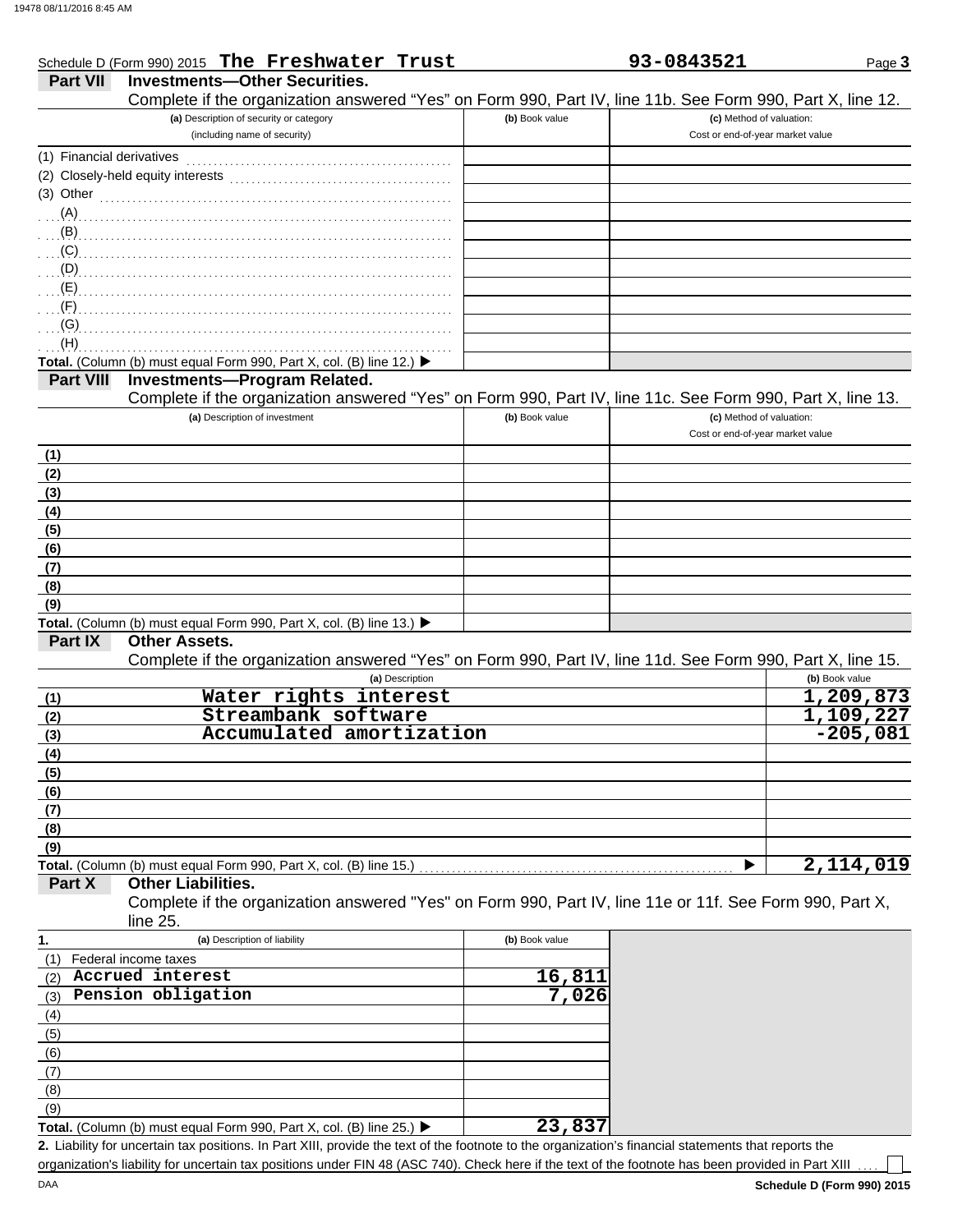|              | Schedule D (Form 990) 2015 The Freshwater Trust                                                                                                                                                                                |                | 93-0843521 |                      | Page 4                      |
|--------------|--------------------------------------------------------------------------------------------------------------------------------------------------------------------------------------------------------------------------------|----------------|------------|----------------------|-----------------------------|
|              | Reconciliation of Revenue per Audited Financial Statements With Revenue per Return.<br><b>Part XI</b>                                                                                                                          |                |            |                      |                             |
|              | Complete if the organization answered "Yes" on Form 990, Part IV, line 12a.                                                                                                                                                    |                |            |                      |                             |
|              |                                                                                                                                                                                                                                |                |            | $\blacktriangleleft$ | 7,377,168                   |
| 2            | Amounts included on line 1 but not on Form 990, Part VIII, line 12:                                                                                                                                                            |                |            |                      |                             |
|              |                                                                                                                                                                                                                                | 2a             | $-2,794$   |                      |                             |
|              |                                                                                                                                                                                                                                | 2 <sub>b</sub> | 405,384    |                      |                             |
| C            |                                                                                                                                                                                                                                | 2c             |            |                      |                             |
|              |                                                                                                                                                                                                                                | 2d             | 269,711    |                      |                             |
| е            | Add lines 2a through 2d [[11] And The Lines are the contract of the contract of the contract of the contract of the contract of the contract of the contract of the contract of the contract of the contract of the contract o |                |            | 2е                   | 672,301                     |
| 3            |                                                                                                                                                                                                                                |                |            | $\mathbf{3}$         | 6,704,867                   |
|              | Amounts included on Form 990, Part VIII, line 12, but not on line 1:                                                                                                                                                           |                |            |                      |                             |
|              | Investment expenses not included on Form 990, Part VIII, line 7b [                                                                                                                                                             | 4а             |            |                      |                             |
|              |                                                                                                                                                                                                                                | 4 <sub>b</sub> |            |                      |                             |
|              | c Add lines 4a and 4b                                                                                                                                                                                                          |                |            | 4c                   |                             |
|              |                                                                                                                                                                                                                                |                |            | $\overline{5}$       | 6,704,867                   |
|              | Reconciliation of Expenses per Audited Financial Statements With Expenses per Return.<br>Part XII<br>Complete if the organization answered "Yes" on Form 990, Part IV, line 12a.                                               |                |            |                      |                             |
| 1            | Total expenses and losses per audited financial statements                                                                                                                                                                     |                |            | $\mathbf 1$          | 8,586,428                   |
| $\mathbf{2}$ | Amounts included on line 1 but not on Form 990, Part IX, line 25:                                                                                                                                                              |                |            |                      |                             |
| a            |                                                                                                                                                                                                                                | 2a             | 405,384    |                      |                             |
|              |                                                                                                                                                                                                                                | 2 <sub>b</sub> |            |                      |                             |
|              | c Other losses                                                                                                                                                                                                                 | 2c             |            |                      |                             |
| d            |                                                                                                                                                                                                                                | 2d             | 269,711    |                      |                             |
|              |                                                                                                                                                                                                                                |                |            | 2е                   |                             |
| 3            |                                                                                                                                                                                                                                |                |            | $\mathbf{3}$         | $\frac{675,095}{7,911,333}$ |
| 4            | Amounts included on Form 990, Part IX, line 25, but not on line 1:                                                                                                                                                             |                |            |                      |                             |
| a            |                                                                                                                                                                                                                                | 4a             |            |                      |                             |
|              |                                                                                                                                                                                                                                | 4 <sub>b</sub> |            |                      |                             |
|              | c Add lines 4a and 4b                                                                                                                                                                                                          |                |            | 4c                   |                             |
|              |                                                                                                                                                                                                                                |                |            | 5                    | 7,911,333                   |
|              | Part XIII Supplemental Information.                                                                                                                                                                                            |                |            |                      |                             |

Provide the descriptions required for Part II, lines 3, 5, and 9; Part III, lines 1a and 4; Part IV, lines 1b and 2b; Part V, line 4; Part X, line 2; Part XI, lines 2d and 4b; and Part XII, lines 2d and 4b. Also complete this part to provide any additional information.

Part II, Line 9 - Accounting for Conservation Easements

The Organization has acquired title for partial water right interests among several basins in Oregon to preserve in-stream water flows. The water rights are valued based on their original purchase cost. Annually, the Organization assesses the value of the water right interests held to determine if any permanent impairment of value has occurred. If the value of the water rights is determined to be impaired; the carrying value of the Organization has not recognized any impairment losses on the value these water rights would be reduced to their estimated fair value in the period that the impairment has occurred. For the year ended December 31, 2014, the water rights.

. . . . . . . . . . . . . . . . . . . . . . . . . . . . . . . . . . . . . . . . . . . . . . . . . . . . . . . . . . . . . . . . . . . . . . . . . . . . . . . . . . . . . . . . . . . . . . . . . . . . . . . . . . . . . . . . . . . . . . . . . . . . . . . . . . . . . . . . . . . . . . . . . . . . . . . . . . . . . . . . .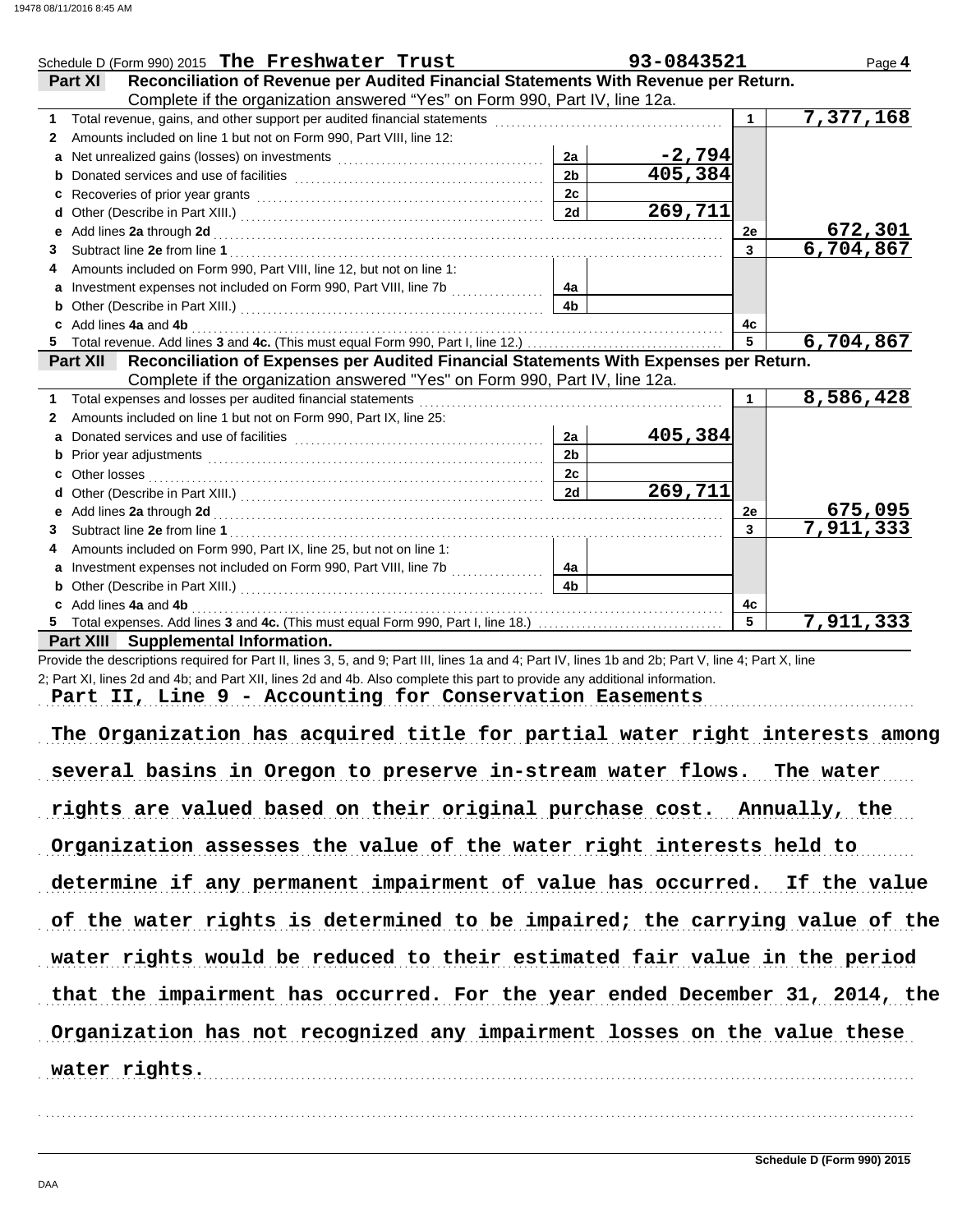| Schedule D (Form 990) 2015 The Freshwater Trust<br>Part XIII Supplemental Information (continued) | 93-0843521 | Page 5  |
|---------------------------------------------------------------------------------------------------|------------|---------|
| Part XI, Line 2d - Revenue Amounts Included in Financials - Other                                 |            |         |
| Fundraising expenses                                                                              | \$         | 269,711 |
| Part XII, Line 2d - Expense Amounts Included in Financials - Other                                |            |         |
| Fundraising expenses                                                                              | \$         | 269,711 |
|                                                                                                   |            |         |
|                                                                                                   |            |         |
|                                                                                                   |            |         |
|                                                                                                   |            |         |
|                                                                                                   |            |         |
|                                                                                                   |            |         |
|                                                                                                   |            |         |
|                                                                                                   |            |         |
|                                                                                                   |            |         |
|                                                                                                   |            |         |
|                                                                                                   |            |         |
|                                                                                                   |            |         |
|                                                                                                   |            |         |
|                                                                                                   |            |         |
|                                                                                                   |            |         |
|                                                                                                   |            |         |
|                                                                                                   |            |         |
|                                                                                                   |            |         |
|                                                                                                   |            |         |
|                                                                                                   |            |         |
|                                                                                                   |            |         |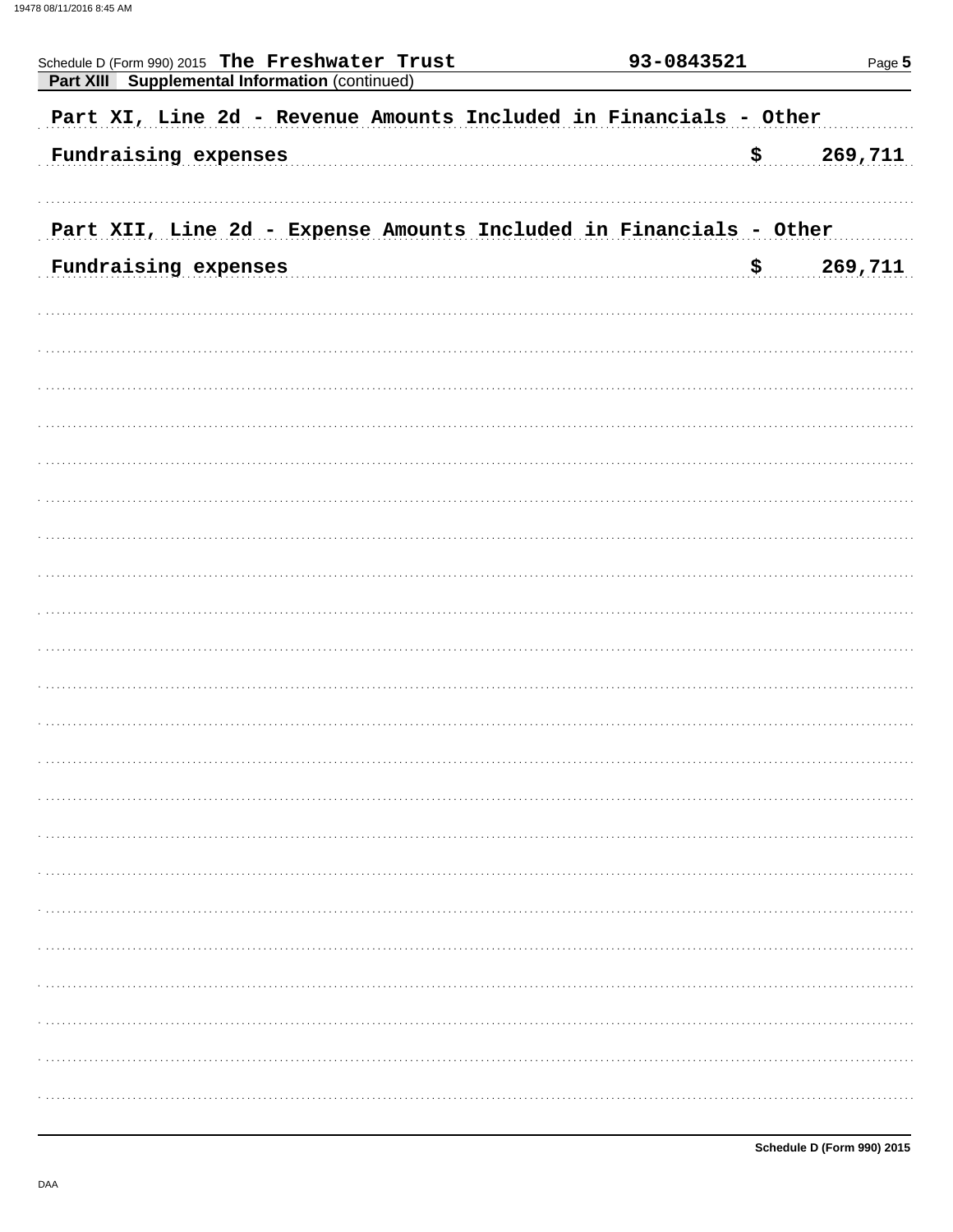| <b>SCHEDULE G</b><br>(Form 990 or 990-EZ               | <b>Supplemental Information Regarding Fundraising or Gaming Activities</b>                                                                                                                                                              |                                    |                                            | Complete if the organization answered "Yes" on Form 990, Part IV, lines 17, 18, or 19, or if the<br>organization entered more than \$15,000 on Form 990-EZ, line 6a. |                                                      | OMB No. 1545-0047                   |
|--------------------------------------------------------|-----------------------------------------------------------------------------------------------------------------------------------------------------------------------------------------------------------------------------------------|------------------------------------|--------------------------------------------|----------------------------------------------------------------------------------------------------------------------------------------------------------------------|------------------------------------------------------|-------------------------------------|
| Department of the Treasury<br>Internal Revenue Service |                                                                                                                                                                                                                                         | Attach to Form 990 or Form 990-EZ. |                                            | > Information about Schedule G (Form 990 or 990-EZ) and its instructions is at www.irs.gov/form990.                                                                  |                                                      | <b>Open to Public</b><br>Inspection |
| Name of the organization                               |                                                                                                                                                                                                                                         |                                    |                                            |                                                                                                                                                                      | <b>Employer identification number</b>                |                                     |
|                                                        | The Freshwater Trust                                                                                                                                                                                                                    |                                    |                                            |                                                                                                                                                                      | 93-0843521                                           |                                     |
| Part I                                                 | Fundraising Activities. Complete if the organization answered "Yes" on Form 990, Part IV, line 17.<br>Form 990-EZ filers are not required to complete this part.                                                                        |                                    |                                            |                                                                                                                                                                      |                                                      |                                     |
| 1                                                      | Indicate whether the organization raised funds through any of the following activities. Check all that apply.                                                                                                                           |                                    |                                            |                                                                                                                                                                      |                                                      |                                     |
| Mail solicitations<br>a                                |                                                                                                                                                                                                                                         | е                                  |                                            | Solicitation of non-government grants                                                                                                                                |                                                      |                                     |
| Internet and email solicitations<br>b                  | f                                                                                                                                                                                                                                       |                                    |                                            | Solicitation of government grants                                                                                                                                    |                                                      |                                     |
| Phone solicitations<br>c                               |                                                                                                                                                                                                                                         | Special fundraising events<br>g    |                                            |                                                                                                                                                                      |                                                      |                                     |
| In-person solicitations<br>d                           |                                                                                                                                                                                                                                         |                                    |                                            |                                                                                                                                                                      |                                                      |                                     |
|                                                        | 2a Did the organization have a written or oral agreement with any individual (including officers, directors, trustees<br>or key employees listed in Form 990, Part VII) or entity in connection with professional fundraising services? |                                    |                                            |                                                                                                                                                                      |                                                      | No<br>Yes                           |
|                                                        | <b>b</b> If "Yes," list the ten highest paid individuals or entities (fundraisers) pursuant to agreements under which the fundraiser is to be<br>compensated at least \$5,000 by the organization.                                      |                                    |                                            |                                                                                                                                                                      |                                                      |                                     |
|                                                        |                                                                                                                                                                                                                                         |                                    | (iii) Did fund-<br>raiser have             |                                                                                                                                                                      | (v) Amount paid to                                   | (vi) Amount paid to                 |
|                                                        | (i) Name and address of individual<br>or entity (fundraiser)                                                                                                                                                                            | (ii) Activity                      | custody or<br>control of<br>contributions? | (iv) Gross receipts<br>from activity                                                                                                                                 | (or retained by)<br>fundraiser listed in<br>col. (i) | (or retained by)<br>organization    |
|                                                        |                                                                                                                                                                                                                                         |                                    | Yes No                                     |                                                                                                                                                                      |                                                      |                                     |
| 1                                                      |                                                                                                                                                                                                                                         |                                    |                                            |                                                                                                                                                                      |                                                      |                                     |
| $\mathbf{2}$                                           |                                                                                                                                                                                                                                         |                                    |                                            |                                                                                                                                                                      |                                                      |                                     |
| 3                                                      |                                                                                                                                                                                                                                         |                                    |                                            |                                                                                                                                                                      |                                                      |                                     |
|                                                        |                                                                                                                                                                                                                                         |                                    |                                            |                                                                                                                                                                      |                                                      |                                     |
| 4                                                      |                                                                                                                                                                                                                                         |                                    |                                            |                                                                                                                                                                      |                                                      |                                     |
| 5                                                      |                                                                                                                                                                                                                                         |                                    |                                            |                                                                                                                                                                      |                                                      |                                     |
| 6                                                      |                                                                                                                                                                                                                                         |                                    |                                            |                                                                                                                                                                      |                                                      |                                     |
|                                                        |                                                                                                                                                                                                                                         |                                    |                                            |                                                                                                                                                                      |                                                      |                                     |
| $\overline{7}$                                         |                                                                                                                                                                                                                                         |                                    |                                            |                                                                                                                                                                      |                                                      |                                     |
| 8                                                      |                                                                                                                                                                                                                                         |                                    |                                            |                                                                                                                                                                      |                                                      |                                     |
| 9                                                      |                                                                                                                                                                                                                                         |                                    |                                            |                                                                                                                                                                      |                                                      |                                     |
| 10                                                     |                                                                                                                                                                                                                                         |                                    |                                            |                                                                                                                                                                      |                                                      |                                     |
|                                                        |                                                                                                                                                                                                                                         |                                    |                                            |                                                                                                                                                                      |                                                      |                                     |
| Total<br>3<br>registration or licensing.               | List all states in which the organization is registered or licensed to solicit contributions or has been notified it is exempt from                                                                                                     |                                    |                                            |                                                                                                                                                                      |                                                      |                                     |
|                                                        |                                                                                                                                                                                                                                         |                                    |                                            |                                                                                                                                                                      |                                                      |                                     |
|                                                        |                                                                                                                                                                                                                                         |                                    |                                            |                                                                                                                                                                      |                                                      |                                     |
|                                                        |                                                                                                                                                                                                                                         |                                    |                                            |                                                                                                                                                                      |                                                      |                                     |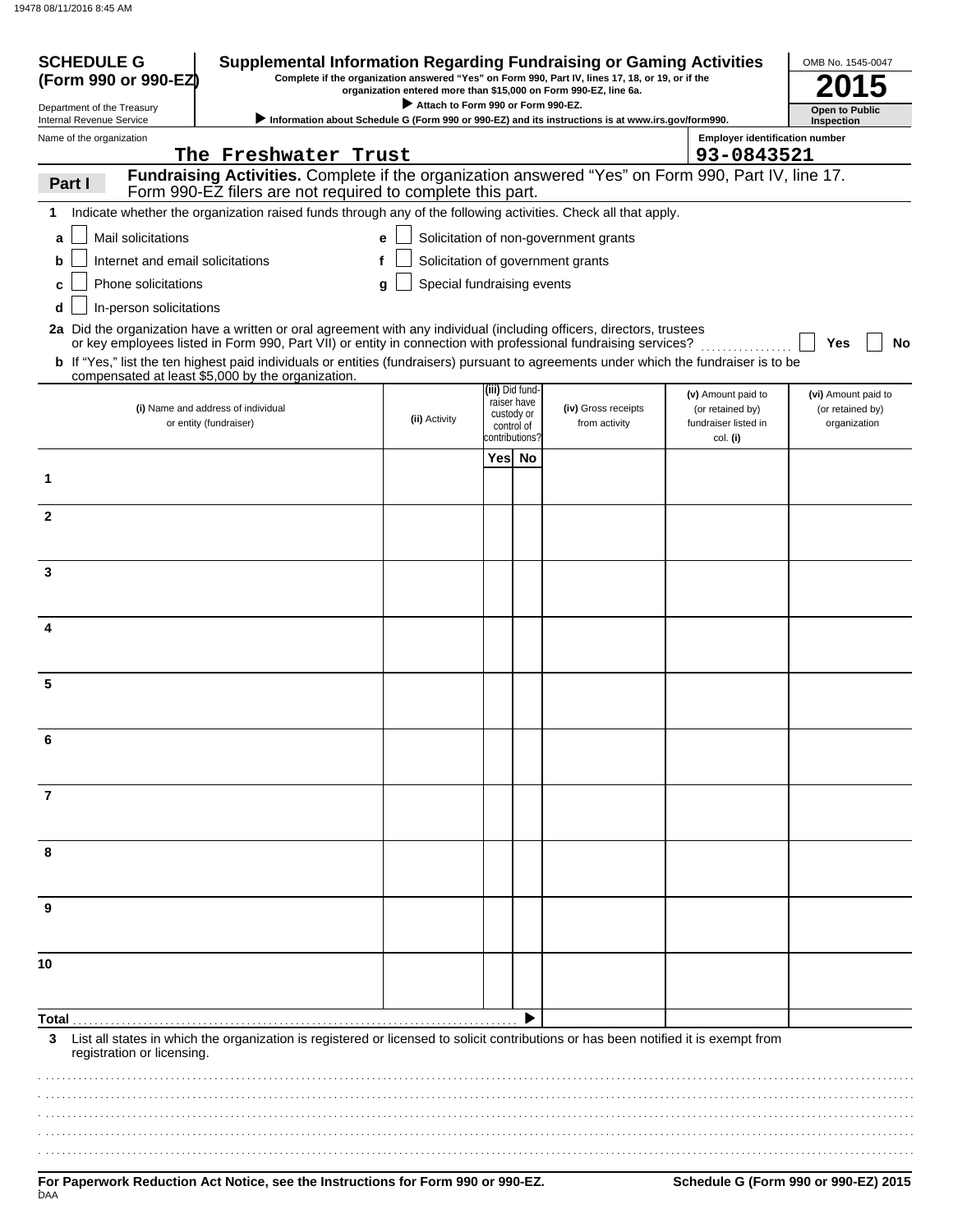|         |                       | Schedule G (Form 990 or 990-EZ) 2015 The Freshwater Trust                                                                                                                                                                                                                     |                                                   |                                            | 93-0843521<br>Page 2                                  |
|---------|-----------------------|-------------------------------------------------------------------------------------------------------------------------------------------------------------------------------------------------------------------------------------------------------------------------------|---------------------------------------------------|--------------------------------------------|-------------------------------------------------------|
|         | Part II               | Fundraising Events. Complete if the organization answered "Yes" on Form 990, Part IV, line 18, or reported more<br>than \$15,000 of fundraising event contributions and gross income on Form 990-EZ, lines 1 and 6b. List events with<br>gross receipts greater than \$5,000. |                                                   |                                            |                                                       |
|         |                       | (a) Event $#1$<br>Auction<br>(event type)                                                                                                                                                                                                                                     | $(b)$ Event #2<br>Golf Tournament<br>(event type) | (c) Other events<br>None<br>(total number) | (d) Total events<br>(add col. (a) through<br>col. (c) |
| Revenue | Gross receipts        | 330,575                                                                                                                                                                                                                                                                       | 262,000                                           |                                            | 592,575                                               |
|         | 2 Less: Contributions | 266,115                                                                                                                                                                                                                                                                       |                                                   |                                            | 266,115                                               |

|                 | 2 Less: Contributions        | 266,115                                                        |         |  | 266,115 |
|-----------------|------------------------------|----------------------------------------------------------------|---------|--|---------|
|                 | 3 Gross income (line 1 minus | 64,460                                                         | 262,000 |  | 326,460 |
|                 | 4 Cash prizes<br>.           |                                                                |         |  |         |
|                 | 5 Noncash prizes             |                                                                |         |  |         |
| Direct Expenses | 6 Rent/facility costs        |                                                                |         |  |         |
|                 | 7 Food and beverages         |                                                                |         |  |         |
|                 | 8 Entertainment              |                                                                |         |  |         |
|                 | Other direct expenses<br>9   | 159,461                                                        | 110,250 |  | 269,711 |
|                 |                              | 10 Direct expense summary. Add lines 4 through 9 in column (d) |         |  | 269,711 |
|                 |                              | 56, 749                                                        |         |  |         |

**Gaming.** Complete if the organization answered "Yes" on Form 990, Part IV, line 19, or reported more than \$15,000 on Form 990-EZ, line 6a. **Part III**

| Revenue         |                             | (a) Bingo                                                                                                                                                                                  | (b) Pull tabs/instant<br>bingo/progressive bingo | (c) Other gaming         | (d) Total gaming (add<br>col. (a) through col. (c)) |
|-----------------|-----------------------------|--------------------------------------------------------------------------------------------------------------------------------------------------------------------------------------------|--------------------------------------------------|--------------------------|-----------------------------------------------------|
|                 | Gross revenue               |                                                                                                                                                                                            |                                                  |                          |                                                     |
|                 | 2 Cash prizes               |                                                                                                                                                                                            |                                                  |                          |                                                     |
| Direct Expenses | 3 Noncash prizes            |                                                                                                                                                                                            |                                                  |                          |                                                     |
|                 | 4 Rent/facility costs       |                                                                                                                                                                                            |                                                  |                          |                                                     |
|                 | 5 Other direct expenses     |                                                                                                                                                                                            |                                                  |                          |                                                     |
|                 | 6 Volunteer labor           | Yes <b>Market</b><br>$\%$<br>No.                                                                                                                                                           | %<br>Yes <i></i><br><b>No</b>                    | <b>Yes</b><br>$\%$<br>No |                                                     |
|                 | 7                           |                                                                                                                                                                                            |                                                  | ▶                        |                                                     |
|                 |                             |                                                                                                                                                                                            |                                                  |                          |                                                     |
| 9               | <b>b</b> If "No," explain:  | Enter the state(s) in which the organization conducts gaming activities:<br>a Is the organization licensed to conduct gaming activities in each of these states? [[[[[[[[[[[[[[[[[[[[[[[[[ |                                                  |                          | Yes<br><b>No</b>                                    |
|                 | <b>b</b> If "Yes," explain: |                                                                                                                                                                                            |                                                  |                          | Yes<br>No                                           |
|                 |                             |                                                                                                                                                                                            |                                                  |                          |                                                     |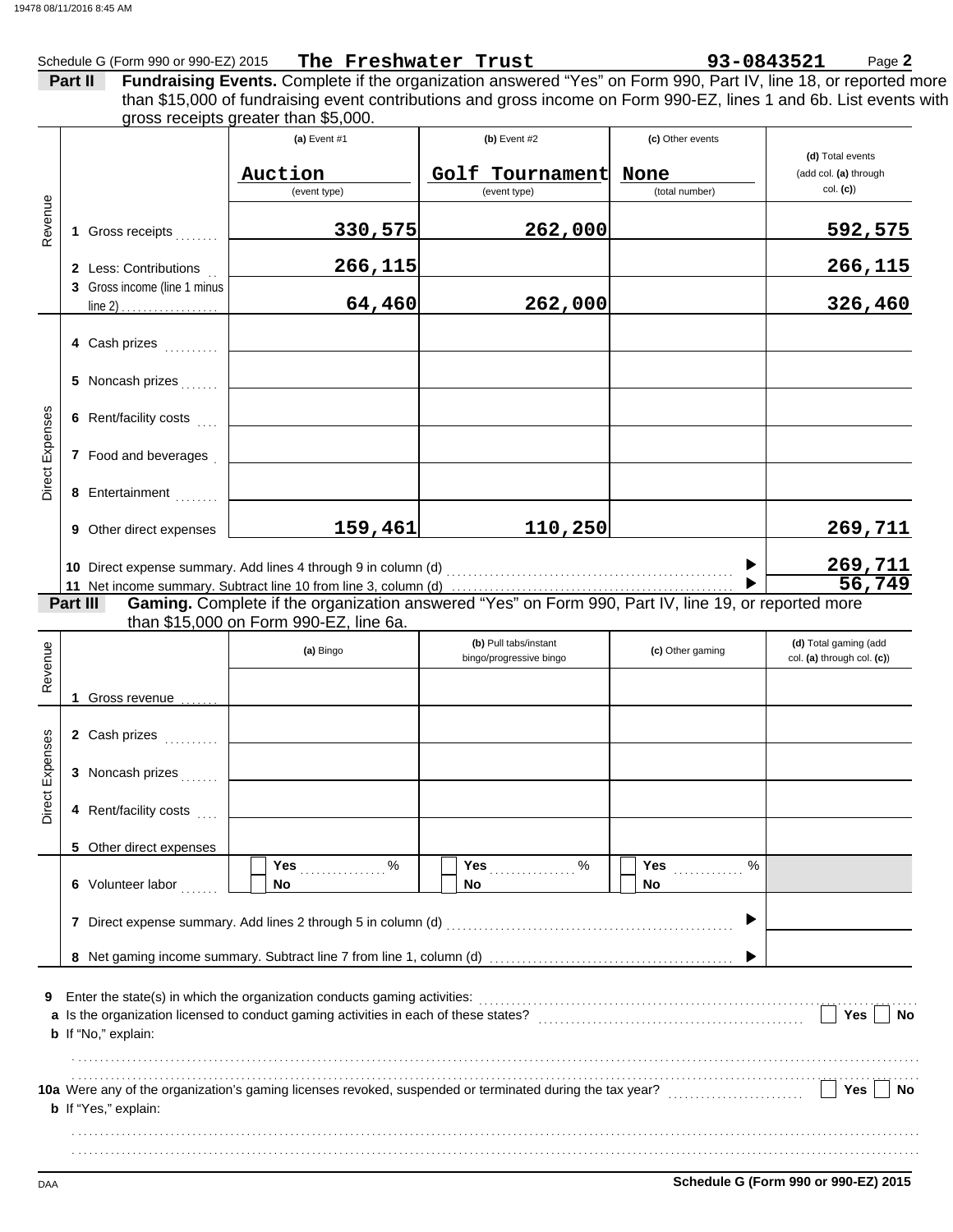|             | Schedule G (Form 990 or 990-EZ) 2015 The Freshwater Trust                                                                                                                                                                      | 93-0843521      |  |     | Page 3    |
|-------------|--------------------------------------------------------------------------------------------------------------------------------------------------------------------------------------------------------------------------------|-----------------|--|-----|-----------|
| 11          |                                                                                                                                                                                                                                |                 |  | Yes | <b>No</b> |
| 12          | Is the organization a grantor, beneficiary or trustee of a trust or a member of a partnership or other entity                                                                                                                  |                 |  |     |           |
|             |                                                                                                                                                                                                                                |                 |  | Yes | No        |
| 13          | Indicate the percentage of gaming activity conducted in:                                                                                                                                                                       |                 |  |     |           |
| a           | The organization's facility (132) 132                                                                                                                                                                                          |                 |  |     | %         |
| $\mathbf b$ | An outside facility <b>contained a set of a set of a set of a set of a set of a set of a set of a set of a set of a</b>                                                                                                        | 13 <sub>b</sub> |  |     | $\%$      |
| 14          | Enter the name and address of the person who prepares the organization's gaming/special events books and                                                                                                                       |                 |  |     |           |
|             | records:                                                                                                                                                                                                                       |                 |  |     |           |
|             |                                                                                                                                                                                                                                |                 |  |     |           |
|             |                                                                                                                                                                                                                                |                 |  |     |           |
|             |                                                                                                                                                                                                                                |                 |  |     |           |
|             |                                                                                                                                                                                                                                |                 |  |     |           |
|             | Address > the communication of the contract of the contract of the contract of the contract of the contract of the contract of the contract of the contract of the contract of the contract of the contract of the contract of |                 |  |     |           |
|             | 15a Does the organization have a contract with a third party from whom the organization receives gaming                                                                                                                        |                 |  |     |           |
|             | revenue?                                                                                                                                                                                                                       |                 |  | Yes |           |
|             |                                                                                                                                                                                                                                |                 |  |     | No        |
| b           |                                                                                                                                                                                                                                |                 |  |     |           |
|             | amount of gaming revenue retained by the third party ▶ \$                                                                                                                                                                      |                 |  |     |           |
| c           | If "Yes," enter name and address of the third party:                                                                                                                                                                           |                 |  |     |           |
|             |                                                                                                                                                                                                                                |                 |  |     |           |
|             |                                                                                                                                                                                                                                |                 |  |     |           |
|             |                                                                                                                                                                                                                                |                 |  |     |           |
|             | Address > the communication of the contract of the contract of the contract of the contract of the contract of the contract of the contract of the contract of the contract of the contract of the contract of the contract of |                 |  |     |           |
|             | Gaming manager information:                                                                                                                                                                                                    |                 |  |     |           |
| 16          |                                                                                                                                                                                                                                |                 |  |     |           |
|             |                                                                                                                                                                                                                                |                 |  |     |           |
|             |                                                                                                                                                                                                                                |                 |  |     |           |
|             |                                                                                                                                                                                                                                |                 |  |     |           |
|             |                                                                                                                                                                                                                                |                 |  |     |           |
|             |                                                                                                                                                                                                                                |                 |  |     |           |
|             |                                                                                                                                                                                                                                |                 |  |     |           |
|             | Director/officer<br>Employee<br>Independent contractor                                                                                                                                                                         |                 |  |     |           |
|             |                                                                                                                                                                                                                                |                 |  |     |           |
| 17          | Mandatory distributions:                                                                                                                                                                                                       |                 |  |     |           |
| a           | Is the organization required under state law to make charitable distributions from the gaming proceeds to                                                                                                                      |                 |  |     |           |
|             |                                                                                                                                                                                                                                |                 |  | Yes | No        |
| b           | Enter the amount of distributions required under state law to be distributed to other exempt organizations or                                                                                                                  |                 |  |     |           |
|             | spent in the organization's own exempt activities during the tax year $\blacktriangleright$                                                                                                                                    |                 |  |     |           |
|             | Supplemental Information. Provide the explanations required by Part I, line 2b, columns (iii) and (v); and<br><b>Part IV</b>                                                                                                   |                 |  |     |           |
|             | Part III, lines 9, 9b, 10b, 15b, 15c, 16, and 17b, as applicable. Also provide any additional information (see                                                                                                                 |                 |  |     |           |
|             | instructions).                                                                                                                                                                                                                 |                 |  |     |           |
|             |                                                                                                                                                                                                                                |                 |  |     |           |
|             |                                                                                                                                                                                                                                |                 |  |     |           |
|             |                                                                                                                                                                                                                                |                 |  |     |           |
|             |                                                                                                                                                                                                                                |                 |  |     |           |
|             |                                                                                                                                                                                                                                |                 |  |     |           |
|             |                                                                                                                                                                                                                                |                 |  |     |           |
|             |                                                                                                                                                                                                                                |                 |  |     |           |
|             |                                                                                                                                                                                                                                |                 |  |     |           |
|             |                                                                                                                                                                                                                                |                 |  |     |           |
|             |                                                                                                                                                                                                                                |                 |  |     |           |
|             |                                                                                                                                                                                                                                |                 |  |     |           |
|             |                                                                                                                                                                                                                                |                 |  |     |           |
|             |                                                                                                                                                                                                                                |                 |  |     |           |
|             |                                                                                                                                                                                                                                |                 |  |     |           |

Schedule G (Form 990 or 990-EZ) 2015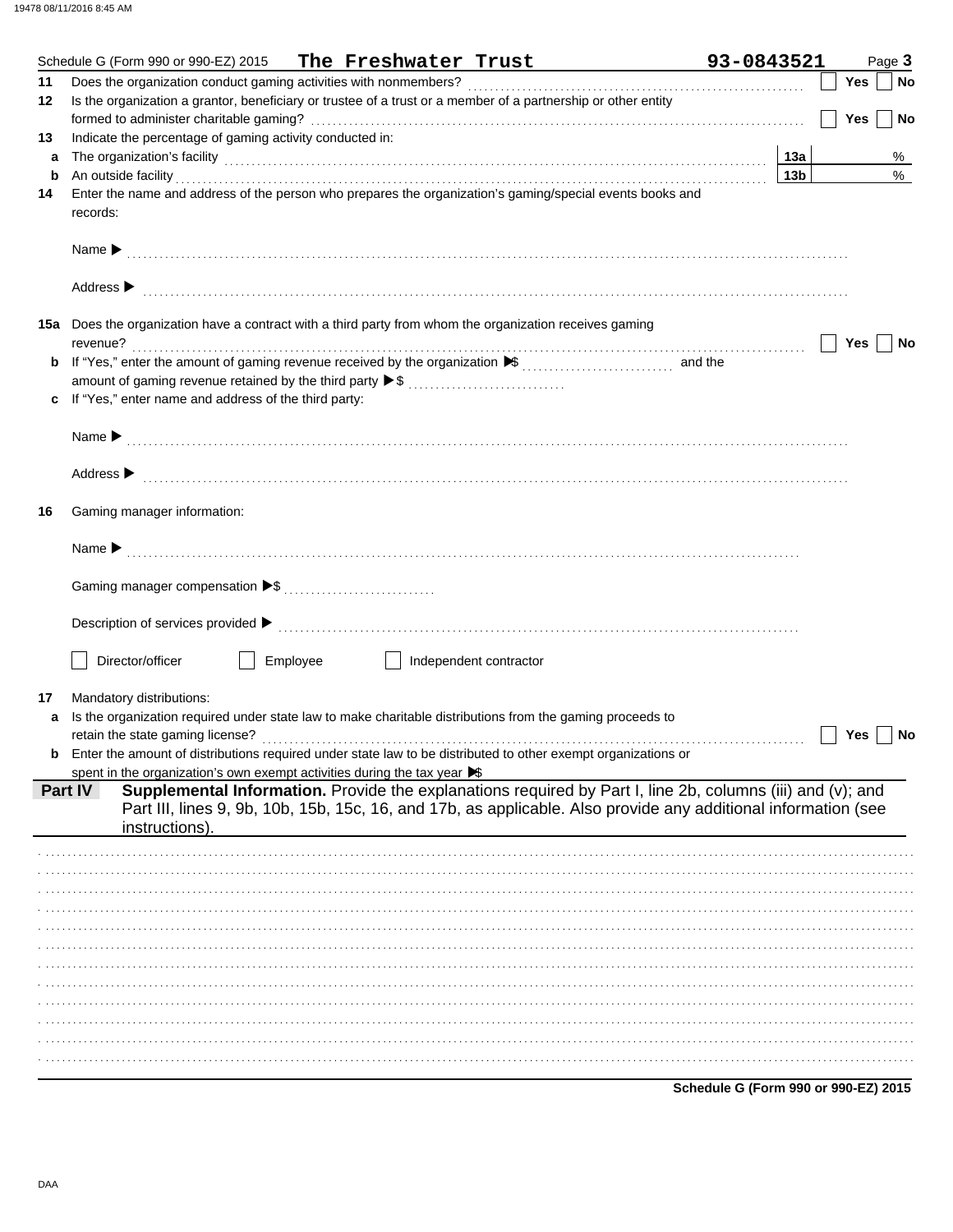| <b>Compensation Information</b><br><b>SCHEDULE J</b><br>For certain Officers, Directors, Trustees, Key Employees, and Highest<br>(Form 990)<br><b>Compensated Employees</b> |                                                                                                                                 |                                                                                                |                                                                                                                      |                                                     | OMB No. 1545-0047          |                       |                                 |  |
|-----------------------------------------------------------------------------------------------------------------------------------------------------------------------------|---------------------------------------------------------------------------------------------------------------------------------|------------------------------------------------------------------------------------------------|----------------------------------------------------------------------------------------------------------------------|-----------------------------------------------------|----------------------------|-----------------------|---------------------------------|--|
|                                                                                                                                                                             | Complete if the organization answered "Yes" on Form 990, Part IV, line 23.<br>Attach to Form 990.<br>Department of the Treasury |                                                                                                |                                                                                                                      |                                                     |                            | <b>Open to Public</b> |                                 |  |
|                                                                                                                                                                             | Internal Revenue Service                                                                                                        |                                                                                                | Information about Schedule J (Form 990) and its instructions is at www.irs.gov/form990.                              |                                                     |                            | Inspection            |                                 |  |
|                                                                                                                                                                             | Name of the organization                                                                                                        | The Freshwater Trust                                                                           |                                                                                                                      | <b>Employer identification number</b><br>93-0843521 |                            |                       |                                 |  |
|                                                                                                                                                                             | Part I                                                                                                                          | <b>Questions Regarding Compensation</b>                                                        |                                                                                                                      |                                                     |                            |                       |                                 |  |
|                                                                                                                                                                             |                                                                                                                                 |                                                                                                |                                                                                                                      |                                                     |                            | Yes                   | No                              |  |
|                                                                                                                                                                             |                                                                                                                                 |                                                                                                | 1a Check the appropriate box(es) if the organization provided any of the following to or for a person listed on Form |                                                     |                            |                       |                                 |  |
|                                                                                                                                                                             |                                                                                                                                 |                                                                                                | 990, Part VII, Section A, line 1a. Complete Part III to provide any relevant information regarding these items.      |                                                     |                            |                       |                                 |  |
|                                                                                                                                                                             | First-class or charter travel                                                                                                   |                                                                                                | Housing allowance or residence for personal use                                                                      |                                                     |                            |                       |                                 |  |
|                                                                                                                                                                             | Travel for companions                                                                                                           |                                                                                                | Payments for business use of personal residence                                                                      |                                                     |                            |                       |                                 |  |
|                                                                                                                                                                             |                                                                                                                                 | Tax indemnification and gross-up payments                                                      | x<br>Health or social club dues or initiation fees                                                                   |                                                     |                            |                       |                                 |  |
|                                                                                                                                                                             | Discretionary spending account                                                                                                  |                                                                                                | Personal services (e.g., maid, chauffeur, chef)                                                                      |                                                     |                            |                       |                                 |  |
|                                                                                                                                                                             |                                                                                                                                 |                                                                                                | <b>b</b> If any of the boxes on line 1a are checked, did the organization follow a written policy regarding payment  |                                                     |                            |                       |                                 |  |
|                                                                                                                                                                             |                                                                                                                                 |                                                                                                | or reimbursement or provision of all of the expenses described above? If "No," complete Part III to                  |                                                     |                            |                       |                                 |  |
|                                                                                                                                                                             | explain                                                                                                                         |                                                                                                |                                                                                                                      |                                                     | 1 <sub>b</sub>             | X                     |                                 |  |
|                                                                                                                                                                             |                                                                                                                                 |                                                                                                |                                                                                                                      |                                                     |                            |                       |                                 |  |
| 2                                                                                                                                                                           |                                                                                                                                 |                                                                                                | Did the organization require substantiation prior to reimbursing or allowing expenses incurred by all                |                                                     |                            |                       |                                 |  |
|                                                                                                                                                                             |                                                                                                                                 |                                                                                                | directors, trustees, and officers, including the CEO/Executive Director, regarding the items checked in line         |                                                     |                            |                       |                                 |  |
|                                                                                                                                                                             | 1a?                                                                                                                             |                                                                                                |                                                                                                                      |                                                     | $\mathbf{2}$               |                       | X                               |  |
| 3                                                                                                                                                                           |                                                                                                                                 |                                                                                                | Indicate which, if any, of the following the filing organization used to establish the compensation of the           |                                                     |                            |                       |                                 |  |
|                                                                                                                                                                             |                                                                                                                                 |                                                                                                | organization's CEO/Executive Director. Check all that apply. Do not check any boxes for methods used by a            |                                                     |                            |                       |                                 |  |
|                                                                                                                                                                             |                                                                                                                                 |                                                                                                | related organization to establish compensation of the CEO/Executive Director, but explain in Part III.               |                                                     |                            |                       |                                 |  |
|                                                                                                                                                                             | Compensation committee                                                                                                          |                                                                                                | Written employment contract                                                                                          |                                                     |                            |                       |                                 |  |
|                                                                                                                                                                             |                                                                                                                                 | Independent compensation consultant                                                            | Compensation survey or study                                                                                         |                                                     |                            |                       |                                 |  |
|                                                                                                                                                                             | Form 990 of other organizations                                                                                                 |                                                                                                | $ \mathbf{x} $<br>Approval by the board or compensation committee                                                    |                                                     |                            |                       |                                 |  |
|                                                                                                                                                                             |                                                                                                                                 |                                                                                                |                                                                                                                      |                                                     |                            |                       |                                 |  |
| 4                                                                                                                                                                           |                                                                                                                                 |                                                                                                | During the year, did any person listed on Form 990, Part VII, Section A, line 1a, with respect to the filing         |                                                     |                            |                       |                                 |  |
|                                                                                                                                                                             | organization or a related organization:                                                                                         | a Receive a severance payment or change-of-control payment?                                    |                                                                                                                      |                                                     | 4a                         |                       |                                 |  |
|                                                                                                                                                                             |                                                                                                                                 | <b>b</b> Participate in, or receive payment from, a supplemental nonqualified retirement plan? |                                                                                                                      |                                                     | 4b                         |                       | $\frac{\mathbf{x}}{\mathbf{x}}$ |  |
|                                                                                                                                                                             |                                                                                                                                 |                                                                                                |                                                                                                                      |                                                     | 4c                         |                       | $\overline{\mathbf{x}}$         |  |
|                                                                                                                                                                             |                                                                                                                                 |                                                                                                | If "Yes" to any of lines 4a–c, list the persons and provide the applicable amounts for each item in Part III.        |                                                     |                            |                       |                                 |  |
|                                                                                                                                                                             |                                                                                                                                 |                                                                                                | Only section 501(c)(3), 501(c)(4), and 501(c)(29) organizations must complete lines 5-9.                             |                                                     |                            |                       |                                 |  |
| 5                                                                                                                                                                           |                                                                                                                                 |                                                                                                | For persons listed on Form 990, Part VII, Section A, line 1a, did the organization pay or accrue any                 |                                                     |                            |                       |                                 |  |
|                                                                                                                                                                             |                                                                                                                                 | compensation contingent on the revenues of:                                                    |                                                                                                                      |                                                     |                            |                       |                                 |  |
|                                                                                                                                                                             | a The organization?                                                                                                             |                                                                                                |                                                                                                                      |                                                     | 5a                         |                       | <u>x</u>                        |  |
|                                                                                                                                                                             |                                                                                                                                 |                                                                                                |                                                                                                                      |                                                     | 5b                         |                       | $\overline{\textbf{x}}$         |  |
|                                                                                                                                                                             |                                                                                                                                 | If "Yes" to line 5a or 5b, describe in Part III.                                               |                                                                                                                      |                                                     |                            |                       |                                 |  |
| 6                                                                                                                                                                           |                                                                                                                                 |                                                                                                | For persons listed on Form 990, Part VII, Section A, line 1a, did the organization pay or accrue any                 |                                                     |                            |                       |                                 |  |
|                                                                                                                                                                             |                                                                                                                                 | compensation contingent on the net earnings of:                                                |                                                                                                                      |                                                     |                            |                       |                                 |  |
|                                                                                                                                                                             | a The organization?                                                                                                             |                                                                                                |                                                                                                                      |                                                     | 6a                         |                       | $\overline{\mathbf{X}}$         |  |
|                                                                                                                                                                             |                                                                                                                                 |                                                                                                |                                                                                                                      |                                                     | 6b                         |                       | $\overline{\textbf{x}}$         |  |
|                                                                                                                                                                             |                                                                                                                                 | If "Yes" on line 6a or 6b, describe in Part III.                                               |                                                                                                                      |                                                     |                            |                       |                                 |  |
| 7                                                                                                                                                                           |                                                                                                                                 |                                                                                                | For persons listed on Form 990, Part VII, Section A, line 1a, did the organization provide any non-fixed             |                                                     |                            |                       |                                 |  |
|                                                                                                                                                                             |                                                                                                                                 | payments not described on lines 5 and 6? If "Yes," describe in Part III                        |                                                                                                                      |                                                     | $\overline{7}$             |                       | X                               |  |
| 8                                                                                                                                                                           |                                                                                                                                 |                                                                                                | Were any amounts reported on Form 990, Part VII, paid or accrued pursuant to a contract that was subject             |                                                     |                            |                       |                                 |  |
|                                                                                                                                                                             |                                                                                                                                 |                                                                                                | to the initial contract exception described in Regulations section 53.4958-4(a)(3)? If "Yes," describe               |                                                     |                            |                       |                                 |  |
|                                                                                                                                                                             |                                                                                                                                 |                                                                                                |                                                                                                                      |                                                     | 8                          |                       | X                               |  |
|                                                                                                                                                                             |                                                                                                                                 |                                                                                                |                                                                                                                      |                                                     |                            |                       |                                 |  |
| 9                                                                                                                                                                           | Regulations section 53.4958-6(c)?                                                                                               |                                                                                                | If "Yes" to line 8, did the organization also follow the rebuttable presumption procedure described in               |                                                     | 9                          |                       |                                 |  |
|                                                                                                                                                                             |                                                                                                                                 | For Paperwork Reduction Act Notice, see the Instructions for Form 990.                         |                                                                                                                      |                                                     | Schedule J (Form 990) 2015 |                       |                                 |  |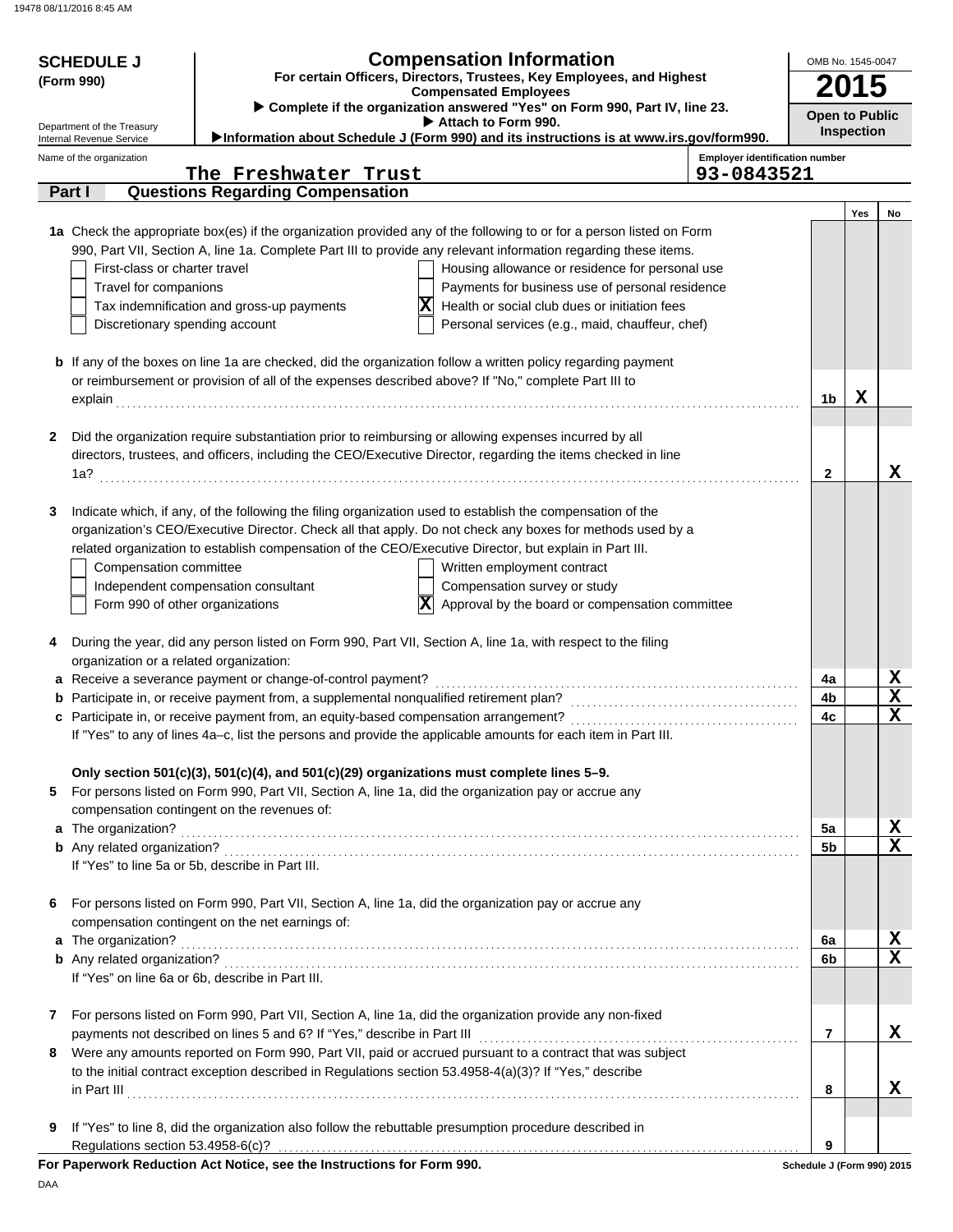### The Freshwater Trust 93-0843521 Schedule J (Form 990) 2015 Page 2 Officers, Directors, Trustees, Key Employees, and Highest Compensated Employees. Use duplicate copies if additional space is needed. Part II

For each individual whose compensation must be reported on Schedule J, report compensation from the organization on row (i) and from related organizations, described in the instructions, on row (ii). Do not list any individuals that are not listed on Form 990, Part VII.

Note: The sum of columns (B)(i)-(iii) for each listed individual must equal the total amount of Form 990, Part VII, Section A, line 1a, applicable column (D) and (E) amounts for that individual.

|                                                                       |                          | (B) Breakdown of W-2 and/or 1099-MISC compensation |                                           |                                | (D) Nontaxable | (E) Total of columns | (F) Compensation                                           |
|-----------------------------------------------------------------------|--------------------------|----------------------------------------------------|-------------------------------------------|--------------------------------|----------------|----------------------|------------------------------------------------------------|
| (A) Name and Title                                                    | (i) Base<br>compensation | (ii) Bonus & incentive<br>compensation             | (iii) Other<br>reportable<br>compensation | other deferred<br>compensation | benefits       | $(B)(i)$ – $(D)$     | in column (B) reported<br>as deferred on prior<br>Form 990 |
| Joe Whitworth<br>(i)                                                  | 175,000                  | $\mathbf 0$                                        |                                           | 18,623                         | 0              | 193,623              | $\mathbf 0$                                                |
| $\footnotesize\substack{\textnormal{\texttt{1}}$}$ President<br>(iii) | 0                        | $\Omega$                                           |                                           | 0                              | 0              | O                    | 0                                                          |
| (i)                                                                   |                          |                                                    |                                           |                                |                |                      |                                                            |
|                                                                       |                          |                                                    |                                           |                                |                |                      |                                                            |
| (i)                                                                   |                          |                                                    |                                           |                                |                |                      |                                                            |
|                                                                       |                          |                                                    |                                           |                                |                |                      |                                                            |
| (i)                                                                   |                          |                                                    |                                           |                                |                |                      |                                                            |
|                                                                       |                          |                                                    |                                           |                                |                |                      |                                                            |
| (i)                                                                   |                          |                                                    |                                           |                                |                |                      |                                                            |
| 5                                                                     |                          |                                                    |                                           |                                |                |                      |                                                            |
| (i)                                                                   |                          |                                                    |                                           |                                |                |                      |                                                            |
|                                                                       |                          |                                                    |                                           |                                |                |                      |                                                            |
| 6<br>(i)                                                              |                          |                                                    |                                           |                                |                |                      |                                                            |
|                                                                       |                          |                                                    |                                           |                                |                |                      |                                                            |
| $\overline{7}$                                                        |                          |                                                    |                                           |                                |                |                      |                                                            |
| (i)                                                                   |                          |                                                    |                                           |                                |                |                      |                                                            |
| 8                                                                     |                          |                                                    |                                           |                                |                |                      |                                                            |
|                                                                       |                          |                                                    |                                           |                                |                |                      |                                                            |
| -9                                                                    |                          |                                                    |                                           |                                |                |                      |                                                            |
| (i)                                                                   |                          |                                                    |                                           |                                |                |                      |                                                            |
| 10                                                                    |                          |                                                    |                                           |                                |                |                      |                                                            |
| (i)                                                                   |                          |                                                    |                                           |                                |                |                      |                                                            |
| 11                                                                    |                          |                                                    |                                           |                                |                |                      |                                                            |
| (i)                                                                   |                          |                                                    |                                           |                                |                |                      |                                                            |
| 12                                                                    |                          |                                                    |                                           |                                |                |                      |                                                            |
| (i)                                                                   |                          |                                                    |                                           |                                |                |                      |                                                            |
| 13                                                                    |                          |                                                    |                                           |                                |                |                      |                                                            |
| (i)                                                                   |                          |                                                    |                                           |                                |                |                      |                                                            |
| 14                                                                    |                          |                                                    |                                           |                                |                |                      |                                                            |
| (i)                                                                   |                          |                                                    |                                           |                                |                |                      |                                                            |
| 15                                                                    |                          |                                                    |                                           |                                |                |                      |                                                            |
| (i)                                                                   |                          |                                                    |                                           |                                |                |                      |                                                            |
| 16                                                                    |                          |                                                    |                                           |                                |                |                      |                                                            |
|                                                                       |                          |                                                    |                                           |                                |                |                      |                                                            |

Schedule J (Form 990) 2015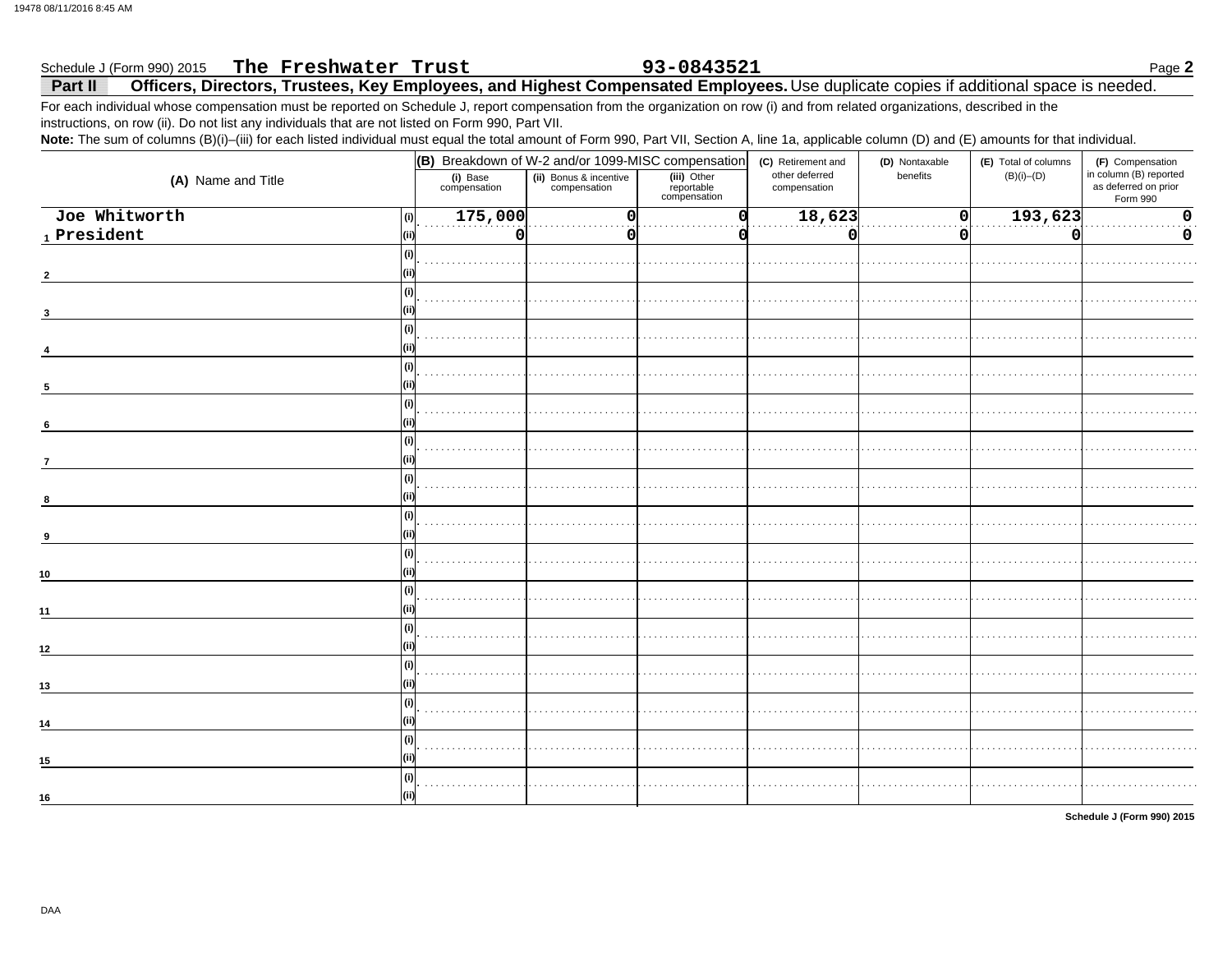|                                                                                                                                                                                                               | 93-0843521 | Page 3                     |
|---------------------------------------------------------------------------------------------------------------------------------------------------------------------------------------------------------------|------------|----------------------------|
| Schedule J (Form 990) 2015 The Freshwater Trust<br>Part III Supplemental Information                                                                                                                          |            |                            |
| Provide the information, explanation, or descriptions required for Part I, lines 1a, 1b, 3, 4a, 4b, 4c, 5a, 5b, 6a, 6b, 7, and 8, and for Part II. Also complete this part<br>for any additional information. |            |                            |
|                                                                                                                                                                                                               |            |                            |
|                                                                                                                                                                                                               |            |                            |
|                                                                                                                                                                                                               |            |                            |
|                                                                                                                                                                                                               |            |                            |
|                                                                                                                                                                                                               |            |                            |
|                                                                                                                                                                                                               |            |                            |
|                                                                                                                                                                                                               |            |                            |
|                                                                                                                                                                                                               |            |                            |
|                                                                                                                                                                                                               |            |                            |
|                                                                                                                                                                                                               |            |                            |
|                                                                                                                                                                                                               |            |                            |
|                                                                                                                                                                                                               |            |                            |
|                                                                                                                                                                                                               |            |                            |
|                                                                                                                                                                                                               |            |                            |
|                                                                                                                                                                                                               |            |                            |
|                                                                                                                                                                                                               |            |                            |
|                                                                                                                                                                                                               |            |                            |
|                                                                                                                                                                                                               |            |                            |
|                                                                                                                                                                                                               |            |                            |
|                                                                                                                                                                                                               |            | Schedule J (Form 990) 2015 |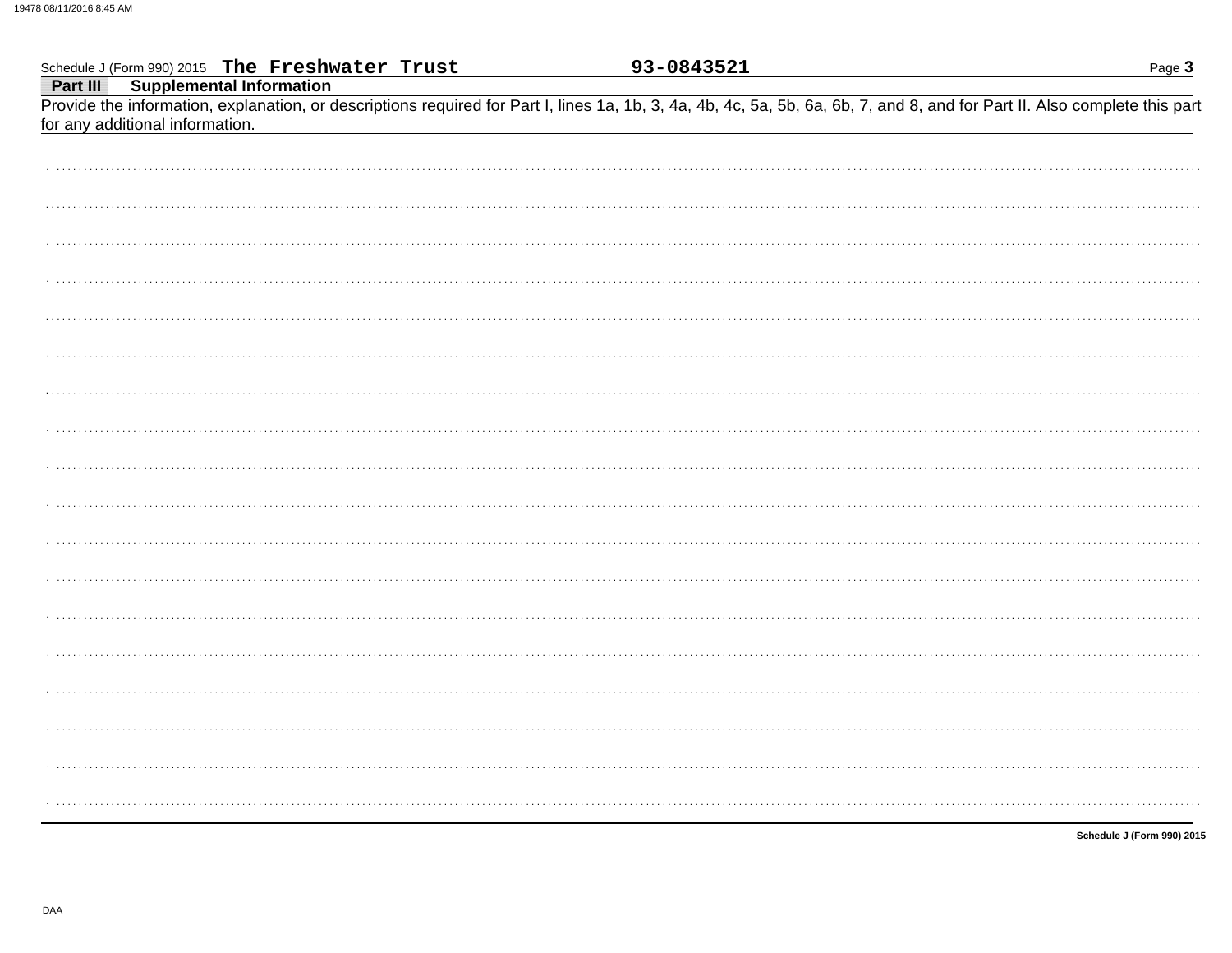# **(Form 990)**

## **SCHEDULE M Noncash Contributions**

OMB No. 1545-0047 **2015**

**Open To Public**

 **Complete if the organizations answered "Yes" on Form 990, Part IV, lines 29 or 30.**

 **Attach to Form 990.**

 **Information about Schedule M (Form 990) and its instructions is at www.irs.gov/form990.**

**Employer identification number Inspection**

| Department of the Treasury |
|----------------------------|
| Internal Revenue Service   |
| Name of the organization   |

|                      | <b>Employer identification nu</b> |
|----------------------|-----------------------------------|
| The Freshwater Trust | $ 93 - 0843521$                   |

|  | 93-0843521 |  |  |  |  |
|--|------------|--|--|--|--|

|              | <b>Types of Property</b><br>Part I                                                                                  |             |                            |                              |                              |     |            |    |
|--------------|---------------------------------------------------------------------------------------------------------------------|-------------|----------------------------|------------------------------|------------------------------|-----|------------|----|
|              |                                                                                                                     | (a)         | (b)                        | (c)<br>Noncash contribution  | (d)                          |     |            |    |
|              |                                                                                                                     | Check if    | Number of contributions or | amounts reported on          | Method of determining        |     |            |    |
|              |                                                                                                                     | applicable  | items contributed          | Form 990, Part VIII, line 1g | noncash contribution amounts |     |            |    |
| 1            | Art - Works of art                                                                                                  |             |                            |                              |                              |     |            |    |
| $\mathbf{2}$ | Art - Historical treasures                                                                                          |             |                            |                              |                              |     |            |    |
| 3            | Art - Fractional interests                                                                                          |             |                            |                              |                              |     |            |    |
| 4            | Books and publications<br>.                                                                                         |             |                            |                              |                              |     |            |    |
| 5            | Clothing and household                                                                                              |             |                            |                              |                              |     |            |    |
|              | goods                                                                                                               |             |                            |                              |                              |     |            |    |
| 6            | Cars and other vehicles                                                                                             |             |                            |                              |                              |     |            |    |
| 7            | Boats and planes<br>.                                                                                               |             |                            |                              |                              |     |            |    |
| 8            | Intellectual property                                                                                               |             |                            |                              |                              |     |            |    |
| 9            | Securities - Publicly traded                                                                                        | $\mathbf x$ | $\mathbf{2}$               |                              | 300,000 Fair Market Value    |     |            |    |
| 10           | Securities - Closely held stock                                                                                     |             |                            |                              |                              |     |            |    |
| 11           | Securities - Partnership, LLC,                                                                                      |             |                            |                              |                              |     |            |    |
|              | or trust interests                                                                                                  |             |                            |                              |                              |     |            |    |
| 12           | Securities - Miscellaneous                                                                                          |             |                            |                              |                              |     |            |    |
| 13           | Qualified conservation                                                                                              |             |                            |                              |                              |     |            |    |
|              | contribution - Historic                                                                                             |             |                            |                              |                              |     |            |    |
|              |                                                                                                                     |             |                            |                              |                              |     |            |    |
| 14           | Qualified conservation                                                                                              |             |                            |                              |                              |     |            |    |
|              | contribution - Other                                                                                                |             |                            |                              |                              |     |            |    |
| 15           | Real estate - Residential                                                                                           |             |                            |                              |                              |     |            |    |
| 16           | Real estate - Commercial                                                                                            |             |                            |                              |                              |     |            |    |
| 17           | Real estate - Other                                                                                                 |             |                            |                              |                              |     |            |    |
| 18           | Collectibles <b>Collectibles</b>                                                                                    |             |                            |                              |                              |     |            |    |
| 19           | Food inventory                                                                                                      |             |                            |                              |                              |     |            |    |
| 20           | Drugs and medical supplies                                                                                          |             |                            |                              |                              |     |            |    |
| 21           | Taxidermy                                                                                                           |             |                            |                              |                              |     |            |    |
| 22           | Historical artifacts                                                                                                |             |                            |                              |                              |     |            |    |
| 23           | Scientific specimens                                                                                                |             |                            |                              |                              |     |            |    |
| 24           | Archeological artifacts                                                                                             |             |                            |                              |                              |     |            |    |
| 25           |                                                                                                                     |             |                            |                              |                              |     |            |    |
| 26           |                                                                                                                     |             |                            |                              |                              |     |            |    |
| 27           |                                                                                                                     |             |                            |                              |                              |     |            |    |
| 28           | Other $\blacktriangleright$ (                                                                                       |             |                            |                              |                              |     |            |    |
| 29           | Number of Forms 8283 received by the organization during the tax year for contributions for                         |             |                            |                              |                              |     |            |    |
|              | which the organization completed Form 8283, Part IV, Donee Acknowledgement                                          |             |                            |                              | 29                           |     |            |    |
|              |                                                                                                                     |             |                            |                              |                              |     | <b>Yes</b> | No |
|              | 30a During the year, did the organization receive by contribution any property reported in Part I, lines 1 through  |             |                            |                              |                              |     |            |    |
|              | 28, that it must hold for at least three years from the date of the initial contribution, and which is not required |             |                            |                              |                              |     |            |    |
|              | to be used for exempt purposes for the entire holding period?                                                       |             |                            |                              |                              | 30a |            | X  |
| b            | If "Yes," describe the arrangement in Part II.                                                                      |             |                            |                              |                              |     |            |    |
| 31           | Does the organization have a gift acceptance policy that requires the review of any non-standard                    |             |                            |                              |                              |     |            |    |
|              | contributions?                                                                                                      |             |                            |                              |                              | 31  |            | X  |
| 32a          | Does the organization hire or use third parties or related organizations to solicit, process, or sell noncash       |             |                            |                              |                              |     |            |    |
|              | contributions?                                                                                                      |             |                            |                              |                              | 32a |            | X  |
| b            | If "Yes," describe in Part II.                                                                                      |             |                            |                              |                              |     |            |    |
| 33           | If the organization did not report an amount in column (c) for a type of property for which column (a) is checked,  |             |                            |                              |                              |     |            |    |
|              | describe in Part II.                                                                                                |             |                            |                              |                              |     |            |    |

**For Paperwork Reduction Act Notice, see the Instructions for Form 990. Schedule M (Form 990) (2015)**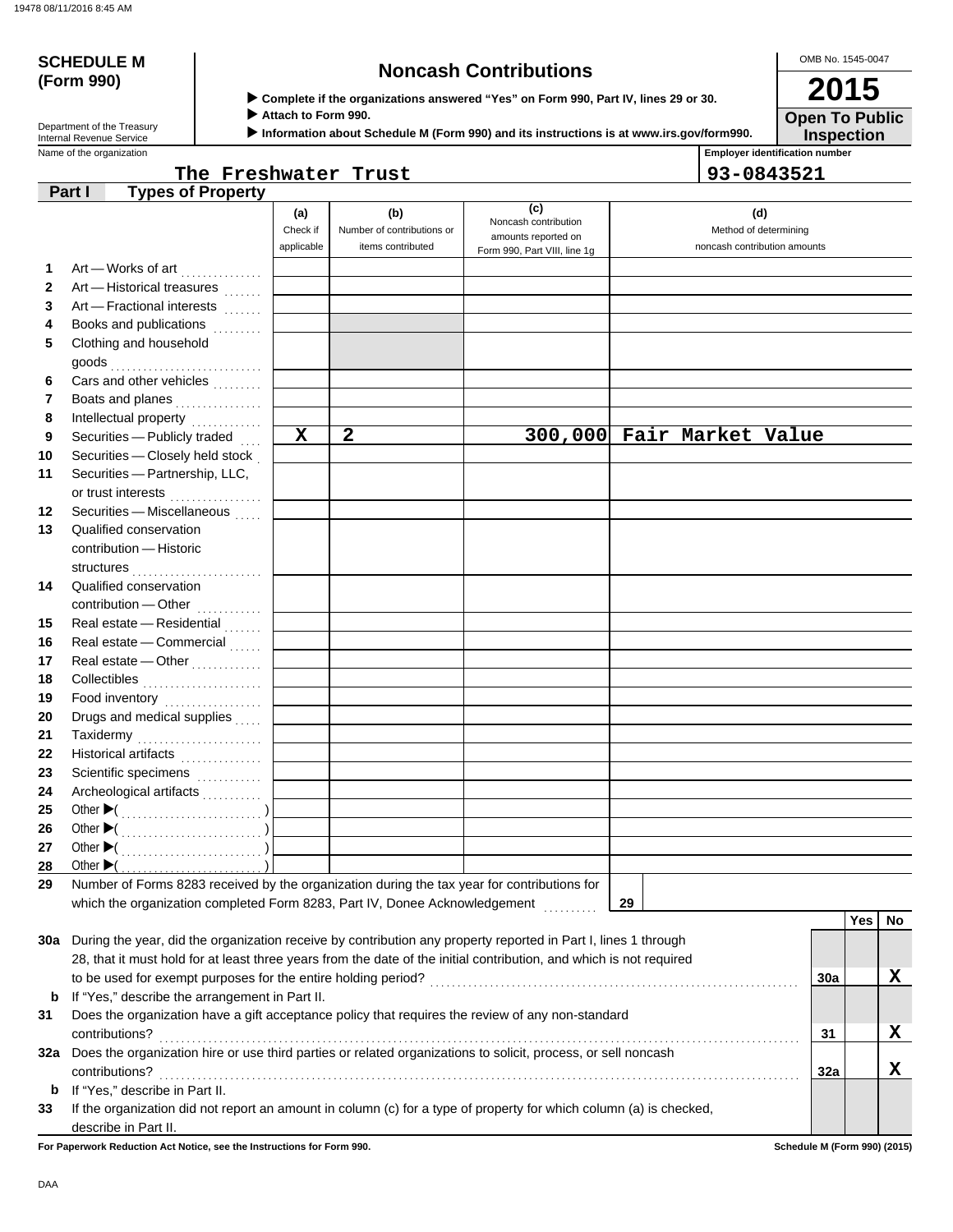| Schedule M (Form 990) (2015) |  |  |                                                                                   |                                                                                                                                                                                                                                                                                                                | Page 2 |
|------------------------------|--|--|-----------------------------------------------------------------------------------|----------------------------------------------------------------------------------------------------------------------------------------------------------------------------------------------------------------------------------------------------------------------------------------------------------------|--------|
| Part II                      |  |  | or a combination of both. Also complete this part for any additional information. | $\frac{990}{2015}$ (2015) The Freshwater Trust <b>93-0843521</b> Page 2<br><b>Supplemental Information.</b> Provide the information required by Part I, lines 30b, 32b, and 33, and whether<br>the organization is reporting in Part I, column (b), the number of contributions, the number of items received, |        |
|                              |  |  |                                                                                   |                                                                                                                                                                                                                                                                                                                |        |
|                              |  |  |                                                                                   |                                                                                                                                                                                                                                                                                                                |        |
|                              |  |  |                                                                                   |                                                                                                                                                                                                                                                                                                                |        |
|                              |  |  |                                                                                   |                                                                                                                                                                                                                                                                                                                |        |
|                              |  |  |                                                                                   |                                                                                                                                                                                                                                                                                                                |        |
|                              |  |  |                                                                                   |                                                                                                                                                                                                                                                                                                                |        |
|                              |  |  |                                                                                   |                                                                                                                                                                                                                                                                                                                |        |
|                              |  |  |                                                                                   |                                                                                                                                                                                                                                                                                                                |        |
|                              |  |  |                                                                                   |                                                                                                                                                                                                                                                                                                                |        |
|                              |  |  |                                                                                   |                                                                                                                                                                                                                                                                                                                |        |
|                              |  |  |                                                                                   |                                                                                                                                                                                                                                                                                                                |        |
|                              |  |  |                                                                                   |                                                                                                                                                                                                                                                                                                                |        |
|                              |  |  |                                                                                   |                                                                                                                                                                                                                                                                                                                |        |
|                              |  |  |                                                                                   |                                                                                                                                                                                                                                                                                                                |        |
|                              |  |  |                                                                                   |                                                                                                                                                                                                                                                                                                                |        |
|                              |  |  |                                                                                   |                                                                                                                                                                                                                                                                                                                |        |
|                              |  |  |                                                                                   |                                                                                                                                                                                                                                                                                                                |        |
|                              |  |  |                                                                                   |                                                                                                                                                                                                                                                                                                                |        |
|                              |  |  |                                                                                   |                                                                                                                                                                                                                                                                                                                |        |
|                              |  |  |                                                                                   |                                                                                                                                                                                                                                                                                                                |        |
|                              |  |  |                                                                                   |                                                                                                                                                                                                                                                                                                                |        |
|                              |  |  |                                                                                   |                                                                                                                                                                                                                                                                                                                |        |
|                              |  |  |                                                                                   |                                                                                                                                                                                                                                                                                                                |        |
|                              |  |  |                                                                                   |                                                                                                                                                                                                                                                                                                                |        |
|                              |  |  |                                                                                   |                                                                                                                                                                                                                                                                                                                |        |
|                              |  |  |                                                                                   |                                                                                                                                                                                                                                                                                                                |        |
|                              |  |  |                                                                                   |                                                                                                                                                                                                                                                                                                                |        |
|                              |  |  |                                                                                   |                                                                                                                                                                                                                                                                                                                |        |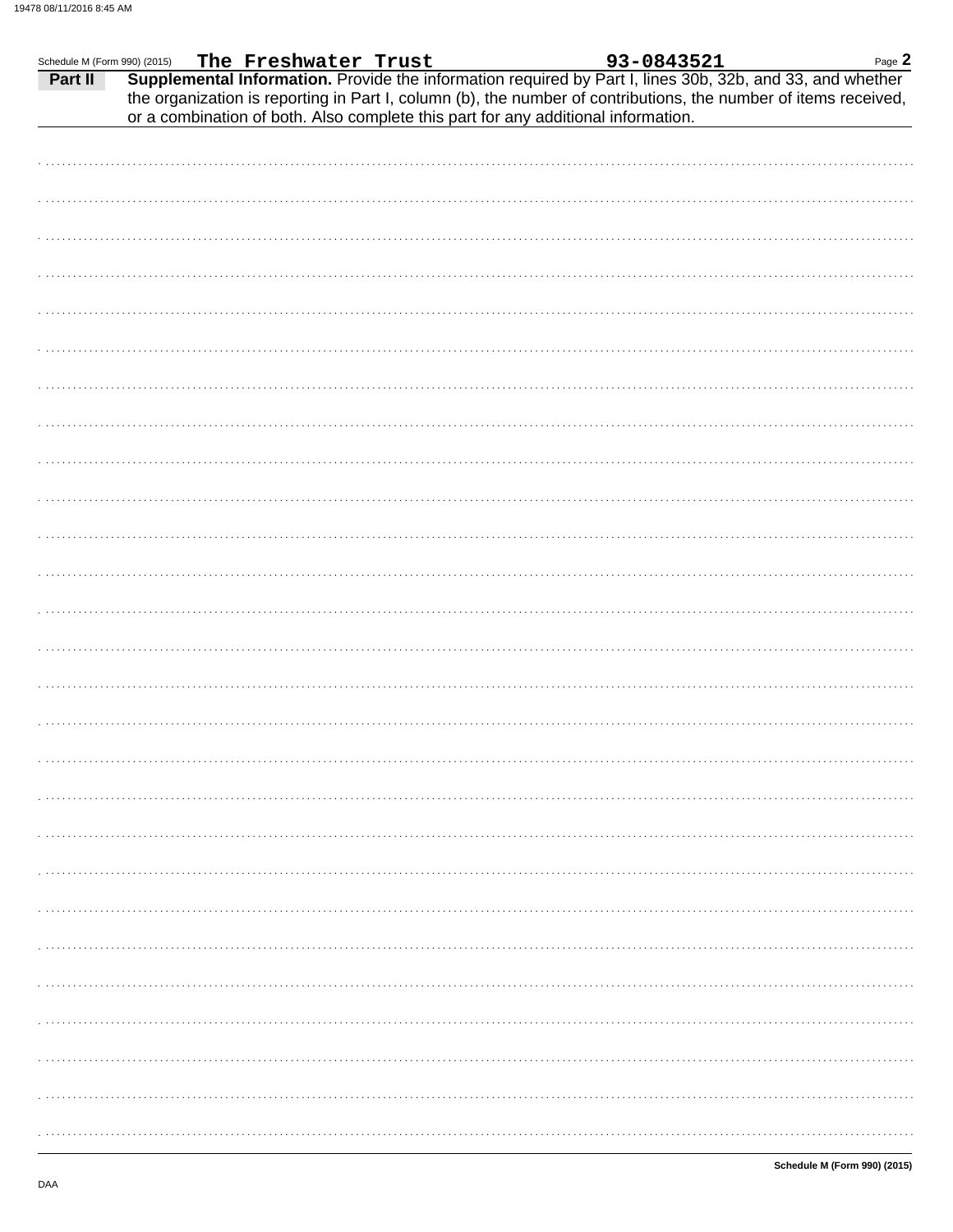| Supplemental Information to Form 990 or 990-EZ<br><b>SCHEDULE O</b><br>(Form 990 or 990-EZ)<br>Complete to provide information for responses to specific questions on<br>Department of the Treasury<br>Internal Revenue Service<br>Information about Schedule O (Form 990 or 990-EZ) and its instructions is at www.irs.gov/form990. Inspection | OMB No. 1545-0047<br>2015<br><b>Open to Public</b>                                                                                                                                                                               |                                                     |                       |
|-------------------------------------------------------------------------------------------------------------------------------------------------------------------------------------------------------------------------------------------------------------------------------------------------------------------------------------------------|----------------------------------------------------------------------------------------------------------------------------------------------------------------------------------------------------------------------------------|-----------------------------------------------------|-----------------------|
| Name of the organization                                                                                                                                                                                                                                                                                                                        | The Freshwater Trust                                                                                                                                                                                                             | <b>Employer identification number</b><br>93-0843521 |                       |
|                                                                                                                                                                                                                                                                                                                                                 | Form 990, Part VI, Line 11b - Organization's Process to Review Form 990<br>A copy of the return is provided to the finance officer, managing director,<br>and treasurer for review and approval prior to preparation for filing. |                                                     |                       |
|                                                                                                                                                                                                                                                                                                                                                 | Form 990, Part VI, Line 12c - Enforcement of Conflicts Policy<br>Each director, principal officer, and member of a committee with governing<br>board delegated powers shall annually sign a statement which affirms such         |                                                     |                       |
|                                                                                                                                                                                                                                                                                                                                                 | person: has received a copy of the organization's conflicts of interet                                                                                                                                                           |                                                     |                       |
| the policy.                                                                                                                                                                                                                                                                                                                                     | policy; has read and understands the policy; and has agreed to comply with                                                                                                                                                       |                                                     |                       |
| and managing directors.                                                                                                                                                                                                                                                                                                                         | Form 990, Part VI, Line 15a - Compensation Process for Top Official<br>The board of directors determines compensation for organization's executive                                                                               |                                                     |                       |
|                                                                                                                                                                                                                                                                                                                                                 | Form 990, Part VI, Line 15b - Compensation Process for Officers<br>Executive and managing director determine compensation for all other senior<br>staff based on budgets and prevailing wages in the marketplace.                |                                                     |                       |
|                                                                                                                                                                                                                                                                                                                                                 | Form 990, Part VI, Line 19 - Governing Documents Disclosure Explanation<br>The organization's governing documents are made available for public<br>inspection upon request from the party seeking access.                        |                                                     |                       |
| Fundraising expenses                                                                                                                                                                                                                                                                                                                            | Form 990, Part XI, Line 9 - Other Changes in Net Assets Explanation                                                                                                                                                              |                                                     | $\frac{1}{5}$ 269,711 |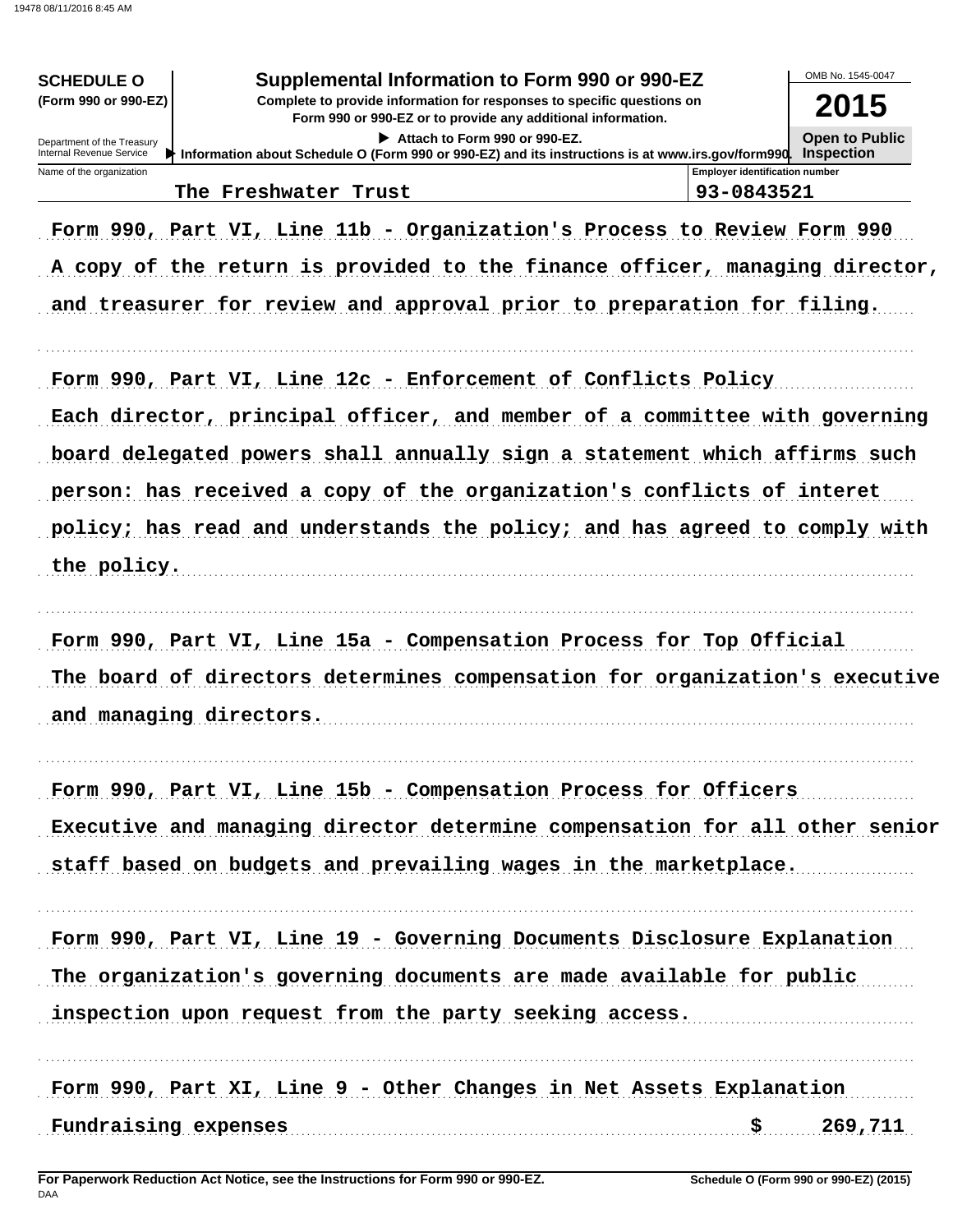| Schedule O (Form 990 or 990-EZ) (2015)           | Page 2                                              |
|--------------------------------------------------|-----------------------------------------------------|
| Name of the organization<br>The Freshwater Trust | <b>Employer identification number</b><br>93-0843521 |
| Fundraising expenses                             | $-269,711$<br>\$.                                   |
|                                                  |                                                     |
|                                                  |                                                     |
|                                                  |                                                     |
|                                                  |                                                     |
|                                                  |                                                     |
|                                                  |                                                     |
|                                                  |                                                     |
|                                                  |                                                     |
|                                                  |                                                     |
|                                                  |                                                     |
|                                                  |                                                     |
|                                                  |                                                     |
|                                                  |                                                     |
|                                                  |                                                     |
|                                                  |                                                     |
|                                                  |                                                     |
|                                                  |                                                     |
|                                                  |                                                     |
|                                                  |                                                     |
|                                                  |                                                     |
|                                                  |                                                     |
|                                                  |                                                     |
|                                                  |                                                     |
|                                                  |                                                     |
|                                                  |                                                     |
|                                                  |                                                     |

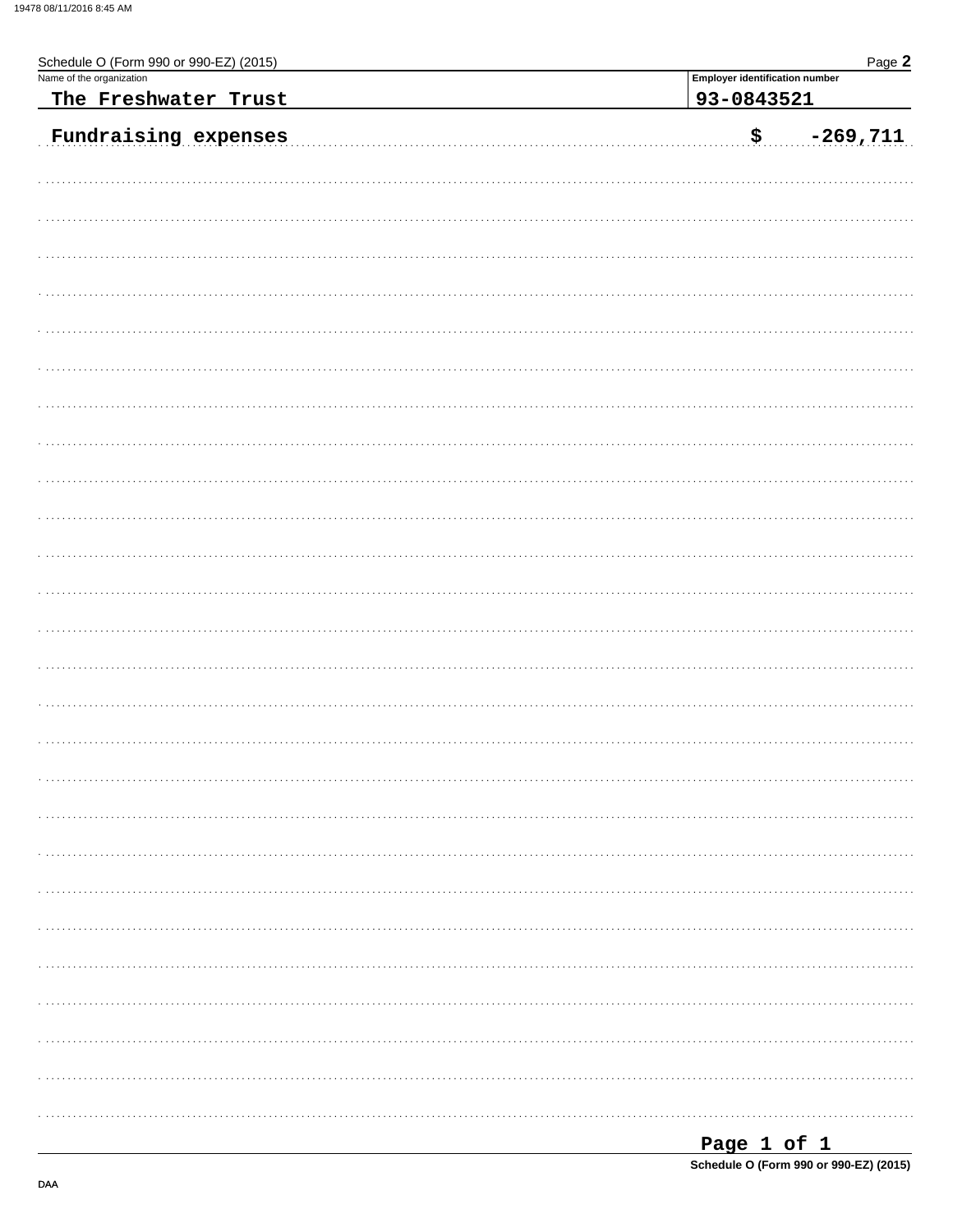### Form **4562** (2015) (a) Classification of property **(b)** Month and year **(c)** Basis for depreciation **(d)**  $R$ ecovery **(e)** Convention **(f)** Method **(g)** Depreciation deduction **(a)**  $R$  **(b)** Convention **(f)** Method **(g)** Depreciation deduct during the tax year (see instructions) **(Including Information on Listed Property)**<br> **1997 15** (Including Information on Listed Property)<br> **2015 Identifying number Attach to your tax return.** Department of the Treasury (99) **Department of the Treasury and Internation about Form 4562 and its separate instructions is at www.irs.gov/form4562. Attachment Attachment of the Treasury of the Information about Form 4562** DAA placed in (business/investment use  $\rho$  (business/investment use period period Special depreciation allowance for qualified property (other than listed property) placed in service **(a)** Description of property **(b)** Cost (business use only) **(c)** Elected cost 5 Dollar limitation for tax year. Subtract line 4 from line 1. If zero or less, enter -0-. If married filing separately, see instructions . . . . . . . | 5 Business or activity to which this form relates Name(s) shown on return OMB No. 1545-0172 portion of the basis attributable to section 263A costs For assets shown above and placed in service during the current year, enter the here and on the appropriate lines of your return. Partnerships and S corporations—see instructions Listed property. Enter amount from line 28 . . . . . . . . . . . . . . . . . . . . . . . . . . . . . . . . . . . . . . . . . . . . . . . . . . . . . . . . . . . . . . . . . . . . . . . . . . **21 21** 40-year 40 yrs. MM S/L 12-year 12 yrs. S/L Class life S/L property and the set of the set of the set of the set of the set of the set of the set of the set of the set o Nonresidential real 39 yrs. Nonresidential real 39 yrs. Nonresidential real 39 yrs. NM S/L property and the set of the set of the set of the set of the set of the set of the set of the set of the set o Residential rental 27.5 yrs. MM S/L 25-year property **25-year property 25-year property 25-year property 25-year property** 20-year property 15-year property **e** 10-year property 7-year property 5-year property 3-year property If you are electing to group any assets placed in service during the tax year into one or more general asset accounts, check here MACRS deductions for assets placed in service in tax years beginning before 2015 . . . . . . . . . . . . . . . . . . . . . . . . . . . . . . . **17 17** Other depreciation (including ACRS) . . . . . . . . . . . . . . . . . . . . . . . . . . . . . . . . . . . . . . . . . . . . . . . . . . . . . . . . . . . . . . . . . . . . . . . . . . . . . . . . **16 16** Property subject to section 168(f)(1) election . . . . . . . . . . . . . . . . . . . . . . . . . . . . . . . . . . . . . . . . . . . . . . . . . . . . . . . . . . . . . . . . . . . . . . . . **15 15 13** Carryover of disallowed deduction to 2016. Add lines 9 and 10, less line 12 . . . . . . . . ▶ | 13 Section 179 expense deduction. Add lines 9 and 10, but do not enter more than line 11 . . . . . . . . . . . . . . . . . . . . . . . . . . . **12 12** Business income limitation. Enter the smaller of business income (not less than zero) or line 5 (see instructions) **11 11** Carryover of disallowed deduction from line 13 of your 2014 Form 4562 . . . . . . . . . . . . . . . . . . . . . . . . . . . . . . . . . . . . . . . . . . . **10 10** Tentative deduction. Enter the **smaller** of line 5 or line 8 . . . . . . . . . . . . . . . . . . . . . . . . . . . . . . . . . . . . . . . . . . . . . . . . . . . . . . . . . . . **9 9** Total elected cost of section 179 property. Add amounts in column (c), lines 6 and 7 . . . . . . . . . . . . . . . . . . . . . . . . . . . . . . **8 8** Listed property. Enter the amount from line 29 . . . . . . . . . . . . . . . . . . . . . . . . . . . . . . . . . . . . . . . . . . . **7 7** Reduction in limitation. Subtract line 3 from line 2. If zero or less, enter -0- . . . . . . . . . . . . . . . . . . . . . . . . . . . . . . . . . . . . . . . . . **4 4** Threshold cost of section 179 property before reduction in limitation (see instructions) . . . . . . . . . . . . . . . . . . . . . . . . . . . . **3 3** Total cost of section 179 property placed in service (see instructions) . . . . . . . . . . . . . . . . . . . . . . . . . . . . . . . . . . . . . . . . . . . . . . **2 2** Maximum amount (see instructions) . . . . . . . . . . . . . . . . . . . . . . . . . . . . . . . . . . . . . . . . . . . . . . . . . . . . . . . . . . . . . . . . . . . . . . . . . . . . . . . . . **1 1** Form 4562 **For Paperwork Reduction Act Notice, see separate instructions. 23 23 22 22 Total.** Add amounts from line 12, lines 14 through 17, lines 19 and 20 in column (g), and line 21. Enter **c b 20a Section C—Assets Placed in Service During 2015 Tax Year Using the Alternative Depreciation System i h g f d c b 19a 18 Section A 14 14 Note:** Do not use Part II or Part III below for listed property. Instead, use Part V. **6 Part IV Summary** (See instructions.) **Part III MACRS Depreciation (Do not** include listed property.**)** (See instructions.) **Part II Special Depreciation Allowance and Other Depreciation (Do not** include listed property.**)** (See instructions.) **Note:** If you have any listed property, complete Part V before you complete Part I. **Part I Election To Expense Certain Property Under Section 179 179 Depreciation and Amortization Section B—Assets Placed in Service During 2015 Tax Year Using the General Depreciation System** (99) ▶ **The Freshwater Trust 93-0843521 Indirect Depreciation 500,000 2,000,000 3,841 138,173 912 142,926 There are no amounts for Page 2**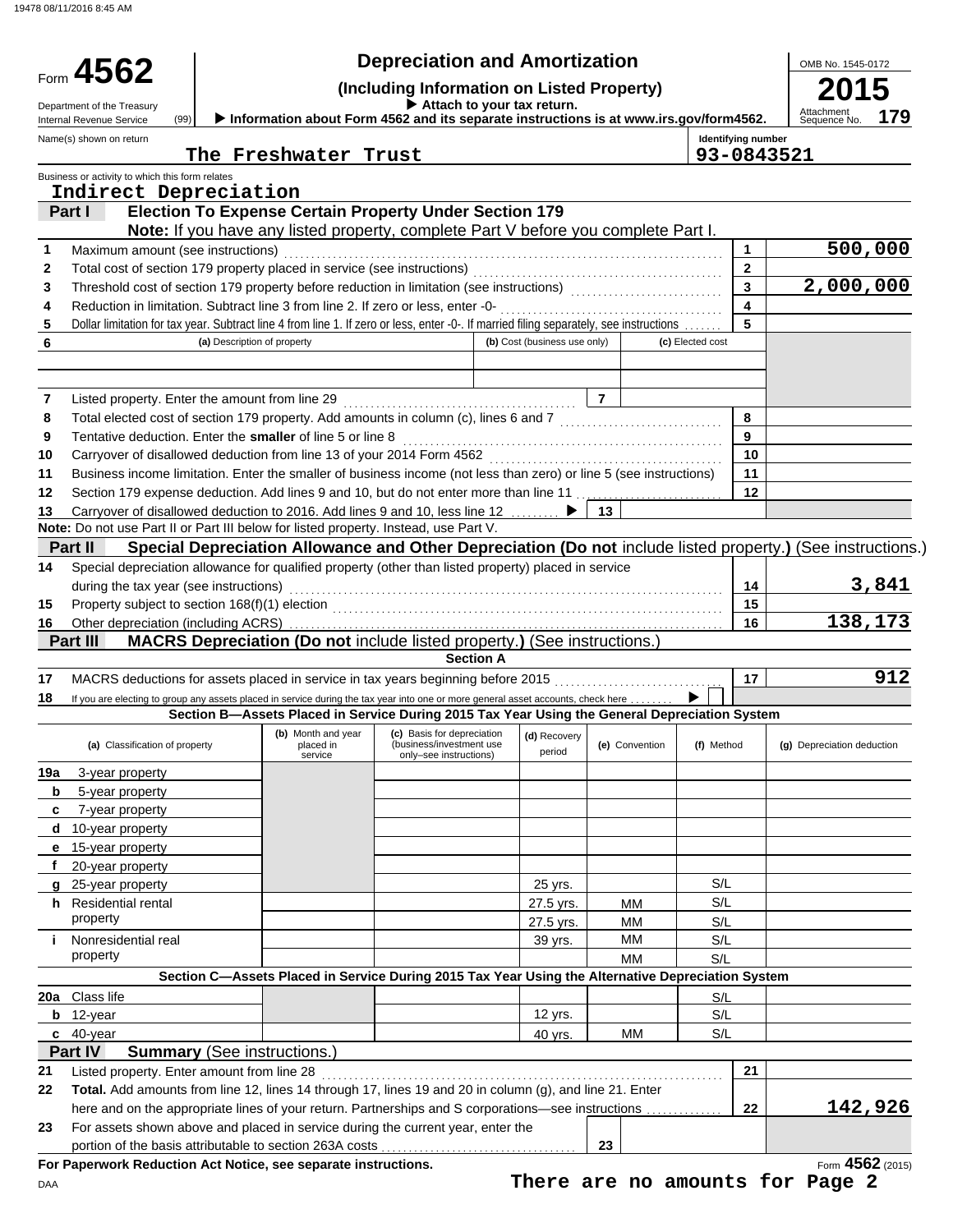# 19478 The Freshwater Trust 08/11/2016 8:45 AM

## 93-0843521 **Federal Asset Report** FYE: 12/31/2015 **Form 990, Page 1**

| <b>Prior MACRS:</b><br>556 Improvements to Yamhill<br>3/01/06<br>7,500<br>7,500<br>15 HY 150DB<br>4,621<br>443<br>10/16/08<br>475<br>X<br>237<br>7 MQ200DB<br>457<br>571<br>Lockers<br>18<br>299<br>X<br>572<br>3/04/08<br>149<br>297<br>2<br>Refrigerator<br>7 MQ200DB<br>339<br>X<br>169<br>9<br>583<br>Refrigerator, 2nd floor<br>9/17/08<br>7 MQ200DB<br>330<br>596<br>1,524<br>3 MQ S/L<br>1,524<br>$\boldsymbol{0}$<br>Telemetry Equipment - Indian Ford<br>10/01/08<br>1,524<br>598<br>3,238<br>Telemetry Equipment&Serv - Calapooia Riv 10/01/08<br>3,238<br>3 MQ S/L<br>3,238<br>$\theta$<br>3 MQ S/L<br>$\mathbf{0}$<br>600<br>507<br>507<br>507<br>Telemetry Equip&Serv - Indian Ford<br>10/01/08<br>601<br>Water Level Logger w/temp option<br>10/01/08<br>463<br>463<br>3 MQ200DB<br>463<br>$\overline{0}$<br>5 MQ S/L<br>603<br>2 LT Levelogger Gold and 1 Comm Package 10/01/08<br>1,067<br>1,067<br>1,067<br>$\theta$<br>731<br>731<br>604<br>2 LT Barologger Gold purch from Solinst<br>10/01/08<br>5<br>MQ S/L<br>731<br>$\theta$<br>12,851<br>12,851<br>5<br>12,851<br>605<br>2 SonTec Deluxe Rod 4ft & Flow Track Hat 10/01/08<br>$\theta$<br>MQ S/L<br>2,354<br>606<br>Telemetry Equipment & Serv- John Day<br>10/01/08<br>2,354<br>5 MQ S/L<br>2,354<br>$\theta$<br>1,270<br>5 MQ S/L<br>Solar Panels, Antennas & Transducer: Sutro 10/01/08<br>1,270<br>1,270<br>0<br>611<br>29,160<br>5 <sub>5</sub><br>612<br>Radio receivers/Fish Transmitters & cables 10/01/08<br>29,160<br>MQ S/L<br>29,160<br>$\mathbf{0}$<br>15 HY S/L<br>613<br>Office Buildout<br>10/20/09<br>6,587<br>6,587<br>5,379<br>440<br>64,249<br>67,807<br>912<br>68,365<br><b>Other Depreciation:</b><br>X<br>Raiser's Edge Software<br>7/16/08<br>2,052<br>1,026<br>3<br><b>MOAmort</b><br>2,052<br>$\mathbf{0}$<br>578<br>2,512<br>2,512<br>15 MO S/L<br>1,884<br>2nd Floor Office Buildout<br>6/30/10<br>167<br>615<br>2,200<br>2,200<br>2,200<br>616<br>ESRI software (GIS)<br>1/28/11<br>3 MO S/L<br>$\theta$<br>2,000<br>3 MO S/L<br>2,000<br>617<br>Aquarius Workstation license<br>4/15/11<br>2,000<br>$\boldsymbol{0}$<br>$3$ MO S/L<br>618<br><b>Rating Curve Value Pack</b><br>4/15/11<br>3,000<br>3,000<br>3,000<br>$\mathbf{0}$<br>7<br>619<br>New Telephones<br>10/05/11<br>3,371<br>3,371<br>MO S/L<br>1,565<br>482<br>620<br>2,300<br>2,300<br><b>ArcView Software</b><br>12/18/11<br>2,300<br>3 MO S/L<br>$\overline{0}$<br>622<br>294<br>5 MO S/L<br>206<br>58<br>3 Computer Monitors<br>7/14/11<br>294<br>623<br>600<br>600<br>5 MO S/L<br>400<br>120<br>8/26/11<br>2 Lenovo Laptops G575<br>624<br>5<br>4 Lenovo Laptops G575<br>8/24/11<br>1,200<br>1,200<br>MO S/L<br>800<br>240<br>90<br>5 MO S/L<br>626<br>20" LCD Monitor<br>12/08/11<br>90<br>56<br>18<br>627<br>623<br>623<br>3<br>588<br>35<br>Metroline phones<br>2/28/12<br>MO S/L<br>$3$ MO S/L<br>1,398<br>82<br>628<br>3/14/12<br>1,480<br>1,480<br>Laptops $(4)$<br>629<br>1,434<br>1,434<br>3<br>1,314<br>120<br>PPI rent to own data collector/station<br>3/29/12<br>MO S/L<br>$3$ MO S/L<br>1,244<br>630 PPI rent to own data collector/station<br>4/27/12<br>1,400<br>1,400<br>156<br>1,320<br>3<br>1,173<br>631<br>5/14/12<br>1,320<br>MO S/L<br>147<br>4 G570 Pentium Laptops<br>972<br>632<br>PPI rent to own data collector/station<br>6/28/12<br>1,166<br>1,166<br>$3$ MO S/L<br>194<br>633<br>2,599<br>3<br>433<br>Data collector<br>6/29/12<br>2,599<br>MO S/L<br>2,166<br>1,250<br>634<br>ArcGIS Online Level 1<br>8/03/12<br>1,250<br>$3$ MO S/L<br>1,007<br>243<br>370<br>370<br>3<br>277<br>635<br>10/15/12<br>MO S/L<br>93<br>laptop for Wiggington<br>270<br>270<br>MO S/L<br>195<br>636<br>laptop 2nd floor conference room<br>11/06/12<br>3<br>75<br>637<br>792<br>348<br>ArcGIS Online Level 1<br>11/17/12<br>1,140<br>1,140<br>3<br>MO S/L<br>10,205<br>3,827<br>638<br>Second floor cubicles<br>4/25/12<br>19,135<br>19,135<br>5 MO S/L<br>5 MO S/L<br>490<br>639<br>third floor office window addition<br>8/12/12<br>1,014<br>1,014<br>203<br>211<br>640<br>3/29/12<br>2,530<br>2,530<br>$3$ MO S/L<br>2,319<br>computers, software<br>3 MO S/L<br>641<br>Aquarius Server Client Access License<br>5/23/12<br>1,500<br>1,500<br>1,292<br>208<br>5/23/12<br>1,250<br>1,250<br>3 MO S/L<br>1,076<br>174<br>642<br>Aquarius Hydrometric Workstation<br>2,500<br>2,500<br>2,153<br>347<br>643<br>Aquarius Server Client Access License<br>5/23/12<br>$3$ MO S/L<br>1,100<br>220<br>644<br>Television for conference room<br>6/22/12<br>1,100<br>5 MO S/L<br>550<br>2,135<br>2,135<br>7 MO S/L<br>483<br>305<br>646<br>Office furniture<br>5/17/13<br>2,080<br>2,080<br>7 MO S/L<br>470<br>298<br>647<br>Desks and cabinets (7)<br>5/31/13<br>800<br>7 MO S/L<br>181<br>114<br>648<br>Used conference table and chairs<br>6/06/13<br>800<br>650 2 GPS units<br>5,950<br>5,950<br>3 MO S/L<br>3,636<br>1,983<br>2/25/13<br>730<br>3 MO S/L<br>446<br>243<br>651<br>iPad for sales department<br>2/26/13<br>730<br>1,260<br>3 MO S/L<br>770<br>420<br>652<br>ArcPad 10 software<br>2/26/13<br>1,260<br>430<br>3<br>263<br>143<br>653<br>Pavilion lap top<br>3/14/13<br>430<br>MO S/L<br>750<br>750<br>3 MO S/L<br>375<br>250<br>657<br>Dell computer<br>6/20/13<br>3 MO S/L<br>831<br>554<br>658<br>3 conference room phones<br>6/20/13<br>1,662<br>1,662<br>800<br>3 MO S/L<br>659<br>60" tv east office<br>7/10/13<br>800<br>400<br>267<br>490<br>490<br>3<br>245<br>660<br>Computer - east office<br>7/10/13<br>MO S/L<br>163<br>3 MO S/L<br>2,890<br>2,168<br>661<br>server equipment<br>9/01/13<br>6,503<br>6,503<br>450<br>3<br>213<br>150<br>662<br>Computer - Eugene<br>8/13/13<br>450<br>MO S/L<br>500<br>500<br>3 MO S/L<br>236<br>663<br>8/14/13<br>167<br>Computer - monitoring department<br>1,042<br>3<br>434<br>347<br>664<br>9/30/13<br>1,042<br>MO S/L<br>Computers<br>900<br>3 MO S/L<br>375<br>300<br>665<br>lap tops Scott and Danielle<br>10/05/13<br>900<br>780<br>780<br>3<br>303<br>667<br>11/06/13<br>MO S/L<br>260<br>Dell computer<br>837<br>837<br>3 MO S/L<br>326<br>279<br>668<br>11/06/13<br>computer<br>779<br>779<br>3 MO S/L<br>303<br>669<br>computer<br>11/07/13<br>260<br>2,250<br>3 MO S/L<br>750<br>670<br>ArcGIS<br>12/19/13<br>2,250<br>750 | Asset | Description | Date<br>In Service | Cost | % | Bus Sec<br>179 Bonus | <b>Basis</b><br>for Depr | PerConv Meth | Prior | Current |
|-----------------------------------------------------------------------------------------------------------------------------------------------------------------------------------------------------------------------------------------------------------------------------------------------------------------------------------------------------------------------------------------------------------------------------------------------------------------------------------------------------------------------------------------------------------------------------------------------------------------------------------------------------------------------------------------------------------------------------------------------------------------------------------------------------------------------------------------------------------------------------------------------------------------------------------------------------------------------------------------------------------------------------------------------------------------------------------------------------------------------------------------------------------------------------------------------------------------------------------------------------------------------------------------------------------------------------------------------------------------------------------------------------------------------------------------------------------------------------------------------------------------------------------------------------------------------------------------------------------------------------------------------------------------------------------------------------------------------------------------------------------------------------------------------------------------------------------------------------------------------------------------------------------------------------------------------------------------------------------------------------------------------------------------------------------------------------------------------------------------------------------------------------------------------------------------------------------------------------------------------------------------------------------------------------------------------------------------------------------------------------------------------------------------------------------------------------------------------------------------------------------------------------------------------------------------------------------------------------------------------------------------------------------------------------------------------------------------------------------------------------------------------------------------------------------------------------------------------------------------------------------------------------------------------------------------------------------------------------------------------------------------------------------------------------------------------------------------------------------------------------------------------------------------------------------------------------------------------------------------------------------------------------------------------------------------------------------------------------------------------------------------------------------------------------------------------------------------------------------------------------------------------------------------------------------------------------------------------------------------------------------------------------------------------------------------------------------------------------------------------------------------------------------------------------------------------------------------------------------------------------------------------------------------------------------------------------------------------------------------------------------------------------------------------------------------------------------------------------------------------------------------------------------------------------------------------------------------------------------------------------------------------------------------------------------------------------------------------------------------------------------------------------------------------------------------------------------------------------------------------------------------------------------------------------------------------------------------------------------------------------------------------------------------------------------------------------------------------------------------------------------------------------------------------------------------------------------------------------------------------------------------------------------------------------------------------------------------------------------------------------------------------------------------------------------------------------------------------------------------------------------------------------------------------------------------------------------------------------------------------------------------------------------------------------------------------------------------------------------------------------------------------------------------------------------------------------------------------------------------------------------------------------------------------------------------------------------------------------------------------------------------------------------------------------------------------------------------------------------------------------------------------------------------------------------------------------------------------------------------------------------------------------------------------------------------------------------------------------------------------------------------------------------------------------------------------------------------------------------------------------------------------------------------------------------------------------------------------------------------------------------------------------------|-------|-------------|--------------------|------|---|----------------------|--------------------------|--------------|-------|---------|
|                                                                                                                                                                                                                                                                                                                                                                                                                                                                                                                                                                                                                                                                                                                                                                                                                                                                                                                                                                                                                                                                                                                                                                                                                                                                                                                                                                                                                                                                                                                                                                                                                                                                                                                                                                                                                                                                                                                                                                                                                                                                                                                                                                                                                                                                                                                                                                                                                                                                                                                                                                                                                                                                                                                                                                                                                                                                                                                                                                                                                                                                                                                                                                                                                                                                                                                                                                                                                                                                                                                                                                                                                                                                                                                                                                                                                                                                                                                                                                                                                                                                                                                                                                                                                                                                                                                                                                                                                                                                                                                                                                                                                                                                                                                                                                                                                                                                                                                                                                                                                                                                                                                                                                                                                                                                                                                                                                                                                                                                                                                                                                                                                                                                                                                                                                                                                                                                                                                                                                                                                                                                                                                                                                                                                                                                                   |       |             |                    |      |   |                      |                          |              |       |         |
|                                                                                                                                                                                                                                                                                                                                                                                                                                                                                                                                                                                                                                                                                                                                                                                                                                                                                                                                                                                                                                                                                                                                                                                                                                                                                                                                                                                                                                                                                                                                                                                                                                                                                                                                                                                                                                                                                                                                                                                                                                                                                                                                                                                                                                                                                                                                                                                                                                                                                                                                                                                                                                                                                                                                                                                                                                                                                                                                                                                                                                                                                                                                                                                                                                                                                                                                                                                                                                                                                                                                                                                                                                                                                                                                                                                                                                                                                                                                                                                                                                                                                                                                                                                                                                                                                                                                                                                                                                                                                                                                                                                                                                                                                                                                                                                                                                                                                                                                                                                                                                                                                                                                                                                                                                                                                                                                                                                                                                                                                                                                                                                                                                                                                                                                                                                                                                                                                                                                                                                                                                                                                                                                                                                                                                                                                   |       |             |                    |      |   |                      |                          |              |       |         |
|                                                                                                                                                                                                                                                                                                                                                                                                                                                                                                                                                                                                                                                                                                                                                                                                                                                                                                                                                                                                                                                                                                                                                                                                                                                                                                                                                                                                                                                                                                                                                                                                                                                                                                                                                                                                                                                                                                                                                                                                                                                                                                                                                                                                                                                                                                                                                                                                                                                                                                                                                                                                                                                                                                                                                                                                                                                                                                                                                                                                                                                                                                                                                                                                                                                                                                                                                                                                                                                                                                                                                                                                                                                                                                                                                                                                                                                                                                                                                                                                                                                                                                                                                                                                                                                                                                                                                                                                                                                                                                                                                                                                                                                                                                                                                                                                                                                                                                                                                                                                                                                                                                                                                                                                                                                                                                                                                                                                                                                                                                                                                                                                                                                                                                                                                                                                                                                                                                                                                                                                                                                                                                                                                                                                                                                                                   |       |             |                    |      |   |                      |                          |              |       |         |
|                                                                                                                                                                                                                                                                                                                                                                                                                                                                                                                                                                                                                                                                                                                                                                                                                                                                                                                                                                                                                                                                                                                                                                                                                                                                                                                                                                                                                                                                                                                                                                                                                                                                                                                                                                                                                                                                                                                                                                                                                                                                                                                                                                                                                                                                                                                                                                                                                                                                                                                                                                                                                                                                                                                                                                                                                                                                                                                                                                                                                                                                                                                                                                                                                                                                                                                                                                                                                                                                                                                                                                                                                                                                                                                                                                                                                                                                                                                                                                                                                                                                                                                                                                                                                                                                                                                                                                                                                                                                                                                                                                                                                                                                                                                                                                                                                                                                                                                                                                                                                                                                                                                                                                                                                                                                                                                                                                                                                                                                                                                                                                                                                                                                                                                                                                                                                                                                                                                                                                                                                                                                                                                                                                                                                                                                                   |       |             |                    |      |   |                      |                          |              |       |         |
|                                                                                                                                                                                                                                                                                                                                                                                                                                                                                                                                                                                                                                                                                                                                                                                                                                                                                                                                                                                                                                                                                                                                                                                                                                                                                                                                                                                                                                                                                                                                                                                                                                                                                                                                                                                                                                                                                                                                                                                                                                                                                                                                                                                                                                                                                                                                                                                                                                                                                                                                                                                                                                                                                                                                                                                                                                                                                                                                                                                                                                                                                                                                                                                                                                                                                                                                                                                                                                                                                                                                                                                                                                                                                                                                                                                                                                                                                                                                                                                                                                                                                                                                                                                                                                                                                                                                                                                                                                                                                                                                                                                                                                                                                                                                                                                                                                                                                                                                                                                                                                                                                                                                                                                                                                                                                                                                                                                                                                                                                                                                                                                                                                                                                                                                                                                                                                                                                                                                                                                                                                                                                                                                                                                                                                                                                   |       |             |                    |      |   |                      |                          |              |       |         |
|                                                                                                                                                                                                                                                                                                                                                                                                                                                                                                                                                                                                                                                                                                                                                                                                                                                                                                                                                                                                                                                                                                                                                                                                                                                                                                                                                                                                                                                                                                                                                                                                                                                                                                                                                                                                                                                                                                                                                                                                                                                                                                                                                                                                                                                                                                                                                                                                                                                                                                                                                                                                                                                                                                                                                                                                                                                                                                                                                                                                                                                                                                                                                                                                                                                                                                                                                                                                                                                                                                                                                                                                                                                                                                                                                                                                                                                                                                                                                                                                                                                                                                                                                                                                                                                                                                                                                                                                                                                                                                                                                                                                                                                                                                                                                                                                                                                                                                                                                                                                                                                                                                                                                                                                                                                                                                                                                                                                                                                                                                                                                                                                                                                                                                                                                                                                                                                                                                                                                                                                                                                                                                                                                                                                                                                                                   |       |             |                    |      |   |                      |                          |              |       |         |
|                                                                                                                                                                                                                                                                                                                                                                                                                                                                                                                                                                                                                                                                                                                                                                                                                                                                                                                                                                                                                                                                                                                                                                                                                                                                                                                                                                                                                                                                                                                                                                                                                                                                                                                                                                                                                                                                                                                                                                                                                                                                                                                                                                                                                                                                                                                                                                                                                                                                                                                                                                                                                                                                                                                                                                                                                                                                                                                                                                                                                                                                                                                                                                                                                                                                                                                                                                                                                                                                                                                                                                                                                                                                                                                                                                                                                                                                                                                                                                                                                                                                                                                                                                                                                                                                                                                                                                                                                                                                                                                                                                                                                                                                                                                                                                                                                                                                                                                                                                                                                                                                                                                                                                                                                                                                                                                                                                                                                                                                                                                                                                                                                                                                                                                                                                                                                                                                                                                                                                                                                                                                                                                                                                                                                                                                                   |       |             |                    |      |   |                      |                          |              |       |         |
|                                                                                                                                                                                                                                                                                                                                                                                                                                                                                                                                                                                                                                                                                                                                                                                                                                                                                                                                                                                                                                                                                                                                                                                                                                                                                                                                                                                                                                                                                                                                                                                                                                                                                                                                                                                                                                                                                                                                                                                                                                                                                                                                                                                                                                                                                                                                                                                                                                                                                                                                                                                                                                                                                                                                                                                                                                                                                                                                                                                                                                                                                                                                                                                                                                                                                                                                                                                                                                                                                                                                                                                                                                                                                                                                                                                                                                                                                                                                                                                                                                                                                                                                                                                                                                                                                                                                                                                                                                                                                                                                                                                                                                                                                                                                                                                                                                                                                                                                                                                                                                                                                                                                                                                                                                                                                                                                                                                                                                                                                                                                                                                                                                                                                                                                                                                                                                                                                                                                                                                                                                                                                                                                                                                                                                                                                   |       |             |                    |      |   |                      |                          |              |       |         |
|                                                                                                                                                                                                                                                                                                                                                                                                                                                                                                                                                                                                                                                                                                                                                                                                                                                                                                                                                                                                                                                                                                                                                                                                                                                                                                                                                                                                                                                                                                                                                                                                                                                                                                                                                                                                                                                                                                                                                                                                                                                                                                                                                                                                                                                                                                                                                                                                                                                                                                                                                                                                                                                                                                                                                                                                                                                                                                                                                                                                                                                                                                                                                                                                                                                                                                                                                                                                                                                                                                                                                                                                                                                                                                                                                                                                                                                                                                                                                                                                                                                                                                                                                                                                                                                                                                                                                                                                                                                                                                                                                                                                                                                                                                                                                                                                                                                                                                                                                                                                                                                                                                                                                                                                                                                                                                                                                                                                                                                                                                                                                                                                                                                                                                                                                                                                                                                                                                                                                                                                                                                                                                                                                                                                                                                                                   |       |             |                    |      |   |                      |                          |              |       |         |
|                                                                                                                                                                                                                                                                                                                                                                                                                                                                                                                                                                                                                                                                                                                                                                                                                                                                                                                                                                                                                                                                                                                                                                                                                                                                                                                                                                                                                                                                                                                                                                                                                                                                                                                                                                                                                                                                                                                                                                                                                                                                                                                                                                                                                                                                                                                                                                                                                                                                                                                                                                                                                                                                                                                                                                                                                                                                                                                                                                                                                                                                                                                                                                                                                                                                                                                                                                                                                                                                                                                                                                                                                                                                                                                                                                                                                                                                                                                                                                                                                                                                                                                                                                                                                                                                                                                                                                                                                                                                                                                                                                                                                                                                                                                                                                                                                                                                                                                                                                                                                                                                                                                                                                                                                                                                                                                                                                                                                                                                                                                                                                                                                                                                                                                                                                                                                                                                                                                                                                                                                                                                                                                                                                                                                                                                                   |       |             |                    |      |   |                      |                          |              |       |         |
|                                                                                                                                                                                                                                                                                                                                                                                                                                                                                                                                                                                                                                                                                                                                                                                                                                                                                                                                                                                                                                                                                                                                                                                                                                                                                                                                                                                                                                                                                                                                                                                                                                                                                                                                                                                                                                                                                                                                                                                                                                                                                                                                                                                                                                                                                                                                                                                                                                                                                                                                                                                                                                                                                                                                                                                                                                                                                                                                                                                                                                                                                                                                                                                                                                                                                                                                                                                                                                                                                                                                                                                                                                                                                                                                                                                                                                                                                                                                                                                                                                                                                                                                                                                                                                                                                                                                                                                                                                                                                                                                                                                                                                                                                                                                                                                                                                                                                                                                                                                                                                                                                                                                                                                                                                                                                                                                                                                                                                                                                                                                                                                                                                                                                                                                                                                                                                                                                                                                                                                                                                                                                                                                                                                                                                                                                   |       |             |                    |      |   |                      |                          |              |       |         |
|                                                                                                                                                                                                                                                                                                                                                                                                                                                                                                                                                                                                                                                                                                                                                                                                                                                                                                                                                                                                                                                                                                                                                                                                                                                                                                                                                                                                                                                                                                                                                                                                                                                                                                                                                                                                                                                                                                                                                                                                                                                                                                                                                                                                                                                                                                                                                                                                                                                                                                                                                                                                                                                                                                                                                                                                                                                                                                                                                                                                                                                                                                                                                                                                                                                                                                                                                                                                                                                                                                                                                                                                                                                                                                                                                                                                                                                                                                                                                                                                                                                                                                                                                                                                                                                                                                                                                                                                                                                                                                                                                                                                                                                                                                                                                                                                                                                                                                                                                                                                                                                                                                                                                                                                                                                                                                                                                                                                                                                                                                                                                                                                                                                                                                                                                                                                                                                                                                                                                                                                                                                                                                                                                                                                                                                                                   |       |             |                    |      |   |                      |                          |              |       |         |
|                                                                                                                                                                                                                                                                                                                                                                                                                                                                                                                                                                                                                                                                                                                                                                                                                                                                                                                                                                                                                                                                                                                                                                                                                                                                                                                                                                                                                                                                                                                                                                                                                                                                                                                                                                                                                                                                                                                                                                                                                                                                                                                                                                                                                                                                                                                                                                                                                                                                                                                                                                                                                                                                                                                                                                                                                                                                                                                                                                                                                                                                                                                                                                                                                                                                                                                                                                                                                                                                                                                                                                                                                                                                                                                                                                                                                                                                                                                                                                                                                                                                                                                                                                                                                                                                                                                                                                                                                                                                                                                                                                                                                                                                                                                                                                                                                                                                                                                                                                                                                                                                                                                                                                                                                                                                                                                                                                                                                                                                                                                                                                                                                                                                                                                                                                                                                                                                                                                                                                                                                                                                                                                                                                                                                                                                                   |       |             |                    |      |   |                      |                          |              |       |         |
|                                                                                                                                                                                                                                                                                                                                                                                                                                                                                                                                                                                                                                                                                                                                                                                                                                                                                                                                                                                                                                                                                                                                                                                                                                                                                                                                                                                                                                                                                                                                                                                                                                                                                                                                                                                                                                                                                                                                                                                                                                                                                                                                                                                                                                                                                                                                                                                                                                                                                                                                                                                                                                                                                                                                                                                                                                                                                                                                                                                                                                                                                                                                                                                                                                                                                                                                                                                                                                                                                                                                                                                                                                                                                                                                                                                                                                                                                                                                                                                                                                                                                                                                                                                                                                                                                                                                                                                                                                                                                                                                                                                                                                                                                                                                                                                                                                                                                                                                                                                                                                                                                                                                                                                                                                                                                                                                                                                                                                                                                                                                                                                                                                                                                                                                                                                                                                                                                                                                                                                                                                                                                                                                                                                                                                                                                   |       |             |                    |      |   |                      |                          |              |       |         |
|                                                                                                                                                                                                                                                                                                                                                                                                                                                                                                                                                                                                                                                                                                                                                                                                                                                                                                                                                                                                                                                                                                                                                                                                                                                                                                                                                                                                                                                                                                                                                                                                                                                                                                                                                                                                                                                                                                                                                                                                                                                                                                                                                                                                                                                                                                                                                                                                                                                                                                                                                                                                                                                                                                                                                                                                                                                                                                                                                                                                                                                                                                                                                                                                                                                                                                                                                                                                                                                                                                                                                                                                                                                                                                                                                                                                                                                                                                                                                                                                                                                                                                                                                                                                                                                                                                                                                                                                                                                                                                                                                                                                                                                                                                                                                                                                                                                                                                                                                                                                                                                                                                                                                                                                                                                                                                                                                                                                                                                                                                                                                                                                                                                                                                                                                                                                                                                                                                                                                                                                                                                                                                                                                                                                                                                                                   |       |             |                    |      |   |                      |                          |              |       |         |
|                                                                                                                                                                                                                                                                                                                                                                                                                                                                                                                                                                                                                                                                                                                                                                                                                                                                                                                                                                                                                                                                                                                                                                                                                                                                                                                                                                                                                                                                                                                                                                                                                                                                                                                                                                                                                                                                                                                                                                                                                                                                                                                                                                                                                                                                                                                                                                                                                                                                                                                                                                                                                                                                                                                                                                                                                                                                                                                                                                                                                                                                                                                                                                                                                                                                                                                                                                                                                                                                                                                                                                                                                                                                                                                                                                                                                                                                                                                                                                                                                                                                                                                                                                                                                                                                                                                                                                                                                                                                                                                                                                                                                                                                                                                                                                                                                                                                                                                                                                                                                                                                                                                                                                                                                                                                                                                                                                                                                                                                                                                                                                                                                                                                                                                                                                                                                                                                                                                                                                                                                                                                                                                                                                                                                                                                                   |       |             |                    |      |   |                      |                          |              |       |         |
|                                                                                                                                                                                                                                                                                                                                                                                                                                                                                                                                                                                                                                                                                                                                                                                                                                                                                                                                                                                                                                                                                                                                                                                                                                                                                                                                                                                                                                                                                                                                                                                                                                                                                                                                                                                                                                                                                                                                                                                                                                                                                                                                                                                                                                                                                                                                                                                                                                                                                                                                                                                                                                                                                                                                                                                                                                                                                                                                                                                                                                                                                                                                                                                                                                                                                                                                                                                                                                                                                                                                                                                                                                                                                                                                                                                                                                                                                                                                                                                                                                                                                                                                                                                                                                                                                                                                                                                                                                                                                                                                                                                                                                                                                                                                                                                                                                                                                                                                                                                                                                                                                                                                                                                                                                                                                                                                                                                                                                                                                                                                                                                                                                                                                                                                                                                                                                                                                                                                                                                                                                                                                                                                                                                                                                                                                   |       |             |                    |      |   |                      |                          |              |       |         |
|                                                                                                                                                                                                                                                                                                                                                                                                                                                                                                                                                                                                                                                                                                                                                                                                                                                                                                                                                                                                                                                                                                                                                                                                                                                                                                                                                                                                                                                                                                                                                                                                                                                                                                                                                                                                                                                                                                                                                                                                                                                                                                                                                                                                                                                                                                                                                                                                                                                                                                                                                                                                                                                                                                                                                                                                                                                                                                                                                                                                                                                                                                                                                                                                                                                                                                                                                                                                                                                                                                                                                                                                                                                                                                                                                                                                                                                                                                                                                                                                                                                                                                                                                                                                                                                                                                                                                                                                                                                                                                                                                                                                                                                                                                                                                                                                                                                                                                                                                                                                                                                                                                                                                                                                                                                                                                                                                                                                                                                                                                                                                                                                                                                                                                                                                                                                                                                                                                                                                                                                                                                                                                                                                                                                                                                                                   |       |             |                    |      |   |                      |                          |              |       |         |
|                                                                                                                                                                                                                                                                                                                                                                                                                                                                                                                                                                                                                                                                                                                                                                                                                                                                                                                                                                                                                                                                                                                                                                                                                                                                                                                                                                                                                                                                                                                                                                                                                                                                                                                                                                                                                                                                                                                                                                                                                                                                                                                                                                                                                                                                                                                                                                                                                                                                                                                                                                                                                                                                                                                                                                                                                                                                                                                                                                                                                                                                                                                                                                                                                                                                                                                                                                                                                                                                                                                                                                                                                                                                                                                                                                                                                                                                                                                                                                                                                                                                                                                                                                                                                                                                                                                                                                                                                                                                                                                                                                                                                                                                                                                                                                                                                                                                                                                                                                                                                                                                                                                                                                                                                                                                                                                                                                                                                                                                                                                                                                                                                                                                                                                                                                                                                                                                                                                                                                                                                                                                                                                                                                                                                                                                                   |       |             |                    |      |   |                      |                          |              |       |         |
|                                                                                                                                                                                                                                                                                                                                                                                                                                                                                                                                                                                                                                                                                                                                                                                                                                                                                                                                                                                                                                                                                                                                                                                                                                                                                                                                                                                                                                                                                                                                                                                                                                                                                                                                                                                                                                                                                                                                                                                                                                                                                                                                                                                                                                                                                                                                                                                                                                                                                                                                                                                                                                                                                                                                                                                                                                                                                                                                                                                                                                                                                                                                                                                                                                                                                                                                                                                                                                                                                                                                                                                                                                                                                                                                                                                                                                                                                                                                                                                                                                                                                                                                                                                                                                                                                                                                                                                                                                                                                                                                                                                                                                                                                                                                                                                                                                                                                                                                                                                                                                                                                                                                                                                                                                                                                                                                                                                                                                                                                                                                                                                                                                                                                                                                                                                                                                                                                                                                                                                                                                                                                                                                                                                                                                                                                   |       |             |                    |      |   |                      |                          |              |       |         |
|                                                                                                                                                                                                                                                                                                                                                                                                                                                                                                                                                                                                                                                                                                                                                                                                                                                                                                                                                                                                                                                                                                                                                                                                                                                                                                                                                                                                                                                                                                                                                                                                                                                                                                                                                                                                                                                                                                                                                                                                                                                                                                                                                                                                                                                                                                                                                                                                                                                                                                                                                                                                                                                                                                                                                                                                                                                                                                                                                                                                                                                                                                                                                                                                                                                                                                                                                                                                                                                                                                                                                                                                                                                                                                                                                                                                                                                                                                                                                                                                                                                                                                                                                                                                                                                                                                                                                                                                                                                                                                                                                                                                                                                                                                                                                                                                                                                                                                                                                                                                                                                                                                                                                                                                                                                                                                                                                                                                                                                                                                                                                                                                                                                                                                                                                                                                                                                                                                                                                                                                                                                                                                                                                                                                                                                                                   |       |             |                    |      |   |                      |                          |              |       |         |
|                                                                                                                                                                                                                                                                                                                                                                                                                                                                                                                                                                                                                                                                                                                                                                                                                                                                                                                                                                                                                                                                                                                                                                                                                                                                                                                                                                                                                                                                                                                                                                                                                                                                                                                                                                                                                                                                                                                                                                                                                                                                                                                                                                                                                                                                                                                                                                                                                                                                                                                                                                                                                                                                                                                                                                                                                                                                                                                                                                                                                                                                                                                                                                                                                                                                                                                                                                                                                                                                                                                                                                                                                                                                                                                                                                                                                                                                                                                                                                                                                                                                                                                                                                                                                                                                                                                                                                                                                                                                                                                                                                                                                                                                                                                                                                                                                                                                                                                                                                                                                                                                                                                                                                                                                                                                                                                                                                                                                                                                                                                                                                                                                                                                                                                                                                                                                                                                                                                                                                                                                                                                                                                                                                                                                                                                                   |       |             |                    |      |   |                      |                          |              |       |         |
|                                                                                                                                                                                                                                                                                                                                                                                                                                                                                                                                                                                                                                                                                                                                                                                                                                                                                                                                                                                                                                                                                                                                                                                                                                                                                                                                                                                                                                                                                                                                                                                                                                                                                                                                                                                                                                                                                                                                                                                                                                                                                                                                                                                                                                                                                                                                                                                                                                                                                                                                                                                                                                                                                                                                                                                                                                                                                                                                                                                                                                                                                                                                                                                                                                                                                                                                                                                                                                                                                                                                                                                                                                                                                                                                                                                                                                                                                                                                                                                                                                                                                                                                                                                                                                                                                                                                                                                                                                                                                                                                                                                                                                                                                                                                                                                                                                                                                                                                                                                                                                                                                                                                                                                                                                                                                                                                                                                                                                                                                                                                                                                                                                                                                                                                                                                                                                                                                                                                                                                                                                                                                                                                                                                                                                                                                   |       |             |                    |      |   |                      |                          |              |       |         |
|                                                                                                                                                                                                                                                                                                                                                                                                                                                                                                                                                                                                                                                                                                                                                                                                                                                                                                                                                                                                                                                                                                                                                                                                                                                                                                                                                                                                                                                                                                                                                                                                                                                                                                                                                                                                                                                                                                                                                                                                                                                                                                                                                                                                                                                                                                                                                                                                                                                                                                                                                                                                                                                                                                                                                                                                                                                                                                                                                                                                                                                                                                                                                                                                                                                                                                                                                                                                                                                                                                                                                                                                                                                                                                                                                                                                                                                                                                                                                                                                                                                                                                                                                                                                                                                                                                                                                                                                                                                                                                                                                                                                                                                                                                                                                                                                                                                                                                                                                                                                                                                                                                                                                                                                                                                                                                                                                                                                                                                                                                                                                                                                                                                                                                                                                                                                                                                                                                                                                                                                                                                                                                                                                                                                                                                                                   |       |             |                    |      |   |                      |                          |              |       |         |
|                                                                                                                                                                                                                                                                                                                                                                                                                                                                                                                                                                                                                                                                                                                                                                                                                                                                                                                                                                                                                                                                                                                                                                                                                                                                                                                                                                                                                                                                                                                                                                                                                                                                                                                                                                                                                                                                                                                                                                                                                                                                                                                                                                                                                                                                                                                                                                                                                                                                                                                                                                                                                                                                                                                                                                                                                                                                                                                                                                                                                                                                                                                                                                                                                                                                                                                                                                                                                                                                                                                                                                                                                                                                                                                                                                                                                                                                                                                                                                                                                                                                                                                                                                                                                                                                                                                                                                                                                                                                                                                                                                                                                                                                                                                                                                                                                                                                                                                                                                                                                                                                                                                                                                                                                                                                                                                                                                                                                                                                                                                                                                                                                                                                                                                                                                                                                                                                                                                                                                                                                                                                                                                                                                                                                                                                                   |       |             |                    |      |   |                      |                          |              |       |         |
|                                                                                                                                                                                                                                                                                                                                                                                                                                                                                                                                                                                                                                                                                                                                                                                                                                                                                                                                                                                                                                                                                                                                                                                                                                                                                                                                                                                                                                                                                                                                                                                                                                                                                                                                                                                                                                                                                                                                                                                                                                                                                                                                                                                                                                                                                                                                                                                                                                                                                                                                                                                                                                                                                                                                                                                                                                                                                                                                                                                                                                                                                                                                                                                                                                                                                                                                                                                                                                                                                                                                                                                                                                                                                                                                                                                                                                                                                                                                                                                                                                                                                                                                                                                                                                                                                                                                                                                                                                                                                                                                                                                                                                                                                                                                                                                                                                                                                                                                                                                                                                                                                                                                                                                                                                                                                                                                                                                                                                                                                                                                                                                                                                                                                                                                                                                                                                                                                                                                                                                                                                                                                                                                                                                                                                                                                   |       |             |                    |      |   |                      |                          |              |       |         |
|                                                                                                                                                                                                                                                                                                                                                                                                                                                                                                                                                                                                                                                                                                                                                                                                                                                                                                                                                                                                                                                                                                                                                                                                                                                                                                                                                                                                                                                                                                                                                                                                                                                                                                                                                                                                                                                                                                                                                                                                                                                                                                                                                                                                                                                                                                                                                                                                                                                                                                                                                                                                                                                                                                                                                                                                                                                                                                                                                                                                                                                                                                                                                                                                                                                                                                                                                                                                                                                                                                                                                                                                                                                                                                                                                                                                                                                                                                                                                                                                                                                                                                                                                                                                                                                                                                                                                                                                                                                                                                                                                                                                                                                                                                                                                                                                                                                                                                                                                                                                                                                                                                                                                                                                                                                                                                                                                                                                                                                                                                                                                                                                                                                                                                                                                                                                                                                                                                                                                                                                                                                                                                                                                                                                                                                                                   |       |             |                    |      |   |                      |                          |              |       |         |
|                                                                                                                                                                                                                                                                                                                                                                                                                                                                                                                                                                                                                                                                                                                                                                                                                                                                                                                                                                                                                                                                                                                                                                                                                                                                                                                                                                                                                                                                                                                                                                                                                                                                                                                                                                                                                                                                                                                                                                                                                                                                                                                                                                                                                                                                                                                                                                                                                                                                                                                                                                                                                                                                                                                                                                                                                                                                                                                                                                                                                                                                                                                                                                                                                                                                                                                                                                                                                                                                                                                                                                                                                                                                                                                                                                                                                                                                                                                                                                                                                                                                                                                                                                                                                                                                                                                                                                                                                                                                                                                                                                                                                                                                                                                                                                                                                                                                                                                                                                                                                                                                                                                                                                                                                                                                                                                                                                                                                                                                                                                                                                                                                                                                                                                                                                                                                                                                                                                                                                                                                                                                                                                                                                                                                                                                                   |       |             |                    |      |   |                      |                          |              |       |         |
|                                                                                                                                                                                                                                                                                                                                                                                                                                                                                                                                                                                                                                                                                                                                                                                                                                                                                                                                                                                                                                                                                                                                                                                                                                                                                                                                                                                                                                                                                                                                                                                                                                                                                                                                                                                                                                                                                                                                                                                                                                                                                                                                                                                                                                                                                                                                                                                                                                                                                                                                                                                                                                                                                                                                                                                                                                                                                                                                                                                                                                                                                                                                                                                                                                                                                                                                                                                                                                                                                                                                                                                                                                                                                                                                                                                                                                                                                                                                                                                                                                                                                                                                                                                                                                                                                                                                                                                                                                                                                                                                                                                                                                                                                                                                                                                                                                                                                                                                                                                                                                                                                                                                                                                                                                                                                                                                                                                                                                                                                                                                                                                                                                                                                                                                                                                                                                                                                                                                                                                                                                                                                                                                                                                                                                                                                   |       |             |                    |      |   |                      |                          |              |       |         |
|                                                                                                                                                                                                                                                                                                                                                                                                                                                                                                                                                                                                                                                                                                                                                                                                                                                                                                                                                                                                                                                                                                                                                                                                                                                                                                                                                                                                                                                                                                                                                                                                                                                                                                                                                                                                                                                                                                                                                                                                                                                                                                                                                                                                                                                                                                                                                                                                                                                                                                                                                                                                                                                                                                                                                                                                                                                                                                                                                                                                                                                                                                                                                                                                                                                                                                                                                                                                                                                                                                                                                                                                                                                                                                                                                                                                                                                                                                                                                                                                                                                                                                                                                                                                                                                                                                                                                                                                                                                                                                                                                                                                                                                                                                                                                                                                                                                                                                                                                                                                                                                                                                                                                                                                                                                                                                                                                                                                                                                                                                                                                                                                                                                                                                                                                                                                                                                                                                                                                                                                                                                                                                                                                                                                                                                                                   |       |             |                    |      |   |                      |                          |              |       |         |
|                                                                                                                                                                                                                                                                                                                                                                                                                                                                                                                                                                                                                                                                                                                                                                                                                                                                                                                                                                                                                                                                                                                                                                                                                                                                                                                                                                                                                                                                                                                                                                                                                                                                                                                                                                                                                                                                                                                                                                                                                                                                                                                                                                                                                                                                                                                                                                                                                                                                                                                                                                                                                                                                                                                                                                                                                                                                                                                                                                                                                                                                                                                                                                                                                                                                                                                                                                                                                                                                                                                                                                                                                                                                                                                                                                                                                                                                                                                                                                                                                                                                                                                                                                                                                                                                                                                                                                                                                                                                                                                                                                                                                                                                                                                                                                                                                                                                                                                                                                                                                                                                                                                                                                                                                                                                                                                                                                                                                                                                                                                                                                                                                                                                                                                                                                                                                                                                                                                                                                                                                                                                                                                                                                                                                                                                                   |       |             |                    |      |   |                      |                          |              |       |         |
|                                                                                                                                                                                                                                                                                                                                                                                                                                                                                                                                                                                                                                                                                                                                                                                                                                                                                                                                                                                                                                                                                                                                                                                                                                                                                                                                                                                                                                                                                                                                                                                                                                                                                                                                                                                                                                                                                                                                                                                                                                                                                                                                                                                                                                                                                                                                                                                                                                                                                                                                                                                                                                                                                                                                                                                                                                                                                                                                                                                                                                                                                                                                                                                                                                                                                                                                                                                                                                                                                                                                                                                                                                                                                                                                                                                                                                                                                                                                                                                                                                                                                                                                                                                                                                                                                                                                                                                                                                                                                                                                                                                                                                                                                                                                                                                                                                                                                                                                                                                                                                                                                                                                                                                                                                                                                                                                                                                                                                                                                                                                                                                                                                                                                                                                                                                                                                                                                                                                                                                                                                                                                                                                                                                                                                                                                   |       |             |                    |      |   |                      |                          |              |       |         |
|                                                                                                                                                                                                                                                                                                                                                                                                                                                                                                                                                                                                                                                                                                                                                                                                                                                                                                                                                                                                                                                                                                                                                                                                                                                                                                                                                                                                                                                                                                                                                                                                                                                                                                                                                                                                                                                                                                                                                                                                                                                                                                                                                                                                                                                                                                                                                                                                                                                                                                                                                                                                                                                                                                                                                                                                                                                                                                                                                                                                                                                                                                                                                                                                                                                                                                                                                                                                                                                                                                                                                                                                                                                                                                                                                                                                                                                                                                                                                                                                                                                                                                                                                                                                                                                                                                                                                                                                                                                                                                                                                                                                                                                                                                                                                                                                                                                                                                                                                                                                                                                                                                                                                                                                                                                                                                                                                                                                                                                                                                                                                                                                                                                                                                                                                                                                                                                                                                                                                                                                                                                                                                                                                                                                                                                                                   |       |             |                    |      |   |                      |                          |              |       |         |
|                                                                                                                                                                                                                                                                                                                                                                                                                                                                                                                                                                                                                                                                                                                                                                                                                                                                                                                                                                                                                                                                                                                                                                                                                                                                                                                                                                                                                                                                                                                                                                                                                                                                                                                                                                                                                                                                                                                                                                                                                                                                                                                                                                                                                                                                                                                                                                                                                                                                                                                                                                                                                                                                                                                                                                                                                                                                                                                                                                                                                                                                                                                                                                                                                                                                                                                                                                                                                                                                                                                                                                                                                                                                                                                                                                                                                                                                                                                                                                                                                                                                                                                                                                                                                                                                                                                                                                                                                                                                                                                                                                                                                                                                                                                                                                                                                                                                                                                                                                                                                                                                                                                                                                                                                                                                                                                                                                                                                                                                                                                                                                                                                                                                                                                                                                                                                                                                                                                                                                                                                                                                                                                                                                                                                                                                                   |       |             |                    |      |   |                      |                          |              |       |         |
|                                                                                                                                                                                                                                                                                                                                                                                                                                                                                                                                                                                                                                                                                                                                                                                                                                                                                                                                                                                                                                                                                                                                                                                                                                                                                                                                                                                                                                                                                                                                                                                                                                                                                                                                                                                                                                                                                                                                                                                                                                                                                                                                                                                                                                                                                                                                                                                                                                                                                                                                                                                                                                                                                                                                                                                                                                                                                                                                                                                                                                                                                                                                                                                                                                                                                                                                                                                                                                                                                                                                                                                                                                                                                                                                                                                                                                                                                                                                                                                                                                                                                                                                                                                                                                                                                                                                                                                                                                                                                                                                                                                                                                                                                                                                                                                                                                                                                                                                                                                                                                                                                                                                                                                                                                                                                                                                                                                                                                                                                                                                                                                                                                                                                                                                                                                                                                                                                                                                                                                                                                                                                                                                                                                                                                                                                   |       |             |                    |      |   |                      |                          |              |       |         |
|                                                                                                                                                                                                                                                                                                                                                                                                                                                                                                                                                                                                                                                                                                                                                                                                                                                                                                                                                                                                                                                                                                                                                                                                                                                                                                                                                                                                                                                                                                                                                                                                                                                                                                                                                                                                                                                                                                                                                                                                                                                                                                                                                                                                                                                                                                                                                                                                                                                                                                                                                                                                                                                                                                                                                                                                                                                                                                                                                                                                                                                                                                                                                                                                                                                                                                                                                                                                                                                                                                                                                                                                                                                                                                                                                                                                                                                                                                                                                                                                                                                                                                                                                                                                                                                                                                                                                                                                                                                                                                                                                                                                                                                                                                                                                                                                                                                                                                                                                                                                                                                                                                                                                                                                                                                                                                                                                                                                                                                                                                                                                                                                                                                                                                                                                                                                                                                                                                                                                                                                                                                                                                                                                                                                                                                                                   |       |             |                    |      |   |                      |                          |              |       |         |
|                                                                                                                                                                                                                                                                                                                                                                                                                                                                                                                                                                                                                                                                                                                                                                                                                                                                                                                                                                                                                                                                                                                                                                                                                                                                                                                                                                                                                                                                                                                                                                                                                                                                                                                                                                                                                                                                                                                                                                                                                                                                                                                                                                                                                                                                                                                                                                                                                                                                                                                                                                                                                                                                                                                                                                                                                                                                                                                                                                                                                                                                                                                                                                                                                                                                                                                                                                                                                                                                                                                                                                                                                                                                                                                                                                                                                                                                                                                                                                                                                                                                                                                                                                                                                                                                                                                                                                                                                                                                                                                                                                                                                                                                                                                                                                                                                                                                                                                                                                                                                                                                                                                                                                                                                                                                                                                                                                                                                                                                                                                                                                                                                                                                                                                                                                                                                                                                                                                                                                                                                                                                                                                                                                                                                                                                                   |       |             |                    |      |   |                      |                          |              |       |         |
|                                                                                                                                                                                                                                                                                                                                                                                                                                                                                                                                                                                                                                                                                                                                                                                                                                                                                                                                                                                                                                                                                                                                                                                                                                                                                                                                                                                                                                                                                                                                                                                                                                                                                                                                                                                                                                                                                                                                                                                                                                                                                                                                                                                                                                                                                                                                                                                                                                                                                                                                                                                                                                                                                                                                                                                                                                                                                                                                                                                                                                                                                                                                                                                                                                                                                                                                                                                                                                                                                                                                                                                                                                                                                                                                                                                                                                                                                                                                                                                                                                                                                                                                                                                                                                                                                                                                                                                                                                                                                                                                                                                                                                                                                                                                                                                                                                                                                                                                                                                                                                                                                                                                                                                                                                                                                                                                                                                                                                                                                                                                                                                                                                                                                                                                                                                                                                                                                                                                                                                                                                                                                                                                                                                                                                                                                   |       |             |                    |      |   |                      |                          |              |       |         |
|                                                                                                                                                                                                                                                                                                                                                                                                                                                                                                                                                                                                                                                                                                                                                                                                                                                                                                                                                                                                                                                                                                                                                                                                                                                                                                                                                                                                                                                                                                                                                                                                                                                                                                                                                                                                                                                                                                                                                                                                                                                                                                                                                                                                                                                                                                                                                                                                                                                                                                                                                                                                                                                                                                                                                                                                                                                                                                                                                                                                                                                                                                                                                                                                                                                                                                                                                                                                                                                                                                                                                                                                                                                                                                                                                                                                                                                                                                                                                                                                                                                                                                                                                                                                                                                                                                                                                                                                                                                                                                                                                                                                                                                                                                                                                                                                                                                                                                                                                                                                                                                                                                                                                                                                                                                                                                                                                                                                                                                                                                                                                                                                                                                                                                                                                                                                                                                                                                                                                                                                                                                                                                                                                                                                                                                                                   |       |             |                    |      |   |                      |                          |              |       |         |
|                                                                                                                                                                                                                                                                                                                                                                                                                                                                                                                                                                                                                                                                                                                                                                                                                                                                                                                                                                                                                                                                                                                                                                                                                                                                                                                                                                                                                                                                                                                                                                                                                                                                                                                                                                                                                                                                                                                                                                                                                                                                                                                                                                                                                                                                                                                                                                                                                                                                                                                                                                                                                                                                                                                                                                                                                                                                                                                                                                                                                                                                                                                                                                                                                                                                                                                                                                                                                                                                                                                                                                                                                                                                                                                                                                                                                                                                                                                                                                                                                                                                                                                                                                                                                                                                                                                                                                                                                                                                                                                                                                                                                                                                                                                                                                                                                                                                                                                                                                                                                                                                                                                                                                                                                                                                                                                                                                                                                                                                                                                                                                                                                                                                                                                                                                                                                                                                                                                                                                                                                                                                                                                                                                                                                                                                                   |       |             |                    |      |   |                      |                          |              |       |         |
|                                                                                                                                                                                                                                                                                                                                                                                                                                                                                                                                                                                                                                                                                                                                                                                                                                                                                                                                                                                                                                                                                                                                                                                                                                                                                                                                                                                                                                                                                                                                                                                                                                                                                                                                                                                                                                                                                                                                                                                                                                                                                                                                                                                                                                                                                                                                                                                                                                                                                                                                                                                                                                                                                                                                                                                                                                                                                                                                                                                                                                                                                                                                                                                                                                                                                                                                                                                                                                                                                                                                                                                                                                                                                                                                                                                                                                                                                                                                                                                                                                                                                                                                                                                                                                                                                                                                                                                                                                                                                                                                                                                                                                                                                                                                                                                                                                                                                                                                                                                                                                                                                                                                                                                                                                                                                                                                                                                                                                                                                                                                                                                                                                                                                                                                                                                                                                                                                                                                                                                                                                                                                                                                                                                                                                                                                   |       |             |                    |      |   |                      |                          |              |       |         |
|                                                                                                                                                                                                                                                                                                                                                                                                                                                                                                                                                                                                                                                                                                                                                                                                                                                                                                                                                                                                                                                                                                                                                                                                                                                                                                                                                                                                                                                                                                                                                                                                                                                                                                                                                                                                                                                                                                                                                                                                                                                                                                                                                                                                                                                                                                                                                                                                                                                                                                                                                                                                                                                                                                                                                                                                                                                                                                                                                                                                                                                                                                                                                                                                                                                                                                                                                                                                                                                                                                                                                                                                                                                                                                                                                                                                                                                                                                                                                                                                                                                                                                                                                                                                                                                                                                                                                                                                                                                                                                                                                                                                                                                                                                                                                                                                                                                                                                                                                                                                                                                                                                                                                                                                                                                                                                                                                                                                                                                                                                                                                                                                                                                                                                                                                                                                                                                                                                                                                                                                                                                                                                                                                                                                                                                                                   |       |             |                    |      |   |                      |                          |              |       |         |
|                                                                                                                                                                                                                                                                                                                                                                                                                                                                                                                                                                                                                                                                                                                                                                                                                                                                                                                                                                                                                                                                                                                                                                                                                                                                                                                                                                                                                                                                                                                                                                                                                                                                                                                                                                                                                                                                                                                                                                                                                                                                                                                                                                                                                                                                                                                                                                                                                                                                                                                                                                                                                                                                                                                                                                                                                                                                                                                                                                                                                                                                                                                                                                                                                                                                                                                                                                                                                                                                                                                                                                                                                                                                                                                                                                                                                                                                                                                                                                                                                                                                                                                                                                                                                                                                                                                                                                                                                                                                                                                                                                                                                                                                                                                                                                                                                                                                                                                                                                                                                                                                                                                                                                                                                                                                                                                                                                                                                                                                                                                                                                                                                                                                                                                                                                                                                                                                                                                                                                                                                                                                                                                                                                                                                                                                                   |       |             |                    |      |   |                      |                          |              |       |         |
|                                                                                                                                                                                                                                                                                                                                                                                                                                                                                                                                                                                                                                                                                                                                                                                                                                                                                                                                                                                                                                                                                                                                                                                                                                                                                                                                                                                                                                                                                                                                                                                                                                                                                                                                                                                                                                                                                                                                                                                                                                                                                                                                                                                                                                                                                                                                                                                                                                                                                                                                                                                                                                                                                                                                                                                                                                                                                                                                                                                                                                                                                                                                                                                                                                                                                                                                                                                                                                                                                                                                                                                                                                                                                                                                                                                                                                                                                                                                                                                                                                                                                                                                                                                                                                                                                                                                                                                                                                                                                                                                                                                                                                                                                                                                                                                                                                                                                                                                                                                                                                                                                                                                                                                                                                                                                                                                                                                                                                                                                                                                                                                                                                                                                                                                                                                                                                                                                                                                                                                                                                                                                                                                                                                                                                                                                   |       |             |                    |      |   |                      |                          |              |       |         |
|                                                                                                                                                                                                                                                                                                                                                                                                                                                                                                                                                                                                                                                                                                                                                                                                                                                                                                                                                                                                                                                                                                                                                                                                                                                                                                                                                                                                                                                                                                                                                                                                                                                                                                                                                                                                                                                                                                                                                                                                                                                                                                                                                                                                                                                                                                                                                                                                                                                                                                                                                                                                                                                                                                                                                                                                                                                                                                                                                                                                                                                                                                                                                                                                                                                                                                                                                                                                                                                                                                                                                                                                                                                                                                                                                                                                                                                                                                                                                                                                                                                                                                                                                                                                                                                                                                                                                                                                                                                                                                                                                                                                                                                                                                                                                                                                                                                                                                                                                                                                                                                                                                                                                                                                                                                                                                                                                                                                                                                                                                                                                                                                                                                                                                                                                                                                                                                                                                                                                                                                                                                                                                                                                                                                                                                                                   |       |             |                    |      |   |                      |                          |              |       |         |
|                                                                                                                                                                                                                                                                                                                                                                                                                                                                                                                                                                                                                                                                                                                                                                                                                                                                                                                                                                                                                                                                                                                                                                                                                                                                                                                                                                                                                                                                                                                                                                                                                                                                                                                                                                                                                                                                                                                                                                                                                                                                                                                                                                                                                                                                                                                                                                                                                                                                                                                                                                                                                                                                                                                                                                                                                                                                                                                                                                                                                                                                                                                                                                                                                                                                                                                                                                                                                                                                                                                                                                                                                                                                                                                                                                                                                                                                                                                                                                                                                                                                                                                                                                                                                                                                                                                                                                                                                                                                                                                                                                                                                                                                                                                                                                                                                                                                                                                                                                                                                                                                                                                                                                                                                                                                                                                                                                                                                                                                                                                                                                                                                                                                                                                                                                                                                                                                                                                                                                                                                                                                                                                                                                                                                                                                                   |       |             |                    |      |   |                      |                          |              |       |         |
|                                                                                                                                                                                                                                                                                                                                                                                                                                                                                                                                                                                                                                                                                                                                                                                                                                                                                                                                                                                                                                                                                                                                                                                                                                                                                                                                                                                                                                                                                                                                                                                                                                                                                                                                                                                                                                                                                                                                                                                                                                                                                                                                                                                                                                                                                                                                                                                                                                                                                                                                                                                                                                                                                                                                                                                                                                                                                                                                                                                                                                                                                                                                                                                                                                                                                                                                                                                                                                                                                                                                                                                                                                                                                                                                                                                                                                                                                                                                                                                                                                                                                                                                                                                                                                                                                                                                                                                                                                                                                                                                                                                                                                                                                                                                                                                                                                                                                                                                                                                                                                                                                                                                                                                                                                                                                                                                                                                                                                                                                                                                                                                                                                                                                                                                                                                                                                                                                                                                                                                                                                                                                                                                                                                                                                                                                   |       |             |                    |      |   |                      |                          |              |       |         |
|                                                                                                                                                                                                                                                                                                                                                                                                                                                                                                                                                                                                                                                                                                                                                                                                                                                                                                                                                                                                                                                                                                                                                                                                                                                                                                                                                                                                                                                                                                                                                                                                                                                                                                                                                                                                                                                                                                                                                                                                                                                                                                                                                                                                                                                                                                                                                                                                                                                                                                                                                                                                                                                                                                                                                                                                                                                                                                                                                                                                                                                                                                                                                                                                                                                                                                                                                                                                                                                                                                                                                                                                                                                                                                                                                                                                                                                                                                                                                                                                                                                                                                                                                                                                                                                                                                                                                                                                                                                                                                                                                                                                                                                                                                                                                                                                                                                                                                                                                                                                                                                                                                                                                                                                                                                                                                                                                                                                                                                                                                                                                                                                                                                                                                                                                                                                                                                                                                                                                                                                                                                                                                                                                                                                                                                                                   |       |             |                    |      |   |                      |                          |              |       |         |
|                                                                                                                                                                                                                                                                                                                                                                                                                                                                                                                                                                                                                                                                                                                                                                                                                                                                                                                                                                                                                                                                                                                                                                                                                                                                                                                                                                                                                                                                                                                                                                                                                                                                                                                                                                                                                                                                                                                                                                                                                                                                                                                                                                                                                                                                                                                                                                                                                                                                                                                                                                                                                                                                                                                                                                                                                                                                                                                                                                                                                                                                                                                                                                                                                                                                                                                                                                                                                                                                                                                                                                                                                                                                                                                                                                                                                                                                                                                                                                                                                                                                                                                                                                                                                                                                                                                                                                                                                                                                                                                                                                                                                                                                                                                                                                                                                                                                                                                                                                                                                                                                                                                                                                                                                                                                                                                                                                                                                                                                                                                                                                                                                                                                                                                                                                                                                                                                                                                                                                                                                                                                                                                                                                                                                                                                                   |       |             |                    |      |   |                      |                          |              |       |         |
|                                                                                                                                                                                                                                                                                                                                                                                                                                                                                                                                                                                                                                                                                                                                                                                                                                                                                                                                                                                                                                                                                                                                                                                                                                                                                                                                                                                                                                                                                                                                                                                                                                                                                                                                                                                                                                                                                                                                                                                                                                                                                                                                                                                                                                                                                                                                                                                                                                                                                                                                                                                                                                                                                                                                                                                                                                                                                                                                                                                                                                                                                                                                                                                                                                                                                                                                                                                                                                                                                                                                                                                                                                                                                                                                                                                                                                                                                                                                                                                                                                                                                                                                                                                                                                                                                                                                                                                                                                                                                                                                                                                                                                                                                                                                                                                                                                                                                                                                                                                                                                                                                                                                                                                                                                                                                                                                                                                                                                                                                                                                                                                                                                                                                                                                                                                                                                                                                                                                                                                                                                                                                                                                                                                                                                                                                   |       |             |                    |      |   |                      |                          |              |       |         |
|                                                                                                                                                                                                                                                                                                                                                                                                                                                                                                                                                                                                                                                                                                                                                                                                                                                                                                                                                                                                                                                                                                                                                                                                                                                                                                                                                                                                                                                                                                                                                                                                                                                                                                                                                                                                                                                                                                                                                                                                                                                                                                                                                                                                                                                                                                                                                                                                                                                                                                                                                                                                                                                                                                                                                                                                                                                                                                                                                                                                                                                                                                                                                                                                                                                                                                                                                                                                                                                                                                                                                                                                                                                                                                                                                                                                                                                                                                                                                                                                                                                                                                                                                                                                                                                                                                                                                                                                                                                                                                                                                                                                                                                                                                                                                                                                                                                                                                                                                                                                                                                                                                                                                                                                                                                                                                                                                                                                                                                                                                                                                                                                                                                                                                                                                                                                                                                                                                                                                                                                                                                                                                                                                                                                                                                                                   |       |             |                    |      |   |                      |                          |              |       |         |
|                                                                                                                                                                                                                                                                                                                                                                                                                                                                                                                                                                                                                                                                                                                                                                                                                                                                                                                                                                                                                                                                                                                                                                                                                                                                                                                                                                                                                                                                                                                                                                                                                                                                                                                                                                                                                                                                                                                                                                                                                                                                                                                                                                                                                                                                                                                                                                                                                                                                                                                                                                                                                                                                                                                                                                                                                                                                                                                                                                                                                                                                                                                                                                                                                                                                                                                                                                                                                                                                                                                                                                                                                                                                                                                                                                                                                                                                                                                                                                                                                                                                                                                                                                                                                                                                                                                                                                                                                                                                                                                                                                                                                                                                                                                                                                                                                                                                                                                                                                                                                                                                                                                                                                                                                                                                                                                                                                                                                                                                                                                                                                                                                                                                                                                                                                                                                                                                                                                                                                                                                                                                                                                                                                                                                                                                                   |       |             |                    |      |   |                      |                          |              |       |         |
|                                                                                                                                                                                                                                                                                                                                                                                                                                                                                                                                                                                                                                                                                                                                                                                                                                                                                                                                                                                                                                                                                                                                                                                                                                                                                                                                                                                                                                                                                                                                                                                                                                                                                                                                                                                                                                                                                                                                                                                                                                                                                                                                                                                                                                                                                                                                                                                                                                                                                                                                                                                                                                                                                                                                                                                                                                                                                                                                                                                                                                                                                                                                                                                                                                                                                                                                                                                                                                                                                                                                                                                                                                                                                                                                                                                                                                                                                                                                                                                                                                                                                                                                                                                                                                                                                                                                                                                                                                                                                                                                                                                                                                                                                                                                                                                                                                                                                                                                                                                                                                                                                                                                                                                                                                                                                                                                                                                                                                                                                                                                                                                                                                                                                                                                                                                                                                                                                                                                                                                                                                                                                                                                                                                                                                                                                   |       |             |                    |      |   |                      |                          |              |       |         |
|                                                                                                                                                                                                                                                                                                                                                                                                                                                                                                                                                                                                                                                                                                                                                                                                                                                                                                                                                                                                                                                                                                                                                                                                                                                                                                                                                                                                                                                                                                                                                                                                                                                                                                                                                                                                                                                                                                                                                                                                                                                                                                                                                                                                                                                                                                                                                                                                                                                                                                                                                                                                                                                                                                                                                                                                                                                                                                                                                                                                                                                                                                                                                                                                                                                                                                                                                                                                                                                                                                                                                                                                                                                                                                                                                                                                                                                                                                                                                                                                                                                                                                                                                                                                                                                                                                                                                                                                                                                                                                                                                                                                                                                                                                                                                                                                                                                                                                                                                                                                                                                                                                                                                                                                                                                                                                                                                                                                                                                                                                                                                                                                                                                                                                                                                                                                                                                                                                                                                                                                                                                                                                                                                                                                                                                                                   |       |             |                    |      |   |                      |                          |              |       |         |
|                                                                                                                                                                                                                                                                                                                                                                                                                                                                                                                                                                                                                                                                                                                                                                                                                                                                                                                                                                                                                                                                                                                                                                                                                                                                                                                                                                                                                                                                                                                                                                                                                                                                                                                                                                                                                                                                                                                                                                                                                                                                                                                                                                                                                                                                                                                                                                                                                                                                                                                                                                                                                                                                                                                                                                                                                                                                                                                                                                                                                                                                                                                                                                                                                                                                                                                                                                                                                                                                                                                                                                                                                                                                                                                                                                                                                                                                                                                                                                                                                                                                                                                                                                                                                                                                                                                                                                                                                                                                                                                                                                                                                                                                                                                                                                                                                                                                                                                                                                                                                                                                                                                                                                                                                                                                                                                                                                                                                                                                                                                                                                                                                                                                                                                                                                                                                                                                                                                                                                                                                                                                                                                                                                                                                                                                                   |       |             |                    |      |   |                      |                          |              |       |         |
|                                                                                                                                                                                                                                                                                                                                                                                                                                                                                                                                                                                                                                                                                                                                                                                                                                                                                                                                                                                                                                                                                                                                                                                                                                                                                                                                                                                                                                                                                                                                                                                                                                                                                                                                                                                                                                                                                                                                                                                                                                                                                                                                                                                                                                                                                                                                                                                                                                                                                                                                                                                                                                                                                                                                                                                                                                                                                                                                                                                                                                                                                                                                                                                                                                                                                                                                                                                                                                                                                                                                                                                                                                                                                                                                                                                                                                                                                                                                                                                                                                                                                                                                                                                                                                                                                                                                                                                                                                                                                                                                                                                                                                                                                                                                                                                                                                                                                                                                                                                                                                                                                                                                                                                                                                                                                                                                                                                                                                                                                                                                                                                                                                                                                                                                                                                                                                                                                                                                                                                                                                                                                                                                                                                                                                                                                   |       |             |                    |      |   |                      |                          |              |       |         |
|                                                                                                                                                                                                                                                                                                                                                                                                                                                                                                                                                                                                                                                                                                                                                                                                                                                                                                                                                                                                                                                                                                                                                                                                                                                                                                                                                                                                                                                                                                                                                                                                                                                                                                                                                                                                                                                                                                                                                                                                                                                                                                                                                                                                                                                                                                                                                                                                                                                                                                                                                                                                                                                                                                                                                                                                                                                                                                                                                                                                                                                                                                                                                                                                                                                                                                                                                                                                                                                                                                                                                                                                                                                                                                                                                                                                                                                                                                                                                                                                                                                                                                                                                                                                                                                                                                                                                                                                                                                                                                                                                                                                                                                                                                                                                                                                                                                                                                                                                                                                                                                                                                                                                                                                                                                                                                                                                                                                                                                                                                                                                                                                                                                                                                                                                                                                                                                                                                                                                                                                                                                                                                                                                                                                                                                                                   |       |             |                    |      |   |                      |                          |              |       |         |
|                                                                                                                                                                                                                                                                                                                                                                                                                                                                                                                                                                                                                                                                                                                                                                                                                                                                                                                                                                                                                                                                                                                                                                                                                                                                                                                                                                                                                                                                                                                                                                                                                                                                                                                                                                                                                                                                                                                                                                                                                                                                                                                                                                                                                                                                                                                                                                                                                                                                                                                                                                                                                                                                                                                                                                                                                                                                                                                                                                                                                                                                                                                                                                                                                                                                                                                                                                                                                                                                                                                                                                                                                                                                                                                                                                                                                                                                                                                                                                                                                                                                                                                                                                                                                                                                                                                                                                                                                                                                                                                                                                                                                                                                                                                                                                                                                                                                                                                                                                                                                                                                                                                                                                                                                                                                                                                                                                                                                                                                                                                                                                                                                                                                                                                                                                                                                                                                                                                                                                                                                                                                                                                                                                                                                                                                                   |       |             |                    |      |   |                      |                          |              |       |         |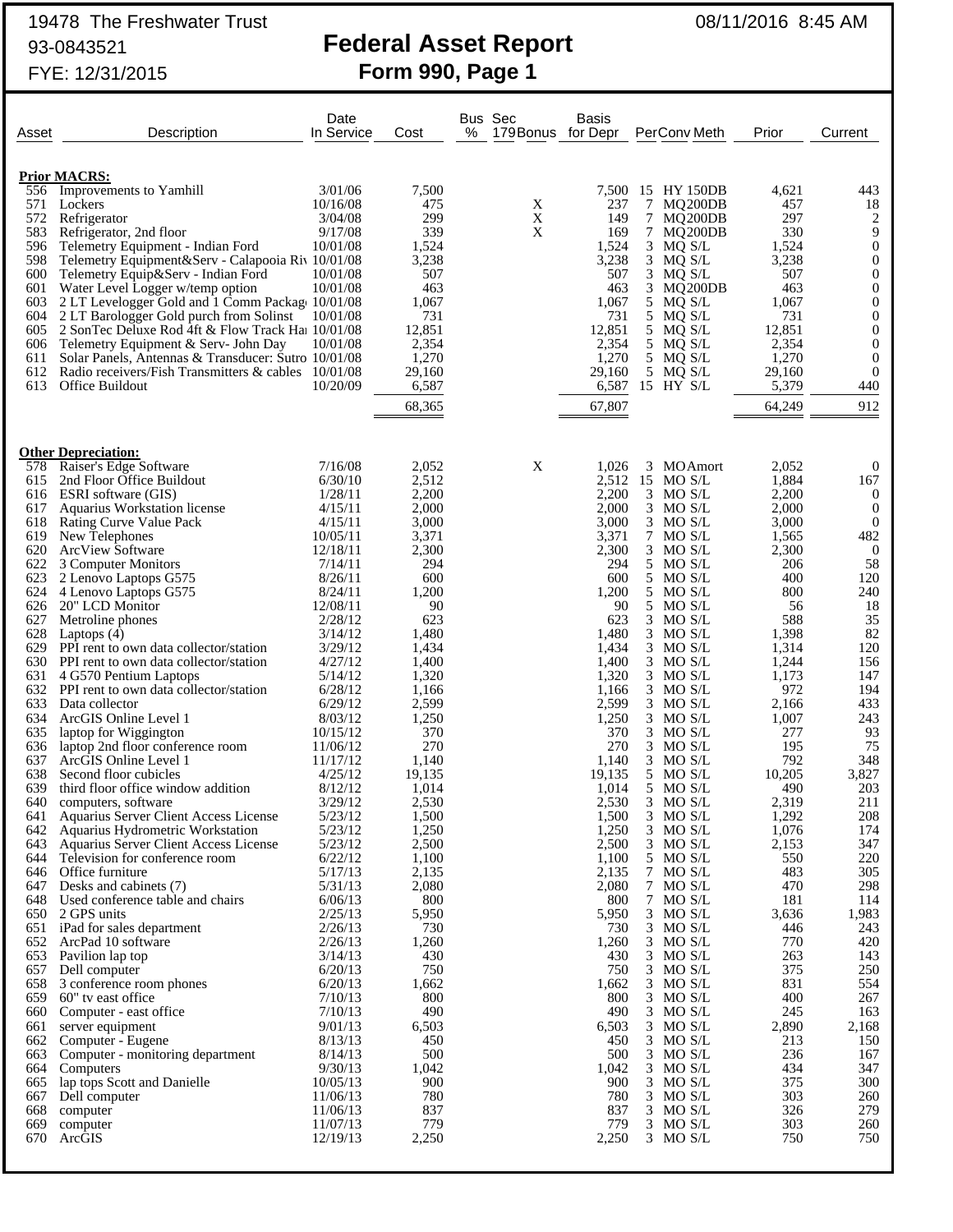# 19478 The Freshwater Trust 08/11/2016 8:45 AM

## 93-0843521 **Federal Asset Report** FYE: 12/31/2015 **Form 990, Page 1**

| Asset      |                                                                              | Date<br>In Service   | Cost            | % | Bus Sec<br>179 Bonus for Depr | <b>Basis</b>    | PerConv Meth             | Prior                            | Current              |
|------------|------------------------------------------------------------------------------|----------------------|-----------------|---|-------------------------------|-----------------|--------------------------|----------------------------------|----------------------|
|            | Description                                                                  |                      |                 |   |                               |                 |                          |                                  |                      |
| 671<br>672 | fiber optic cable<br>artwork                                                 | 6/03/13<br>1/30/14   | 2,580<br>1,200  |   |                               | 2,580<br>1,200  | $3$ MO S/L<br>7 MO S/L   | 1,362<br>157                     | 860<br>172           |
| 673        | Hardware warranty extension                                                  | 1/16/14              | 650             |   |                               | 650             | 5 MO S/L                 | 119                              | 130                  |
| 674        | Dell computer                                                                | 1/31/14              | 1,647           |   |                               | 1,647           | 5 MO S/L                 | 302                              | 329                  |
| 675        | Dell computer                                                                | 1/31/14              | 619             |   |                               | 619             | 5 MO S/L                 | 113                              | 124                  |
|            | 676 iPad - Streambank                                                        | 2/05/14              | 729             |   |                               | 729             | $3$ MO S/L               | 223                              | 243                  |
| 677        | 10 Monitors, 1 APC backup                                                    | 2/11/14              | 1,600           |   |                               | 1,600           | 5 MO S/L                 | 293                              | 320                  |
|            | 678 10 laptops (replacement for theft)<br>679 Dell Computer                  | 2/19/14<br>2/20/14   | 5,738<br>710    |   |                               | 5,738<br>710    | 5 MO S/L<br>5 MO S/L     | 956<br>118                       | 1,148<br>142         |
| 680        | Camera and memory card (Denis)                                               | 2/27/14              | 654             |   |                               | 654             | 5 MO S/L                 | 109                              | 131                  |
|            | 681 iPad Streambank                                                          | 3/08/14              | 599             |   |                               | 599             | $3$ MO S/L               | 166                              | 200                  |
|            | 682 iPad Streambank                                                          | 3/17/14              | 599             |   |                               | 599             | $3$ MO S/L               | 150                              | 199                  |
|            | 683 Dell computer                                                            | 4/12/14              | 779             |   |                               | 779             | 5 MO S/L                 | 117                              | 156                  |
|            | 684 Dell computer                                                            | 4/12/14              | 2,945           |   |                               | 2,945<br>1,870  | 5 MO S/L                 | 442<br>249                       | 589<br>374           |
| 685        | TV monitor, 5 computer monitors<br>686 iPad Streambank                       | 4/16/14<br>5/03/14   | 1,870<br>587    |   |                               | 587             | 5 MO S/L<br>$3$ MO S/L   | 130                              | 196                  |
|            | 687 iPad Streambank                                                          | 5/03/14              | 587             |   |                               | 587             | $3$ MO S/L               | 130                              | 196                  |
| 688        | 4 Computers for Flow Department                                              | 5/23/14              | 3,116           |   |                               | 3,116           | 5 MO S/L                 | 364                              | 623                  |
|            | 689 iPad Monitoring Rogue                                                    | 7/11/14              | 587             |   |                               | 587             | $3$ MO S/L               | 98                               | 196                  |
|            | 690 MS Office 2013 and MS Exchange server sc 8/05/14                         |                      | 1,596           |   |                               | 1,596           | $3$ MO S/L               | 222                              | 532                  |
|            | 691 Microsoft store computer Alan                                            | 10/08/14             | 1,736           |   |                               | 1,736           | 5 MO S/L                 | 87                               | 347                  |
| 693        | 692 ArcGIS Online Level 1<br>ArcGIS license and admin fee                    | 10/30/14<br>10/30/14 | 1,250<br>1,000  |   |                               | 1,250<br>1,000  | $3$ MO S/L<br>$3$ MO S/L | 69<br>56                         | 417<br>333           |
| 694        | Streambank Software                                                          | 1/01/14              | 1,025,407       |   |                               |                 | 1,025,407 10 MOAmort     | 102,541                          | 102,540              |
|            | 695 bike racks                                                               | 1/30/15              | 262             |   |                               | 262             | 7 MO S/L                 | $\theta$                         | 34                   |
| 696        | wire shelving                                                                | 2/11/15              | 605             |   |                               | 605             | 7 MO S/L                 | $\boldsymbol{0}$                 | 79                   |
| 697        | Boise office furniture                                                       | 2/24/15              | 5,830           |   |                               | 5,830           | 7 MO S/L                 | 0                                | 694                  |
| 698        | partitions Ashland office                                                    | 9/09/15              | 5,935           |   |                               | 5,935           | 7 MO S/L                 | 0                                | 283                  |
| 699<br>700 | Primozich computer<br>Dell computer for Aaron                                | 1/14/15<br>2/10/15   | 1,618<br>468    |   |                               | 1,618<br>468    | $3$ MO S/L<br>$3$ MO S/L | $\mathbf{0}$<br>0                | 539<br>143           |
| 701        | phones for Boise office                                                      | 3/24/15              | 1,334           |   |                               | 1,334           | 7 MO S/L                 | $\mathbf{0}$                     | 143                  |
| 702        | backup laptop                                                                | 3/25/15              | 499             |   |                               | 499             | $3$ MO S/L               | 0                                | 125                  |
|            | 703 Haley computer                                                           | 3/25/15              | 549             |   |                               | 549             | $3$ MO S/L               | 0                                | 137                  |
|            | 704 Boise office photos                                                      | 3/25/15              | 824             |   |                               | 824             | 7 MO S/L                 | 0                                | 88                   |
|            | 705 Website redevelopment costs                                              | 11/24/15             | 53,262          |   | X                             | 50,303          | 3 MO Amort               | 0                                | 2,959                |
|            | 706 Boise conf room computer and tv<br>707 GoPro camera and accessories      | 4/11/15<br>4/28/15   | 1,000<br>555    |   |                               | 1,000<br>555    | $3$ MO S/L<br>$3$ MO S/L | 0<br>0                           | 250<br>123           |
| 708        | 2012 Chevy Traverse                                                          | 5/08/15              | 19,425          |   |                               | 19,425          | 5 MO S/L                 | 0                                | 2,590                |
| 709        | Computer                                                                     | 6/19/15              | 920             |   |                               | 920             | $3$ MO S/L               | 0                                | 153                  |
| 710        | Subaru Forester                                                              | 7/06/15              | 15,362          |   |                               | 15,362          | 5 MO S/L                 | 0                                | 1,536                |
| 711        | Laptops for Kate and Jacquelyn                                               | 7/16/15              | 1,198           |   |                               | 1,198           | $3$ MO S/L               | 0                                | 166                  |
| 712        | Laptop for Meg                                                               | 7/21/15              | 549             |   |                               | 549             | $3$ MO S/L               | 0                                | 76                   |
| 713        | Laptops<br>714 Desktop computer                                              | 8/19/15<br>8/27/15   | 1,587<br>579    |   |                               | 1,587<br>579    | $3$ MO S/L<br>$3$ MO S/L | $\mathbf{0}$<br>$\boldsymbol{0}$ | 176<br>64            |
| 715        | Elliot desktop                                                               | 9/30/15              | 699             |   |                               | 699             | $3$ MO S/L               | 0                                | 58                   |
| 716        | Primozich iphone                                                             | 11/10/15             | 784             |   |                               | 784             | $3$ MO S/L               | 0                                | 44                   |
| 717        | Joe Whitworth Surface tablet                                                 | 11/30/15             | 1,149           |   |                               | 1,149           | $3$ MO S/L               | $\mathbf{0}$                     | 32                   |
| 718        | Art for 700 SW Taylor                                                        | 12/08/15             | 496             |   |                               | 496             | 7 MO S/L                 | 0                                | 6                    |
| 719        | Office furniture 700 SW Taylor                                               | 12/15/15             | 2,136           |   |                               | 2,136           | 7 MO S/L<br>3 MO S/L     | 0<br>0                           | 25<br>69             |
| 720<br>721 | TV for 700 SW Taylor<br>Smith CFI furniture                                  | 12/15/15<br>12/18/15 | 2,500<br>23,801 |   |                               | 2,500<br>23,801 | 7 MO S/L                 | 0                                | $\overline{0}$       |
| 722        | Office design 700 SW Taylor                                                  | 10/31/15             | 51,522          |   |                               | 51,522          | $10$ MO S/L              | 0                                | 859                  |
| 723        | Vintage furniture 700 SW Taylor                                              | 12/23/15             | 4,900           |   |                               | 4,900           | 7 MO S/L                 | 0                                | $\bf{0}$             |
| 724        | Office TimeSheet Software                                                    | 2/25/15              | 2,885           |   | X                             | 2,003           | 3 MOAmort                | 0                                | 882                  |
| 725        | Aquarious hydrometric workstation                                            | 5/20/15              | 2,250           |   |                               | 2,250           | 3 MO S/L                 | 0                                | 438                  |
| 726<br>727 | Desktop Brian<br>StreamBank monitoring application                           | 4/13/15<br>6/01/15   | 871<br>83,820   |   |                               | 871<br>83.820   | 3 MO S/L<br>$0 - Memo$   | 0<br>0                           | 218<br>$\bf{0}$      |
| 728        | Path Construction                                                            | 12/01/15             | 108,762         |   |                               | 108,762         | 10 MO S/L                | 0                                | 906                  |
|            |                                                                              |                      |                 |   |                               |                 |                          |                                  |                      |
|            | <b>Total Other Depreciation</b>                                              |                      | 1,550,549       |   |                               | 1,545,682       |                          | 168,177                          | 142,014              |
|            | <b>Total ACRS and Other Depreciation</b>                                     |                      | 1,550,549       |   |                               | 1,545,682       |                          | 168,177                          | 142,014              |
|            |                                                                              |                      |                 |   |                               |                 |                          |                                  |                      |
|            | <b>Grand Totals</b>                                                          |                      | 1,618,914       |   |                               | 1,613,489       |                          | 232,426                          | 142,926              |
|            | <b>Less: Dispositions and Transfers</b><br><b>Less: Start-up/Org Expense</b> |                      | 0<br>0          |   |                               | 0<br>0          |                          | 0<br>0                           | $\theta$<br>$\theta$ |
|            |                                                                              |                      |                 |   |                               |                 |                          |                                  |                      |
|            | <b>Net Grand Totals</b>                                                      |                      | 1,618,914       |   |                               | 1,613,489       |                          | 232,426                          | 142,926              |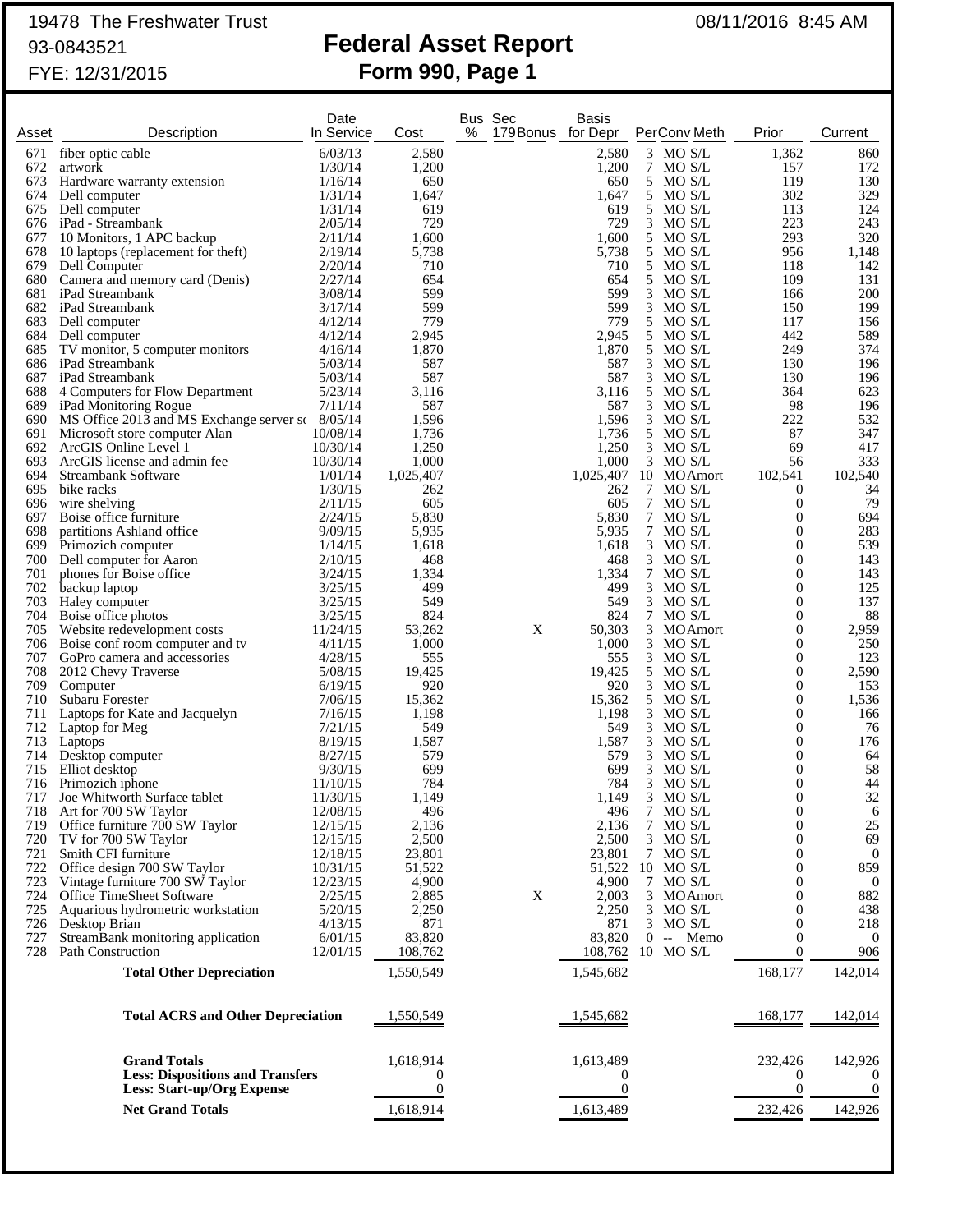## 19478 The Freshwater Trust 08/11/2016 8:45 AM 93-0843521 **OR Asset Report**

# FYE: 12/31/2015 **Form 990, Page 1**

| Asset      | Description                                                            | Date<br>In Service   | Cost            | <b>Basis</b><br>for Depr | <b>OR</b><br>Prior | <b>OR</b><br>Current | Federal<br>Current               | Difference<br>Fed - OR               |
|------------|------------------------------------------------------------------------|----------------------|-----------------|--------------------------|--------------------|----------------------|----------------------------------|--------------------------------------|
|            | <b>Prior MACRS:</b>                                                    |                      |                 |                          |                    |                      |                                  |                                      |
| 556        | Improvements to Yamhill                                                | 3/01/06              | 7,500           | 7,500                    | 4,621              | 443                  | 443                              | $\mathbf{0}$                         |
| 571        | Lockers                                                                | 10/16/08             | 475             | 237                      | 457                | 18                   | 18                               | 0                                    |
| 572        | Refrigerator                                                           | 3/04/08              | 299             | 149                      | 297                | 2                    | 2                                | 0                                    |
| 583        | Refrigerator, 2nd floor                                                | 9/17/08              | 339             | 169                      | 330                | 9                    | 9                                | 0                                    |
| 596        | Telemetry Equipment - Indian Ford                                      | 10/01/08             | 1,524           | 1,524                    | 1,524              | $\theta$             | $\overline{0}$                   | 0                                    |
| 598        | Telemetry Equipment&Serv - Calapooia Riv 10/01/08                      |                      | 3,238           | 3,238                    | 3,238              | $\theta$             | $\overline{0}$                   | 0                                    |
| 600<br>601 | Telemetry Equip&Serv - Indian Ford<br>Water Level Logger w/temp option | 10/01/08<br>10/01/08 | 507<br>463      | 507<br>463               | 507<br>463         | $\theta$<br>$\theta$ | $\overline{0}$<br>$\overline{0}$ | 0<br>0                               |
| 603        | 2 LT Levelogger Gold and 1 Comm Package 10/01/08                       |                      | 1,067           | 1,067                    | 1,067              | $\theta$             | $\overline{0}$                   | 0                                    |
| 604        | 2 LT Barologger Gold purch from Solinst                                | 10/01/08             | 731             | 731                      | 731                | $\theta$             | $\overline{0}$                   | 0                                    |
| 605        | 2 SonTec Deluxe Rod 4ft & Flow Track Haj 10/01/08                      |                      | 12,851          | 12,851                   | 12,851             | $\theta$             | $\overline{0}$                   | 0                                    |
| 606        | Telemetry Equipment & Serv- John Day                                   | 10/01/08             | 2,354           | 2,354                    | 2,354              | $\theta$             | $\overline{0}$                   | $\overline{0}$                       |
| 611        | Solar Panels, Antennas & Transducer: Sutro 10/01/08                    |                      | 1,270           | 1,270                    | 1,270              | $\theta$             | $\overline{0}$                   | 0                                    |
| 612        | Radio receivers/Fish Transmitters & cables 10/01/08                    |                      | 29,160          | 29,160                   | 29,160             | $\Omega$             | $\mathbf{0}$                     | $\overline{0}$                       |
| 613<br>622 | Office Buildout                                                        | 10/20/09<br>7/14/11  | 6,587<br>294    | 6,587<br>294             | 2,415<br>240       | 439<br>33            | 440<br>58                        | 1<br>25                              |
| 623        | 3 Computer Monitors<br>2 Lenovo Laptops G575                           | 8/26/11              | 600             | 600                      | 490                | 68                   | 120                              | 52                                   |
| 624        | 4 Lenovo Laptops G575                                                  | 8/24/11              | 1,200           | 1,200                    | 980                | 135                  | 240                              | 105                                  |
| 626        | 20" LCD Monitor                                                        | 12/08/11             | 90              | 90                       | 72                 | 9                    | 18                               | 9                                    |
|            |                                                                        |                      | 70,549          | 69,991                   | 63,067             | 1,156                | 1,348                            | 192                                  |
|            |                                                                        |                      |                 |                          |                    |                      |                                  |                                      |
|            | <b>Other Depreciation:</b>                                             |                      |                 |                          |                    |                      |                                  |                                      |
| 578        | Raiser's Edge Software                                                 | 7/16/08              | 2,052           | 1,026                    | 2,052              | $\theta$             | $\mathbf{0}$                     | $\mathbf{0}$                         |
| 615        | 2nd Floor Office Buildout                                              | 6/30/10              | 2,512           | 2,512                    | 753                | 168                  | 167                              | -1                                   |
| 617        | 616 ESRI software (GIS)<br>Aquarius Workstation license                | 1/28/11<br>4/15/11   | 2,200<br>2,000  | 2,200<br>2,000           | 2,200<br>2,000     | $\theta$<br>$\theta$ | $\mathbf{0}$<br>$\boldsymbol{0}$ | $\boldsymbol{0}$<br>$\boldsymbol{0}$ |
| 618        | <b>Rating Curve Value Pack</b>                                         | 4/15/11              | 3,000           | 3,000                    | 3,000              | $\Omega$             | $\mathbf{0}$                     | 0                                    |
| 619        | New Telephones                                                         | 10/05/11             | 3,371           | 3,371                    | 1,565              | 482                  | 482                              | 0                                    |
| 620        | <b>ArcView Software</b>                                                | 12/18/11             | 2,300           | 2,300                    | 2,300              | $\theta$             | $\theta$                         | 0                                    |
| 627        | Metroline phones                                                       | 2/28/12              | 623             | 623                      | 588                | 35                   | 35                               | 0                                    |
| 628        | Laptops $(4)$                                                          | 3/14/12              | 1,480           | 1,480                    | 1,398              | 82                   | 82                               | 0                                    |
| 629        | PPI rent to own data collector/station                                 | 3/29/12              | 1,434           | 1,434                    | 1,314              | 120                  | 120                              | 0                                    |
| 631        | 630 PPI rent to own data collector/station<br>4 G570 Pentium Laptops   | 4/27/12<br>5/14/12   | 1,400<br>1,320  | 1,400<br>1,320           | 1,244<br>1,173     | 156<br>147           | 156<br>147                       | 0<br>0                               |
|            | 632 PPI rent to own data collector/station                             | 6/28/12              | 1,166           | 1,166                    | 972                | 194                  | 194                              | 0                                    |
| 633        | Data collector                                                         | 6/29/12              | 2,599           | 2,599                    | 2,166              | 433                  | 433                              | 0                                    |
| 634        | ArcGIS Online Level 1                                                  | 8/03/12              | 1,250           | 1,250                    | 1,007              | 243                  | 243                              | 0                                    |
| 635        | laptop for Wiggington                                                  | 10/15/12             | 370             | 370                      | 277                | 93                   | 93                               | 0                                    |
| 636        | laptop 2nd floor conference room                                       | 11/06/12             | 270             | 270                      | 195                | 75                   | 75                               | 0                                    |
| 637        | ArcGIS Online Level 1                                                  | 11/17/12             | 1,140           | 1,140                    | 792                | 348                  | 348                              | 0                                    |
| 638<br>639 | Second floor cubicles<br>third floor office window addition            | 4/25/12<br>8/12/12   | 19,135<br>1,014 | 19,135<br>1,014          | 10,205<br>490      | 3,827<br>203         | 3,827<br>203                     | 0<br>0                               |
| 640        | computers, software                                                    | 3/29/12              | 2,530           | 2,530                    | 2,319              | 211                  | 211                              | 0                                    |
| 641        | Aquarius Server Client Access License                                  | 5/23/12              | 1,500           | 1,500                    | 1,292              | 208                  | 208                              | $\boldsymbol{0}$                     |
| 642        | Aquarius Hydrometric Workstation                                       | 5/23/12              | 1,250           | 1,250                    | 1,076              | 174                  | 174                              | 0                                    |
| 643        | Aquarius Server Client Access License                                  | 5/23/12              | 2,500           | 2,500                    | 2,153              | 347                  | 347                              | 0                                    |
| 644        | Television for conference room                                         | 6/22/12              | 1,100           | 1,100                    | 550                | 220                  | 220                              | 0                                    |
|            | 646 Office furniture                                                   | 5/17/13              | 2,135           | 2,135                    | 483                | 305                  | 305                              | 0                                    |
| 647<br>648 | Desks and cabinets (7)<br>Used conference table and chairs             | 5/31/13<br>6/06/13   | 2,080<br>800    | 2,080<br>800             | 470<br>181         | 298<br>114           | 298<br>114                       | $\overline{0}$<br>0                  |
|            | 650 2 GPS units                                                        | 2/25/13              | 5,950           | 5,950                    | 3,636              | 1,983                | 1,983                            | $\overline{0}$                       |
|            | 651 iPad for sales department                                          | 2/26/13              | 730             | 730                      | 446                | 243                  | 243                              | 0                                    |
| 652        | ArcPad 10 software                                                     | 2/26/13              | 1,260           | 1,260                    | 770                | 420                  | 420                              | $\overline{0}$                       |
| 653        | Pavilion lap top                                                       | 3/14/13              | 430             | 430                      | 263                | 143                  | 143                              | $\boldsymbol{0}$                     |
|            | 657 Dell computer                                                      | 6/20/13              | 750             | 750                      | 375                | 250                  | 250                              | $\overline{0}$                       |
| 658        | 3 conference room phones                                               | 6/20/13              | 1,662           | 1,662                    | 831                | 554                  | 554                              | 0                                    |
| 659<br>660 | 60" tv east office<br>Computer - east office                           | 7/10/13<br>7/10/13   | 800<br>490      | 800<br>490               | 400<br>245         | 267<br>163           | 267<br>163                       | $\overline{0}$<br>$\boldsymbol{0}$   |
| 661        | server equipment                                                       | 9/01/13              | 6,503           | 6,503                    | 2,890              | 2,168                | 2,168                            | $\overline{0}$                       |
| 662        | Computer - Eugene                                                      | 8/13/13              | 450             | 450                      | 213                | 150                  | 150                              | 0                                    |
| 663        | Computer - monitoring department                                       | 8/14/13              | 500             | 500                      | 236                | 167                  | 167                              | $\overline{0}$                       |
| 664        | Computers                                                              | 9/30/13              | 1,042           | 1,042                    | 434                | 347                  | 347                              | 0                                    |
| 665        | lap tops Scott and Danielle                                            | 10/05/13             | 900             | 900                      | 375                | 300                  | 300                              | $\overline{0}$                       |
| 667        | Dell computer                                                          | 11/06/13             | 780             | 780                      | 303                | 260                  | 260                              | $\boldsymbol{0}$                     |
| 668<br>669 | computer<br>computer                                                   | 11/06/13<br>11/07/13 | 837<br>779      | 837<br>779               | 326<br>303         | 279<br>260           | 279<br>260                       | $\theta$<br>$\boldsymbol{0}$         |
| 670        | ArcGIS                                                                 | 12/19/13             | 2,250           | 2,250                    | 750                | 750                  | 750                              | $\theta$                             |
|            |                                                                        |                      |                 |                          |                    |                      |                                  |                                      |
|            |                                                                        |                      |                 |                          |                    |                      |                                  |                                      |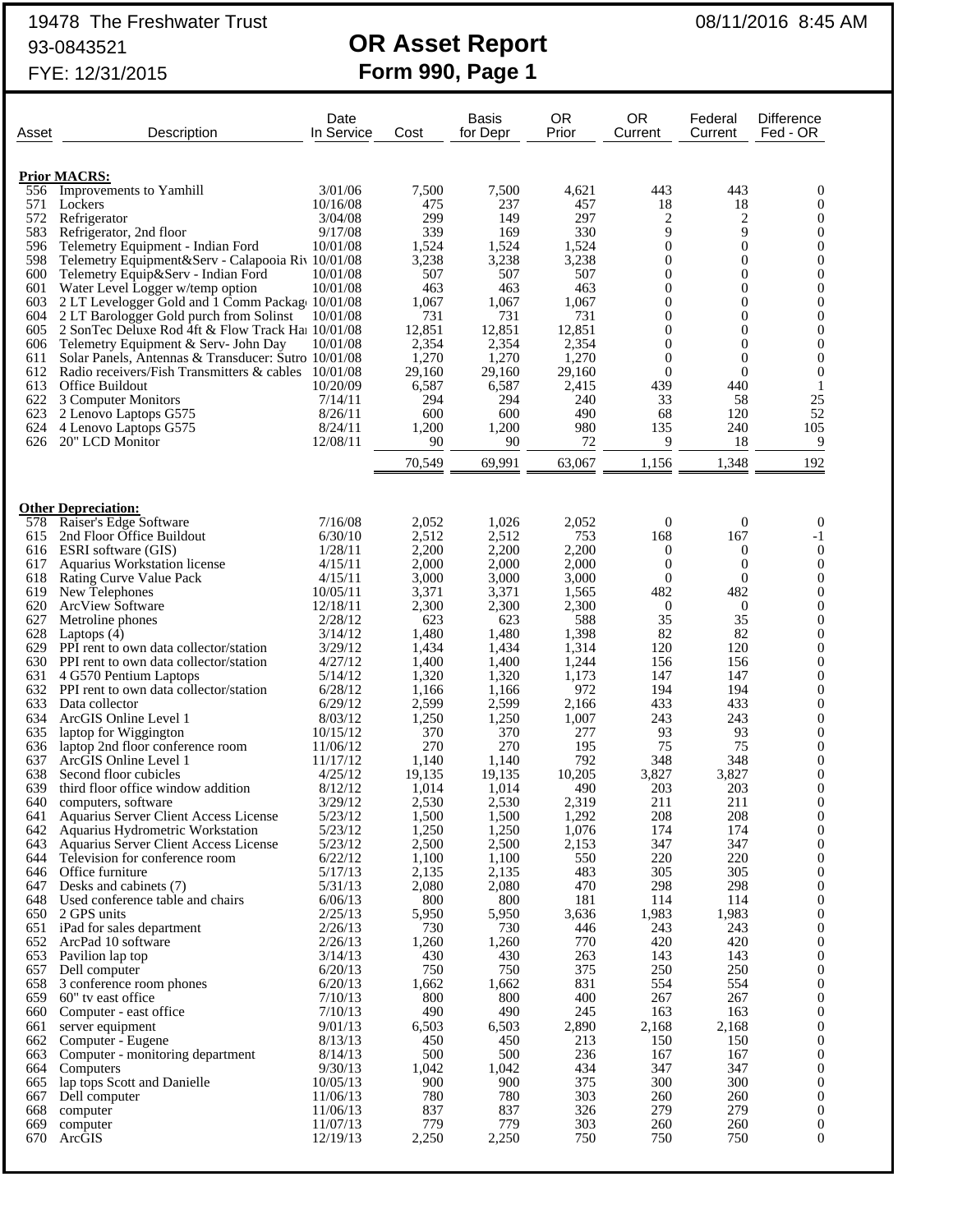## 19478 The Freshwater Trust 08/11/2016 8:45 AM 93-0843521 **OR Asset Report**

# FYE: 12/31/2015 **Form 990, Page 1**

| Asset      | Description                                            | Date<br>In Service   | Cost             | <b>Basis</b><br>for Depr | <b>OR</b><br>Prior                   | <b>OR</b><br>Current | Federal<br>Current | <b>Difference</b><br>Fed - OR    |
|------------|--------------------------------------------------------|----------------------|------------------|--------------------------|--------------------------------------|----------------------|--------------------|----------------------------------|
| 671        | fiber optic cable                                      | 6/03/13              | 2,580            | 2,580                    | 1,362                                | 860                  | 860                | $\boldsymbol{0}$                 |
| 672        | artwork                                                | 1/30/14              | 1,200            | 1,200                    | 157                                  | 172                  | 172                | $\boldsymbol{0}$                 |
| 673        | Hardware warranty extension                            | 1/16/14              | 650              | 650                      | 119                                  | 130                  | 130                | 0                                |
| 674        | Dell computer<br>675 Dell computer                     | 1/31/14              | 1,647<br>619     | 1,647<br>619             | 302<br>113                           | 329<br>124           | 329<br>124         | $\overline{0}$<br>0              |
|            | 676 iPad - Streambank                                  | 1/31/14<br>2/05/14   | 729              | 729                      | 223                                  | 243                  | 243                | $\overline{0}$                   |
| 677        | 10 Monitors, 1 APC backup                              | 2/11/14              | 1,600            | 1,600                    | 293                                  | 320                  | 320                | 0                                |
| 678        | 10 laptops (replacement for theft)                     | 2/19/14              | 5,738            | 5,738                    | 956                                  | 1,148                | 1,148              | $\overline{0}$                   |
|            | 679 Dell Computer                                      | 2/20/14              | 710              | 710                      | 118                                  | 142                  | 142                | 0                                |
|            | 680 Camera and memory card (Denis)                     | 2/27/14              | 654              | 654                      | 109                                  | 131                  | 131                | $\overline{0}$                   |
|            | 681 iPad Streambank                                    | 3/08/14              | 599              | 599                      | 166                                  | 200                  | 200                | 0                                |
|            | 682 iPad Streambank                                    | 3/17/14              | 599              | 599                      | 150                                  | 199                  | 199                | 0                                |
| 684        | 683 Dell computer<br>Dell computer                     | 4/12/14<br>4/12/14   | 779<br>2,945     | 779<br>2,945             | 117<br>442                           | 156<br>589           | 156<br>589         | 0<br>$\overline{0}$              |
| 685        | TV monitor, 5 computer monitors                        | 4/16/14              | 1,870            | 1,870                    | 249                                  | 374                  | 374                | 0                                |
|            | 686 iPad Streambank                                    | 5/03/14              | 587              | 587                      | 130                                  | 196                  | 196                | $\overline{0}$                   |
|            | 687 iPad Streambank                                    | 5/03/14              | 587              | 587                      | 130                                  | 196                  | 196                | 0                                |
| 688        | 4 Computers for Flow Department                        | 5/23/14              | 3,116            | 3,116                    | 364                                  | 623                  | 623                | $\overline{0}$                   |
|            | 689 iPad Monitoring Rogue                              | 7/11/14              | 587              | 587                      | 98                                   | 196                  | 196                | 0                                |
|            | 690 MS Office 2013 and MS Exchange server sc 8/05/14   |                      | 1,596            | 1,596                    | 222                                  | 532                  | 532                | $\overline{0}$                   |
|            | 691 Microsoft store computer Alan                      | 10/08/14             | 1,736            | 1,736                    | 87                                   | 347                  | 347                | 0                                |
| 692<br>693 | ArcGIS Online Level 1<br>ArcGIS license and admin fee  | 10/30/14<br>10/30/14 | 1,250<br>1,000   | 1,250<br>1,000           | 69<br>56                             | 417<br>333           | 417<br>333         | $\theta$<br>$\theta$             |
| 694        | <b>Streambank Software</b>                             | 1/01/14              | $\boldsymbol{0}$ | $\mathbf{0}$             | $\boldsymbol{0}$                     | $\boldsymbol{0}$     | 102,540            | 102,540                          |
| 695        | bike racks                                             | 1/30/15              | 262              | 262                      | $\boldsymbol{0}$                     | 34                   | 34                 | $\mathbf 0$                      |
| 696        | wire shelving                                          | 2/11/15              | 605              | 605                      | $\boldsymbol{0}$                     | 79                   | 79                 | $\boldsymbol{0}$                 |
| 697        | Boise office furniture                                 | 2/24/15              | 5,830            | 5,830                    | $\boldsymbol{0}$                     | 694                  | 694                | 0                                |
| 698        | partitions Ashland office                              | 9/09/15              | 5,935            | 5,935                    | $\boldsymbol{0}$                     | 283                  | 283                | $\overline{0}$                   |
| 699        | Primozich computer                                     | 1/14/15              | 1,618            | 1,618                    | $\boldsymbol{0}$                     | 539                  | 539                | 0                                |
| 700        | Dell computer for Aaron                                | 2/10/15              | 468              | 468                      | $\boldsymbol{0}$                     | 143                  | 143                | $\overline{0}$                   |
| 701<br>702 | phones for Boise office                                | 3/24/15<br>3/25/15   | 1,334<br>499     | 1,334<br>499             | $\boldsymbol{0}$<br>$\boldsymbol{0}$ | 143<br>125           | 143<br>125         | 0<br>0                           |
| 703        | backup laptop<br>Haley computer                        | 3/25/15              | 549              | 549                      | $\boldsymbol{0}$                     | 137                  | 137                | 0                                |
| 704        | Boise office photos                                    | 3/25/15              | 824              | 824                      | 0                                    | 88                   | 88                 | 0                                |
| 705        | Website redevelopment costs                            | 11/24/15             | 53,262           | 50,303                   | 0                                    | 2,959                | 2,959              | 0                                |
|            | 706 Boise conf room computer and tv                    | 4/11/15              | 1,000            | 1,000                    | $\boldsymbol{0}$                     | 250                  | 250                | $\overline{0}$                   |
| 707        | GoPro camera and accessories                           | 4/28/15              | 555              | 555                      | 0                                    | 123                  | 123                | 0                                |
| 708        | 2012 Chevy Traverse                                    | 5/08/15              | 19,425           | 19,425                   | $\boldsymbol{0}$                     | 2,590                | 2,590              | $\overline{0}$                   |
| 709        | Computer                                               | 6/19/15              | 920              | 920                      | $\boldsymbol{0}$                     | 153                  | 153                | 0                                |
| 710<br>711 | Subaru Forester                                        | 7/06/15<br>7/16/15   | 15,362<br>1,198  | 15,362<br>1,198          | $\boldsymbol{0}$<br>$\boldsymbol{0}$ | 1,536<br>166         | 1,536<br>166       | 0<br>0                           |
| 712        | Laptops for Kate and Jacquelyn<br>Laptop for Meg       | 7/21/15              | 549              | 549                      | $\boldsymbol{0}$                     | 76                   | 76                 | $\overline{0}$                   |
| 713        | Laptops                                                | 8/19/15              | 1,587            | 1,587                    | $\boldsymbol{0}$                     | 176                  | 176                | 0                                |
| 714        | Desktop computer                                       | 8/27/15              | 579              | 579                      | $\boldsymbol{0}$                     | 64                   | 64                 | $\overline{0}$                   |
| 715        | Elliot desktop                                         | 9/30/15              | 699              | 699                      | $\boldsymbol{0}$                     | 58                   | 58                 | 0                                |
| 716        | Primozich iphone                                       | 11/10/15             | 784              | 784                      | $\boldsymbol{0}$                     | 44                   | 44                 | $\theta$                         |
| 717        | Joe Whitworth Surface tablet                           | 11/30/15             | 1,149            | 1,149                    | $\overline{0}$                       | 32                   | 32                 | $\theta$                         |
| 718        | Art for 700 SW Taylor                                  | 12/08/15             | 496              | 496                      | $\bf{0}$                             | 6<br>25              | 6                  | $\theta$                         |
| 719<br>720 | Office furniture 700 SW Taylor<br>TV for 700 SW Taylor | 12/15/15<br>12/15/15 | 2,136<br>2,500   | 2,136<br>2,500           | $\boldsymbol{0}$<br>0                | 69                   | 25<br>69           | $\boldsymbol{0}$<br>$\mathbf{0}$ |
| 721        | Smith CFI furniture                                    | 12/18/15             | 23,801           | 23,801                   | 0                                    | 0                    | $\boldsymbol{0}$   | 0                                |
| 722        | Office design 700 SW Taylor                            | 10/31/15             | 51,522           | 51,522                   | 0                                    | 859                  | 859                | $\overline{0}$                   |
| 723        | Vintage furniture 700 SW Taylor                        | 12/23/15             | 4,900            | 4,900                    | 0                                    | $\theta$             | $\theta$           | 0                                |
| 724        | <b>Office TimeSheet Software</b>                       | 2/25/15              | 2,885            | 2,003                    | 0                                    | 882                  | 882                | $\overline{0}$                   |
| 725        | Aquarious hydrometric workstation                      | 5/20/15              | 2,250            | 2,250                    | 0                                    | 438                  | 438                | 0                                |
| 726        | Desktop Brian                                          | 4/13/15              | 871              | 871                      | 0                                    | 218                  | 218                | 0                                |
| 727        | StreamBank monitoring application                      | 6/01/15              | 83,820           | 83,820                   | 0                                    | 0                    | 0<br>906           | $\boldsymbol{0}$<br>$\theta$     |
| 728        | <b>Path Construction</b>                               | 12/01/15             | 108,762          | 108,762                  | 0                                    | 906                  |                    |                                  |
|            | <b>Total Other Depreciation</b>                        |                      | 522,958          | 518,091                  | 63,043                               | 39,039               | 141,578            | 102,539                          |
|            | <b>Total ACRS and Other Depreciation</b>               |                      | 522,958          | 518,091                  | 63,043                               | 39,039               | 141,578            | 102,539                          |
|            | <b>Grand Totals</b>                                    |                      | 593,507          | 588,082                  | 126,110                              | 40,195               | 142,926            | 102,731                          |
|            | <b>Less: Dispositions</b>                              |                      | 0                | $\boldsymbol{0}$         | 0                                    | $\bf{0}$             | 0                  | $\theta$                         |
|            | Less: Start-up/Org Expense                             |                      | $\mathbf{0}$     | $\mathbf{0}$             | 0                                    | $\mathbf{0}$         | $\mathbf{0}$       | $\overline{0}$                   |
|            | <b>Net Grand Totals</b>                                |                      | 593,507          | 588,082                  | 126,110                              | 40,195               | 142,926            | 102,731                          |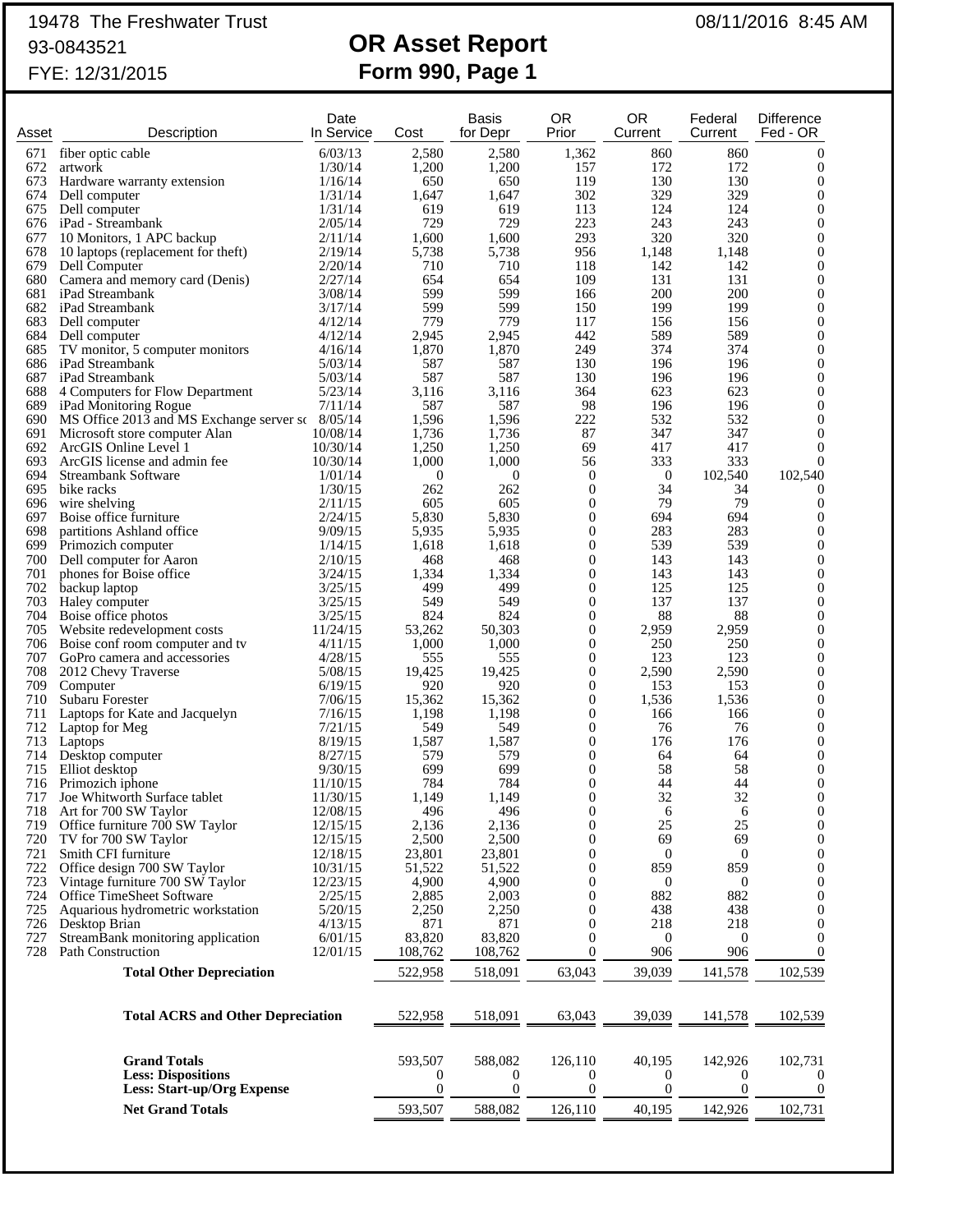## 93-0843521 **Bonus Depreciation Report**

| Asset | <b>Property Description</b>        | Date In<br>Service | Tax<br>Cost | Bus<br>Pct | Tax Sec<br>179 Exp | Current<br><b>Bonus</b> | Prior<br><b>Bonus</b> | Tax - Basis<br>for Depr |
|-------|------------------------------------|--------------------|-------------|------------|--------------------|-------------------------|-----------------------|-------------------------|
|       | <b>Activity: Form 990, Page 1</b>  |                    |             |            |                    |                         |                       |                         |
| 578   | Raiser's Edge Software             | 7/16/08            | 2,052       |            | $\overline{0}$     | $\Omega$                | 1,026                 | 1,026                   |
| 705   | Website redevelopment costs        | 11/24/15           | 53,262      |            |                    | 2,959                   |                       | 50,303                  |
| 724   | Office TimeSheet Software          | 2/25/15            | 2,885       |            |                    | 882                     |                       | 2,003                   |
| 638   | Second floor cubicles              | 4/25/12            | 19,135      |            |                    | $\theta$                | 0                     | 19,135                  |
| 639   | third floor office window addition | 8/12/12            | 1,014       |            |                    | $\Omega$                |                       | 1,014                   |
| 571   | Lockers                            | 10/16/08           | 475         |            |                    | $\theta$                | 238                   | 237                     |
|       | 572 Refrigerator                   | 3/04/08            | 299         |            |                    | $\theta$                | 150                   | 149                     |
| 583   | Refrigerator, 2nd floor            | 9/17/08            | 339         |            |                    |                         | 170                   | 169                     |
|       |                                    | Form 990, Page 1   | 79,461      |            |                    | 3,841                   | 1,584                 | 74,036                  |
|       |                                    |                    |             |            |                    |                         |                       |                         |
|       |                                    | <b>Grand Total</b> | 79,461      |            |                    | 3,841                   | 1,584                 | 74,036                  |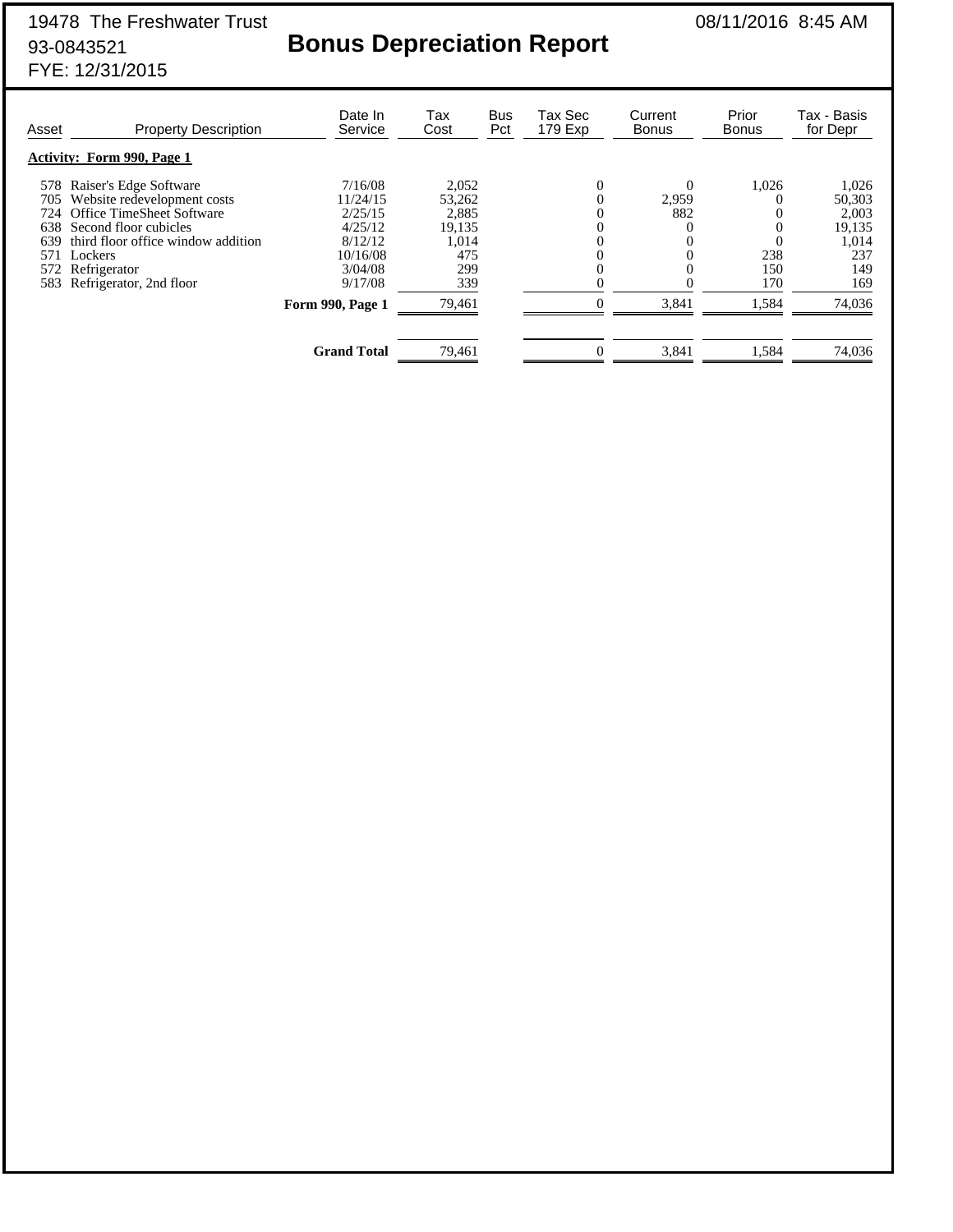| 19478 The Freshwater Trust |                                                           | 08/11/2016 8:45 AM             |     |                                    |  |
|----------------------------|-----------------------------------------------------------|--------------------------------|-----|------------------------------------|--|
| 93-0843521                 | <b>Depreciation Adjustment Report</b>                     |                                |     |                                    |  |
| FYE: 12/31/2015            |                                                           | <b>All Business Activities</b> |     |                                    |  |
|                            |                                                           |                                |     |                                    |  |
|                            |                                                           |                                |     | AMT<br>Adjustments/<br>Preferences |  |
| Unit Asset<br>Form         | Description                                               | Tax                            | AMT |                                    |  |
|                            | There are no assets that meet the criteria of this report |                                |     |                                    |  |
|                            |                                                           |                                |     |                                    |  |
|                            |                                                           |                                |     |                                    |  |
|                            |                                                           |                                |     |                                    |  |
|                            |                                                           |                                |     |                                    |  |
|                            |                                                           |                                |     |                                    |  |
|                            |                                                           |                                |     |                                    |  |
|                            |                                                           |                                |     |                                    |  |
|                            |                                                           |                                |     |                                    |  |
|                            |                                                           |                                |     |                                    |  |
|                            |                                                           |                                |     |                                    |  |
|                            |                                                           |                                |     |                                    |  |
|                            |                                                           |                                |     |                                    |  |
|                            |                                                           |                                |     |                                    |  |
|                            |                                                           |                                |     |                                    |  |
|                            |                                                           |                                |     |                                    |  |
|                            |                                                           |                                |     |                                    |  |
|                            |                                                           |                                |     |                                    |  |
|                            |                                                           |                                |     |                                    |  |
|                            |                                                           |                                |     |                                    |  |
|                            |                                                           |                                |     |                                    |  |
|                            |                                                           |                                |     |                                    |  |
|                            |                                                           |                                |     |                                    |  |
|                            |                                                           |                                |     |                                    |  |
|                            |                                                           |                                |     |                                    |  |
|                            |                                                           |                                |     |                                    |  |
|                            |                                                           |                                |     |                                    |  |
|                            |                                                           |                                |     |                                    |  |
|                            |                                                           |                                |     |                                    |  |
|                            |                                                           |                                |     |                                    |  |
|                            |                                                           |                                |     |                                    |  |
|                            |                                                           |                                |     |                                    |  |
|                            |                                                           |                                |     |                                    |  |
|                            |                                                           |                                |     |                                    |  |
|                            |                                                           |                                |     |                                    |  |
|                            |                                                           |                                |     |                                    |  |
|                            |                                                           |                                |     |                                    |  |
|                            |                                                           |                                |     |                                    |  |
|                            |                                                           |                                |     |                                    |  |
|                            |                                                           |                                |     |                                    |  |
|                            |                                                           |                                |     |                                    |  |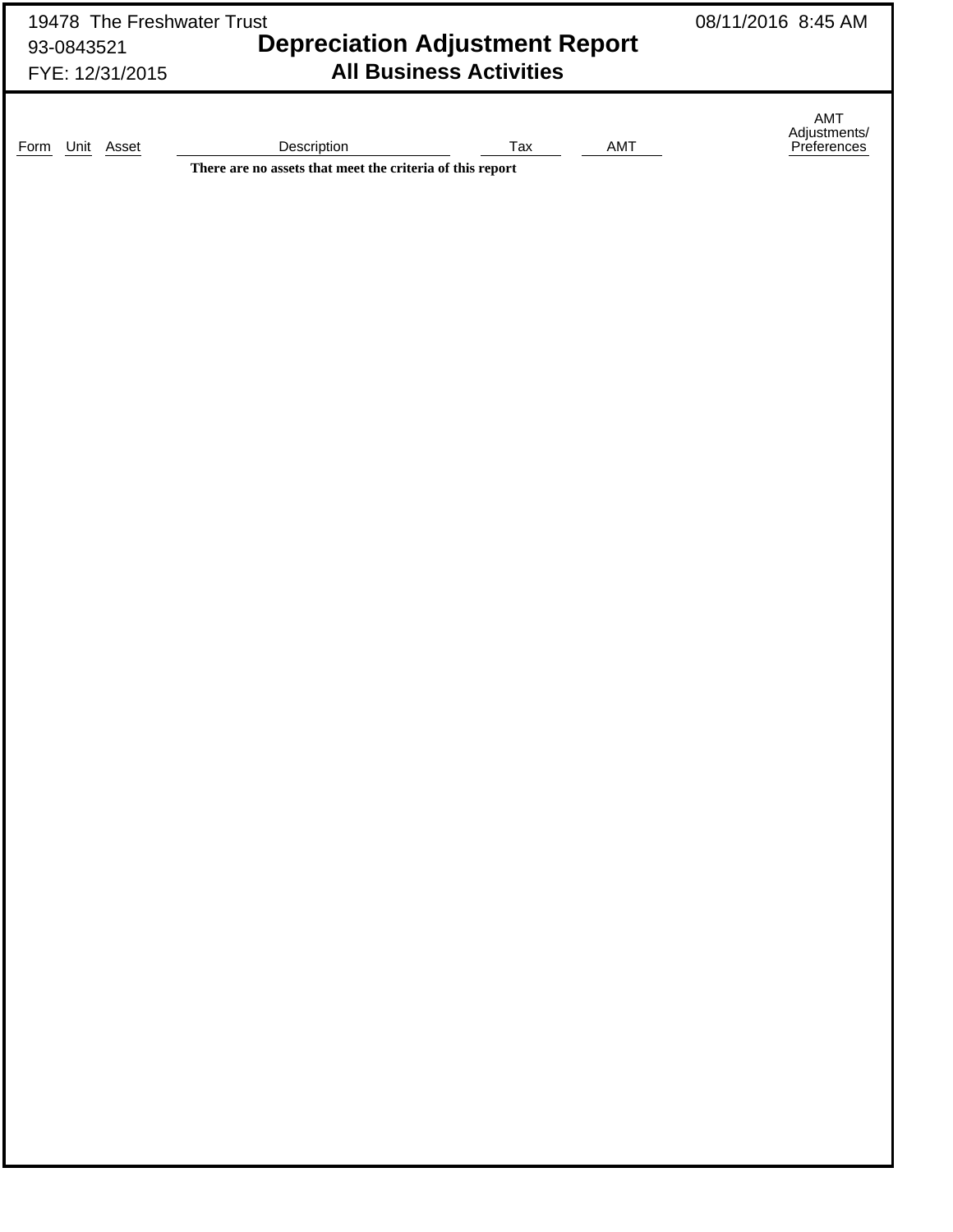## 19478 The Freshwater Trust 08/11/2016 8:45 AM 93-0843521 **Future Depreciation Report FYE: 12/31/16**

FYE: 12/31/2015 **Form 990, Page 1**

| Asset                                                                                                                                                                                     | Description                                                                                                                                                                                                                                                                                                                                                                                                                                                                                                                                                                                                                                                                                                                                                                            | Date In<br>Service                                                                                                                                                                                                                                                                                          | Cost                                                                                                                                                                                                                                | Tax                                                                                                                                                                                                                   | AMT                                                                                                                                                                                                                                                                                                                                                                                                                                                                                                                                              |
|-------------------------------------------------------------------------------------------------------------------------------------------------------------------------------------------|----------------------------------------------------------------------------------------------------------------------------------------------------------------------------------------------------------------------------------------------------------------------------------------------------------------------------------------------------------------------------------------------------------------------------------------------------------------------------------------------------------------------------------------------------------------------------------------------------------------------------------------------------------------------------------------------------------------------------------------------------------------------------------------|-------------------------------------------------------------------------------------------------------------------------------------------------------------------------------------------------------------------------------------------------------------------------------------------------------------|-------------------------------------------------------------------------------------------------------------------------------------------------------------------------------------------------------------------------------------|-----------------------------------------------------------------------------------------------------------------------------------------------------------------------------------------------------------------------|--------------------------------------------------------------------------------------------------------------------------------------------------------------------------------------------------------------------------------------------------------------------------------------------------------------------------------------------------------------------------------------------------------------------------------------------------------------------------------------------------------------------------------------------------|
|                                                                                                                                                                                           | <b>Prior MACRS:</b>                                                                                                                                                                                                                                                                                                                                                                                                                                                                                                                                                                                                                                                                                                                                                                    |                                                                                                                                                                                                                                                                                                             |                                                                                                                                                                                                                                     |                                                                                                                                                                                                                       |                                                                                                                                                                                                                                                                                                                                                                                                                                                                                                                                                  |
| 556<br>571<br>572<br>583<br>596<br>598<br>600<br>601<br>603<br>604<br>605<br>606<br>611<br>612<br>613                                                                                     | Improvements to Yamhill<br>Lockers<br>Refrigerator<br>Refrigerator, 2nd floor<br>Telemetry Equipment - Indian Ford<br>Telemetry Equipment&Serv - Calapooia River<br>Telemetry Equip&Serv - Indian Ford<br>Water Level Logger w/temp option<br>2 LT Levelogger Gold and 1 Comm Package<br>2 LT Barologger Gold purch from Solinst<br>2 SonTec Deluxe Rod 4ft & Flow Track Hand H<br>Telemetry Equipment & Serv- John Day<br>Solar Panels, Antennas & Transducer: Sutron<br>Radio receivers/Fish Transmitters & cables<br>Office Buildout                                                                                                                                                                                                                                                | 3/01/06<br>10/16/08<br>3/04/08<br>9/17/08<br>10/01/08<br>10/01/08<br>10/01/08<br>10/01/08<br>10/01/08<br>10/01/08<br>10/01/08<br>10/01/08<br>10/01/08<br>10/01/08<br>10/20/09                                                                                                                               | 7,500<br>475<br>299<br>339<br>1,524<br>3,238<br>507<br>463<br>1,067<br>731<br>12,851<br>2,354<br>1,270<br>29,160<br>6,587<br>68,365                                                                                                 | 443<br>0<br>0<br>$\overline{0}$<br>0<br>0<br>0<br>$\overline{0}$<br>0<br>0<br>0<br>$\overline{0}$<br>0<br>$\theta$<br>439<br>882                                                                                      | $\boldsymbol{0}$<br>$\mathbf{0}$<br>$\boldsymbol{0}$<br>$\boldsymbol{0}$<br>$\boldsymbol{0}$<br>$\boldsymbol{0}$<br>$\boldsymbol{0}$<br>$\boldsymbol{0}$<br>$\boldsymbol{0}$<br>$\boldsymbol{0}$<br>$\boldsymbol{0}$<br>$\boldsymbol{0}$<br>$\boldsymbol{0}$<br>$\boldsymbol{0}$<br>$\boldsymbol{0}$<br>$\mathbf{0}$                                                                                                                                                                                                                             |
|                                                                                                                                                                                           | <b>Other Depreciation:</b>                                                                                                                                                                                                                                                                                                                                                                                                                                                                                                                                                                                                                                                                                                                                                             |                                                                                                                                                                                                                                                                                                             |                                                                                                                                                                                                                                     |                                                                                                                                                                                                                       |                                                                                                                                                                                                                                                                                                                                                                                                                                                                                                                                                  |
| 578<br>615<br>616<br>617<br>618<br>619<br>620<br>622<br>623<br>624<br>626<br>627<br>628<br>629<br>630<br>631<br>632<br>633<br>634<br>635<br>636<br>637<br>638<br>639<br>640<br>641<br>642 | Raiser's Edge Software<br>2nd Floor Office Buildout<br><b>ESRI</b> software (GIS)<br>Aquarius Workstation license<br>Rating Curve Value Pack<br>New Telephones<br><b>ArcView Software</b><br>3 Computer Monitors<br>2 Lenovo Laptops G575<br>4 Lenovo Laptops G575<br>20" LCD Monitor<br>Metroline phones<br>Laptops $(4)$<br>PPI rent to own data collector/station<br>PPI rent to own data collector/station<br>4 G570 Pentium Laptops<br>PPI rent to own data collector/station<br>Data collector<br>ArcGIS Online Level 1<br>laptop for Wiggington<br>laptop 2nd floor conference room<br>ArcGIS Online Level 1<br>Second floor cubicles<br>third floor office window addition<br>computers, software<br>Aquarius Server Client Access License<br>Aquarius Hydrometric Workstation | 7/16/08<br>6/30/10<br>1/28/11<br>4/15/11<br>4/15/11<br>10/05/11<br>12/18/11<br>7/14/11<br>8/26/11<br>8/24/11<br>12/08/11<br>2/28/12<br>3/14/12<br>3/29/12<br>4/27/12<br>5/14/12<br>6/28/12<br>6/29/12<br>8/03/12<br>10/15/12<br>11/06/12<br>11/17/12<br>4/25/12<br>8/12/12<br>3/29/12<br>5/23/12<br>5/23/12 | 2,052<br>2,512<br>2,200<br>2,000<br>3,000<br>3,371<br>2,300<br>294<br>600<br>1,200<br>90<br>623<br>1,480<br>1,434<br>1,400<br>1,320<br>1,166<br>2,599<br>1,250<br>370<br>270<br>1,140<br>19,135<br>1,014<br>2,530<br>1,500<br>1,250 | 0<br>167<br>0<br>$\boldsymbol{0}$<br>$\boldsymbol{0}$<br>481<br>0<br>30<br>80<br>160<br>16<br>0<br>0<br>0<br>0<br>0<br>0<br>0<br>0<br>$\boldsymbol{0}$<br>0<br>$\theta$<br>3,827<br>203<br>0<br>$\boldsymbol{0}$<br>0 | $\boldsymbol{0}$<br>$\boldsymbol{0}$<br>$\boldsymbol{0}$<br>$\boldsymbol{0}$<br>$\boldsymbol{0}$<br>$\boldsymbol{0}$<br>$\boldsymbol{0}$<br>$\boldsymbol{0}$<br>$\boldsymbol{0}$<br>$\boldsymbol{0}$<br>$\boldsymbol{0}$<br>$\boldsymbol{0}$<br>$\boldsymbol{0}$<br>$\boldsymbol{0}$<br>$\boldsymbol{0}$<br>$\boldsymbol{0}$<br>$\boldsymbol{0}$<br>$\boldsymbol{0}$<br>$\boldsymbol{0}$<br>$\boldsymbol{0}$<br>$\boldsymbol{0}$<br>$\mathbf{0}$<br>$\mathbf{0}$<br>$\boldsymbol{0}$<br>$\boldsymbol{0}$<br>$\boldsymbol{0}$<br>$\boldsymbol{0}$ |
| 643<br>644<br>646<br>647<br>648<br>650<br>651<br>652<br>653<br>657<br>658<br>659<br>660<br>661<br>662<br>663<br>664<br>665<br>667                                                         | Aquarius Server Client Access License<br>Television for conference room<br>Office furniture<br>Desks and cabinets (7)<br>Used conference table and chairs<br>2 GPS units<br>iPad for sales department<br>ArcPad 10 software<br>Pavilion lap top<br>Dell computer<br>3 conference room phones<br>60" tv east office<br>Computer - east office<br>server equipment<br>Computer - Eugene<br>Computer - monitoring department<br>Computers<br>lap tops Scott and Danielle<br>Dell computer                                                                                                                                                                                                                                                                                                 | 5/23/12<br>6/22/12<br>5/17/13<br>5/31/13<br>6/06/13<br>2/25/13<br>2/26/13<br>2/26/13<br>3/14/13<br>6/20/13<br>6/20/13<br>7/10/13<br>7/10/13<br>9/01/13<br>8/13/13<br>8/14/13<br>9/30/13<br>10/05/13<br>11/06/13                                                                                             | 2,500<br>1,100<br>2,135<br>2,080<br>800<br>5,950<br>730<br>1,260<br>430<br>750<br>1,662<br>800<br>490<br>6,503<br>450<br>500<br>1,042<br>900<br>780                                                                                 | $\mathbf{0}$<br>220<br>305<br>297<br>115<br>331<br>41<br>70<br>24<br>125<br>277<br>133<br>82<br>1,445<br>87<br>97<br>261<br>225<br>217                                                                                | $\boldsymbol{0}$<br>$\boldsymbol{0}$<br>$\boldsymbol{0}$<br>$\boldsymbol{0}$<br>$\boldsymbol{0}$<br>$\boldsymbol{0}$<br>$\boldsymbol{0}$<br>$\boldsymbol{0}$<br>$\boldsymbol{0}$<br>$\boldsymbol{0}$<br>$\boldsymbol{0}$<br>$\boldsymbol{0}$<br>$\boldsymbol{0}$<br>$\boldsymbol{0}$<br>$\boldsymbol{0}$<br>$\boldsymbol{0}$<br>$\boldsymbol{0}$<br>$\boldsymbol{0}$<br>$\mathbf{0}$                                                                                                                                                             |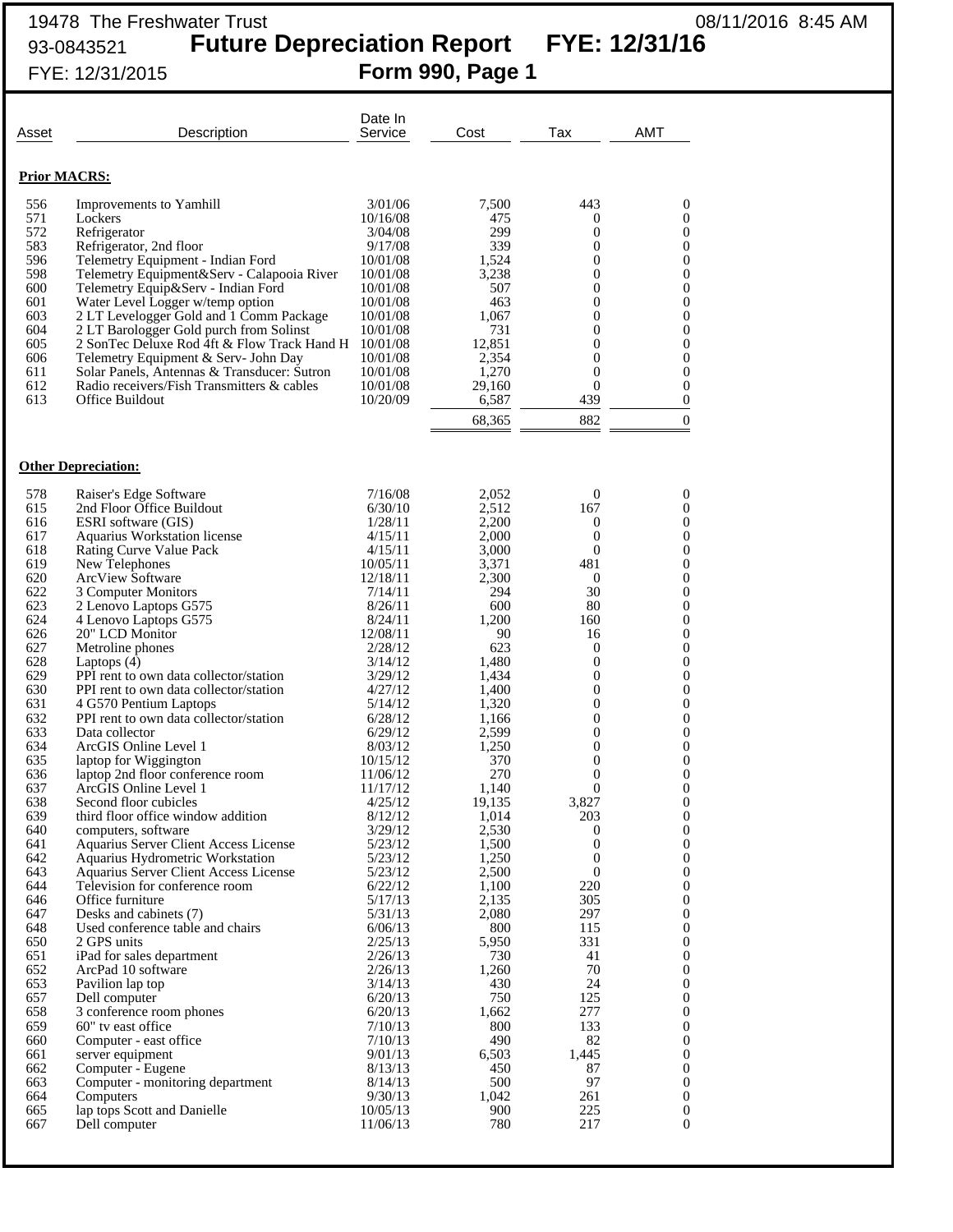## 19478 The Freshwater Trust 08/11/2016 8:45 AM 93-0843521 **Future Depreciation Report FYE: 12/31/16** FYE: 12/31/2015 **Form 990, Page 1**

| Asset      | Description                                              | Date In<br>Service   | Cost           | Tax                                                                                               | AMT                                  |
|------------|----------------------------------------------------------|----------------------|----------------|---------------------------------------------------------------------------------------------------|--------------------------------------|
| 668        | computer                                                 | 11/06/13             | 837            | 232                                                                                               | $\boldsymbol{0}$                     |
| 669        | computer                                                 | 11/07/13             | 779            | 216                                                                                               | $\mathbf{0}$                         |
| 670<br>671 | ArcGIS<br>fiber optic cable                              | 12/19/13<br>6/03/13  | 2,250<br>2,580 | 750<br>358                                                                                        | 0<br>0                               |
| 672        | artwork                                                  | 1/30/14              | 1,200          | 171                                                                                               | $\mathbf{0}$                         |
| 673        | Hardware warranty extension                              | 1/16/14              | 650            | 130                                                                                               | 0                                    |
| 674        | Dell computer                                            | 1/31/14              | 1,647          | 330                                                                                               | $\mathbf{0}$                         |
| 675        | Dell computer                                            | 1/31/14              | 619            | 124                                                                                               | 0                                    |
| 676<br>677 | iPad - Streambank<br>10 Monitors, 1 APC backup           | 2/05/14<br>2/11/14   | 729<br>1,600   | 243<br>320                                                                                        | 0<br>0                               |
| 678        | 10 laptops (replacement for theft)                       | 2/19/14              | 5,738          | 1,147                                                                                             | 0                                    |
| 679        | Dell Computer                                            | 2/20/14              | 710            | 142                                                                                               | 0                                    |
| 680        | Camera and memory card (Denis)                           | 2/27/14              | 654            | 131                                                                                               | 0                                    |
| 681        | iPad Streambank                                          | 3/08/14              | 599            | 200                                                                                               | 0                                    |
| 682<br>683 | iPad Streambank<br>Dell computer                         | 3/17/14<br>4/12/14   | 599<br>779     | 200<br>155                                                                                        | 0<br>0                               |
| 684        | Dell computer                                            | 4/12/14              | 2,945          | 589                                                                                               | 0                                    |
| 685        | TV monitor, 5 computer monitors                          | 4/16/14              | 1,870          | 374                                                                                               | 0                                    |
| 686        | iPad Streambank                                          | 5/03/14              | 587            | 196                                                                                               | 0                                    |
| 687        | iPad Streambank                                          | 5/03/14              | 587            | 196                                                                                               | 0                                    |
| 688<br>689 | 4 Computers for Flow Department<br>iPad Monitoring Rogue | 5/23/14<br>7/11/14   | 3,116<br>587   | 623<br>195                                                                                        | 0<br>0                               |
| 690        | MS Office 2013 and MS Exchange server softwa             | 8/05/14              | 1,596          | 532                                                                                               | 0                                    |
| 691        | Microsoft store computer Alan                            | 10/08/14             | 1,736          | 347                                                                                               | 0                                    |
| 692        | ArcGIS Online Level 1                                    | 10/30/14             | 1,250          | 417                                                                                               | $\mathbf{0}$                         |
| 693        | ArcGIS license and admin fee                             | 10/30/14             | 1,000          | 333                                                                                               | 0                                    |
| 694        | Streambank Software                                      | 1/01/14              | 1,025,407      | 102,541                                                                                           | 0                                    |
| 695<br>696 | bike racks<br>wire shelving                              | 1/30/15<br>2/11/15   | 262<br>605     | 38<br>87                                                                                          | 0<br>0                               |
| 697        | Boise office furniture                                   | 2/24/15              | 5,830          | 833                                                                                               | 0                                    |
| 698        | partitions Ashland office                                | 9/09/15              | 5,935          | 847                                                                                               | 0                                    |
| 699        | Primozich computer                                       | 1/14/15              | 1,618          | 540                                                                                               | 0                                    |
| 700        | Dell computer for Aaron                                  | 2/10/15              | 468            | 156                                                                                               | 0                                    |
| 701<br>702 | phones for Boise office<br>backup laptop                 | 3/24/15<br>3/25/15   | 1,334<br>499   | 191<br>166                                                                                        | 0<br>$\mathbf{0}$                    |
| 703        | Haley computer                                           | 3/25/15              | 549            | 183                                                                                               | 0                                    |
| 704        | Boise office photos                                      | 3/25/15              | 824            | 118                                                                                               | 0                                    |
| 705        | Website redevelopment costs                              | 11/24/15             | 53,262         | 16,768                                                                                            | 0                                    |
| 706        | Boise conf room computer and tv                          | 4/11/15              | 1,000          | 333                                                                                               | 0                                    |
| 707<br>708 | GoPro camera and accessories<br>2012 Chevy Traverse      | 4/28/15<br>5/08/15   | 555<br>19,425  | 185<br>3,885                                                                                      | 0<br>0                               |
| 709        | Computer                                                 | 6/19/15              | 920            | 307                                                                                               | 0                                    |
| 710        | Subaru Forester                                          | 7/06/15              | 15,362         | 3,073                                                                                             | 0                                    |
| 711        | Laptops for Kate and Jacquelyn                           | 7/16/15              | 1,198          | 400                                                                                               | 0                                    |
| 712        | Laptop for Meg                                           | 7/21/15              | 549            | 183                                                                                               | $\overline{0}$                       |
| 713<br>714 | Laptops<br>Desktop computer                              | 8/19/15<br>8/27/15   | 1,587<br>579   | 529<br>193                                                                                        | $\boldsymbol{0}$<br>$\boldsymbol{0}$ |
| 715        | Elliot desktop                                           | 9/30/15              | 699            | 233                                                                                               | $\boldsymbol{0}$                     |
| 716        | Primozich iphone                                         | 11/10/15             | 784            | 261                                                                                               | $\mathbf{0}$                         |
| 717        | Joe Whitworth Surface tablet                             | 11/30/15             | 1,149          | 383                                                                                               | $\mathbf{0}$                         |
| 718        | Art for 700 SW Taylor                                    | 12/08/15             | 496            | 71                                                                                                | 0                                    |
| 719<br>720 | Office furniture 700 SW Taylor<br>TV for 700 SW Taylor   | 12/15/15<br>12/15/15 | 2,136<br>2,500 | 306<br>834                                                                                        | $\mathbf{0}$<br>0                    |
| 721        | Smith CFI furniture                                      | 12/18/15             | 23,801         | 3,400                                                                                             | $\mathbf{0}$                         |
| 722        | Office design 700 SW Taylor                              | 10/31/15             | 51,522         | 5,152                                                                                             | 0                                    |
| 723        | Vintage furniture 700 SW Taylor                          | 12/23/15             | 4,900          | 700                                                                                               | 0                                    |
| 724        | Office TimeSheet Software                                | 2/25/15              | 2,885          | 667                                                                                               | $\overline{0}$                       |
| 725<br>726 | Aquarious hydrometric workstation<br>Desktop Brian       | 5/20/15<br>4/13/15   | 2,250<br>871   | 750<br>290                                                                                        | 0<br>0                               |
| 727        | StreamBank monitoring application                        | 6/01/15              | 83,820         | $\overline{0}$                                                                                    | $\mathbf{0}$                         |
| 728        | <b>Path Construction</b>                                 | 12/01/15             | 108,762        | 10,877                                                                                            | $\mathbf{0}$                         |
|            | <b>Total Other Depreciation</b>                          |                      | 1,550,549      | 173,447                                                                                           | $\Omega$                             |
|            | <b>Total ACRS and Other Depreciation</b>                 |                      |                | $\frac{1,550,549}{173,447}$                                                                       | $\theta$                             |
|            | <b>Grand Totals</b>                                      |                      |                | $\frac{1,618,914}{\longrightarrow}$ $\frac{174,329}{\longrightarrow}$ $\frac{0}{\longrightarrow}$ |                                      |
|            |                                                          |                      |                |                                                                                                   |                                      |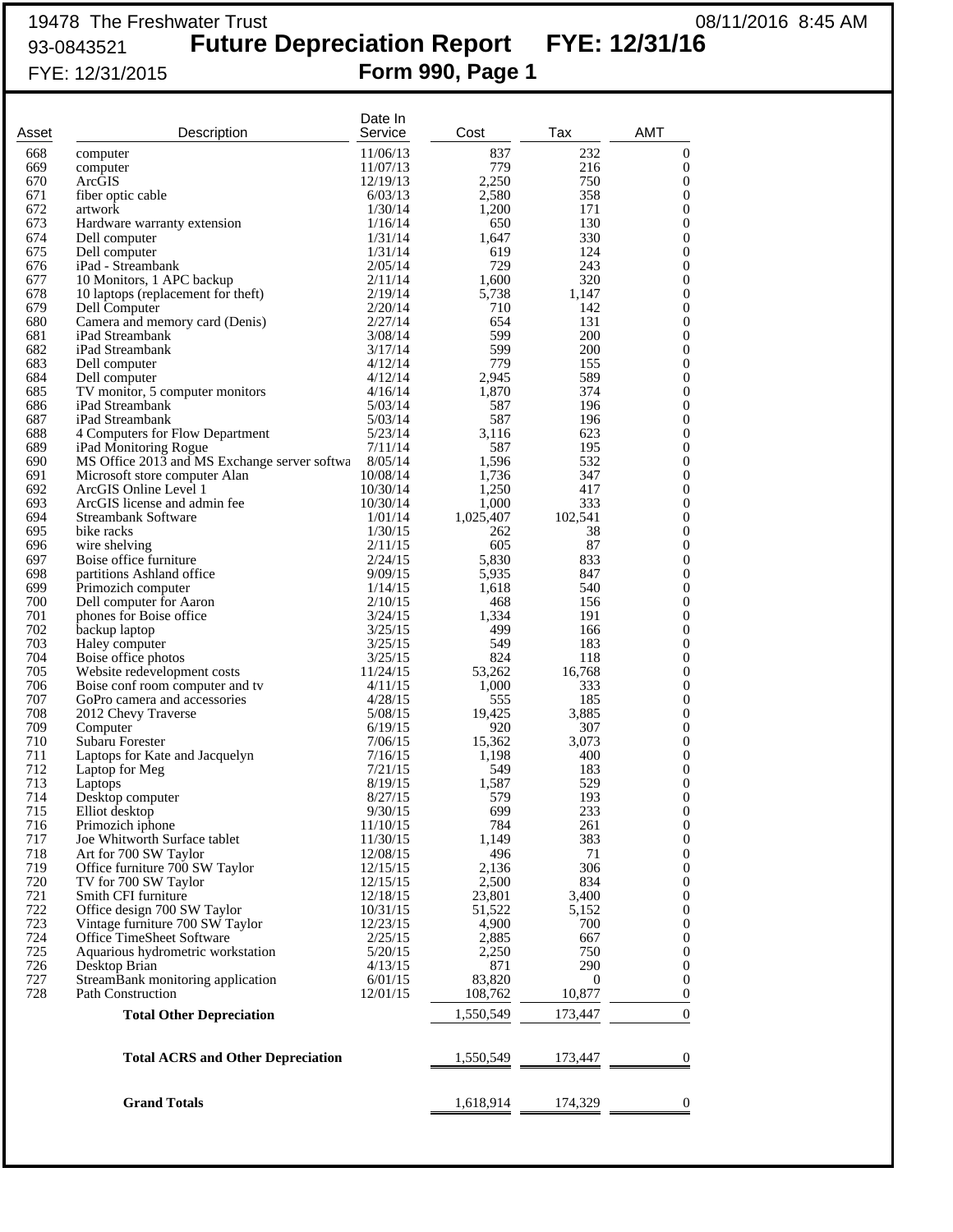## 19478 The Freshwater Trust 08/11/2016 8:45 AM 93-0843521 **OR Future Depreciation Report FYE: 12/31/16** FYE: 12/31/2015 **Form 990, Page 1**

Date In<br>Service Asset **Description Service** Cost OR **Prior MACRS:** 556 Improvements to Yamhill 3/01/06 7,500 443<br>571 Lockers 10/16/08 475 0 571 Lockers 10/16/08 475 0 572 Refrigerator 3/04/08 299 0<br>583 Refrigerator, 2nd floor 9/17/08 339 0 583 Refrigerator, 2nd floor 9/17/08 339 0 596 Telemetry Equipment - Indian Ford 10/01/08 1,524 0<br>598 Telemetry Equipment&Serv - Calapooia River 10/01/08 3,238 0 598 Telemetry Equipment&Serv - Calapooia River 10/01/08 3,238 0<br>600 Telemetry Equip&Serv - Indian Ford 10/01/08 507 0 Telemetry Equip&Serv - Indian Ford 10/01/08 507 0<br>
Water Level Logger w/temp option 10/01/08 463 0 601 Water Level Logger w/temp option 10/01/08 463 0<br>603 2 LT Levelogger Gold and 1 Comm Package 10/01/08 1,067 0 603 2 LT Levelogger Gold and 1 Comm Package  $10/01/08$  1,067 0<br>604 2 LT Barologger Gold purch from Solinst  $10/01/08$  731 0 604 2 LT Barologger Gold purch from Solinst 10/01/08 731 0<br>605 2 SonTec Deluxe Rod 4ft & Flow Track Hand H 10/01/08 12,851 0 605 2 SonTec Deluxe Rod 4ft & Flow Track Hand H 10/01/08 12,851 0<br>606 Telemetry Equipment & Serv- John Day 10/01/08 2,354 0 Telemetry Equipment & Serv- John Day 611 Solar Panels, Antennas & Transducer: Sutron 10/01/08 1,270 0<br>612 Radio receivers/Fish Transmitters & cables 10/01/08 29,160 0 612 Radio receivers/Fish Transmitters & cables  $\begin{array}{ccc} 10/01/08 & 29,160 & 0 \\ 613 & 0.587 & 439 \end{array}$ Office Buildout 10/20/09 6,587 68,365 882 **Other Depreciation:** 578 Raiser's Edge Software 7/16/08 2,052 0<br>
615 2nd Floor Office Buildout 6/30/10 2,512 167 615 2nd Floor Office Buildout 6/30/10 2,512 167<br>616 ESRI software (GIS) 1/28/11 2,200 0 616 ESRI software (GIS) 1/28/11 2,200 0 617 Aquarius Workstation license 4/15/11 2,000 0 618 Rating Curve Value Pack  $4/15/11$  3,000 0 619 New Telephones 10/05/11 3,371 481 619 New Telephones 10/05/11 3,371 481<br>
620 ArcView Software 12/18/11 2,300 0<br>
622 3 Computer Monitors 7/14/11 294 21 622 3 Computer Monitors 7/14/11 294 21 623 2 Lenovo Laptops G575 8/26/11 600 42 624 4 Lenovo Laptops G575 8/24/11 1,200 85<br>
626 20" LCD Monitor 12/08/11 90 9 626 20" LCD Monitor 12/08/11 90 9<br>627 Metroline phones 2/28/12 623 0 Metroline phones  $2/28/12$ 628 Laptops (4) 3/14/12 1,480 0 629 PPI rent to own data collector/station  $\begin{array}{ccc} 3/29/12 & 1,434 \\ 630 & \text{PPI} \text{ rent to own data collector/station} \end{array}$  0 PPI rent to own data collector/station 631 4 G570 Pentium Laptops 5/14/12 1,320 0<br>632 PPI rent to own data collector/station 6/28/12 1,166 0 632 PPI rent to own data collector/station 6/28/12 1,166 0<br>633 Data collector 6/29/12 2,599 0 633 Data collector 6/29/12 2,599 0 634 ArcGIS Online Level 1 8/03/12 1,250 0<br>635 laptop for Wiggington 10/15/12 370 0 635 laptop for Wiggington 636 laptop 2nd floor conference room  $11/06/12$  270 0<br>637 ArcGIS Online Level 1  $11/17/12$  1,140 0 637 ArcGIS Online Level 1 11/17/12 1,140 0<br>638 Second floor cubicles 4/25/12 19,135 3,827 638 Second floor cubicles 4/25/12 19,135 639 third floor office window addition  $\begin{array}{cccc} 8/12/12 & 1,014 & 203 \\ 640 & \text{computers, software} & 3/29/12 & 2,530 \end{array}$  0 computers, software 3/29/12 2,530 0 641 Aquarius Server Client Access License 5/23/12 1,500 0 642 Aquarius Hydrometric Workstation 5/23/12 1,250 0<br>643 Aquarius Server Client Access License 5/23/12 2,500 0 643 Aquarius Server Client Access License 5/23/12 2,500 644 Television for conference room 6/22/12 1,100 220<br>646 Office furniture 6/17/13 2,135 305 646 Office furniture 5/17/13 2,135 647 Desks and cabinets (7) 5/31/13 2,080 297 648 Used conference table and chairs 6/06/13 800 115 650 2 GPS units 2/25/13 5,950 331<br>651 iPad for sales department 2/26/13 730 41 651 iPad for sales department  $\frac{2}{26/13}$  730 41<br>652 ArcPad 10 software 2/26/13 1,260 70 652 ArcPad 10 software 2/26/13 1,260 653 Pavilion lap top 3/14/13 430 24<br>657 Dell computer 6/20/13 750 125 Dell computer 658 3 conference room phones 6/20/13 1,662 277<br>659 60" tv east office 7/10/13 800 133 659 60" tv east office 7/10/13 800 660 Computer - east office 7/10/13 490 82 661 server equipment 9/01/13 6,503 1,445<br>662 Computer - Eugene 8/13/13 450 87 662 Computer - Eugene 8/13/13 663 Computer - monitoring department 8/14/13 500 97 664 Computers 9/30/13 1,042 261 665 lap tops Scott and Danielle 10/05/13 900 225 667 Dell computer 11/06/13 780 217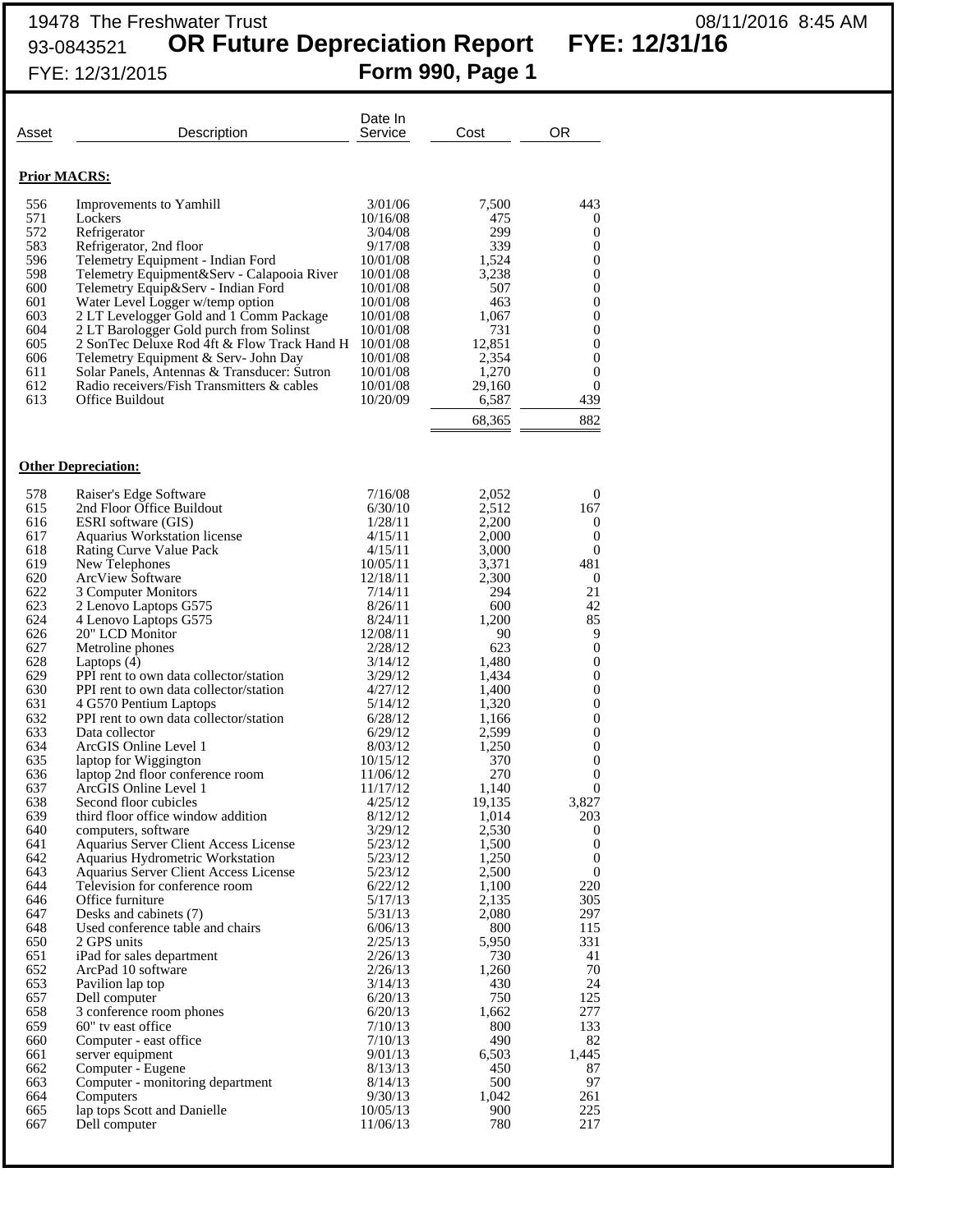## 19478 The Freshwater Trust 08/11/2016 8:45 AM 93-0843521 **OR Future Depreciation Report FYE: 12/31/16** FYE: 12/31/2015 **Form 990, Page 1**

| Asset      | Description                                        | Date In<br>Service | Cost         | OR             |
|------------|----------------------------------------------------|--------------------|--------------|----------------|
| 668        | computer                                           | 11/06/13           | 837          | 232            |
| 669        | computer                                           | 11/07/13           | 779          | 216            |
| 670        | ArcGIS                                             | 12/19/13           | 2,250        | 750            |
| 671        | fiber optic cable                                  | 6/03/13            | 2,580        | 358            |
| 672        | artwork                                            | 1/30/14            | 1,200        | 171            |
| 673        | Hardware warranty extension                        | 1/16/14            | 650          | 130            |
| 674        | Dell computer                                      | 1/31/14            | 1,647        | 330            |
| 675        | Dell computer                                      | 1/31/14            | 619          | 124            |
| 676        | iPad - Streambank                                  | 2/05/14            | 729          | 243            |
| 677        | 10 Monitors, 1 APC backup                          | 2/11/14            | 1,600        | 320            |
| 678        | 10 laptops (replacement for theft)                 | 2/19/14            | 5,738        | 1,147          |
| 679        | Dell Computer                                      | 2/20/14            | 710          | 142            |
| 680<br>681 | Camera and memory card (Denis)<br>iPad Streambank  | 2/27/14<br>3/08/14 | 654<br>599   | 131<br>200     |
| 682        | iPad Streambank                                    | 3/17/14            | 599          | 200            |
| 683        | Dell computer                                      | 4/12/14            | 779          | 155            |
| 684        | Dell computer                                      | 4/12/14            | 2,945        | 589            |
| 685        | TV monitor, 5 computer monitors                    | 4/16/14            | 1,870        | 374            |
| 686        | iPad Streambank                                    | 5/03/14            | 587          | 196            |
| 687        | iPad Streambank                                    | 5/03/14            | 587          | 196            |
| 688        | 4 Computers for Flow Department                    | 5/23/14            | 3,116        | 623            |
| 689        | iPad Monitoring Rogue                              | 7/11/14            | 587          | 195            |
| 690        | MS Office 2013 and MS Exchange server softwa       | 8/05/14            | 1,596        | 532            |
| 691        | Microsoft store computer Alan                      | 10/08/14           | 1,736        | 347            |
| 692        | ArcGIS Online Level 1                              | 10/30/14           | 1,250        | 417            |
| 693        | ArcGIS license and admin fee                       | 10/30/14           | 1,000        | 333            |
| 694<br>695 | Streambank Software                                | 1/01/14            | 0            | $\bf{0}$<br>38 |
| 696        | bike racks<br>wire shelving                        | 1/30/15<br>2/11/15 | 262<br>605   | 87             |
| 697        | Boise office furniture                             | 2/24/15            | 5,830        | 833            |
| 698        | partitions Ashland office                          | 9/09/15            | 5,935        | 847            |
| 699        | Primozich computer                                 | 1/14/15            | 1,618        | 540            |
| 700        | Dell computer for Aaron                            | 2/10/15            | 468          | 156            |
| 701        | phones for Boise office                            | 3/24/15            | 1,334        | 191            |
| 702        | backup laptop                                      | 3/25/15            | 499          | 166            |
| 703        | Haley computer                                     | 3/25/15            | 549          | 183            |
| 704        | Boise office photos                                | 3/25/15            | 824          | 118            |
| 705        | Website redevelopment costs                        | 11/24/15           | 53,262       | 16,768         |
| 706        | Boise conf room computer and tv                    | 4/11/15            | 1,000        | 333            |
| 707        | GoPro camera and accessories                       | 4/28/15            | 555          | 185            |
| 708        | 2012 Chevy Traverse                                | 5/08/15            | 19,425       | 3,885          |
| 709        | Computer                                           | 6/19/15            | 920          | 307            |
| 710<br>711 | Subaru Forester                                    | 7/06/15            | 15,362       | 3,073          |
| 712        | Laptops for Kate and Jacquelyn<br>Laptop for Meg   | 7/16/15<br>7/21/15 | 1,198<br>549 | 400<br>183     |
| 713        | Laptops                                            | 8/19/15            | 1,587        | 529            |
| 714        | Desktop computer                                   | 8/27/15            | 579          | 193            |
| 715        | Elliot desktop                                     | 9/30/15            | 699          | 233            |
| 716        | Primozich iphone                                   | 11/10/15           | 784          | 261            |
| 717        | Joe Whitworth Surface tablet                       | 11/30/15           | 1,149        | 383            |
| 718        | Art for 700 SW Taylor                              | 12/08/15           | 496          | 71             |
| 719        | Office furniture 700 SW Taylor                     | 12/15/15           | 2,136        | 306            |
| 720        | TV for 700 SW Taylor                               | 12/15/15           | 2,500        | 834            |
| 721        | Smith CFI furniture                                | 12/18/15           | 23,801       | 3,400          |
| 722        | Office design 700 SW Taylor                        | 10/31/15           | 51,522       | 5,152          |
| 723        | Vintage furniture 700 SW Taylor                    | 12/23/15           | 4,900        | 700            |
| 724        | Office TimeSheet Software                          | 2/25/15            | 2,885        | 667            |
| 725<br>726 | Aquarious hydrometric workstation<br>Desktop Brian | 5/20/15<br>4/13/15 | 2,250<br>871 | 750<br>290     |
| 727        | StreamBank monitoring application                  | 6/01/15            | 83,820       | $\bf{0}$       |
| 728        | <b>Path Construction</b>                           | 12/01/15           | 108,762      | 10,877         |
|            | <b>Total Other Depreciation</b>                    |                    | 525,142      | 70,777         |
|            |                                                    |                    |              |                |
|            | <b>Total ACRS and Other Depreciation</b>           |                    | 525,142      | 70,777         |
|            | <b>Grand Totals</b>                                |                    | 593,507      | 71,659         |
|            |                                                    |                    |              |                |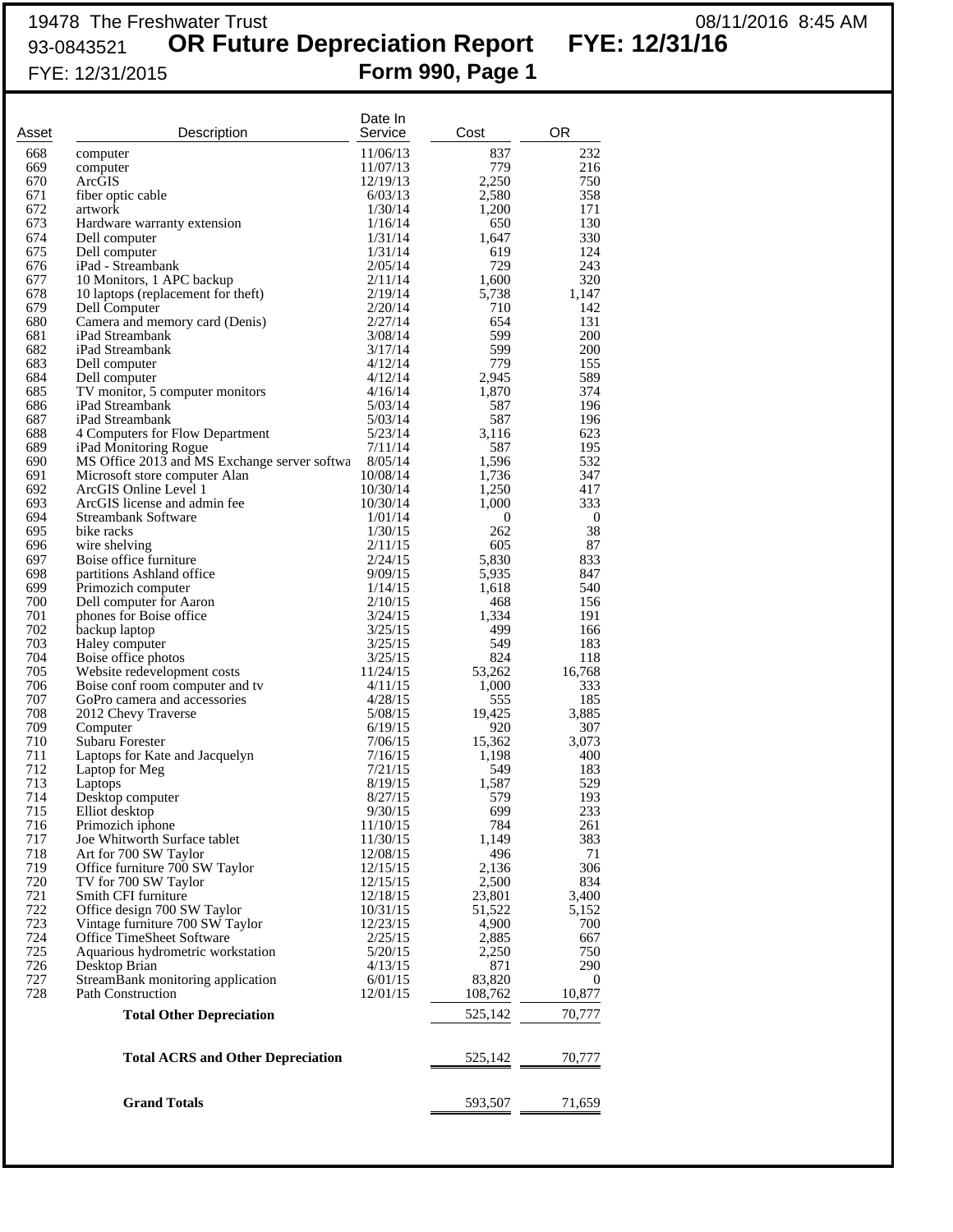# **Two Year Comparison Report 2014 & 2015**

Form **990**

### For calendar year 2015, or tax year beginning , ending , ending

Name Taxpayer Identification Number<br>
I

|                              | The Freshwater Trust                                           |     |                         |                |           | 93-0843521                |
|------------------------------|----------------------------------------------------------------|-----|-------------------------|----------------|-----------|---------------------------|
|                              |                                                                |     | 2014                    | 2015           |           | <b>Differences</b>        |
|                              | 1. Contributions, gifts, grants                                | 1.  | 1,044,086               | 2,028,534      |           | 984,448                   |
|                              | 2. Membership dues and assessments                             | 2.  |                         |                |           |                           |
|                              | 3. Government contributions and grants                         | 3.  | 2,431,867               | 2,701,673      |           | 269,806                   |
| $\Rightarrow$                | 4. Program service revenue                                     | 4.  | 4,035,529               | 1,909,391      |           | $-2,126,138$              |
| $\mathbf{C}$<br>$\mathbf{Q}$ | 5. Investment income                                           | 5.  | 440                     |                | 7,098     | 6,658                     |
| >                            | 6. Proceeds from tax exempt bonds                              | 6.  |                         |                |           |                           |
| œ                            | 7. Net gain or (loss) from sale of assets other than inventory | 7.  |                         |                | 413       | $-6,339$                  |
|                              | 8. Net income or (loss) from fundraising events                | 8.  | $\frac{6,752}{-53,273}$ |                | 56,749    | 110,022                   |
|                              | 9. Net income or (loss) from gaming                            | 9.  |                         |                |           |                           |
|                              | 10. Net gain or (loss) on sales of inventory                   | 10. |                         |                |           |                           |
|                              | 11. Other revenue                                              | 11. | 643                     |                | 1,009     | 366                       |
|                              | 12. Total revenue. Add lines 1 through 11                      | 12. | 7,466,044               |                | 6,704,867 | $-761, 177$               |
|                              | 13. Grants and similar amounts paid                            | 13. |                         |                |           |                           |
|                              | 14. Benefits paid to or for members                            | 14. |                         |                |           |                           |
|                              | 15. Compensation of officers, directors, trustees, etc.        | 15. | 197,970                 |                | 193,623   | $-4,347$                  |
| ⊆                            | 16. Salaries, other compensation, and employee benefits        | 16. | 3,106,515               | 3,532,932      |           | 426,417                   |
| Φ                            | 17. Professional fundraising fees                              | 17. |                         |                |           |                           |
| ᇰ<br>$\times$                | 18. Other professional fees                                    | 18. | 80,972                  |                | 156,683   | 75,711                    |
| ш                            | 19. Occupancy, rent, utilities, and maintenance                | 19. | 203,472                 |                | 236,184   | 32,712                    |
|                              | 20. Depreciation and Depletion                                 | 20. | 132,124                 |                | 142,926   | 10,802                    |
|                              | 21. Other expenses                                             | 21. | $\overline{3,}562,110$  | 3,648,985      |           | 86,875                    |
|                              | 22. Total expenses. Add lines 13 through 21                    | 22. | 7,283,163               | 7,911,333      |           | 628,170                   |
|                              | 23. Excess or (Deficit). Subtract line 22 from line 12         | 23. | 182,881                 | $-1, 206, 466$ |           | $-1,389,347$              |
|                              | 24. Total exempt revenue                                       | 24. | 7,466,044               | 6,704,867      |           | $-761, 177$               |
|                              | 25. Total unrelated revenue                                    | 25. |                         |                |           |                           |
|                              | 26. Total excludable revenue                                   | 26. | 4,043,364               | 1,917,911      |           | $-2, 12\overline{5}, 453$ |
| Informatio                   | 27. Total assets                                               | 27. | 7,423,531               | 6, 250, 117    |           | $-1, 173, 414$            |
|                              | 28. Total liabilities                                          | 28. | 4,423,738               | 4,459,584      |           | 35,846                    |
|                              | 29. Retained earnings                                          | 29. | 2,999,793               | 1,790,533      |           | $-1, 209, 260$            |
| Other                        | 30. Number of voting members of governing body                 | 30. | 24                      | 22             |           |                           |
|                              | 31. Number of independent voting members of governing body     | 31. | 23                      | 21             |           |                           |
|                              | 32. Number of employees                                        | 32. | 56                      | 61             |           |                           |
|                              | 33. Number of volunteers                                       | 33. | 45                      | 45             |           |                           |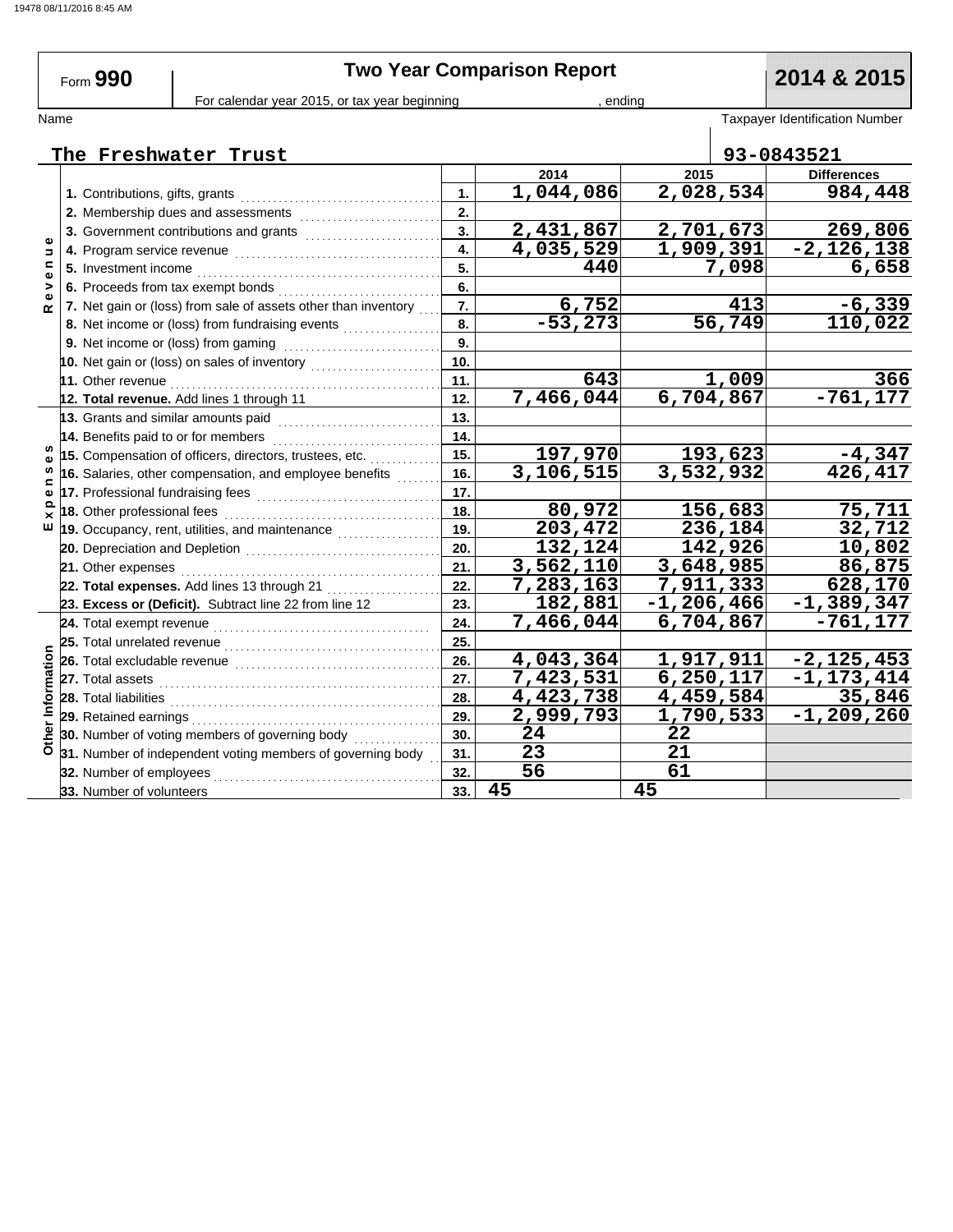| ՠ 990 | <b>Tax Return History</b> | 2015 |
|-------|---------------------------|------|
|       |                           |      |

Form 990

NameEmployer Identification Number

### **The Freshwater Trust**

|                                                                                                                                                                                                                                      | 2011 | 2012             | 2013        | 2014       | 2015             | 2016 |
|--------------------------------------------------------------------------------------------------------------------------------------------------------------------------------------------------------------------------------------|------|------------------|-------------|------------|------------------|------|
| Contributions, gifts, grants                                                                                                                                                                                                         |      | <u>4,001,862</u> | 2,967,403   | 3,475,953  | 4,730,207        |      |
| Membership dues                                                                                                                                                                                                                      |      |                  |             |            |                  |      |
| Program service revenue                                                                                                                                                                                                              |      | 1,445,022        | 2,113,782   | 4,035,529  | 1,909,391        |      |
|                                                                                                                                                                                                                                      |      | $-4,545$         | 3,879       | 6,752      | 413              |      |
|                                                                                                                                                                                                                                      |      | 709              | 892         | 440        | 7,098            |      |
| Fundraising revenue (income/loss) [ __________                                                                                                                                                                                       |      | 201,523          | 80,232      | $-53, 273$ | 56,749           |      |
| Gaming revenue (income/loss)                                                                                                                                                                                                         |      |                  |             |            |                  |      |
|                                                                                                                                                                                                                                      |      | 528              |             | 643        | 1,009            |      |
|                                                                                                                                                                                                                                      |      | 5,645,099        | 5,166,188   | 7,466,044  | 6,704,867        |      |
| Grants and similar amounts paid [11] ___________                                                                                                                                                                                     |      |                  |             |            |                  |      |
| Benefits paid to or for members [111] _________                                                                                                                                                                                      |      |                  |             |            |                  |      |
| Compensation of officers, etc.                                                                                                                                                                                                       |      | 165,840          | 199,075     | 197,970    | 193,623          |      |
|                                                                                                                                                                                                                                      |      | 1,866,085        | 2,674,262   | 3,106,515  | 3,532,932        |      |
|                                                                                                                                                                                                                                      |      |                  | 266,047     | 80,972     | 156,683          |      |
|                                                                                                                                                                                                                                      |      | 123,532          | 168,432     | 203,472    | 236,184          |      |
|                                                                                                                                                                                                                                      |      | 31,255           | 38,580      | 132,124    | 142,926          |      |
|                                                                                                                                                                                                                                      |      | 3, 112, 595      | 2,265,200   | 3,562,110  | 3,648,985        |      |
| Total expenses <b>container the contract of the contract of the contract of the contract of the contract of the contract of the contract of the contract of the contract of the contract of the contract of the contract of the </b> |      | 5,299,307        | 5,611,596   | 7,283,163  | 7,911,333        |      |
| Excess or (Deficit) <b>Container and Container Container and Container and Container</b>                                                                                                                                             |      | 345,792          | $-445, 408$ | 182,881    | $-1, 206, 466$   |      |
|                                                                                                                                                                                                                                      |      |                  |             |            |                  |      |
|                                                                                                                                                                                                                                      |      | 5,645,099        | 5,166,188   | 7,466,044  | 6,704,867        |      |
|                                                                                                                                                                                                                                      |      |                  |             |            |                  |      |
|                                                                                                                                                                                                                                      |      |                  | 2,118,553   | 4,043,364  | 1,917,911        |      |
|                                                                                                                                                                                                                                      |      | 4,480,979        | 5,213,390   | 7,423,531  | 6,250,117        |      |
|                                                                                                                                                                                                                                      |      | 1,408,847        | 2, 439, 049 | 4,423,738  | 4,459,584        |      |
| Net Fund Balances<br>. <u>.</u>                                                                                                                                                                                                      |      | 3,072,132        | 2,774,341   | 2,999,793  | <u>1,790,533</u> |      |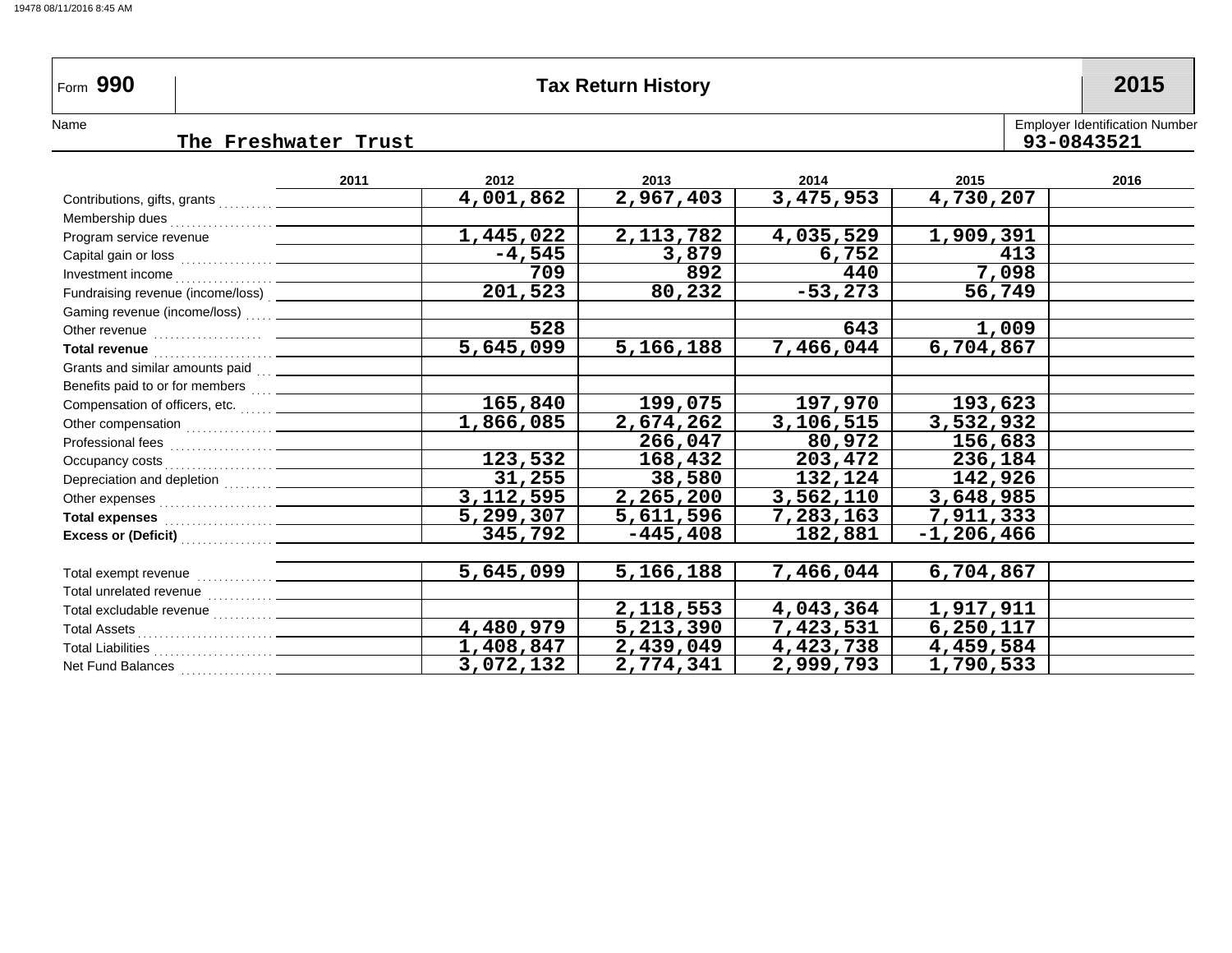| Form $990T$                                                                                                    |      |      | <b>Tax Return History</b> |      |      | 2015                                                |
|----------------------------------------------------------------------------------------------------------------|------|------|---------------------------|------|------|-----------------------------------------------------|
| Name<br>The Freshwater Trust                                                                                   |      |      |                           |      |      | <b>Employer Identification Number</b><br>93-0843521 |
|                                                                                                                | 2011 | 2012 | 2013                      | 2014 | 2015 | 2016                                                |
|                                                                                                                |      |      |                           |      |      |                                                     |
|                                                                                                                |      |      |                           |      |      |                                                     |
|                                                                                                                |      |      |                           |      |      |                                                     |
|                                                                                                                |      |      |                           |      |      |                                                     |
|                                                                                                                |      |      |                           |      |      |                                                     |
|                                                                                                                |      |      |                           |      |      |                                                     |
|                                                                                                                |      |      |                           |      |      |                                                     |
| Exploited exempt activity income* contain and the set of the set of the set of the set of the set of the set o |      |      |                           |      |      |                                                     |
|                                                                                                                |      |      |                           |      |      |                                                     |
| Total trade or business income.                                                                                |      |      |                           |      |      |                                                     |
|                                                                                                                |      |      |                           |      |      |                                                     |
|                                                                                                                |      |      |                           |      |      |                                                     |
| Repairs and maintenance <b>container and maintenance</b>                                                       |      |      |                           |      |      |                                                     |
|                                                                                                                |      |      |                           |      |      |                                                     |
|                                                                                                                |      |      |                           |      |      |                                                     |
|                                                                                                                |      |      |                           |      |      |                                                     |
|                                                                                                                |      |      |                           |      |      |                                                     |
| Depreciation and Depletion                                                                                     |      |      |                           |      |      |                                                     |

 ${\sf Employee}$  benefit programs  $\begin{smallmatrix} \dots \dots \end{smallmatrix}$ Deferred compensation plans  $\begin{array}{ccc} \dots \end{array}$ 

**Contractor Contractor**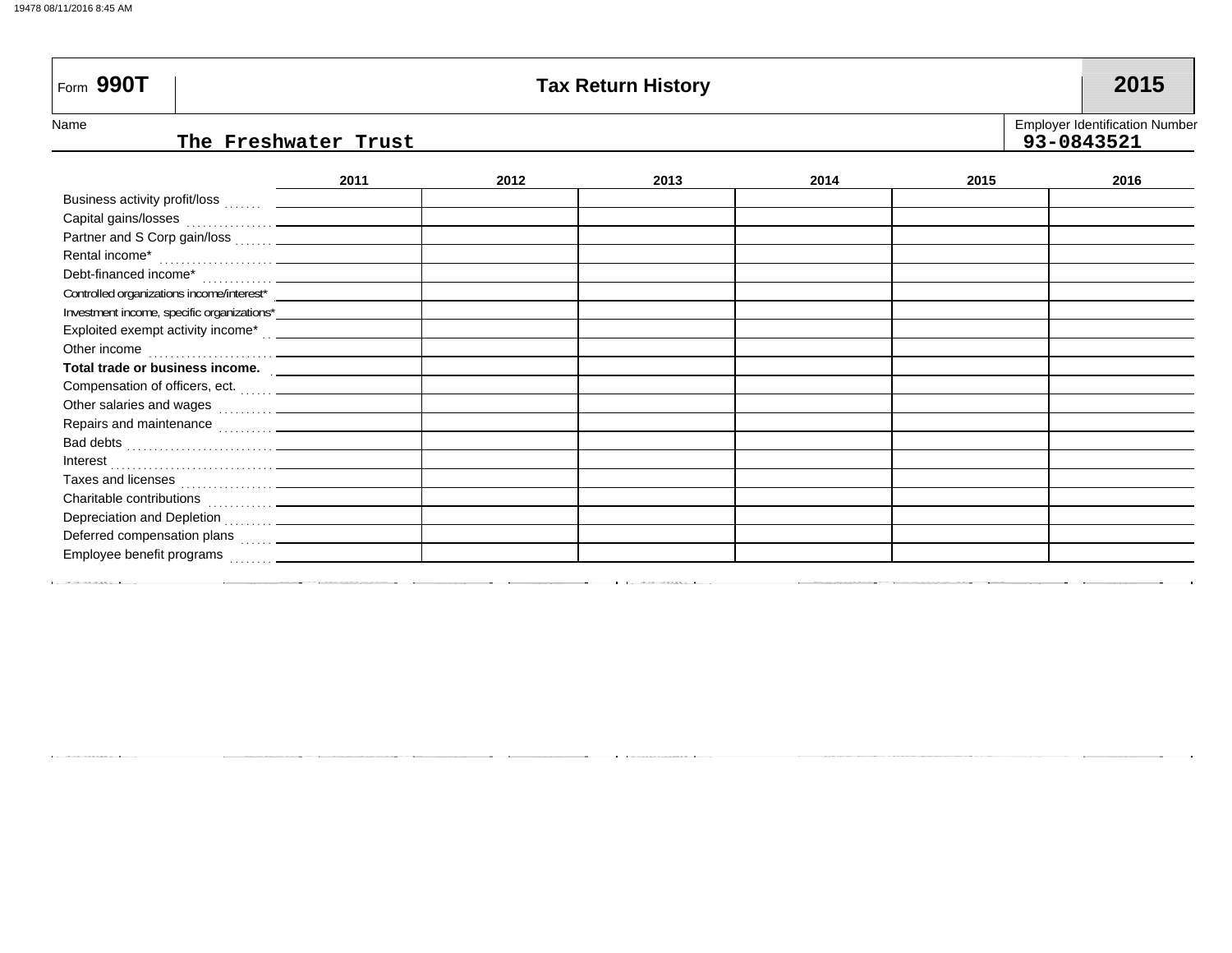|  | 19478 08/11/2016 8:45 AM |  |
|--|--------------------------|--|
|  |                          |  |

Form 990T

## **Part Assets Assets Assets Assets Assets Assets Assets Assets Assets Assets Assets Assets Assets Assets Assets Assets Assets Assets Assets Assets Assets Assets Assets Assets Assets Assets Assets Assets Assets Assets Assets**

Name

### **The Freshwater Trust 93-0843521**

Employer Identification Number

|                                                      | 2011 | 2012     | 2013     | 2014 | 2015 | 2016 |
|------------------------------------------------------|------|----------|----------|------|------|------|
|                                                      |      |          |          |      |      |      |
| Net operating loss deduction [1, 1, 2010]            |      |          |          |      |      |      |
|                                                      |      | 1,000    | 1,000    |      |      |      |
| Income after expense and deductions                  |      | $-1,000$ | $-1,000$ |      |      |      |
| Income tax (corporate or trust)                      |      |          |          |      |      |      |
| Other taxes                                          |      |          |          |      |      |      |
| <b>Total taxes</b>                                   |      |          |          |      |      |      |
|                                                      |      |          |          |      |      |      |
|                                                      |      |          |          |      |      |      |
| Net tax after credits <b>Net and Allen Container</b> |      |          |          |      |      |      |
| Estimated tax payments                               |      |          |          |      |      |      |
| Other payments                                       |      |          |          |      |      |      |
| <b>Balance due/Overpayment</b>                       |      |          |          |      |      |      |

\* Income shown net of expenses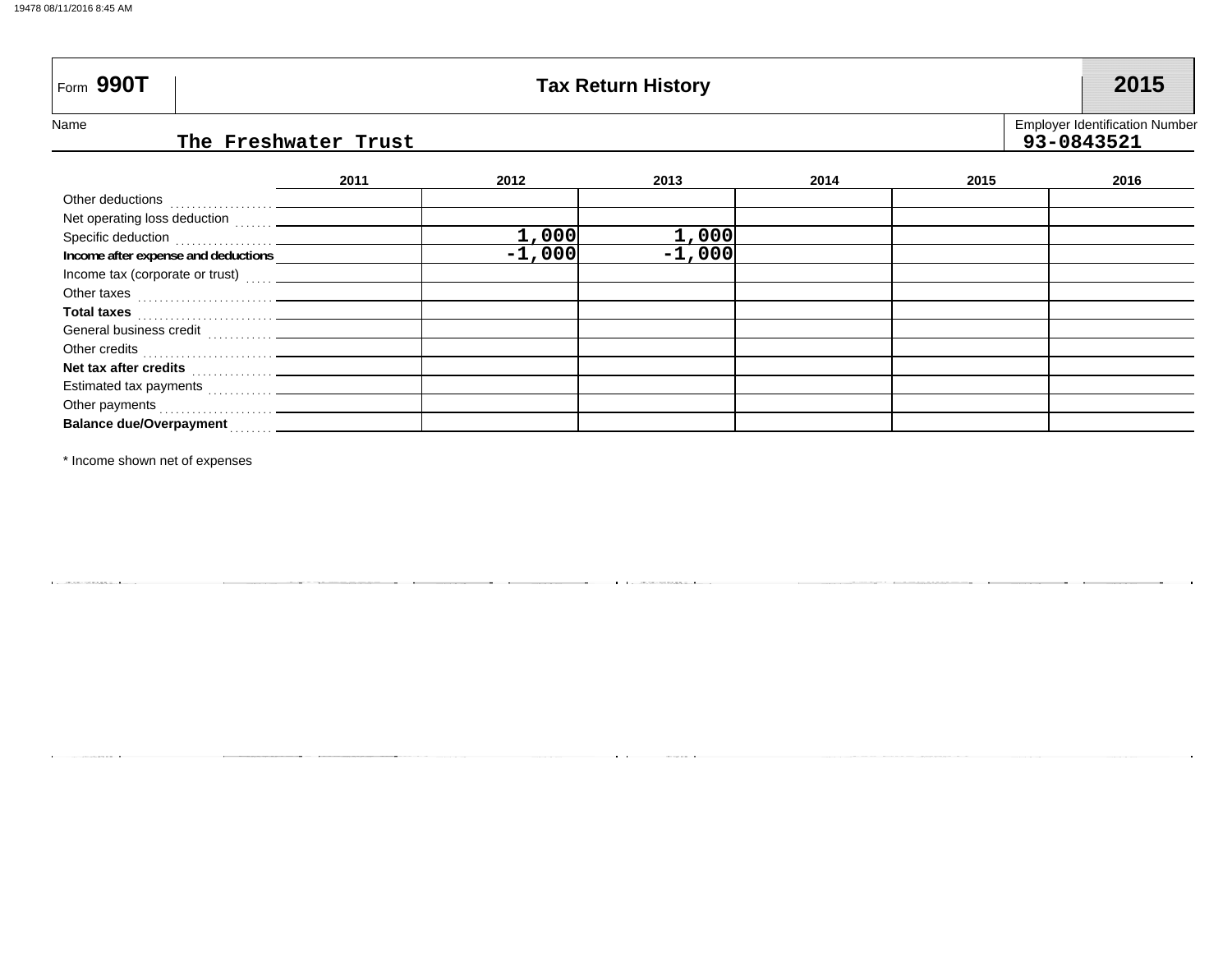## **Taxable Dividends from Securities**

| <b>Description</b> |        |                                              |       |                                        |                        |
|--------------------|--------|----------------------------------------------|-------|----------------------------------------|------------------------|
|                    | Amount | Unrelated<br>Business Code Code Code 6/30/75 |       | <b>Exclusion Postal Acquired after</b> | US<br>Obs $(\$$ or $%$ |
| Investment income  |        |                                              |       |                                        |                        |
|                    | 7,098  |                                              | 14 OR |                                        |                        |
| Total              | 7,098  |                                              |       |                                        |                        |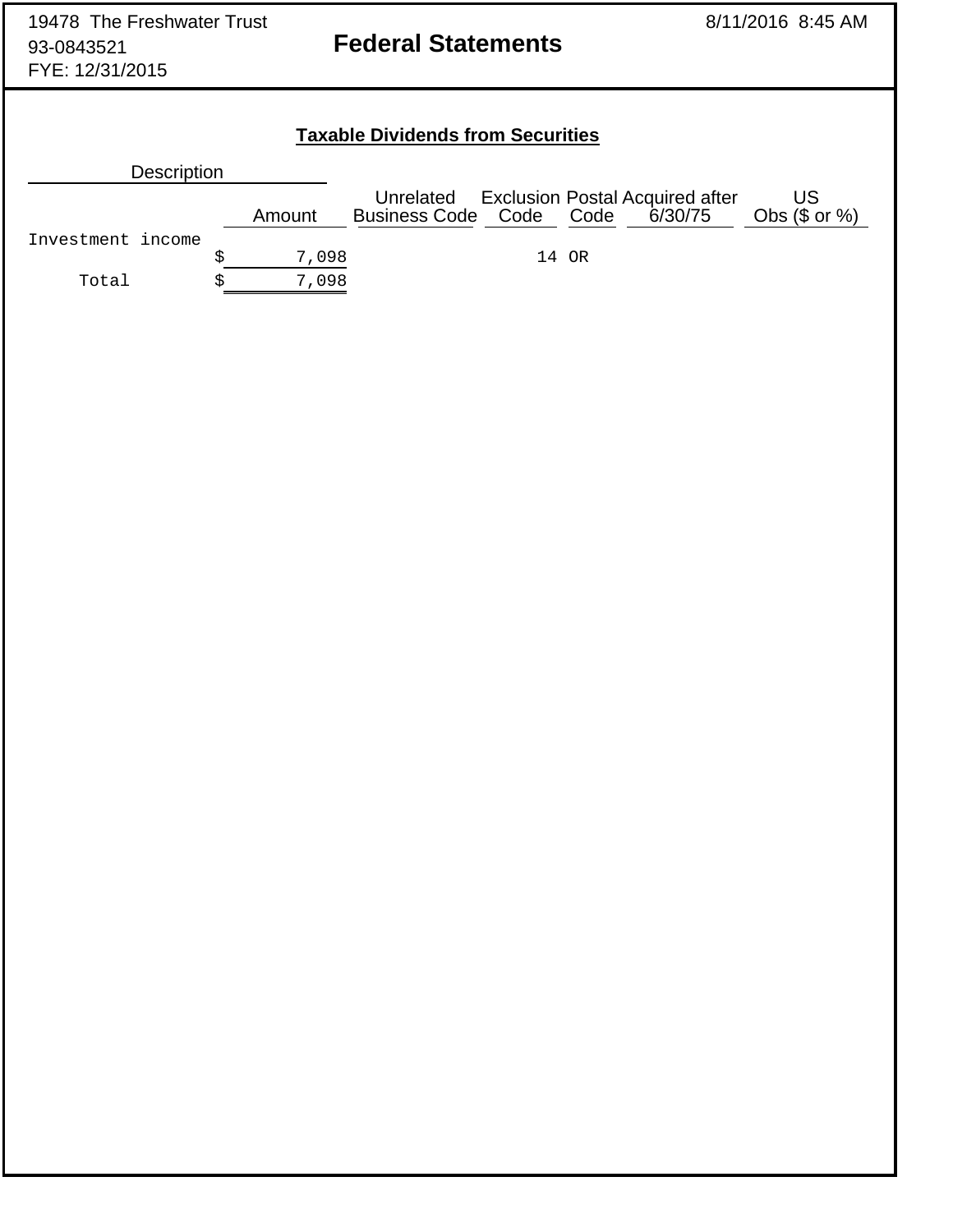## **Federal Statements**

| <b>Description</b>  | Total<br><b>Expenses</b> | Program<br>Service | Management &<br>General | Fund<br>Raising |
|---------------------|--------------------------|--------------------|-------------------------|-----------------|
| General consultants | 54,980                   | 20,820             | 13,800                  | 20,360          |
| Total               | 54,980                   | 20,820             | 13,800                  | 20,360          |

### **Form 990, Part IX, Line 24e - All Other Expenses**

| Description                                                                            | Total<br><b>Expenses</b>            | Program<br>Service                | Management &<br>General            | Fund<br>Raising |
|----------------------------------------------------------------------------------------|-------------------------------------|-----------------------------------|------------------------------------|-----------------|
| Equipment rental/maint<br>Dues and subscriptions<br>Telephone<br>Licenses, taxes, fees | 56,929<br>24,518<br>24,121<br>6,365 | 9,001<br>14,117<br>6,098<br>1,654 | 46,582<br>7,986<br>18,023<br>4,711 | 1,346<br>2,415  |
| Bank service charges                                                                   | 3,702                               |                                   | 2,260                              | 1,437           |
| Total                                                                                  | 115,635                             | 30,875                            | 79,562                             | 5,198           |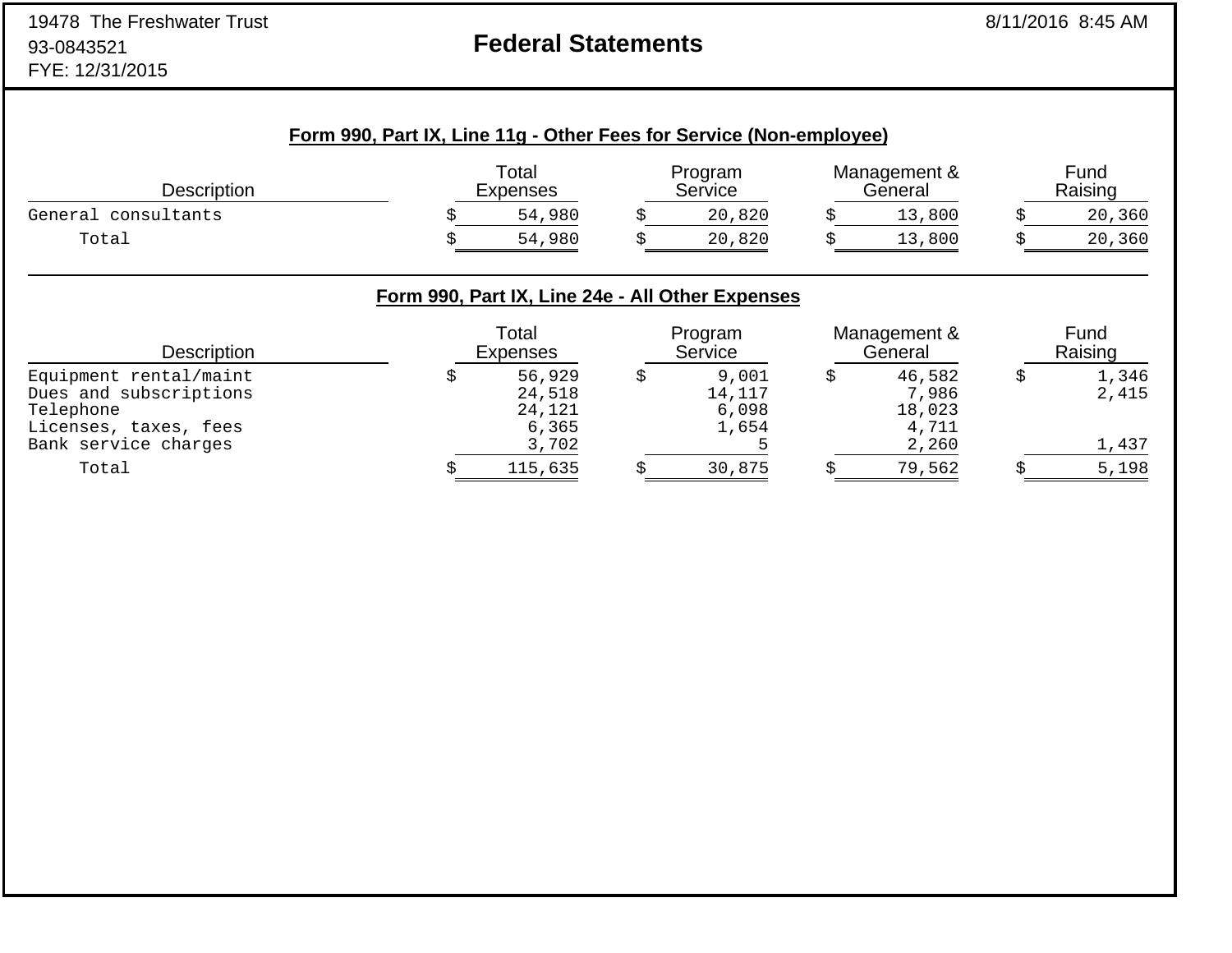## **Federal Statements**

## **Schedule A, Part II, Line 1(e)**

| Description                                       | Amount      |
|---------------------------------------------------|-------------|
| Membership dues                                   | \$          |
| Federal, state, local                             | 252,728     |
| Foundation, corporate, individual                 | 519,544     |
| Bureau of Land Management                         |             |
| Cash Contribution                                 | 99,501      |
| Oregon Watershed Enhancement Board                |             |
| Cash Contribution                                 | 127,032     |
| Bureau of Reclamation                             |             |
| Cash Contribution                                 | 1,012,498   |
| Columbia Basin Water Program<br>Cash Contribution | 1, 114, 914 |
| City of Portland - Water Bureau                   |             |
| Cash Contribution                                 | 95,000      |
| Bella Vista Foundation                            |             |
| Cash Contribution                                 | 150,000     |
| The Kresge Foundation                             |             |
| Cash Contribution                                 | 135,000     |
| Gordon and Betty Moore Foundation                 |             |
| Cash Contribution                                 | 124,875     |
| Rockefeller Foundation                            |             |
| Cash Contribution                                 | 350,000     |
| M. J. Murdock Charitable Trust                    |             |
| Cash Contribution                                 | 183,000     |
| Lynn and Jack Loacker                             |             |
| Common stock                                      | 202,306     |
| Common stock-pledged receivable<br>Auction        | 97,694      |
| Cash Contribution                                 | 266,115     |
|                                                   |             |
| Total                                             | 4,730,207   |